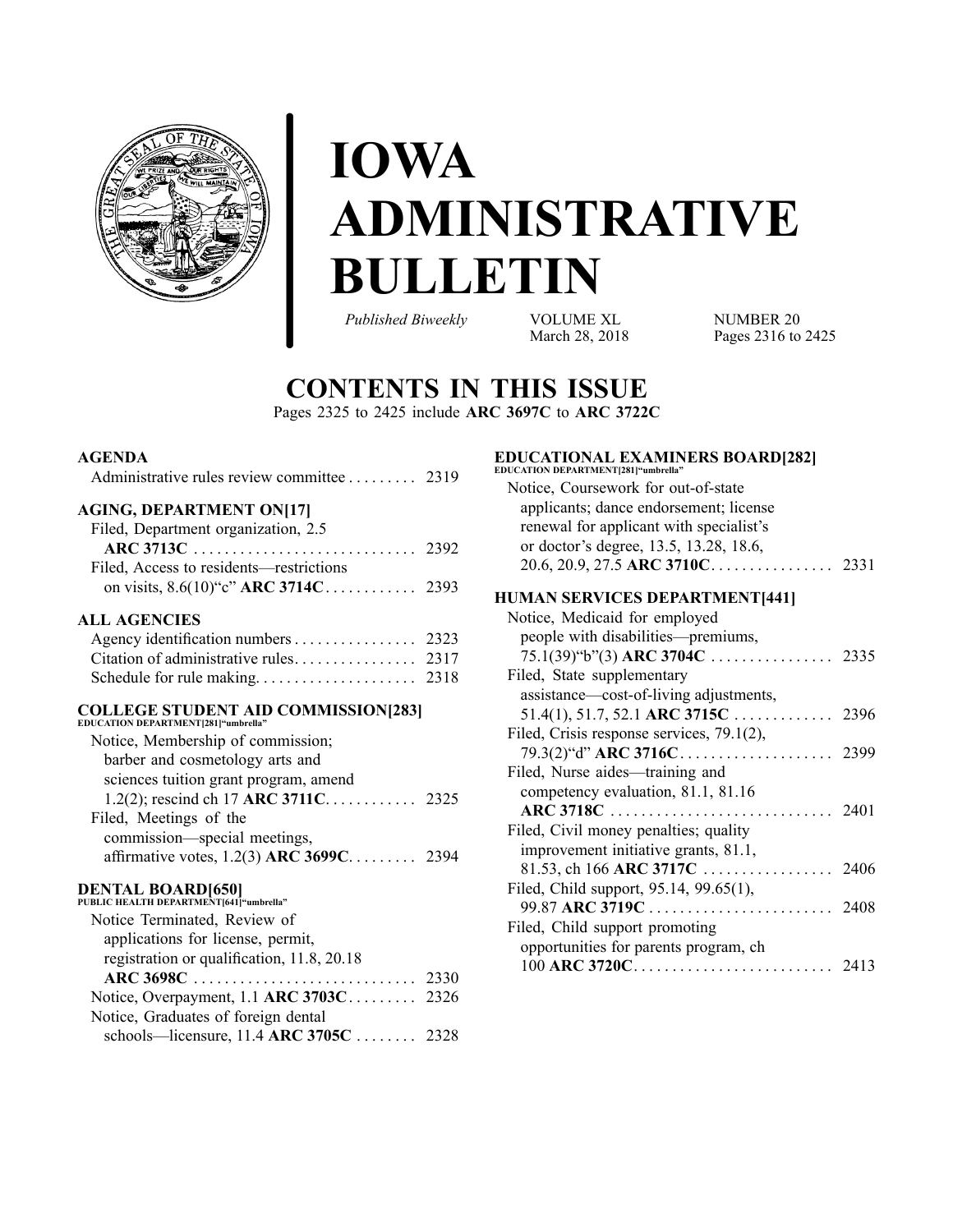# **LABOR SERVICES DIVISION[875] WORKFORCE DEVELOPMENT DEPARTMENT[871]"umbrella"** Notice, Occupational safety and health violations—increased penalties, 3.11(1) **ARC 3702C** . . . . . . . . . . . . . . . . . . . . . . . . . . . . . [2337](#page-22-0) Filed, Federal occupational safety and health standards—adoption by reference, 10.20, 26.2 **ARC 3721C** . . . . . . . . . . [2417](#page-102-0) **PHARMACY BOARD[657] PUBLIC HEALTH DEPARTMENT[641]"umbrella"** Notice, Temporary designation of controlled substances—synthetic opioids, opioid analgesic; precursor substances, 10.39, 10.42 **ARC 3701C** . . . . . . . . [2339](#page-24-0) **PUBLIC HEALTH DEPARTMENT[641]** Notice, Childhood lead poisoning prevention program, 72.1 to 72.3

| Notice, Trauma registry-updates for         |  |
|---------------------------------------------|--|
|                                             |  |
| clarification, 136.1, 136.2 ARC 3706C  2344 |  |
| Notice, Regionalized system of perinatal    |  |
| health care, amendments to ch 150           |  |
|                                             |  |
| Notice, Medical cannabidiol program,        |  |
|                                             |  |
|                                             |  |
| <b>PUBLIC HEARINGS</b>                      |  |

| REAL ESTATE COMMISSION[193E]<br><b>Professional Licensing and Regulation Bureau[193]</b><br><b>COMMERCE DEPARTMENT[181] "umbrella"</b> |
|----------------------------------------------------------------------------------------------------------------------------------------|
| Filed, Trust account; property condition                                                                                               |
|                                                                                                                                        |
| <b>TRANSPORTATION DEPARTMENT[761]</b>                                                                                                  |
| Notice Terminated,                                                                                                                     |
| Sanctions, amendments to ch 615                                                                                                        |
|                                                                                                                                        |
| Notice, Federal motor carrier                                                                                                          |
| safety and hazardous materials                                                                                                         |
| regulations—adoption by reference,                                                                                                     |
| 520.1, 529.1, 529.2, 607.10(1)"c"                                                                                                      |
| 2383                                                                                                                                   |
| <b>TREASURER OF STATE</b>                                                                                                              |
| Notice—Public funds interest rates $\ldots \ldots \ldots$ 2388                                                                         |
| <b>USURY</b>                                                                                                                           |
|                                                                                                                                        |
| <b>WORKFORCE DEVELOPMENT</b><br>DEPARTMENT[871]                                                                                        |
| Notice, Claims and benefits, 24.1(21),<br>24.2, 24.13, 24.37(1)"d" ARC 3712C  2389                                                     |
|                                                                                                                                        |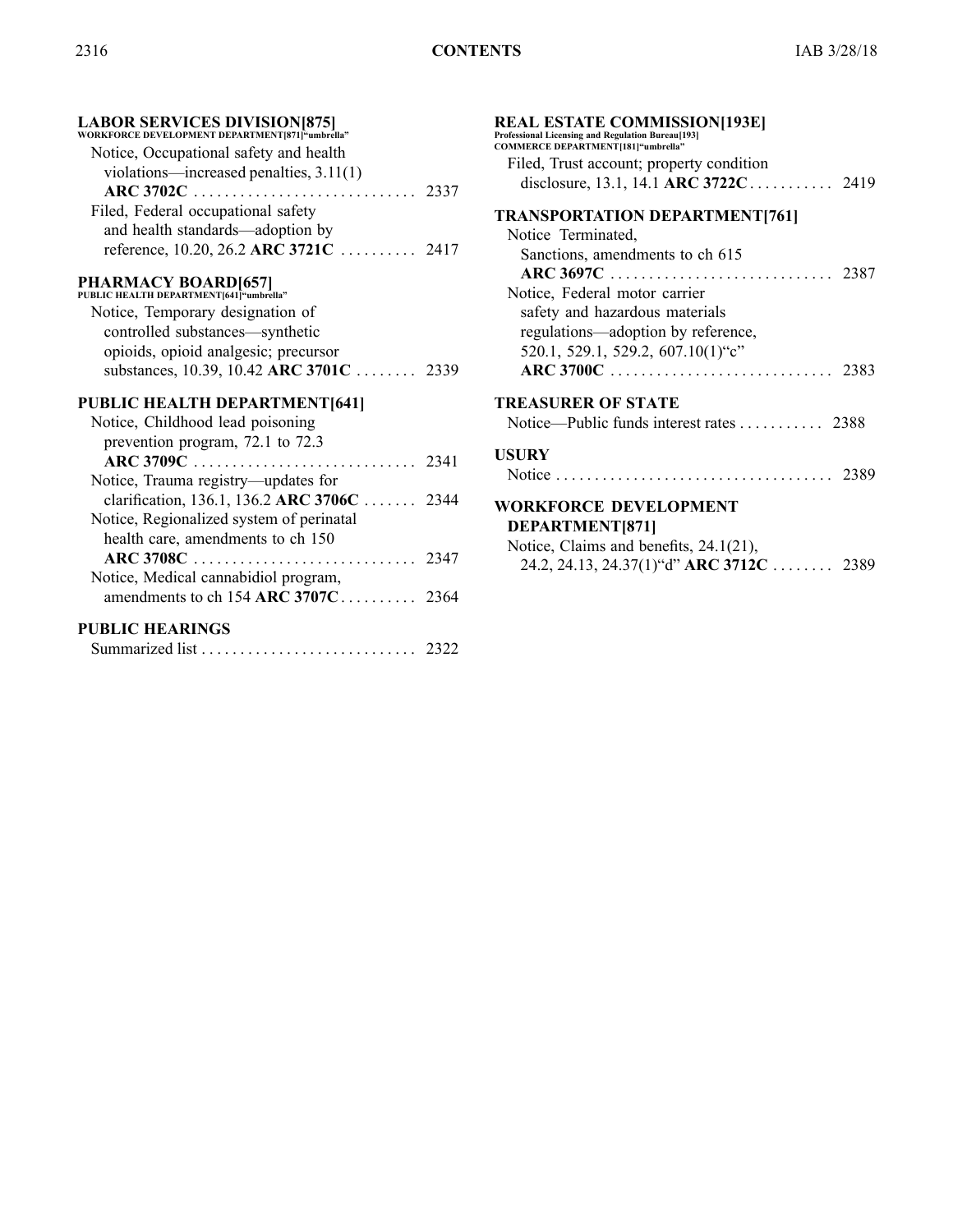### **PREFACE**

<span id="page-2-0"></span>The Iowa Administrative Bulletin is published biweekly pursuan<sup>t</sup> to Iowa Code chapters 2B and 17A and contains Notices of Intended Action and rules adopted by state agencies.

It also contains Proclamations and Executive Orders of the Governor which are general and permanen<sup>t</sup> in nature; Regulatory Analyses; effective date delays and objections filed by the Administrative Rules Review Committee; Agenda for monthly Administrative Rules Review Committee meetings; and other materials deemed fitting and proper by the Administrative Rules Review Committee.

The Bulletin may also contain public funds interest rates [12C.6]; workers' compensation rate filings [515A.6(7)]; usury rates [535.2(3)"a"]; and agricultural credit corporation maximum loan rates [535.12].

**PLEASE NOTE:** Underscore indicates new material added to existing rules; strike through indicates deleted material.

| STEPHANIE A. HOFF. Administrative Code Editor | Telephone: | (515)281-3355     |
|-----------------------------------------------|------------|-------------------|
|                                               | Fax:       | $(515)281 - 5534$ |

### **CITATION of Administrative Rules**

The Iowa Administrative Code shall be cited as (agency identification number) IAC (chapter, rule, subrule, lettered paragraph, or numbered subparagraph).

| 441 IAC 79                | (Chapter)      |
|---------------------------|----------------|
| 441 IAC 79.1              | (Rule)         |
| 441 IAC 79.1(1)           | (Subrule)      |
| 441 IAC 79.1(1)"a"        | (Paragraph)    |
| 441 IAC 79.1(1)" $a$ "(1) | (Subparagraph) |

The Iowa Administrative Bulletin shall be cited as IAB (volume), (number), (publication date), (page number), (ARC number). IAB Vol. XII, No. 23 (5/16/90) p. 2050, ARC 872A

NOTE: In accordance with Iowa Code section 2B.5A, <sup>a</sup> rule number within the Iowa Administrative Code includes <sup>a</sup> reference to the statute which the rule is intended to implement: 441—79.1(249A).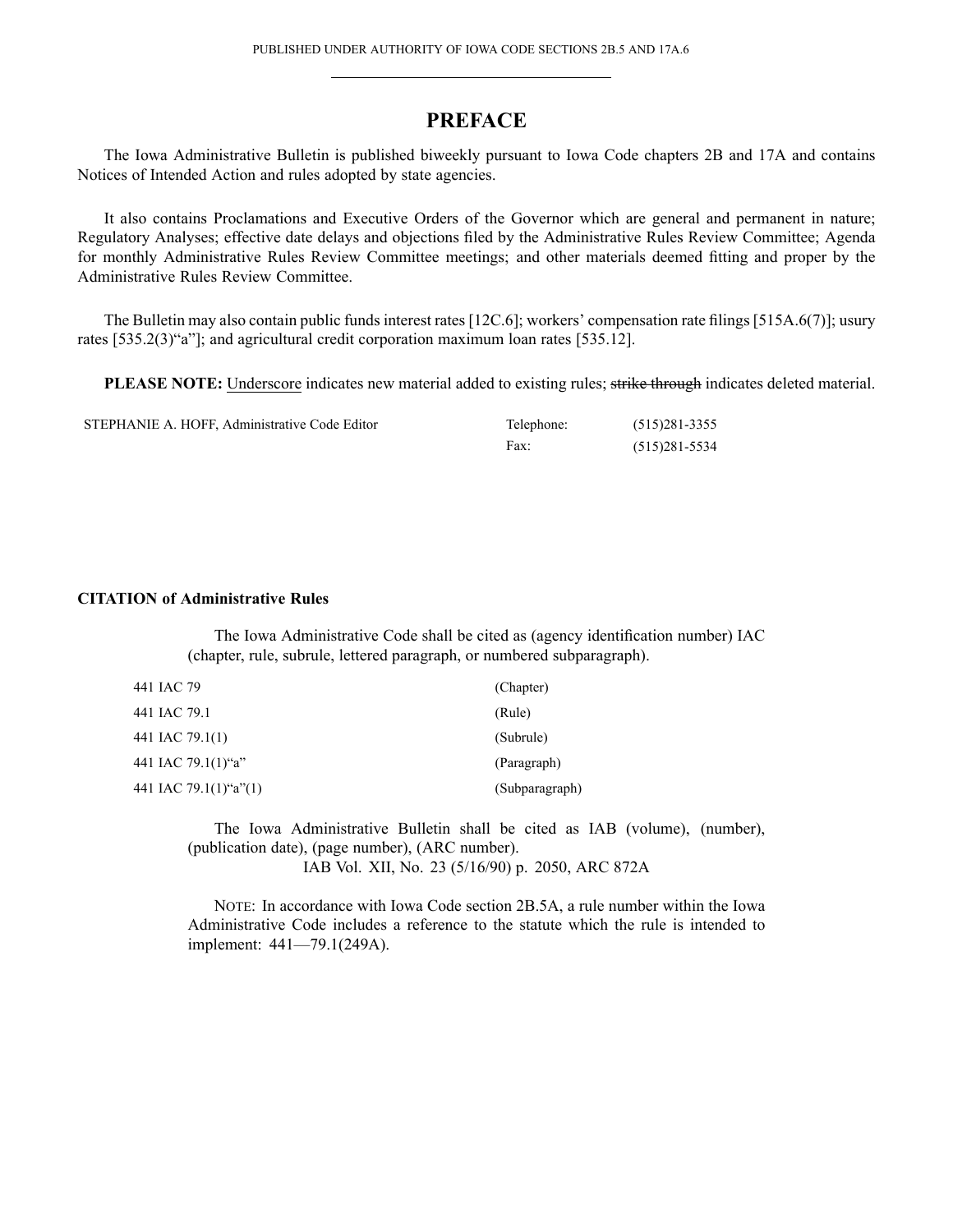### **Schedule for Rule Making 2018**

<span id="page-3-0"></span>

|                                    |                           | <b>HEARING</b>        | <b>FIRST</b><br><b>POSSIBLE</b> |                                 |                        | <b>FIRST</b>                 | <b>POSSIBLE</b>                |
|------------------------------------|---------------------------|-----------------------|---------------------------------|---------------------------------|------------------------|------------------------------|--------------------------------|
| <b>NOTICE</b><br><b>SUBMISSION</b> | <b>NOTICE</b><br>PUB.     | OR<br><b>COMMENTS</b> | <b>ADOPTION</b><br><b>DATE</b>  | <b>ADOPTED</b><br><b>FILING</b> | <b>ADOPTED</b><br>PUB. | <b>POSSIBLE</b><br>EFFECTIVE | <b>EXPIRATION</b><br>OF NOTICE |
| <b>DEADLINE</b>                    | <b>DATE</b>               | 20 DAYS               | 35 DAYS                         | <b>DEADLINE</b>                 | <b>DATE</b>            | <b>DATE</b>                  | 180 DAYS                       |
| *Dec. 27 '17*                      | Jan. 17 '18 Feb. 6 '18    |                       |                                 | Feb. 21 '18 Feb. 23 '18         | Mar. 14 '18            | Apr. 18 '18                  | July 16 '18                    |
| Jan. 12                            | Jan. 31                   | Feb. 20               | Mar. 7                          | Mar. 9                          | Mar. 28                | May 2                        | July 30                        |
| Jan. 26                            | Feb. 14                   | Mar. 6                | Mar. 21                         | Mar. 23                         | Apr. 11                | May 16                       | Aug. 13                        |
| Feb. 9                             | Feb. 28                   | Mar. 20               | Apr. $4$                        | Apr. 6                          | Apr. 25                | May 30                       | Aug. 27                        |
| Feb. 23                            | Mar. 14                   | Apr. 3                | Apr. 18                         | Apr. 20                         | May 9                  | June 13                      | Sep. 10                        |
| Mar. 9                             | Mar. 28                   | Apr. 17               | May 2                           | May 4                           | May 23                 | June 27                      | Sep. 24                        |
| Mar. 23                            | Apr. 11                   | May 1                 | May $16$                        | ***May 16***                    | June 6                 | July 11                      | Oct. 8                         |
| Apr. 6                             | Apr. 25                   | May 15                | May 30                          | June 1                          | June 20                | July 25                      | Oct. 22                        |
| Apr. 20                            | May 9                     | May 29                | June 13                         | ***June 13***                   | July 4                 | Aug. 8                       | Nov. $5$                       |
| May 4                              | May 23                    | June 12               | June 27                         | June 29                         | July 18                | Aug. 22                      | Nov. 19                        |
| ***May 16***                       | June 6                    | June 26               | July 11                         | July 13                         | Aug. 1                 | Sep. 5                       | Dec. 3                         |
| June 1                             | June 20                   | July 10               | July 25                         | July 27                         | Aug. 15                | Sep. 19                      | Dec. 17                        |
| ***June 13***                      | July 4                    | July 24               | Aug. 8                          | Aug. 10                         | Aug. 29                | Oct. 3                       | Dec. 31                        |
| June 29                            | July 18                   | Aug. 7                | Aug. 22                         | *** Aug. 22***                  | Sep. 12                | Oct. 17                      | Jan. 14 '19                    |
| July 13                            | Aug. $1$                  | Aug. 21               | Sep. 5                          | Sep. 7                          | Sep. 26                | Oct. 31                      | Jan. 28 '19                    |
| July 27                            | Aug. 15                   | Sep. 4                | Sep. 19                         | Sep. 21                         | Oct. 10                | Nov. 14                      | Feb. 11 '19                    |
| Aug. 10                            | Aug. 29                   | Sep. 18               | Oct. 3                          | Oct. 5                          | Oct. 24                | Nov. 28                      | Feb. 25 '19                    |
| *** Aug. 22***                     | Sep. 12                   | Oct. 2                | Oct. 17                         | Oct. 19                         | Nov. 7                 | Dec. 12                      | Mar. 11 '19                    |
| Sep. 7                             | Sep. 26                   | Oct. 16               | Oct. 31                         | ***Oct. $31***$                 | Nov. 21                | Dec. 26                      | Mar. 25 '19                    |
| Sep. 21                            | Oct. 10                   | Oct. 30               | Nov. 14                         | ***Nov. $14***$                 | Dec. 5                 | Jan. 9 '19                   | Apr. 8 '19                     |
| Oct. 5                             | Oct. 24                   | Nov. 13               | Nov. 28                         | Nov. 30                         | Dec. 19                | Jan. 23 '19                  | Apr. 22 '19                    |
| Oct. 19                            | Nov. 7                    | Nov. 27               | Dec. 12                         | ***Dec. $12***$                 | Jan. 2 '19             | Feb. 6 '19                   | May 6 '19                      |
| ***Oct. $31***$                    | Nov. 21                   | Dec. 11               | Dec. 26                         | ***Dec. 26***                   | Jan. 16 '19            | Feb. 20 '19                  | May 20 '19                     |
| ***Nov. 14***                      | Dec. 5                    | Dec. 25               | Jan. 9 '19                      | Jan. 11 '19                     | Jan. 30 '19            | Mar. 6 '19                   | June 3 '19                     |
| Nov. 30                            | Dec. 19                   | Jan. 8 '19            | Jan. 23 '19                     | Jan. 25 '19                     | Feb. 13 '19            | Mar. 20 '19                  | June 17 '19                    |
| ***Dec. 12***                      | Jan. 2 '19                | Jan. 22 '19           | Feb. 6 '19                      | Feb. 8 '19                      | Feb. 27 '19            | Apr. 3 '19                   | July 1 '19                     |
| ***Dec. 26***                      | Jan. 16 '19 Feb. 5 '19    |                       |                                 | Feb. 20 '19 Feb. 22 '19         | Mar. 13 '19            | Apr. 17 '19                  | July 15 '19                    |
|                                    | PRINTING SCHEDULE FOR IAB |                       |                                 |                                 |                        |                              |                                |

| <b>ISSUE NUMBER</b> | <b>SUBMISSION DEADLINE</b> | <b>ISSUE DATE</b> |  |
|---------------------|----------------------------|-------------------|--|
| 22                  | Friday, April 6, 2018      | April 25, 2018    |  |
| 23                  | Friday, April 20, 2018     | May 9, 2018       |  |
| 24                  | <b>Friday, May 4, 2018</b> | May 23, 2018      |  |

**PLEASE NOTE:**

Rules will not be accepted after **12 <sup>o</sup>'clock noon** on the filing deadline unless prior approval has been received from the Administrative Rules Coordinator's office.

If the filing deadline falls on <sup>a</sup> legal holiday, submissions made on the following Monday will be accepted.

**\*\*\*Note change of filing deadline\*\*\***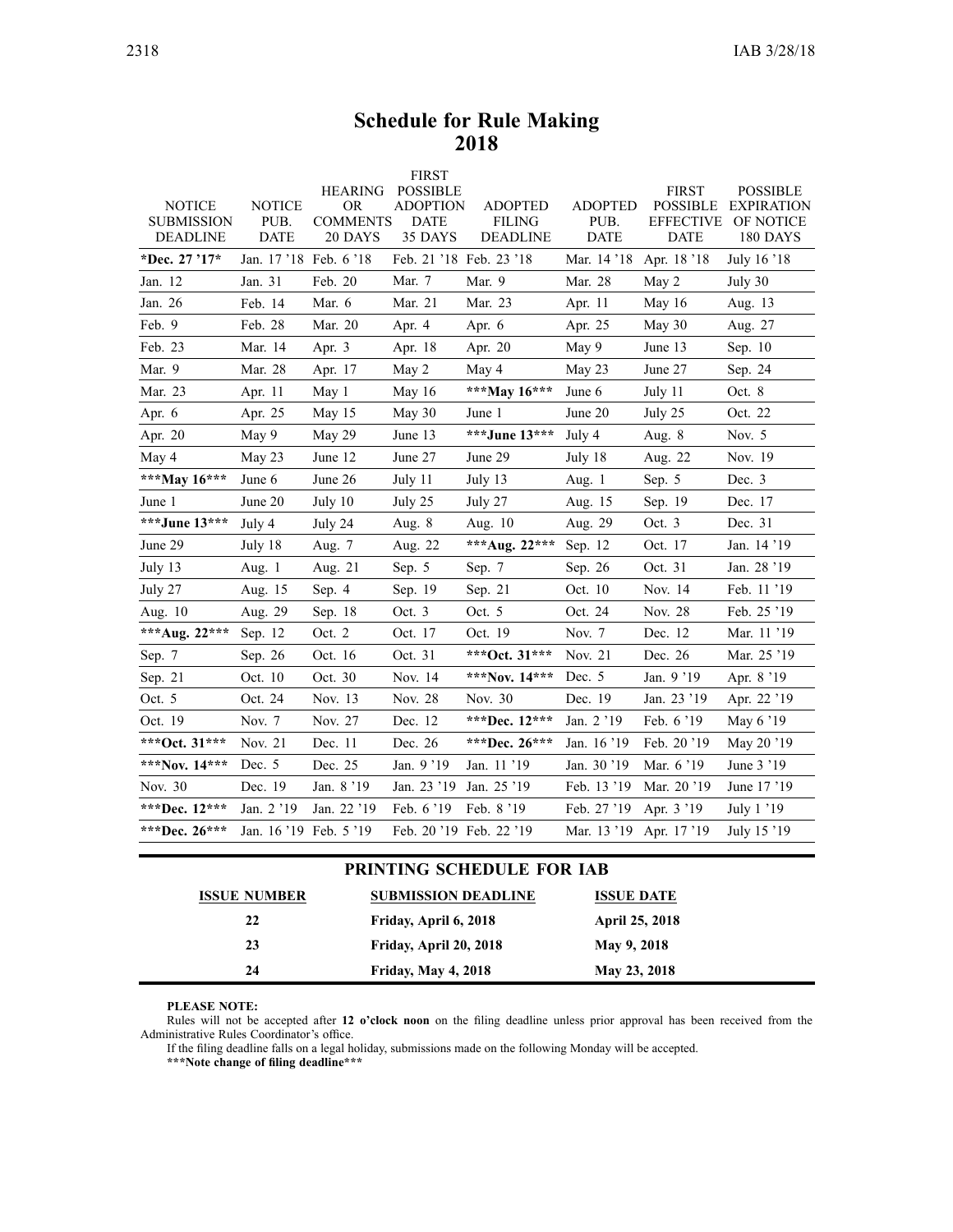<span id="page-4-0"></span>The Administrative Rules Review Committee will hold its regular, statutory meeting on Friday, April 6, 2018, at 9 a.m. in Room 116, State Capitol, Des Moines, Iowa. The following rules will be reviewed:

### **ADMINISTRATIVE SERVICES DEPARTMENT[11]**

| Procurement of standard modular office systems, 100.1, 100.6(6), 117.5(3) Filed ARC 3676C  3/14/18               |  |
|------------------------------------------------------------------------------------------------------------------|--|
| <b>AGING, DEPARTMENT ON[17]</b>                                                                                  |  |
|                                                                                                                  |  |
|                                                                                                                  |  |
| <b>AGRICULTURE AND LAND STEWARDSHIP DEPARTMENT[21]</b>                                                           |  |
|                                                                                                                  |  |
|                                                                                                                  |  |
| <b>COLLEGE STUDENT AID COMMISSION[283]</b><br>EDUCATION DEPARTMENT[281] "umbrella"                               |  |
| Membership of commission; barber and cosmetology arts and sciences tuition grant program,                        |  |
|                                                                                                                  |  |
| Meetings of the commission—special meetings, affirmative votes, 1.2(3) Filed ARC 3699C 3/28/18                   |  |
|                                                                                                                  |  |
| Commission-approved interstate reciprocity agreement—criteria for participation, 21.15                           |  |
|                                                                                                                  |  |
| <b>DENTAL BOARD[650]</b><br>PUBLIC HEALTH DEPARTMENT[641]"umbrella"                                              |  |
|                                                                                                                  |  |
|                                                                                                                  |  |
| Review of applications for license, permit, registration or qualification, 11.8, 20.18                           |  |
|                                                                                                                  |  |
| <b>EDUCATIONAL EXAMINERS BOARD[282]</b>                                                                          |  |
| EDUCATION DEPARTMENT[281] "umbrella"                                                                             |  |
| Coursework for out-of-state applicants; dance endorsement; license renewal for applicant                         |  |
| with specialist's or doctor's degree, 13.5, 13.28, 18.6, 20.6, 20.9, 27.5 Notice ARC 3710C  3/28/18              |  |
|                                                                                                                  |  |
| <b>ENVIRONMENTAL PROTECTION COMMISSION[567]</b><br>NATURAL RESOURCES DEPARTMENT[561]"umbrella"                   |  |
|                                                                                                                  |  |
|                                                                                                                  |  |
| <b>HUMAN SERVICES DEPARTMENT[441]</b>                                                                            |  |
| State supplementary assistance—cost-of-living adjustments, 51.4(1), 51.7, 52.1 Filed ARC 3715C 3/28/18           |  |
| Appeals to managed care organizations, 73.12(2) Filed Emergency After Notice ARC 3667C  3/14/18                  |  |
| Medicaid for employed people with disabilities—premiums, 75.1(39) "b"(3) Notice ARC 3704C 3/28/18                |  |
|                                                                                                                  |  |
|                                                                                                                  |  |
| Civil money penalties; quality improvement initiative grants, $81.1$ , $81.53$ , ch 166 Filed ARC 3717C  3/28/18 |  |
|                                                                                                                  |  |
|                                                                                                                  |  |
|                                                                                                                  |  |
|                                                                                                                  |  |
| <b>INSPECTIONS AND APPEALS DEPARTMENT[481]</b>                                                                   |  |
|                                                                                                                  |  |
| Medicaid fraud control unit, ch 73                                                                               |  |
|                                                                                                                  |  |
| <b>INSURANCE DIVISION[191]</b><br>COMMERCE DEPARTMENT[181]"umbrella"                                             |  |
| Organized delivery systems—removal of references, amendments to chs 4, 35, 37, 41, 71, 73                        |  |
| to 75, 78                                                                                                        |  |
|                                                                                                                  |  |
| <b>IOWA PUBLIC EMPLOYEES' RETIREMENT SYSTEM[495]</b>                                                             |  |
| Organization; investment board; benefits advisory committee; protection occupations;                             |  |
|                                                                                                                  |  |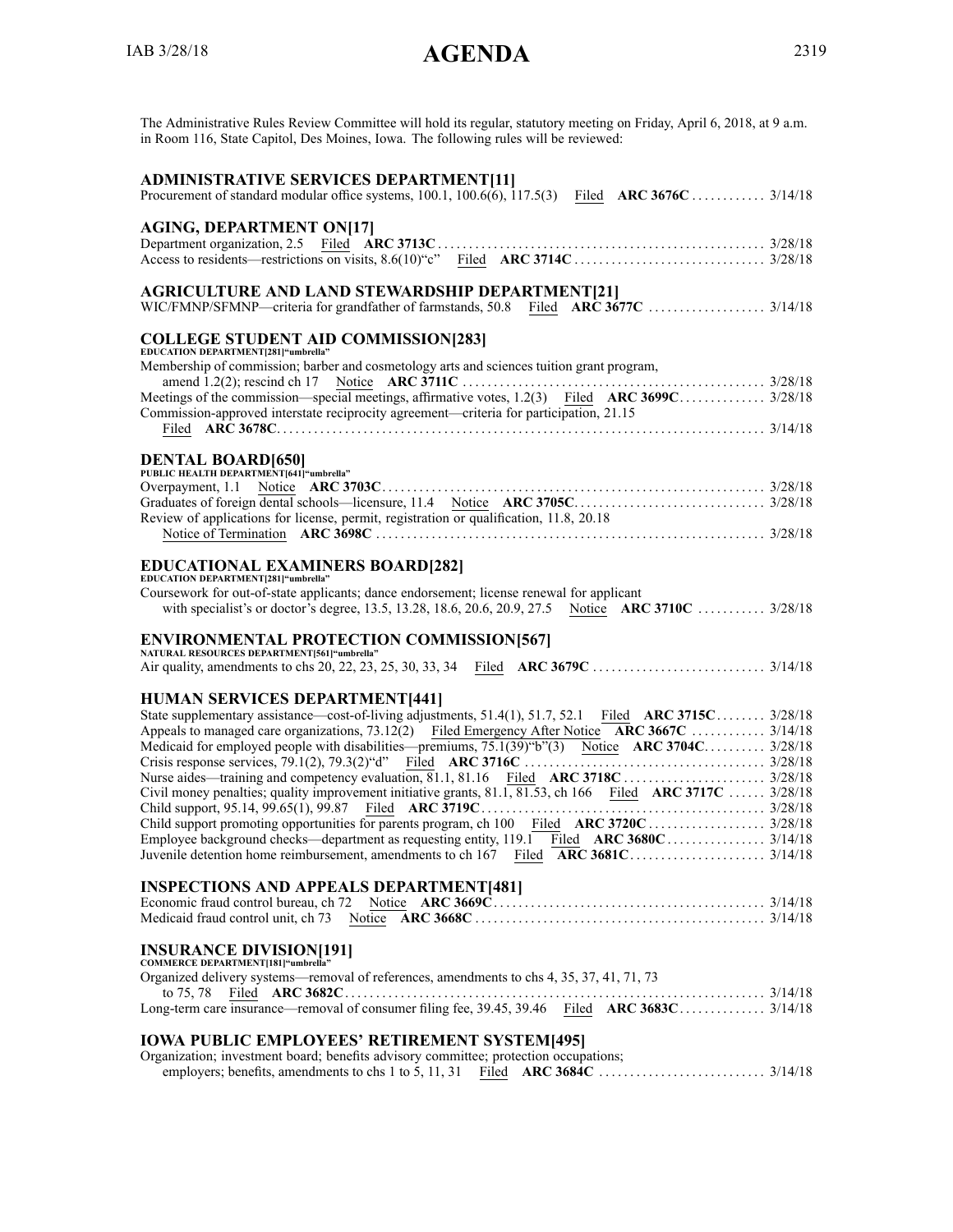## **LABOR SERVICES DIVISION[875]**

| WORKFORCE DEVELOPMENT DEPARTMENT[871] "umbrella"                                                                                                                              |  |
|-------------------------------------------------------------------------------------------------------------------------------------------------------------------------------|--|
|                                                                                                                                                                               |  |
| Federal occupational safety and health standards—adoption by reference, $\overline{10.20}$ , $26.2$                                                                           |  |
|                                                                                                                                                                               |  |
|                                                                                                                                                                               |  |
|                                                                                                                                                                               |  |
|                                                                                                                                                                               |  |
|                                                                                                                                                                               |  |
| <b>MEDICINE BOARD[653]</b>                                                                                                                                                    |  |
| PUBLIC HEALTH DEPARTMENT 641 "umbrella"                                                                                                                                       |  |
| Standards of practice—medical cannabidiol, 13.15                                                                                                                              |  |
|                                                                                                                                                                               |  |
| PHARMACY BOARD[657]<br>PUBLIC HEALTH DEPARTMENT[641] "umbrella"                                                                                                               |  |
| Temporary designation of controlled substances—synthetic opioids, opioid analgesic;                                                                                           |  |
| precursor substances, 10.39, 10.42                                                                                                                                            |  |
|                                                                                                                                                                               |  |
| <b>PUBLIC EMPLOYMENT RELATIONS BOARD[621]</b>                                                                                                                                 |  |
|                                                                                                                                                                               |  |
|                                                                                                                                                                               |  |
| <b>PUBLIC HEALTH DEPARTMENT[641]</b>                                                                                                                                          |  |
|                                                                                                                                                                               |  |
|                                                                                                                                                                               |  |
|                                                                                                                                                                               |  |
|                                                                                                                                                                               |  |
|                                                                                                                                                                               |  |
|                                                                                                                                                                               |  |
| REAL ESTATE COMMISSION[193E]<br>Professional Licensing and Regulation Bureau[193]<br>COMMERCE DEPARTMENT[181]"umbrella"                                                       |  |
|                                                                                                                                                                               |  |
| Trust account; property condition disclosure, 13.1, 14.1                                                                                                                      |  |
|                                                                                                                                                                               |  |
| <b>REGENTS BOARD[681]</b>                                                                                                                                                     |  |
| Traffic and parking at universities, amendments to ch 4<br>Notice                                                                                                             |  |
|                                                                                                                                                                               |  |
| <b>TRANSPORTATION DEPARTMENT[761]</b>                                                                                                                                         |  |
| Motor vehicle and travel trailer dealers, manufacturers, distributors and wholesalers,                                                                                        |  |
|                                                                                                                                                                               |  |
| Federal motor carrier safety and hazardous materials regulations—adoption by reference,                                                                                       |  |
|                                                                                                                                                                               |  |
|                                                                                                                                                                               |  |
|                                                                                                                                                                               |  |
| Commercial learner's permit—period of validity, amendments to ch 607 Filed ARC 3689C  3/14/18                                                                                 |  |
|                                                                                                                                                                               |  |
| School transportation services provided by regional transit systems, amendments to ch 911                                                                                     |  |
|                                                                                                                                                                               |  |
|                                                                                                                                                                               |  |
|                                                                                                                                                                               |  |
|                                                                                                                                                                               |  |
| <b>UTILITIES DIVISION[199]</b>                                                                                                                                                |  |
| COMMERCE DEPARTMENT[181]"umbrella"                                                                                                                                            |  |
|                                                                                                                                                                               |  |
|                                                                                                                                                                               |  |
|                                                                                                                                                                               |  |
|                                                                                                                                                                               |  |
| <b>VETERINARY MEDICINE BOARD[811]</b>                                                                                                                                         |  |
|                                                                                                                                                                               |  |
|                                                                                                                                                                               |  |
|                                                                                                                                                                               |  |
| <b>WORKFORCE DEVELOPMENT DEPARTMENT[871]</b>                                                                                                                                  |  |
| Claims for benefits; reemployment services; eligibility assessment; investigation and<br>recovery unit; administrative penalties; wage verification, amendments to chs 24, 25 |  |
|                                                                                                                                                                               |  |
|                                                                                                                                                                               |  |
|                                                                                                                                                                               |  |
|                                                                                                                                                                               |  |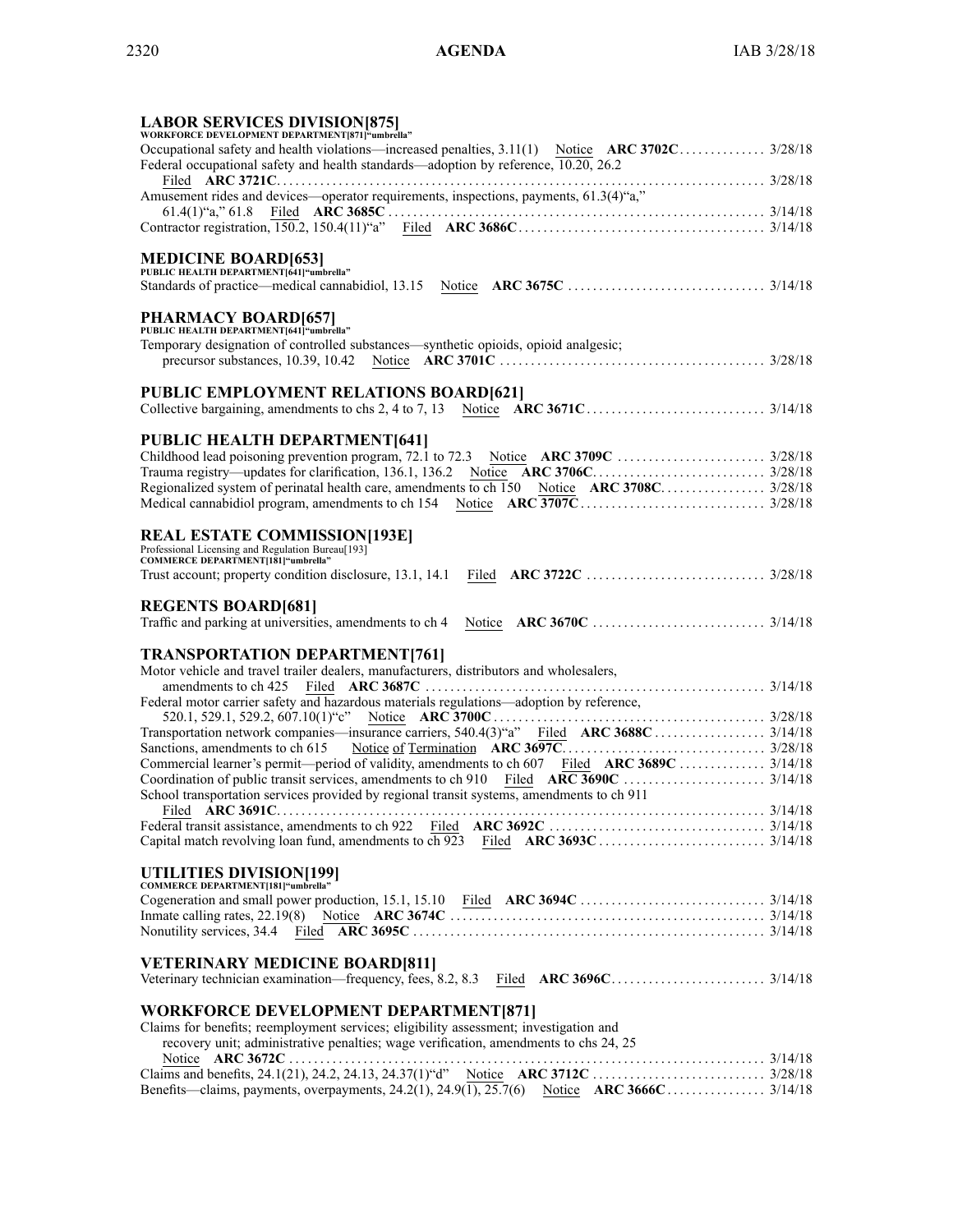### **ADMINISTRATIVE RULES REVIEW COMMITTEE MEMBERS**

Regular, statutory meetings are held the second Tuesday of each month at the seat of governmen<sup>t</sup> as provided in Iowa Code section [17A.8](https://www.legis.iowa.gov/docs/ico/section/17A.8.pdf). A special meeting may be called by the Chair at any place in the state and at any time.

Senator Jim Carlin 43 Arlington Road Sioux City, Iowa 51106

Senator Mark Chelgren 819 Hutchinson Ottumwa, Iowa 52501

Senator Mark Costello 37265 Rains Avenue Imogene, Iowa 51645

Senator Wally Horn 101 Stoney Point Road, SW Cedar Rapids, Iowa 52404

Senator Pam Jochum 2368 Jackson Street Dubuque, Iowa 52001

Jack Ewing **Legal Counsel** Capitol Des Moines, Iowa 50319 Telephone (515)281-6048 Fax (515)281-8451

Representative Megan Jones 4470 Highway 71 Sioux Rapids, Iowa 50585

Representative Amy Nielsen 168 Lockmoor Circle North Liberty, Iowa 52317

Representative Rick Olson 3012 East 31st Court Des Moines, Iowa 50317

Representative Dawn Pettengill P.O. Box A Mt. Auburn, Iowa 52313

Representative Guy Vander Linden 1610 Carbonado Road Oskaloosa, Iowa 52577

Colin Smith **Administrative Rules Coordinator** Governor's Ex Officio Representative Capitol, Room 18 Des Moines, Iowa 50319 Telephone (515)281-5211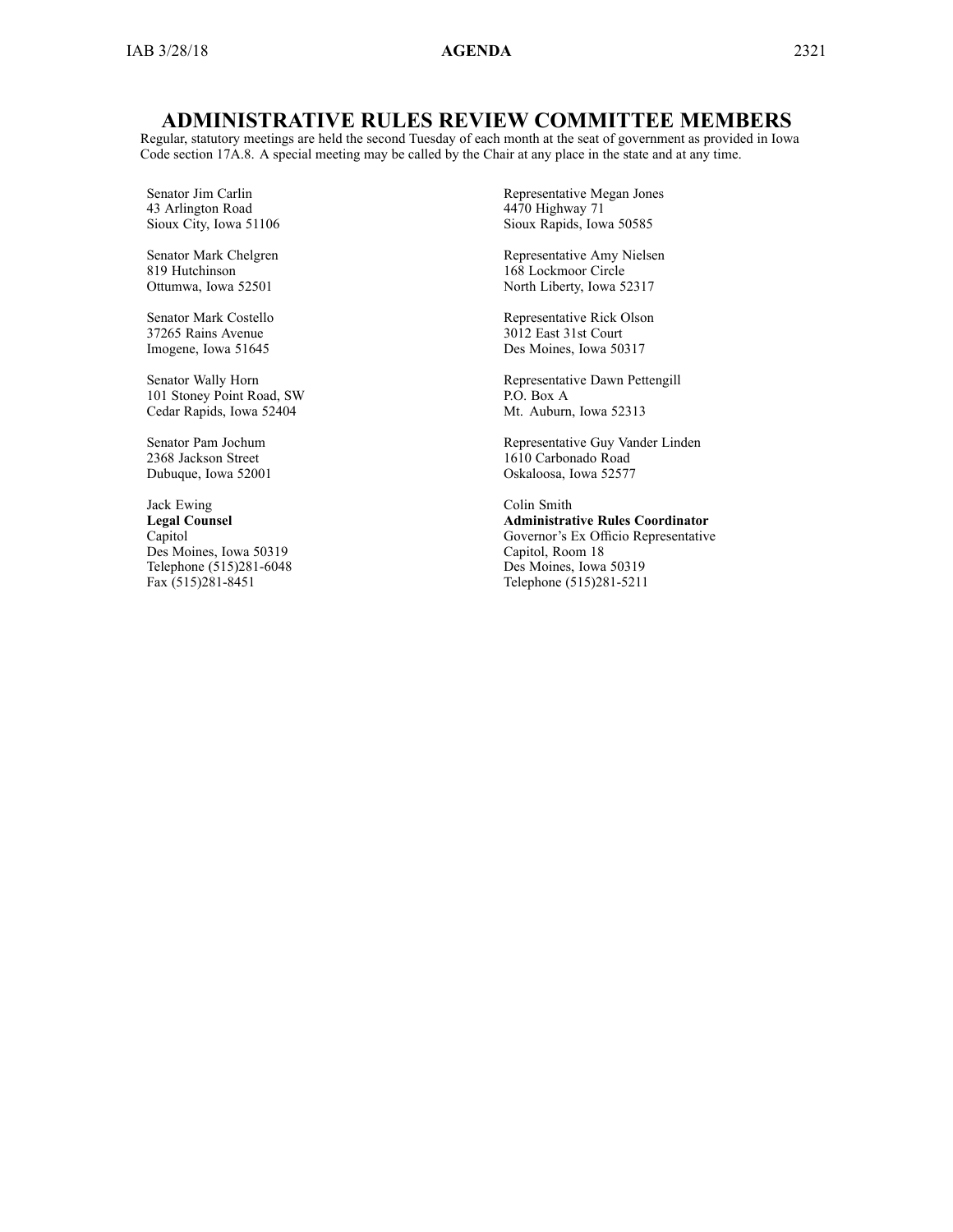# <span id="page-7-0"></span><sup>2322</sup> **PUBLIC HEARINGS** IAB 3/28/18

| <b>DENTAL BOARD[650]</b>                                                                                                                                                                                   |                                                                                                            |                                             |
|------------------------------------------------------------------------------------------------------------------------------------------------------------------------------------------------------------|------------------------------------------------------------------------------------------------------------|---------------------------------------------|
| Overpayment, 1.1<br>IAB 3/28/18 ARC 3703C                                                                                                                                                                  | Board Office, Suite D<br>400 S.W. Eighth St.<br>Des Moines, Iowa                                           | April 24, 2018<br>2 p.m.                    |
| Graduates of foreign dental<br>schools-licensure, 11.4<br>IAB 3/28/18 ARC 3705C                                                                                                                            | Board Office, Suite D<br>400 S.W. Eighth St.<br>Des Moines, Iowa                                           | April 24, 2018<br>2 p.m.                    |
| <b>EDUCATIONAL EXAMINERS BOARD[282]</b>                                                                                                                                                                    |                                                                                                            |                                             |
| Coursework for out-of-state<br>applicants; dance endorsement;<br>license renewal for applicant<br>with specialist's or doctor's<br>degree, 13.5, 13.28, 18.6, 20.6,<br>20.9, 27.5<br>IAB 3/28/18 ARC 3710C | Room 3 Southwest<br>Grimes State Office Bldg.<br>Des Moines, Iowa                                          | April 18, 2018<br>1 p.m.                    |
| <b>LABOR SERVICES DIVISION[875]</b>                                                                                                                                                                        |                                                                                                            |                                             |
| Occupational safety and health<br>violations-increased penalties,<br>3.11(1)<br>IAB 3/28/18 ARC 3702C                                                                                                      | 150 Des Moines St.<br>Des Moines, Iowa                                                                     | April 18, 2018<br>9 a.m.<br>(If requested)  |
| <b>MEDICINE BOARD[653]</b>                                                                                                                                                                                 |                                                                                                            |                                             |
| Standards of practice—medical<br>cannabidiol, 13.15<br>IAB 3/14/18 ARC 3675C                                                                                                                               | Board Office, Suite C<br>400 S.W. Eighth St.<br>Des Moines, Iowa                                           | April 4, 2018<br>$8:30$ a.m.                |
| <b>PUBLIC EMPLOYMENT RELATIONS BOARD[621]</b>                                                                                                                                                              |                                                                                                            |                                             |
| Collective bargaining,<br>amendments to chs 2, 4 to<br>7, 13<br>IAB 3/14/18 ARC 3671C                                                                                                                      | Starkweather Conference Room<br>Vocational Rehabilitation Offices<br>510 East 12th St.<br>Des Moines, Iowa | April 4, 2018<br>2 p.m.                     |
| PUBLIC HEALTH DEPARTMENT[641]                                                                                                                                                                              |                                                                                                            |                                             |
| Medical cannabidiol program,<br>amendments to ch 154<br>IAB 3/28/18 ARC 3707C                                                                                                                              | Room 518<br>Lucas State Office Bldg.<br>Des Moines, Iowa                                                   | April 17, 2018<br>1 to 1:30 p.m.            |
| <b>TRANSPORTATION DEPARTMENT[761]</b>                                                                                                                                                                      |                                                                                                            |                                             |
| Federal motor carrier safety<br>and hazardous materials<br>regulations-adoption by<br>reference, 520.1, 529.1, 529.2,                                                                                      | Department of Transportation<br>Motor Vehicle Division<br>6310 SE Convenience Blvd.<br>Ankeny, Iowa        | April 19, 2018<br>10 a.m.<br>(If requested) |

 $607.10(1)$ "c"

IAB 3/28/18 **ARC 3700C**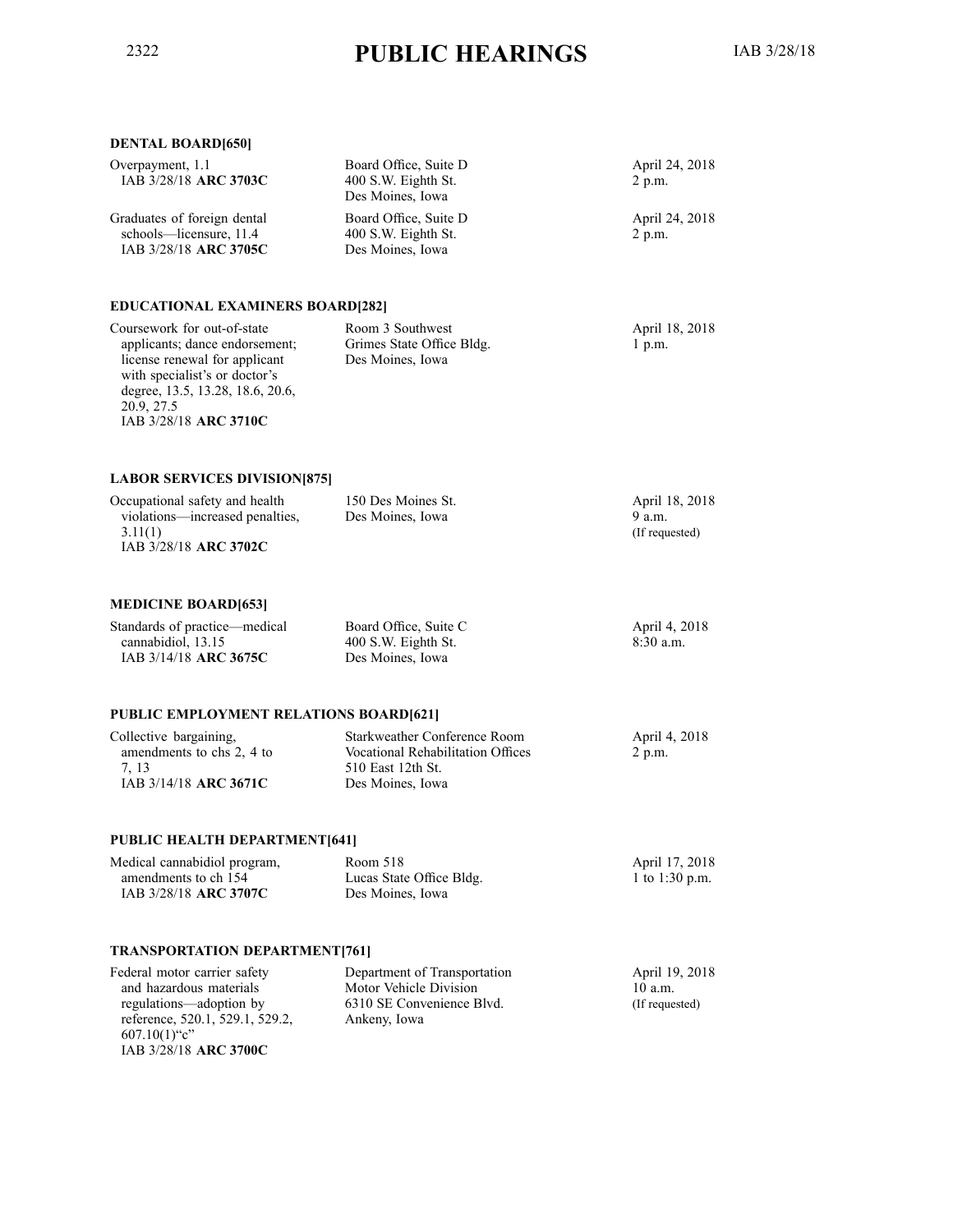### <span id="page-8-0"></span>IAB 3/28/18 **AGENCY IDENTIFICATION NUMBERS** <sup>2323</sup>

"Umbrella" agencies and elected officials are set out below at the left-hand margin in CAPITAL letters.

Divisions (boards, commissions, etc.) are indented and set out in lowercase type under their statutory "umbrellas."

Other autonomous agencies are included alphabetically in SMALL CAPITALS at the left-hand margin.

ADMINISTRATIVE SERVICES DEPARTMENT[11] AGING, DEPARTMENT ON[17] AGRICULTURE AND LAND STEWARDSHIP DEPARTMENT[21] Soil Conservation and Water Quality Division[27] ATTORNEY GENERAL[61] AUDITOR OF STATE[81] BEEF CATTLE PRODUCERS ASSOCIATION, IOWA[101] BLIND, DEPARTMENT FOR THE<sup>[111]</sup> CAPITAL INVESTMENT BOARD, IOWA[123] CHIEF INFORMATION OFFICER, OFFICE OF THE[129] OMBUDSMAN[141] CIVIL RIGHTS COMMISSION[161] COMMERCE DEPARTMENT[181] Alcoholic Beverages Division[185] Banking Division[187] Credit Union Division[189] Insurance Division[191] Professional Licensing and Regulation Bureau[193] Accountancy Examining Board[193A] Architectural Examining Board[193B] Engineering and Land Surveying Examining Board[193C] Landscape Architectural Examining Board[193D] Real Estate Commission[193E] Real Estate Appraiser Examining Board[193F] Interior Design Examining Board[193G] Utilities Division[199] CORRECTIONS DEPARTMENT[201] Parole Board[205] CULTURAL AFFAIRS DEPARTMENT[221] Arts Division[222] Historical Division[223] EARLY CHILDHOOD IOWA STATE BOARD[249] ECONOMIC DEVELOPMENT AUTHORITY[261] City Development Board[263] IOWA FINANCE AUTHORITY[265] EDUCATION DEPARTMENT[281] Educational Examiners Board[282] College Student Aid Commission[283] Higher Education Loan Authority[284] Iowa Advance Funding Authority[285] Libraries and Information Services Division[286] Public Broadcasting Division[288] School Budget Review Committee[289] EGG COUNCIL, IOWA[301] ENERGY INDEPENDENCE, OFFICE OF[350] ETHICS AND CAMPAIGN DISCLOSURE BOARD, IOWA[351] EXECUTIVE COUNCIL[361] FAIR BOARD[371] HUMAN RIGHTS DEPARTMENT[421] Community Action Agencies Division[427] Criminal and Juvenile Justice Planning Division[428] Deaf Services Division[429] Persons With Disabilities Division[431] Latino Affairs Division[433] Status of African-Americans, Division on the[434]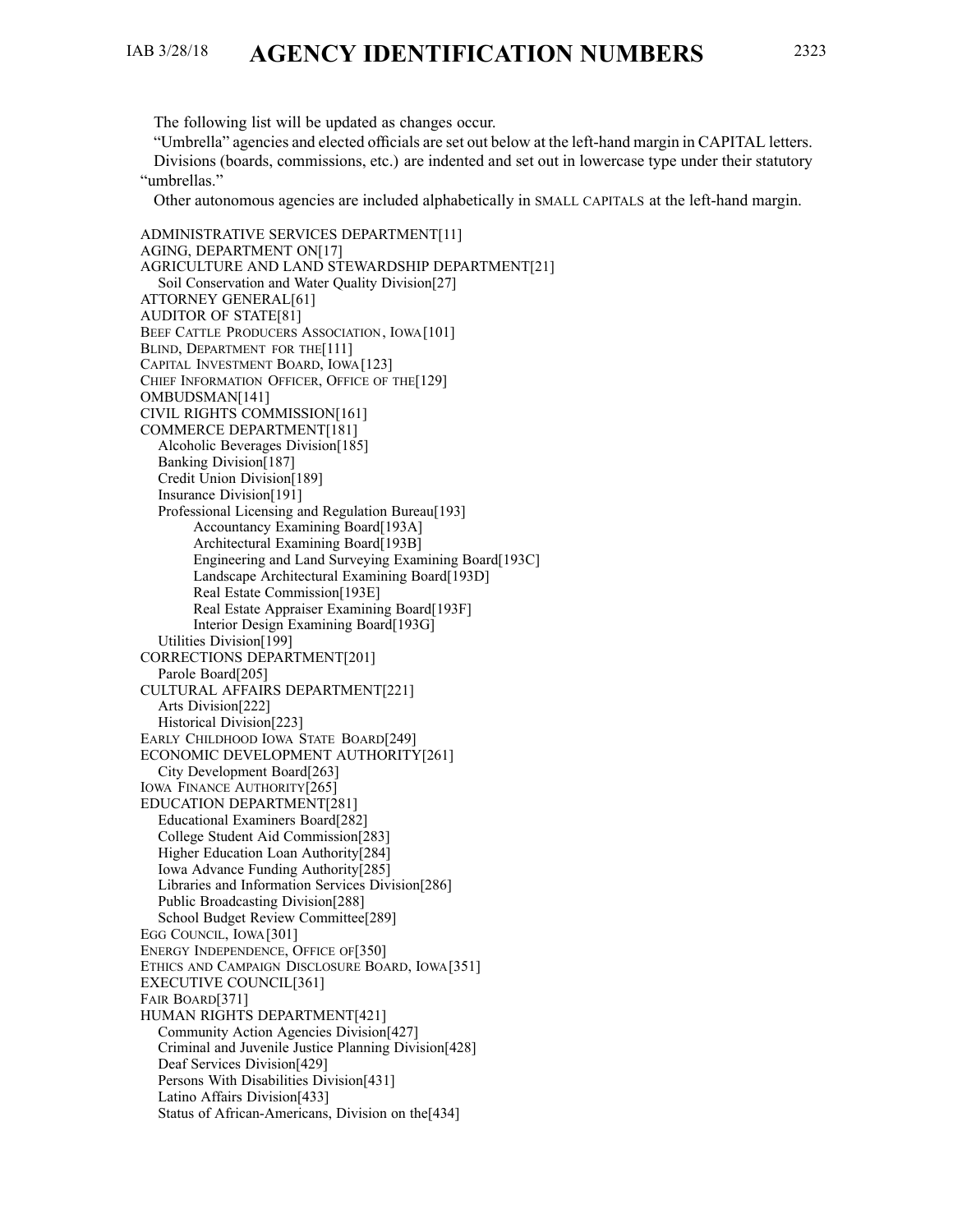Status of Women Division[435] Status of Iowans of Asian and Pacific Islander Heritage<sup>[436]</sup> HUMAN SERVICES DEPARTMENT[441] INSPECTIONS AND APPEALS DEPARTMENT[481] Employment Appeal Board[486] Child Advocacy Board[489] Racing and Gaming Commission[491] State Public Defender[493] <sup>I</sup>OWA <sup>P</sup>UBLIC <sup>E</sup>MPLOYEES' <sup>R</sup>ETIREMENT <sup>S</sup>YSTEM[495] IOWA PUBLIC INFORMATION BOARD[497] LAW ENFORCEMENT ACADEMY[501] LIVESTOCK HEALTH ADVISORY COUNCIL[521] <sup>L</sup>OTTERY <sup>A</sup>UTHORITY, <sup>I</sup>OWA[531] MANAGEMENT DEPARTMENT[541] Appeal Board, State[543] City Finance Committee[545] County Finance Committee[547] NATURAL RESOURCES DEPARTMENT[561] Energy and Geological Resources Division[565] Environmental Protection Commission[567] Natural Resource Commission[571] Preserves, State Advisory Board for[575] PETROLEUM UNDERGROUND STORAGE TANK FUND BOARD, IOWA COMPREHENSIVE[591] PREVENTION OF DISABILITIES POLICY COUNCIL<sup>[597]</sup> PROPANE EDUCATION AND RESEARCH COUNCIL, IOWA[599] PUBLIC DEFENSE DEPARTMENT[601] Military Division[611] HOMELAND SECURITY AND EMERGENCY MANAGEMENT DEPARTMENT[605] PUBLIC EMPLOYMENT RELATIONS BOARD[621] PUBLIC HEALTH DEPARTMENT[641] Professional Licensure Division[645] Dental Board[650] Medicine Board[653] Nursing Board[655] Pharmacy Board[657] PUBLIC SAFETY DEPARTMENT[661] RECORDS COMMISSION[671] REGENTS BOARD[681] Archaeologist[685] REVENUE DEPARTMENT[701] SECRETARY OF STATE[721] <sup>S</sup>HEEP AND <sup>W</sup>OOL <sup>P</sup>ROMOTION <sup>B</sup>OARD, <sup>I</sup>OWA[741] <sup>T</sup>ELECOMMUNICATIONS AND <sup>T</sup>ECHNOLOGY <sup>C</sup>OMMISSION, <sup>I</sup>OWA[751] TRANSPORTATION DEPARTMENT[761] TREASURER OF STATE[781] <sup>T</sup>URKEY <sup>M</sup>ARKETING <sup>C</sup>OUNCIL, <sup>I</sup>OWA[787] UNIFORM STATE LAWS COMMISSION[791] VETERANS AFFAIRS, IOWA DEPARTMENT OF[801] VETERINARY MEDICINE BOARD[811] <sup>V</sup>OLUNTEER <sup>S</sup>ERVICE, <sup>I</sup>OWA <sup>C</sup>OMMISSION ON[817] VOTER REGISTRATION COMMISSION[821] WORKFORCE DEVELOPMENT DEPARTMENT[871] Labor Services Division[875] Workers' Compensation Division[876] Workforce Development Board and Workforce Development Center Administration Division[877]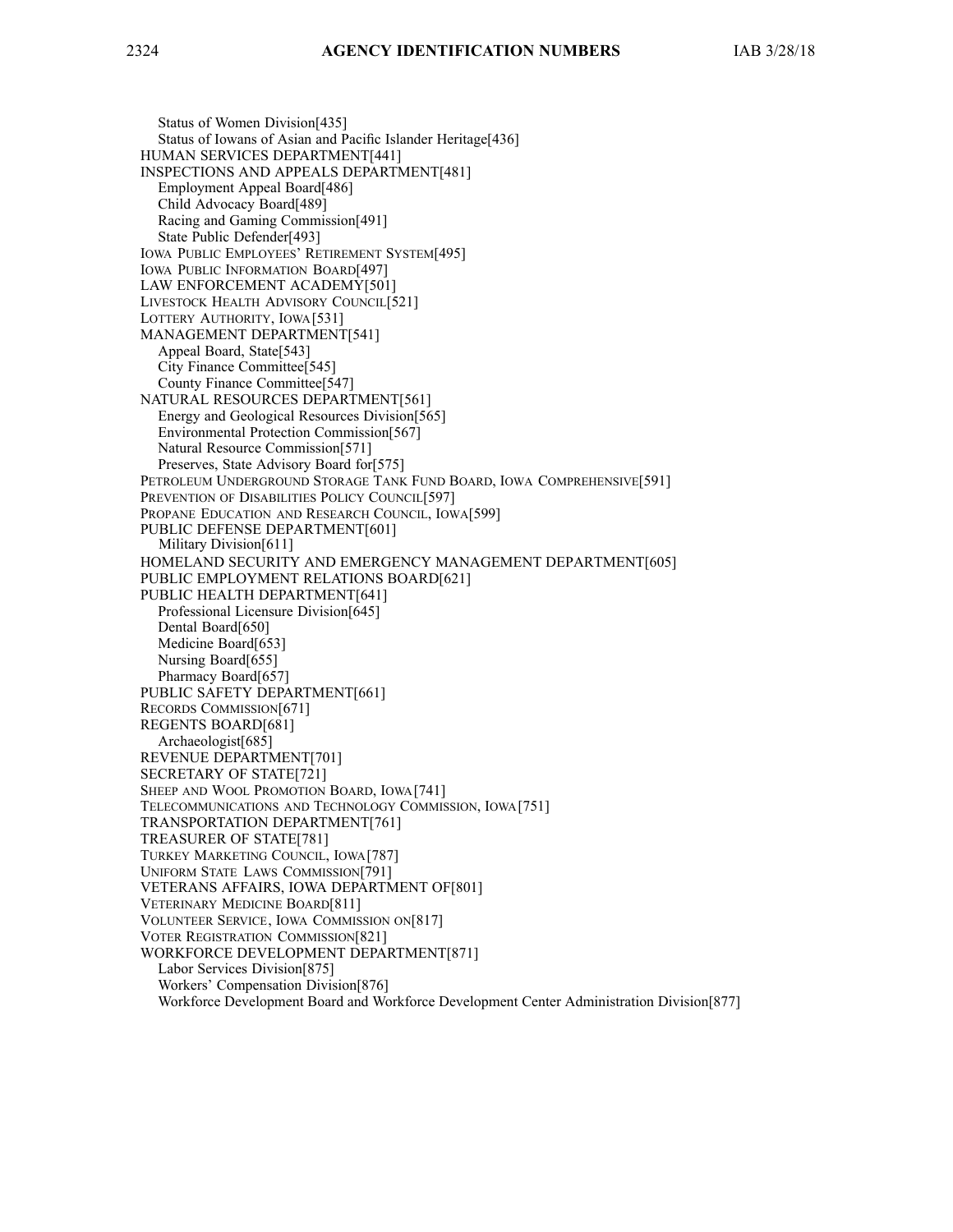### <span id="page-10-0"></span>IAB 3/28/18 **NOTICES** <sup>2325</sup>

### **ARC 3711C**

### **COLLEGE STUDENT AID COMMISSION[283]**

### **Notice of Intended Action**

### **Proposing rule making related to membership of commission and removal of <sup>a</sup> tuition grant program and providing an opportunity for public comment**

The College Student Aid Commission hereby proposes to amend Chapter 1, "Organization and Operation," and to rescind Chapter 17, "Barber and Cosmetology Arts and Sciences Tuition Grant Program," Iowa Administrative Code.

### *Legal Authority for Rule Making*

This rule making is proposed under the authority provided in Iowa Code section 261.3.

### *State or Federal Law Implemented*

This rule making implements, in whole or in part, Iowa Code chapter 261 as amended by 2017 Iowa Acts, House File 642.

### *Purpose and Summary*

These proposed amendments reflect changes to the Iowa Code enacted in 2017 Iowa Acts, House File 642. House File 642, section 11, restructured the membership of the Commission, and section 43 repealed the Barber and Cosmetology Arts and Sciences Tuition Grant Program.

### *Fiscal Impact*

This rule making has no fiscal impact to the State of Iowa.

### *Jobs Impact*

After analysis and review of this rule making, no impact on jobs has been found.

### *Waivers*

Any person who believes that the application of the discretionary provisions of this rule making would result in hardship or injustice to that person may petition the Commission for <sup>a</sup> waiver of the discretionary provisions, if any.

### *Public Comment*

Any interested person may submit written comments concerning this proposed rule making. Written comments in response to this rule making must be received no later than 4:30 p.m. on April 17, 2018. Comments should be directed to:

Karen Misjak Executive Director College Student Aid Commission 430 East Grand Avenue, Third Floor Des Moines, Iowa 50309-1920 Fax: 515.725.3401 Email: [karen.misjak@iowa.gov](mailto:karen.misjak@iowa.gov)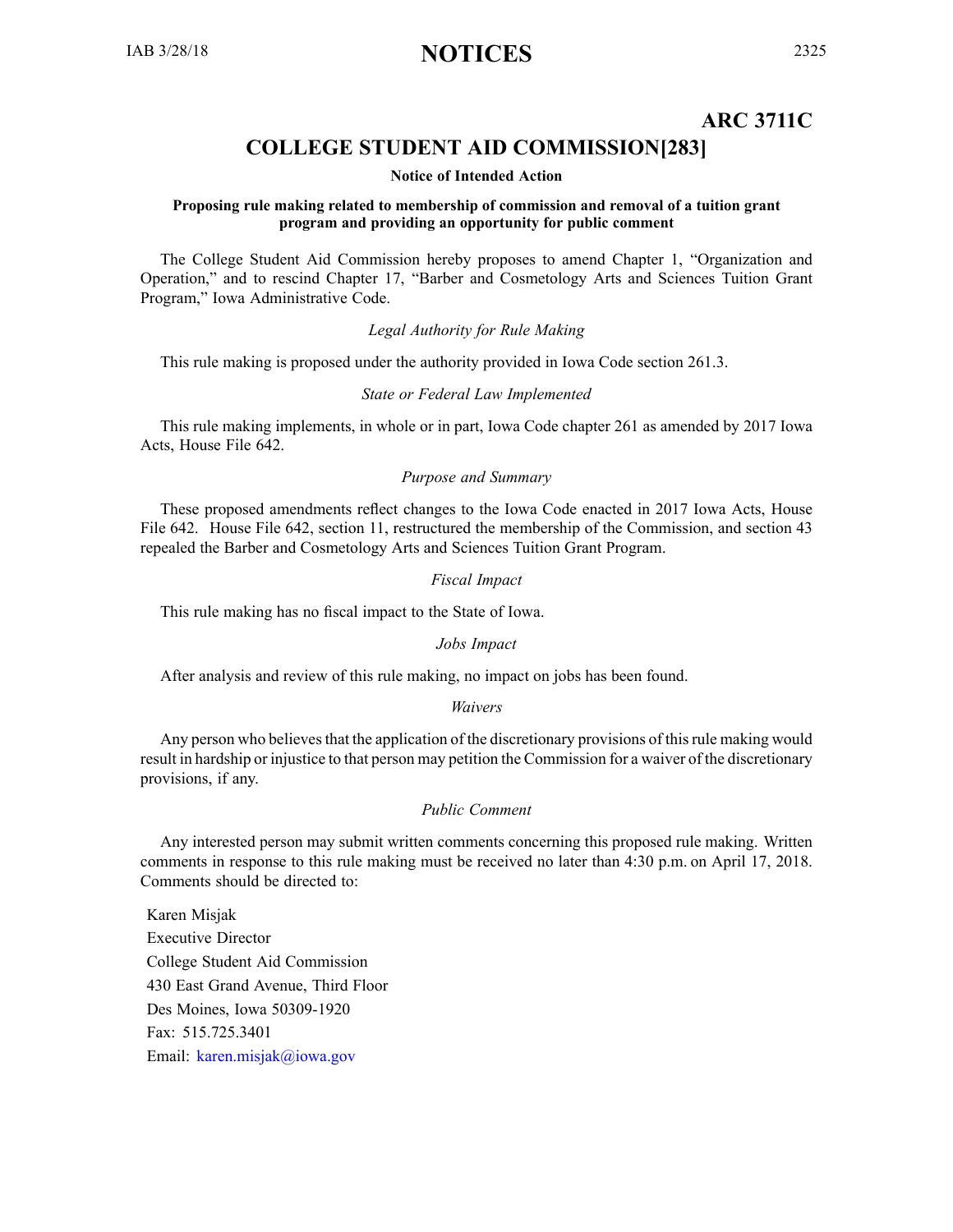### <span id="page-11-0"></span>COLLEGE STUDENT AID COMMISSION[283](cont'd)

### *Public Hearing*

No public hearing is scheduled at this time. As provided in Iowa Code section 17A.4(1)"b," an oral presentation regarding this rule making may be demanded by 25 interested persons, <sup>a</sup> governmental subdivision, the Administrative Rules Review Committee, an agency, or an association having 25 or more members.

#### *Review by Administrative Rules Review Committee*

The Administrative Rules Review Committee, <sup>a</sup> bipartisan legislative committee which oversees rule making by executive branch agencies, may, on its own motion or on written reques<sup>t</sup> by any individual or group, review this rule making at its regular [monthly](https://www.legis.iowa.gov/committees/meetings/meetingsListComm?groupID=705&ga=87) meeting or at <sup>a</sup> special meeting. The Committee's meetings are open to the public, and interested persons may be heard as provided in Iowa Code section 17A.8(6).

The following rule-making actions are proposed:

ITEM 1. Amend subrule 1.2(2) as follows:

**1.2(2)** *The commission.* The commission consists of 14 15 members and functions under the leadership of <sup>a</sup> chairperson elected by the membership. Eight Nine members are appointed by the governor to serve four-year terms. Three Four of the governor's appointees represen<sup>t</sup> the general public, one represents Iowa lending institutions parents of Iowa postsecondary students, one represents practitioners licensed under Iowa Code chapter [272](https://www.legis.iowa.gov/docs/ico/chapter/2018/272.pdf), one represents Iowa independent colleges and universities, one represents Iowa community colleges, and one represents Iowa postsecondary students, and one shall be an individual who is repaying or has repaid <sup>a</sup> student loan guaranteed by the commission. One member is appointed by the board of regents. The president of the senate, the minority leader of the senate, the speaker of the house of representatives, and the minority leader of the house of representatives each appoint one ex officio, nonvoting commission member. The director of the department of education serves as <sup>a</sup> continuous member of the commission and may appoint <sup>a</sup> designee to represen<sup>t</sup> the department of education.

ITEM 2. Rescind and reserve **283—Chapter 17**.

**ARC 3703C**

### **DENTAL BOARD[650]**

**Notice of Intended Action**

### **Proposing rule making related to overpayment and providing an opportunity for public comment**

The Dental Board hereby proposesto amend Chapter 1, "Administration," Iowa Administrative Code.

*Legal Authority for Rule Making*

This rule making is proposed under the authority provided in Iowa Code section 147.76.

*State or Federal Law Implemented*

This rule making implements, in whole or in part, Iowa Code section 147.80.

*Purpose and Summary*

The purpose of the proposed amendment is to update the definition of "overpayment" to more closely match the definition of "fee" in rule 650—15.2(147,153).

The current definition of "overpayment" indicates that overpayments of less than \$10 shall not be refunded. A recently adopted amendment to 650—Chapter 15 indicates that requests received with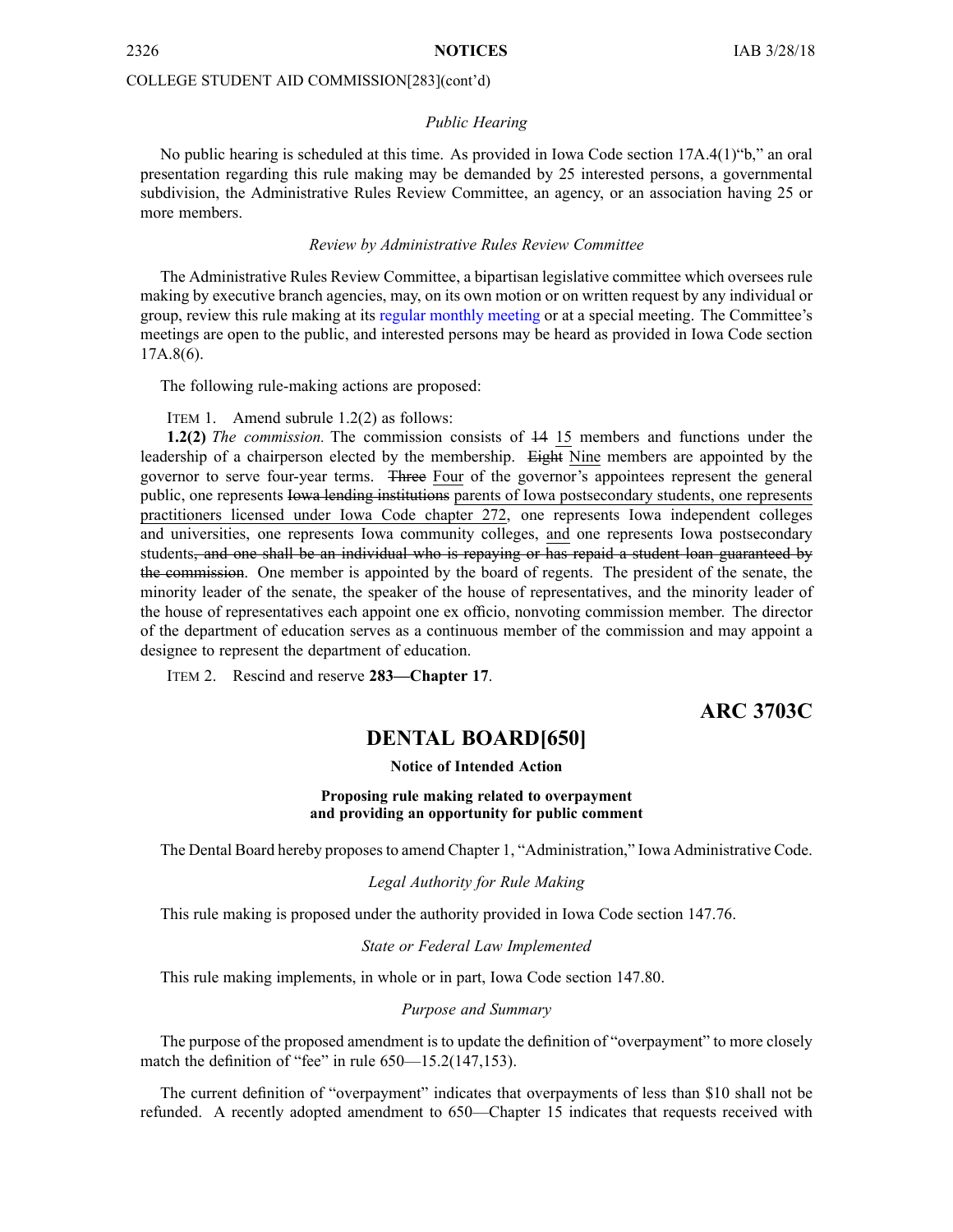### DENTAL BOARD[650](cont'd)

an overpaymen<sup>t</sup> shall be returned prior to processing. The definition of "fee" was updated following comments received from the Administrative Rules Review Committee. This proposed amendment would eliminate confusion about the process for handling overpayments.

### *Fiscal Impact*

This rule making has no fiscal impact to the State of Iowa.

### *Jobs Impact*

After analysis and review of this rule making, no impact on jobs has been found.

### *Waivers*

Any person who believes that the application of the discretionary provisions of this rule making would result in hardship or injustice to that person may petition the Dental Board for <sup>a</sup> waiver of the discretionary provisions, if any, pursuan<sup>t</sup> to 650—Chapter 7.

#### *Public Comment*

Any interested person may submit written comments concerning this proposed rule making. Written comments in response to this rule making must be received by the Board no later than 4:30 p.m. on April 24, 2018. Comments should be directed to:

Phil McCollum Dental Board 400 S.W. Eighth Street, Suite D Des Moines, Iowa 50309 Email: p[hil.mccollum@iowa.gov](mailto:phil.mccollum@iowa.gov)

### *Public Hearing*

A public hearing at which persons may presen<sup>t</sup> their views orally or in writing will be held as follows:

| April 24, 2018 | Board Office, Suite D  |
|----------------|------------------------|
| 2 p.m.         | 400 S.W. Eighth Street |
|                | Des Moines, Iowa       |

Persons who wish to make oral comments at the public hearing may be asked to state their names for the record and to confine their remarks to the subject of this proposed rule making.

Any persons who intend to attend a public hearing and have special requirements, such as those related to hearing or mobility impairments, should contact the Board and advise of specific needs.

### *Review by Administrative Rules Review Committee*

The Administrative Rules Review Committee, <sup>a</sup> bipartisan legislative committee which oversees rule making by executive branch agencies, may, on its own motion or on written reques<sup>t</sup> by any individual or group, review this rule making at its regular [monthly](https://www.legis.iowa.gov/committees/meetings/meetingsListComm?groupID=705&ga=87) meeting or at <sup>a</sup> special meeting. The Committee's meetings are open to the public, and interested persons may be heard as provided in Iowa Code section 17A.8(6).

The following rule-making action is proposed: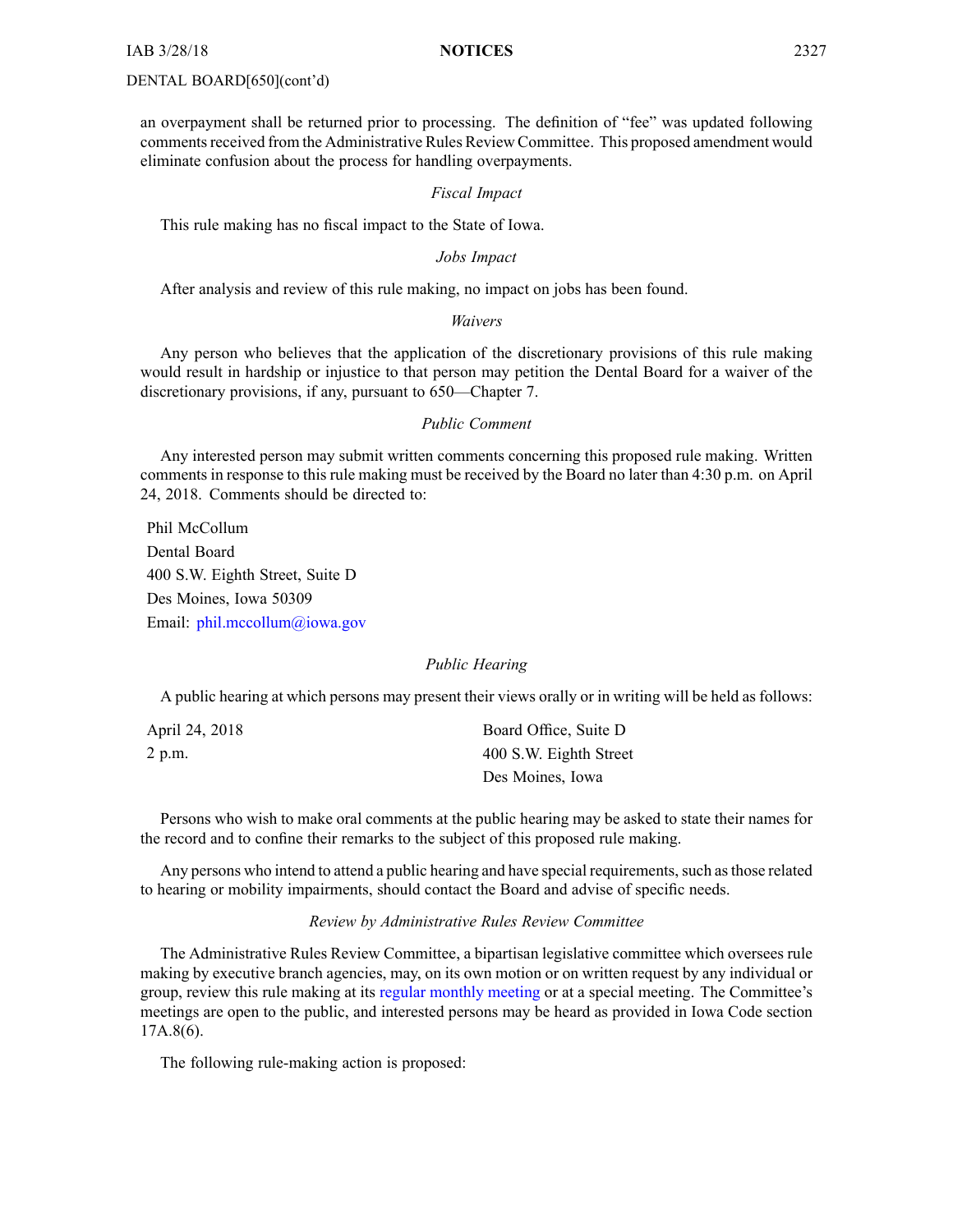### <span id="page-13-0"></span>DENTAL BOARD[650](cont'd)

Amend rule **650—1.1(153)**, definition of "Overpayment," as follows:

*"Overpayment"* means paymen<sup>t</sup> in excess of the required fee. Overpayment of lessthan \$10 received by the board shall not be refunded shall result in the return of the original reques<sup>t</sup> and payment, prior to processing, with <sup>a</sup> clarification of the total amount due.

### **ARC 3705C**

### **DENTAL BOARD[650]**

### **Notice of Intended Action**

### **Proposing rule making related to licensure of foreign-trained dentists and providing an opportunity for public comment**

The Dental Board hereby proposes to amend Chapter 11, "Licensure to Practice Dentistry or Dental Hygiene," Iowa Administrative Code.

### *Legal Authority for Rule Making*

This rule making is proposed under the authority provided in Iowa Code sections 147.76 and 153.33.

### *State or Federal Law Implemented*

This rule making implements, in whole or in part, Iowa Code sections 147.2, 147.33 and 153.21.

#### *Purpose and Summary*

The purpose of the proposed rule making isto implement <sup>a</sup> clearer pathway for foreign-trained dentists to obtain licensure in Iowa. Historically, the Board has approved <sup>a</sup> number of rule waivers allowing foreign-trained dentists to obtain licensure in Iowa if they completed <sup>a</sup> minimum of one year in <sup>a</sup> general practice residency at an ADA-accredited dental school in lieu of the education currently required by rule. The proposed rule making would amend rule 650—11.4(153) to reflect the circumstances under which the Board has historically approved rule waivers.

The proposed rule making would also update the references to successful completion of the Test of English as <sup>a</sup> Foreign Language (TOEFL) and remove the reference to the Test of Spoken English (TSE) since this examination is no longer offered.

#### *Fiscal Impact*

This rule making has no fiscal impact to the State of Iowa.

### *Jobs Impact*

More practitioners may qualify for licensure under the proposed amendments, as opposed to the more limited program and requirements currently established.

#### *Waivers*

Any person who believes that the application of the discretionary provisions of this rule making would result in hardship or injustice to that person may petition the Dental Board for <sup>a</sup> waiver of the discretionary provisions, if any, pursuan<sup>t</sup> to 650—Chapter 7.

#### *Public Comment*

Any interested person may submit written comments concerning this proposed rule making. Written comments in response to this rule making must be received by the Board no later than 4:30 p.m. on April 24, 2018. Comments should be directed to: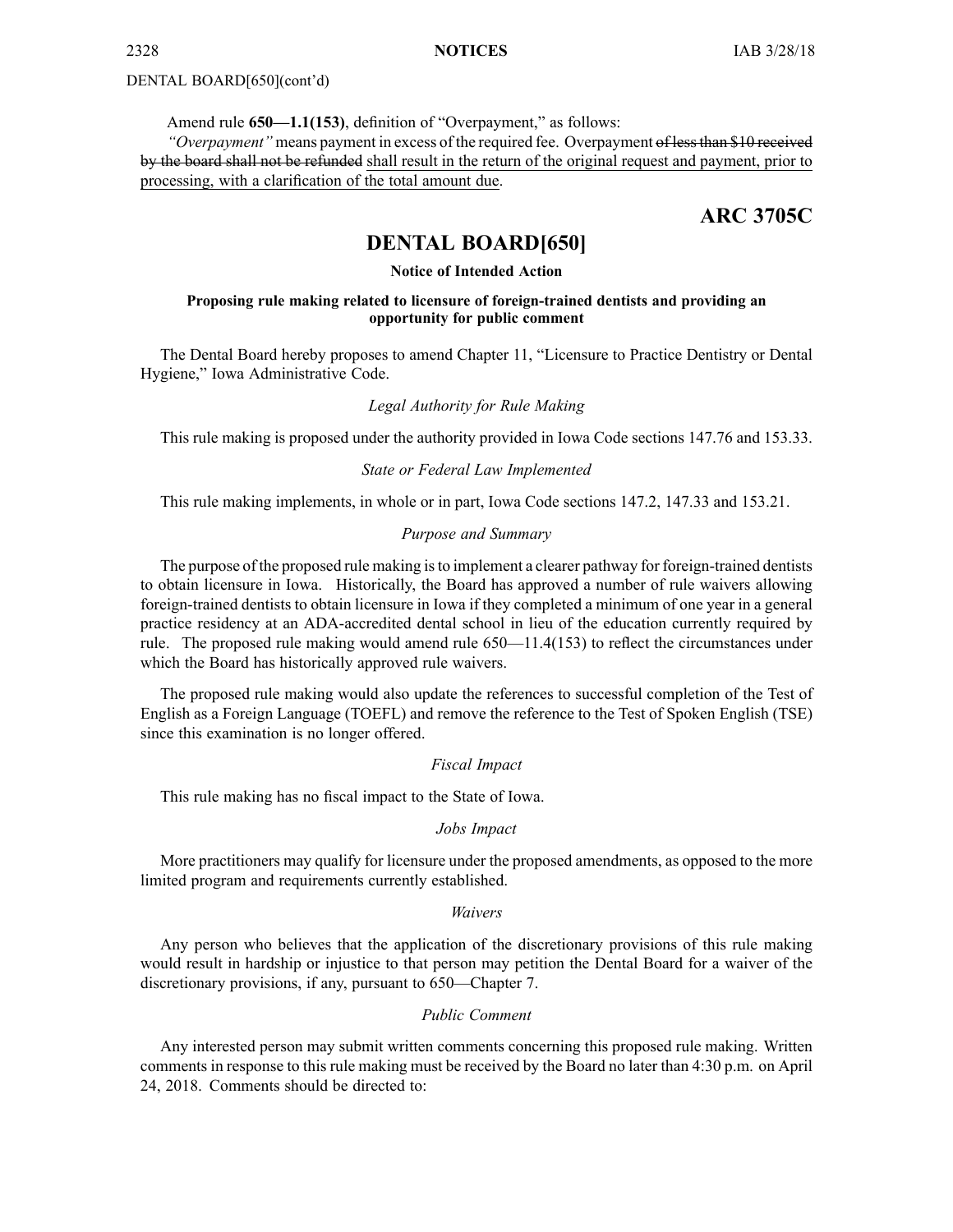Phil McCollum Dental Board 400 S.W. Eighth Street, Suite D Des Moines, Iowa 50309 Email: p[hil.mccollum@iowa.gov](mailto:phil.mccollum@iowa.gov)

*Public Hearing*

A public hearing at which persons may presen<sup>t</sup> their views orally or in writing will be held as follows:

| April 24, 2018 | Board Office, Suite D  |
|----------------|------------------------|
| 2 p.m.         | 400 S.W. Eighth Street |
|                | Des Moines, Iowa       |

Persons who wish to make oral comments at the public hearing may be asked to state their names for the record and to confine their remarks to the subject of this proposed rule making.

Any persons who intend to attend a public hearing and have special requirements, such as those related to hearing or mobility impairments, should contact the Board and advise of specific needs.

*Review by Administrative Rules Review Committee*

The Administrative Rules Review Committee, <sup>a</sup> bipartisan legislative committee which oversees rule making by executive branch agencies, may, on its own motion or on written reques<sup>t</sup> by any individual or group, review this rule making at its regular [monthly](https://www.legis.iowa.gov/committees/meetings/meetingsListComm?groupID=705&ga=87) meeting or at <sup>a</sup> special meeting. The Committee's meetings are open to the public, and interested persons may be heard as provided in Iowa Code section 17A.8(6).

The following rule-making action is proposed:

Amend rule 650—11.4(153) as follows:

**650—11.4(153) Graduates of foreign dental schools.** In addition to meeting the other requirements for licensure specified in rule [650—11.2](https://www.legis.iowa.gov/docs/iac/rule/03-28-2018.650.11.2.pdf)(147,153) or [650—11.3](https://www.legis.iowa.gov/docs/iac/rule/03-28-2018.650.11.3.pdf)(153), an applicant for dental licensure who did not graduate with <sup>a</sup> DDS or DMD from an accredited dental college approved by the board must provide satisfactory evidence of meeting the following requirements.

**11.4(1)** The applicant must complete <sup>a</sup> full-time, undergraduate supplemental dental education program of at least two academic years at an accredited dental college. The undergraduate supplemental dental education program must provide didactic and clinical education to the level of <sup>a</sup> DDS or DMD graduate of the dental college. The program must consist of either:

*a.* An undergraduate supplemental dental education program of at least two academic years. The undergraduate supplemental dental education program must provide didactic and clinical education to the level of <sup>a</sup> DDS or DMD graduate of the accredited dental college; or

*b.* A postgraduate general practice residency program of at least one academic year.

**11.4(2)** The applicant must receive <sup>a</sup> dental diploma, degree or certificate from the accredited dental college upon successful completion of the program.

**11.4(3)** The applicant must presen<sup>t</sup> to the board the following documents:

*a.* An official transcript issued by the accredited dental college that verifies completion of all coursework requirements of the undergraduate supplemental dental education program; Satisfactory evidence of completion of board-approved dental education at an accredited dental college;

*b.* A dental diploma, degree or certificate issued by the accredited dental college or <sup>a</sup> certified copy thereof;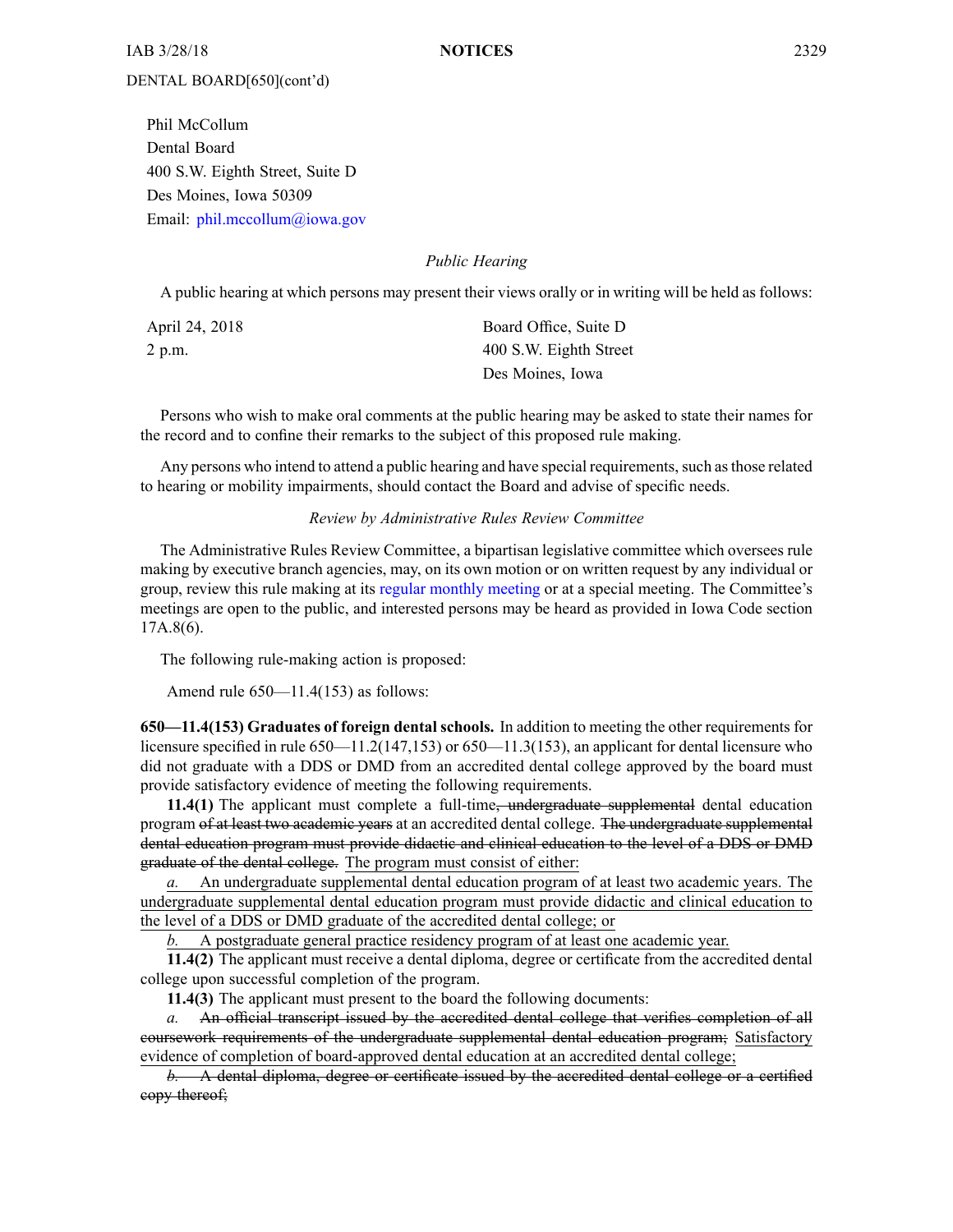<span id="page-15-0"></span>DENTAL BOARD[650](cont'd)

*c.* A letter addressed to the board from the dean of the accredited dental college verifying that the applicant has successfully completed the requirements set forth in [11.4\(1\)](https://www.legis.iowa.gov/docs/iac/rule/03-28-2018.650.11.4.pdf);

*d. b.* A final, official transcript verifying graduation from the foreign dental school at which the applicant originally obtained <sup>a</sup> dental degree. If the transcript is written in <sup>a</sup> language other than English, an original, official translation shall also be submitted; and

*e. c.* Verification from the appropriate governmental authority that the applicant was licensed or otherwise authorized by law to practice dentistry in the country in which the applicant received foreign dental school training and that no adverse action was taken against the license.

**11.4(4)** The applicant must demonstrate to the satisfaction of the board an ability to read, write, speak, understand, and be understood in the English language. The applicant may demonstrate English proficiency by submitting to the board proof evidence of <sup>a</sup> passing score on one of the following examinations: achieving a score sufficient to be rated in the highest level of ability on each section of the Test of English as <sup>a</sup> Foreign Language (TOEFL) as administered by the Educational Testing Service (ETS).

Test of English as a Foreign Language (TOEFL) administered by the Educational Testing Service. A passing score on TOEFL is <sup>a</sup> minimum overall score of 550 on the paper-based TOEFL or <sup>a</sup> minimum overall score of 213 on the computer-administered TOEFL.

*b.* Test of Spoken English (TSE) administered by the Educational Testing Service. A passing score on TSE is <sup>a</sup> minimum of 50.

This rule is intended to implement Iowa Code chapter [153](https://www.legis.iowa.gov/docs/ico/chapter/153.pdf).

**ARC 3698C**

### **DENTAL BOARD[650]**

### **Notice of Termination**

### **Terminating rule making related to review of applications**

The Dental Board hereby terminates the rule making initiated by its Notice of Intended Action published in the Iowa Administrative Bulletin on December 6, 2017, as **ARC 3477C**, proposing to amend Chapter 11, "Licensure to Practice Dentistry or Dental Hygiene," and Chapter 20, "Dental Assistants," Iowa Administrative Code.

### *Legal Authority for Rule Making*

The above-mentioned rule making is terminated under the authority provided in Iowa Code section 147.53.

### *Purpose and Summary*

The Notice of Intended Action was intended to implement <sup>a</sup> clearer process of additional review of applications for license and registration prior to issuance as needed.

### *Reason for Termination*

The incorrect draft was used as the basis for the Notice of Intended Action. Since the draft that was used was not the basis for the Board vote, the rule making is being terminated.

### *Jobs Impact*

After analysis and review of this rule making, no impact on jobs has been found.

### *Review by Administrative Rules Review Committee*

The Administrative Rules Review Committee, <sup>a</sup> bipartisan legislative committee which oversees rule making by executive branch agencies, may, on its own motion or on written reques<sup>t</sup> by any individual or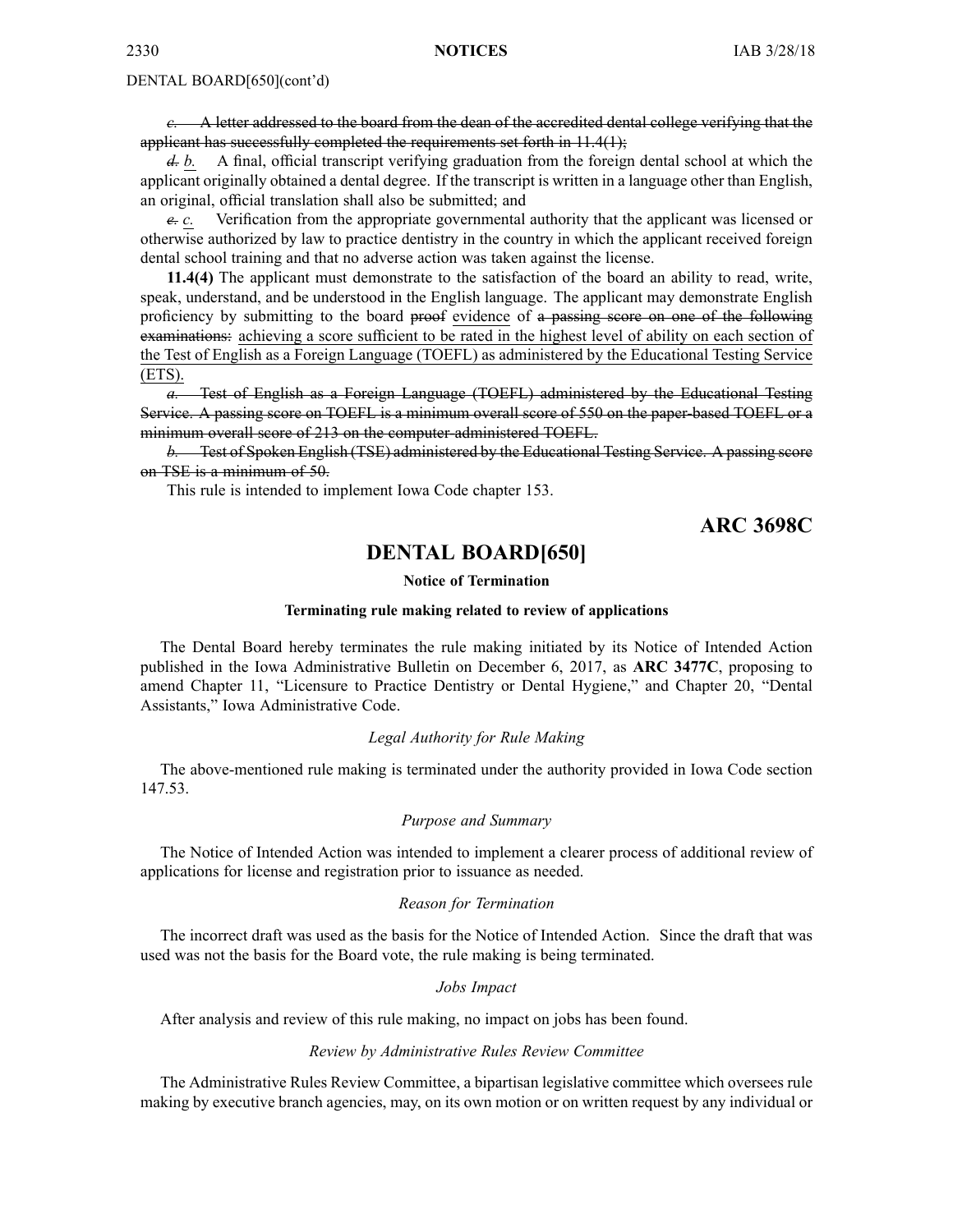### <span id="page-16-0"></span>DENTAL BOARD[650](cont'd)

group, review this rule making at its regular [monthly](https://www.legis.iowa.gov/committees/meetings/meetingsListComm?groupID=705&ga=87) meeting or at <sup>a</sup> special meeting. The Committee's meetings are open to the public, and interested persons may be heard as provided in Iowa Code section 17A.8(6).

### **ARC 3710C**

### **EDUCATIONAL EXAMINERS BOARD[282]**

### **Notice of Intended Action**

### **Proposing rule making related to license issuance and renewal and providing an opportunity for public comment**

The Board of Educational Examiners hereby proposes to amend Chapter 13, "Issuance of Teacher Licenses and Endorsements," Chapter 18, "Issuance of Administrator Licenses and Endorsements," Chapter 20, "Renewals," and Chapter 27, "Issuance of Professional Service Licenses," Iowa Administrative Code.

### *Legal Authority for Rule Making*

This rule making is proposed under the authority provided in Iowa Code section 272.2.

#### *State or Federal Law Implemented*

This rule making implements, in whole or in part, Iowa Code section 272.2.

### *Purpose and Summary*

The proposed amendments eliminate coursework deficiencies for some out-of-state applicants, provide language for <sup>a</sup> new dance endorsement to align with fine arts standards, and adjust the renewal requirements for an applicant who holds <sup>a</sup> specialist's or doctor's degree.

### *Fiscal Impact*

This rule making has no fiscal impact to the State of Iowa.

### *Jobs Impact*

After analysis and review of this rule making, no impact on jobs has been found.

### *Waivers*

Any person who believes that the application of the discretionary provisions of this rule making would result in hardship or injustice to that person may petition the Board for <sup>a</sup> waiver of the discretionary provisions, if any, pursuan<sup>t</sup> to 282—Chapter 6.

### *Public Comment*

Any interested person may submit written comments concerning this proposed rule making. Written comments in response to this rule making must be received by the Board no later than 4:30 p.m. on April 20, 2018. Comments should be directed to: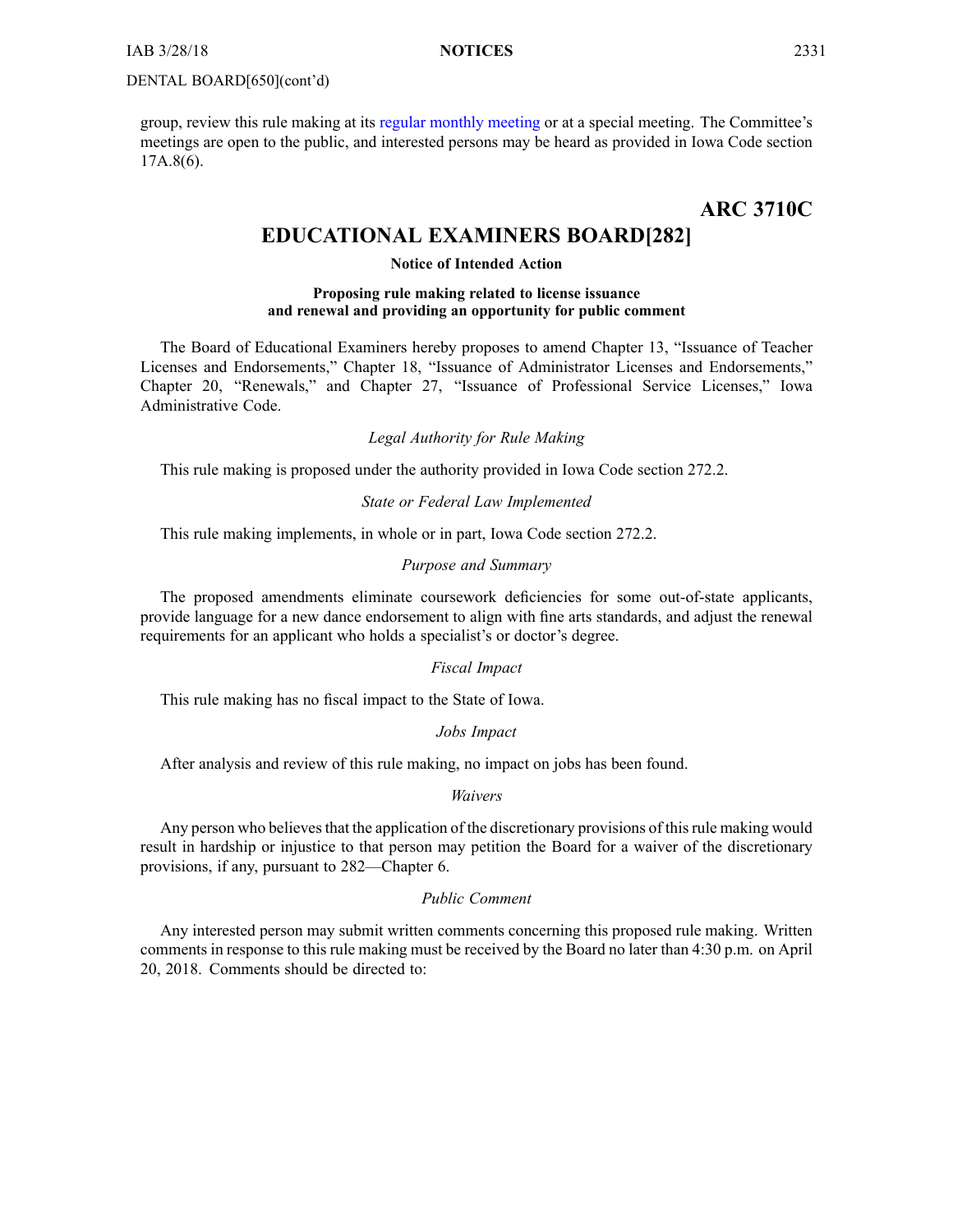Kim Cunningham Board of Educational Examiners Grimes State Office Building 400 East 14th Street and Grand Avenue Des Moines, Iowa 50319-0147 Fax: 515.281.7669 Email: [kim.cunningham@iowa.gov](mailto:kim.cunningham@iowa.gov)

### *Public Hearing*

A public hearing at which persons may presen<sup>t</sup> their views orally or in writing will be held as follows:

| April 18, 2018 | Room 3 Southwest             |
|----------------|------------------------------|
| $1$ p.m.       | Grimes State Office Building |
|                | Des Moines, Iowa             |

Persons who wish to make oral comments at the public hearing may be asked to state their names for the record and to confine their remarks to the subject of this proposed rule making.

Any persons who intend to attend a public hearing and have special requirements, such as those related to hearing or mobility impairments, should contact the Board and advise of specific needs by calling the office of the Executive Director at 515.281.5849.

### *Review by Administrative Rules Review Committee*

The Administrative Rules Review Committee, <sup>a</sup> bipartisan legislative committee which oversees rule making by executive branch agencies, may, on its own motion or on written reques<sup>t</sup> by any individual or group, review this rule making at its regular [monthly](https://www.legis.iowa.gov/committees/meetings/meetingsListComm?groupID=705&ga=87) meeting or at <sup>a</sup> special meeting. The Committee's meetings are open to the public, and interested persons may be heard as provided in Iowa Code section 17A.8(6).

The following rule-making actions are proposed:

ITEM 1. Amend rule 282—13.5(272) as follows:

**282—13.5(272) Teacher licenses.** A license may be issued to applicants an applicant who fulfill fulfills the general requirements set out in subrule [13.5\(1\)](https://www.legis.iowa.gov/docs/iac/rule/03-28-2018.282.13.5.pdf) and the specific requirements set out for each license.

**13.5(1)** No change.

**13.5(2)** *Applicants from non-Iowa institutions.*

*a.* No change.

*b.* In addition to the requirements set forth in subrule [13.5\(1\)](https://www.legis.iowa.gov/docs/iac/rule/03-28-2018.282.13.5.pdf), applicants an applicant from a non-Iowa institutions institution:

(1) and (2) No change.

(3) Shall provide an official institutional transcript(s) to be analyzed for the requirements necessary for Iowa licensure. An applicant must have completed at least 75 percen<sup>t</sup> of the coursework as outlined in [281—subrules](https://www.legis.iowa.gov/docs/iac/rule/03-28-2018.281.79.15.pdf) 79.15(2) to [79.15\(5\)](https://www.legis.iowa.gov/docs/iac/rule/03-28-2018.281.79.15.pdf) and an endorsement requirement through <sup>a</sup> twoor four-year institution in order for the endorsement to be included on the license. An applicant who has not completed at least 75 percen<sup>t</sup> of the coursework for at least one of the basic Iowa teaching endorsements completed will not be issued <sup>a</sup> license. Applicants An applicant seeking <sup>a</sup> board of educational examiners transcript review must have achieved <sup>a</sup> C- grade or higher in the courses that will be considered for licensure. An applicant who has met the coursework requirements in this subrule will not be subject to coursework deficiency requirements if the applicant provides verification of ten years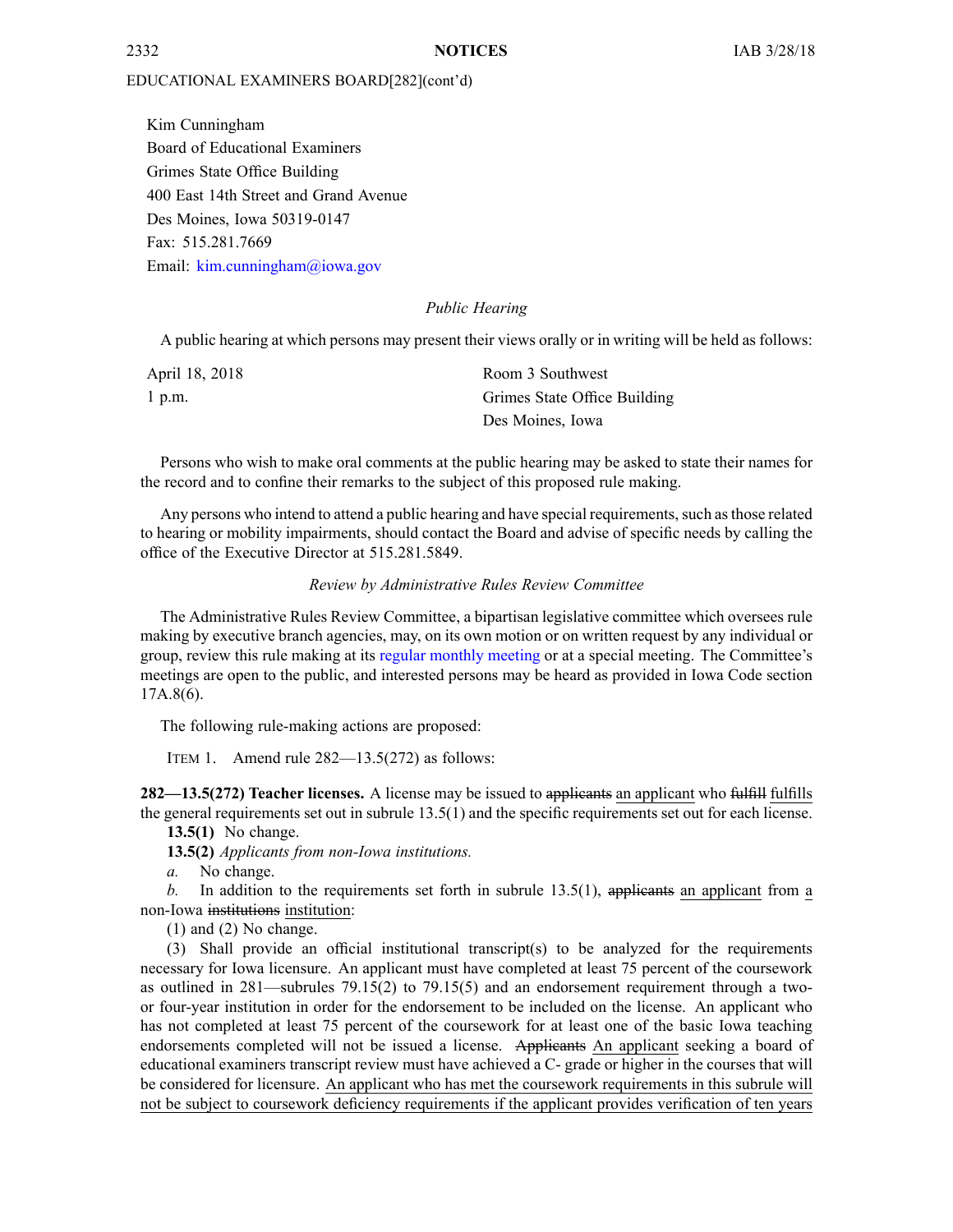of successful teaching experience or if the applicant provides verification of five years of successful experience and <sup>a</sup> master's degree.

 $(4)$  to  $(6)$  No change.

*c.* to *e.* No change.

**13.5(3)** No change.

ITEM 2. Amend rule 282—13.28(272) as follows:

### **282—13.28(272) Minimum content requirements for teaching endorsements.**

**13.28(1)** to **13.28(13)** No change.

**13.28(14)** *Physical education.*

*a. K-8.* Completion of 24 semester hours in physical education to include coursework in human anatomy, human physiology, movement education, adaptive physical education, personal wellness, human growth and development of children related to physical education, and first aid and emergency care. A current certificate of CPR training is required in addition to the coursework requirements.

*b. 5-12.* Completion of 24 semester hours in physical education to include coursework in human anatomy, kinesiology, human physiology, human growth and development related to maturational and motor learning, adaptive physical education, curriculum and administration of physical education, personal wellness, and first aid and emergency care. A current certificate of CPR training is required in addition to the coursework requirements.

*c. K-12 dance endorsement.* For holders of the K-12 dance endorsement, completion of 12 credits of physical education to include human anatomy, personal wellness, curriculum and administration of physical education, and first aid and emergency care. A current certificate of CPR training is required in addition to the coursework requirements.

**13.28(15)** to **13.28(35)** No change.

**13.28(36)** *Dance.* K-12.

Completion of 24 semester hours in dance to include coursework in dance performance and technique (to include at least four styles of dance), dance history, dance choreography, dance improvisation, dance production, human growth and development related to motor learning, and kinesiology.

*b.* For holders of the K-8 or 5-12 physical education endorsement, completion of 12 semester hours of dance to include coursework in dance performance and technique (to include at least four styles of dance), choreography, improvisation, dance history, and dance production.

The dance methods course shall minimally include pedagogy, curriculum, assessment, differentiation, and adaptive techniques for special needs students in dance.

ITEM 3. Amend rule 282—18.6(272) as follows:

**282—18.6(272) Specific requirements for an administrator prepared out of state.** An applicant seeking Iowa licensure who completes an administrator preparation program from <sup>a</sup> recognized non-Iowa institution shall verify the requirements of rules [282—18.1](https://www.legis.iowa.gov/docs/iac/rule/03-28-2018.282.18.1.pdf)(272) and [282—18.4](https://www.legis.iowa.gov/docs/iac/rule/03-28-2018.282.18.4.pdf)(272) through traditional course-based preparation program and transcript review. A recognized non-Iowa administrator preparation institution is one that is state-approved and is accredited by the regional accrediting agency for the territory in which the institution is located. Applicants must hold and submit <sup>a</sup> copy of <sup>a</sup> valid or expired regular administrator certificate or license in the state in which the preparation was completed, exclusive of <sup>a</sup> temporary, emergency or substitute license or certificate.

**18.6(1)** *Administrator exchange license.* A one-year nonrenewable administrator exchange license may be issued to an individual who has not met any of the following requirements:

*a.* Professional core requirements. The applicant has not completed all of the required courses in the professional core in [281—subrules](https://www.legis.iowa.gov/docs/iac/rule/03-28-2018.281.79.15.pdf) 79.15(2) and [79.15\(3\)](https://www.legis.iowa.gov/docs/iac/rule/03-28-2018.281.79.15.pdf) and [281—paragraphs](https://www.legis.iowa.gov/docs/iac/rule/03-28-2018.281.79.15.pdf) 79.15(5)*"a"* to *"k."*

*b. a.* Endorsement requirements. The applicant has not completed <sup>a</sup> minimum of 75 percen<sup>t</sup> of the coursework for the PK-12 principal and PK-12 supervisor of special education endorsement, and any additional administrator endorsements desired.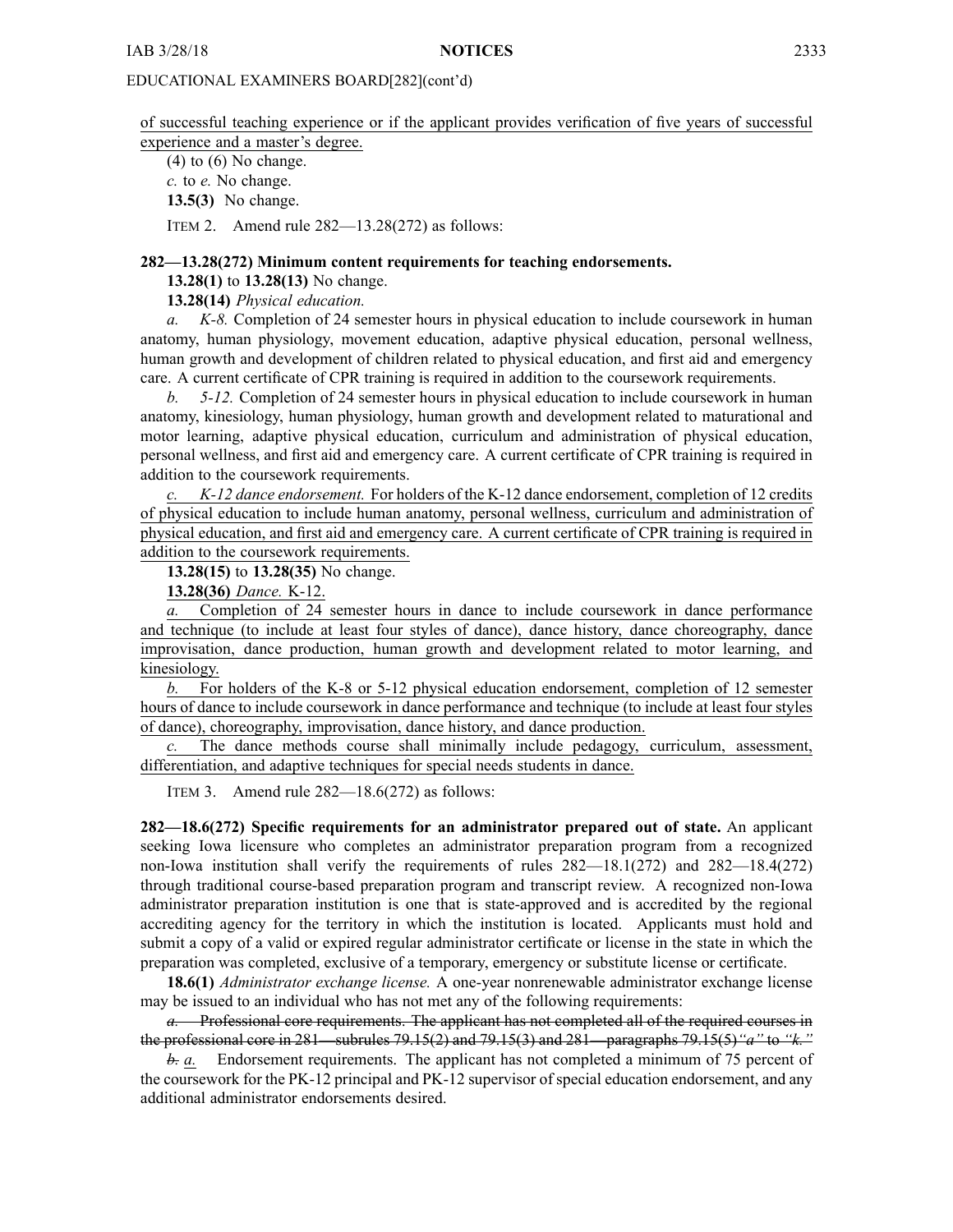*c. b.* Regular administrator certificate or license in the state in which the preparation was completed. The applicant is eligible for and has applied for <sup>a</sup> regular administrator certificate or license in the state in which the preparation was completed but has not ye<sup>t</sup> received the certificate or license.

*d. c.* Approved evaluator training requirement. The applicant has not completed the approved evaluator training requirement.

**18.6(2)** No change.

ITEM 4. Amend rule 282—20.6(272) as follows:

### **282—20.6(272) Specific renewal requirements for <sup>a</sup> master educator license.**

**20.6(1)** No change.

**20.6(2)** Four units are needed for renewal. For an applicant who also holds <sup>a</sup> specialist's or doctor's degree, two units are needed for renewal. These units may be earned in any combination listed below:

*a.* One unit may be earned for each semester hour of graduate credit, completed from <sup>a</sup> regionally accredited institution, which leads toward the completion of <sup>a</sup> planned master's, specialist's, or doctor's degree program.

*b.* One unit may be earned for each semester hour of graduate or undergraduate credit, completed from <sup>a</sup> regionally accredited institution, which may not lead to <sup>a</sup> degree but which adds greater depth/breadth to presen<sup>t</sup> endorsements held.

One unit may be earned for each semester hour of credit, completed from a regionally accredited institution, which may not lead to <sup>a</sup> degree but which leads to completion of requirements for an endorsement not currently held.

*d.* One unit may be earned upon completion of each licensure renewal course or activity approved through guidelines established by the board of educational examiners.

*e.* Four units may be earned upon successful completion of the National Board for Professional Teaching Standards certification. This certification may be used one time for either the standard or master educator license. Four units may also be earned for each National Board for Professional Teaching Standards certification renewal and may be used toward the subsequent renewal of either the standard or master educator license.

*f.* One unit may be earned upon the successful completion of an individualized professional development plan as verified by the supervising licensed evaluator.

ITEM 5. Amend rule 282—20.9(272) as follows:

### **282—20.9(272) Specific renewal requirements for an administrator license.**

**20.9(1)** No change.

**20.9(2)** Four units are needed for renewal. For an applicant who also holds <sup>a</sup> specialist's or doctor's degree, two units are needed for renewal. These units may be earned in any combination listed below.:

*a.* One unit may be earned for each semester hour of graduate credit, completed from <sup>a</sup> regionally accredited institution, which leads toward the completion of <sup>a</sup> planned specialist's or doctor's degree program.

*b.* One unit may be earned for each semester hour of graduate or undergraduate credit, completed from <sup>a</sup> regionally accredited institution, which may not lead to <sup>a</sup> degree but which adds greater depth/breadth to presen<sup>t</sup> endorsements held.

*c.* One unit may be earned for each semester hour of credit, completed from <sup>a</sup> regionally accredited institution, which may not lead to <sup>a</sup> degree but which leads to completion of requirements for an administrator endorsement not currently held.

*d.* One unit may be earned upon completion of each licensure renewal course or activity approved through guidelines established by the board of educational examiners.

*e.* One unit may be earned upon the successful completion of an individualized professional development plan as verified by the supervising licensed evaluator, or in the case of <sup>a</sup> superintendent, as verified by the school board president.

**20.9(3)** No change.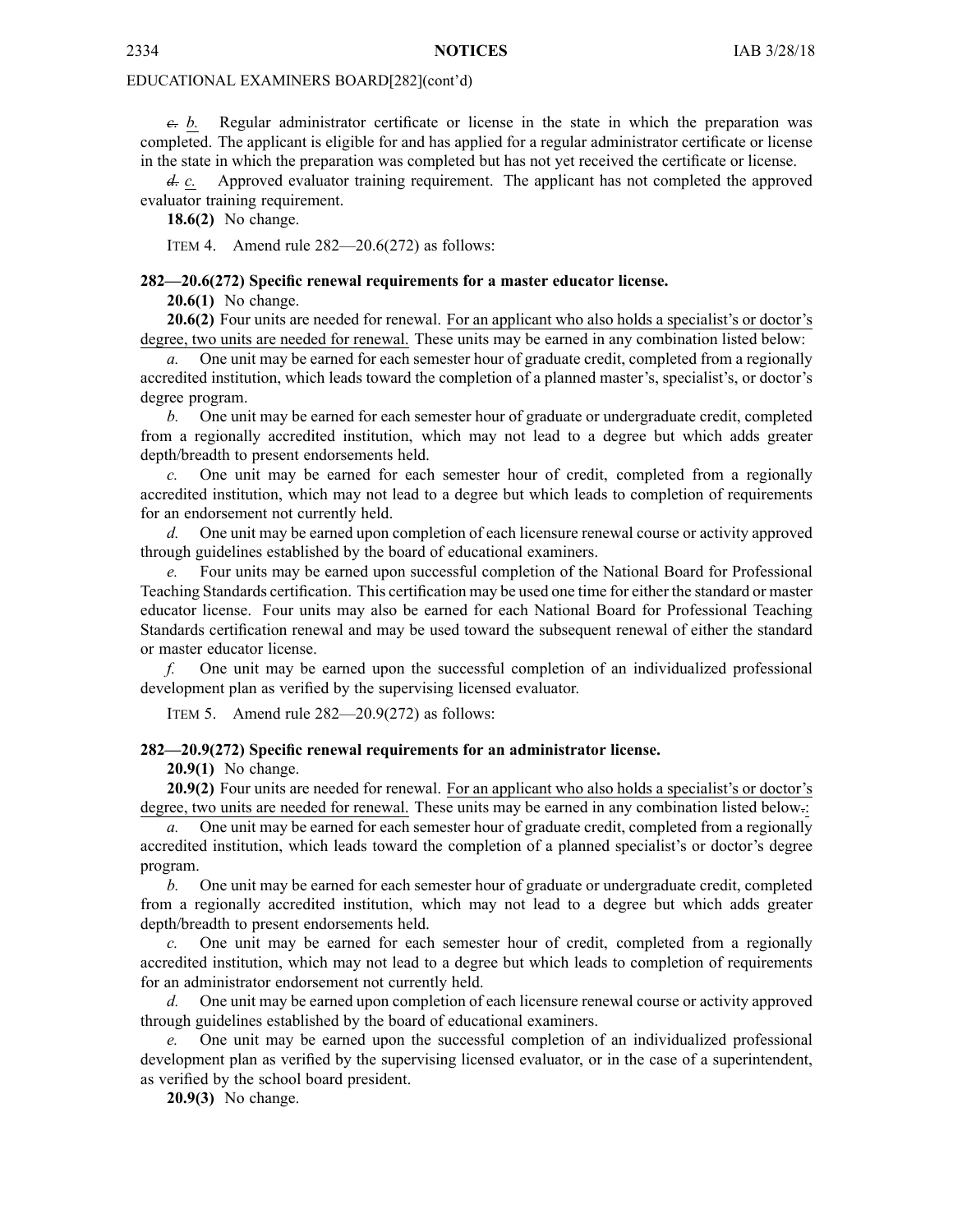<span id="page-20-0"></span>ITEM 6. Amend rule 282—27.5(272) as follows:

### **282—27.5(272) Specific renewal requirements for the standard professional service license. 27.5(1)** No change.

**27.5(2)** Four units are needed for renewal. For an applicant who also holds <sup>a</sup> specialist's or doctor's degree, two units are needed for renewal. These units may be earned in any combination listed below:

*a.* One unit may be earned for each semester hour of graduate credit, completed from <sup>a</sup> regionally accredited institution, which leads toward the completion of <sup>a</sup> planned master's, specialist's, or doctor's degree program.

*b.* One unit may be earned for each semester hour of graduate or undergraduate credit, completed from <sup>a</sup> regionally accredited institution, which may not lead to <sup>a</sup> degree but which adds greater depth/breadth to presen<sup>t</sup> endorsements held.

*c.* One unit may be earned for each semester hour of credit, completed from <sup>a</sup> regionally accredited institution, which may not lead to <sup>a</sup> degree but which leads to completion of requirements for an endorsement not currently held.

*d.* One unit may be earned upon completion of each licensure renewal course or activity approved pursuan<sup>t</sup> to guidelines established by the board of educational examiners.

**ARC 3704C**

### **HUMAN SERVICES DEPARTMENT[441]**

### **Notice of Intended Action**

### **Proposing rule making related to Medicaid for employed people with disabilities and providing an opportunity for public comment**

The Department of Human Services hereby proposes to amend Chapter 75, "Conditions of Eligibility," Iowa Administrative Code.

### *Legal Authority for Rule Making*

This rule making is proposed under the authority provided in Iowa Code section 249A.4.

### *State or Federal Law Implemented*

This rule making implements, in whole or in part, Iowa Code section 249A.4.

### *Purpose and Summary*

This amendment adjusts the federal poverty level (FPL) increments used to assess premiums for applicants and recipients under the Medicaid for Employed People with Disabilities (MEPD) program with income over 150 percen<sup>t</sup> of the FPL.

### *Fiscal Impact*

This rule making has no fiscal impact to the State of Iowa. With the exception of premium amounts at the very high end of the income scale, MEPD premiums are not changing. Currently, there are no MEPD members with gross individual income higher than 550 percen<sup>t</sup> of the FPL. For these reasons, there is no fiscal impact.

### *Jobs Impact*

After analysis and review of this rule making, no impact on jobs has been found.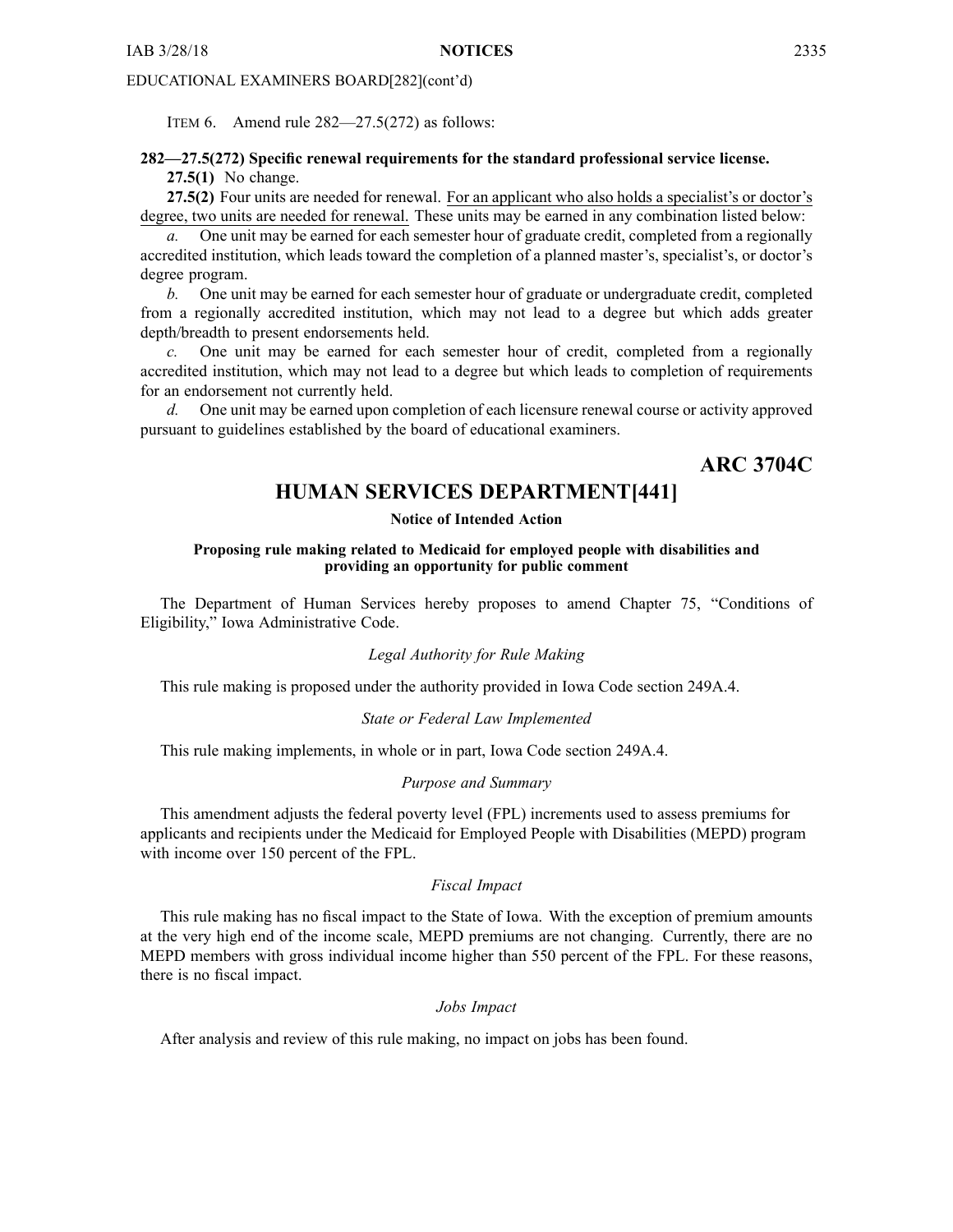### HUMAN SERVICES DEPARTMENT[441](cont'd)

### *Waivers*

Any person who believes that the application of the discretionary provisions of this rule making would result in hardship or injustice to that person may petition the Department for <sup>a</sup> waiver of the discretionary provisions, if any, pursuan<sup>t</sup> to rule 441—1.8(17A,217).

### *Public Comment*

Any interested person may submit written comments concerning this proposed rule making. Written comments in response to this rule making must be received by the Department no later than 4:30 p.m. on April 17, 2018. Comments should be directed to:

Harry Rossander Bureau of Policy Analysis Department of Human Services Hoover Building, Fifth Floor 1305 East Walnut Street Des Moines, Iowa 50319 Fax: 515.281.4980 Email: po[licyanalysis@dhs.state.ia.us](mailto:policyanalysis@dhs.state.ia.us)

### *Public Hearing*

No public hearing is scheduled at this time. As provided in Iowa Code section 17A.4(1)"b," an oral presentation regarding this rule making may be demanded by 25 interested persons, <sup>a</sup> governmental subdivision, the Administrative Rules Review Committee, an agency, or an association having 25 or more members.

### *Review by Administrative Rules Review Committee*

The Administrative Rules Review Committee, <sup>a</sup> bipartisan legislative committee which oversees rule making by executive branch agencies, may, on its own motion or on written reques<sup>t</sup> by any individual or group, review this rule making at its regular [monthly](https://www.legis.iowa.gov/committees/meetings/meetingsListComm?groupID=705&ga=87) meeting or at <sup>a</sup> special meeting. The Committee's meetings are open to the public, and interested persons may be heard as provided in Iowa Code section 17A.8(6).

The following rule-making action is proposed:

Amend subparagraph **75.1(39)"b"(3)** as follows:

(3) Premiums shall be assessed as follows:

| IF THE INCOME OF THE<br><b>APPLICANT IS ABOVE:</b> | THE MONTHLY<br><b>PREMIUM IS:</b> |
|----------------------------------------------------|-----------------------------------|
| 150% of Federal Poverty Level                      | \$34                              |
| 165% of Federal Poverty Level                      | \$47                              |
| 180% of Federal Poverty Level                      | \$56                              |
| 200% of Federal Poverty Level                      | \$66                              |
| 225% of Federal Poverty Level                      | \$77                              |
| 250% of Federal Poverty Level                      | \$89                              |
| 300% of Federal Poverty Level                      | \$112                             |
| 350% of Federal Poverty Level                      | \$137                             |
| 400% of Federal Poverty Level                      | \$161                             |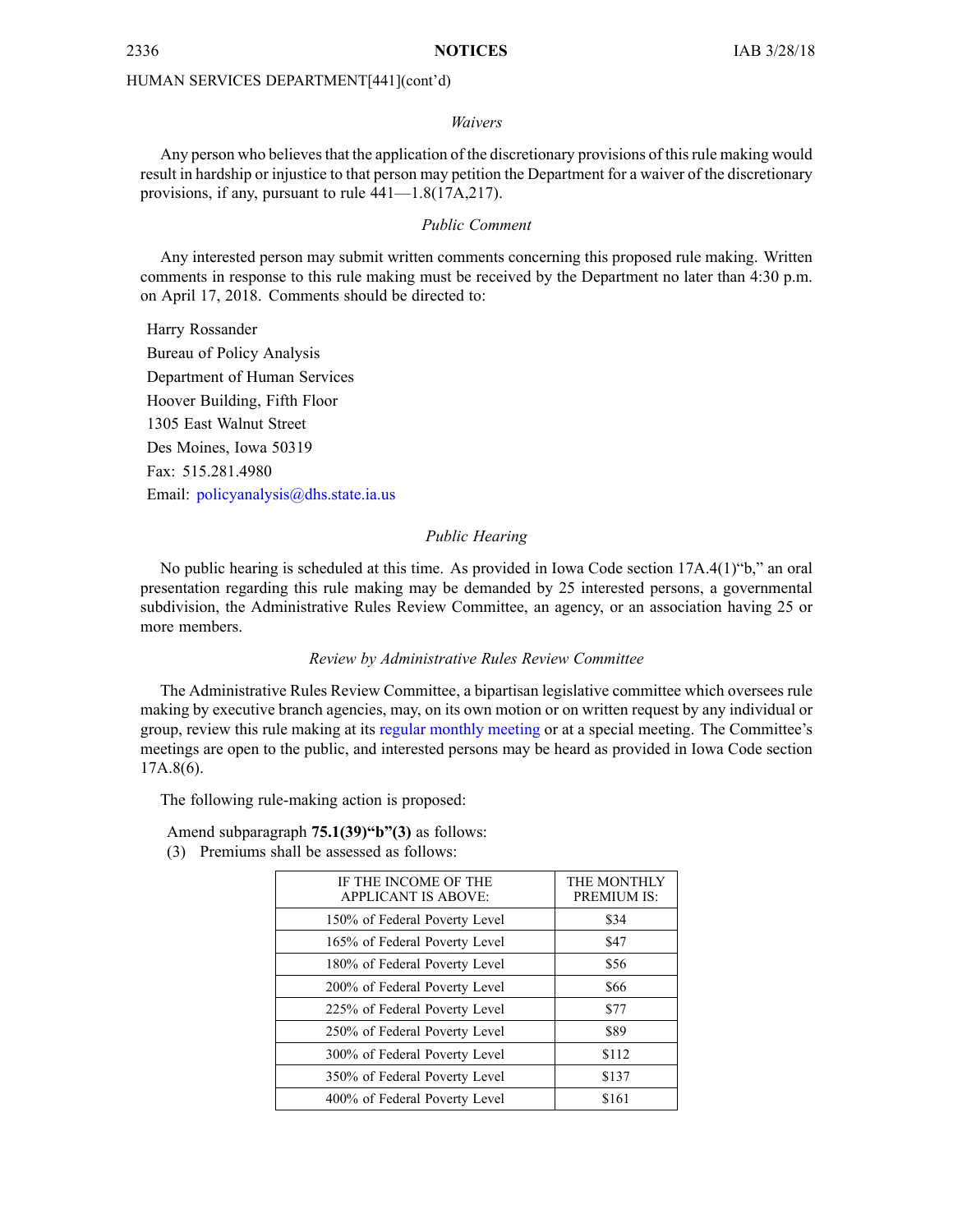### <span id="page-22-0"></span>HUMAN SERVICES DEPARTMENT[441](cont'd)

| IF THE INCOME OF THE<br><b>APPLICANT IS ABOVE:</b> | THE MONTHLY<br><b>PREMIUM IS:</b> |
|----------------------------------------------------|-----------------------------------|
| 450% of Federal Poverty Level                      | \$186                             |
| 550% of Federal Poverty Level                      | \$232                             |
| 650% of Federal Poverty Level                      | \$280                             |
| 750% of Federal Poverty Level                      | \$329                             |
| 850% of Federal Poverty Level                      | \$389                             |
| 1000% of Federal Poverty Level                     | \$467                             |
| 1150% of Federal Poverty Level                     | \$547                             |
| 1300% of Federal Poverty Level                     | \$631                             |
| 1480% of Federal Poverty Level                     | \$729                             |
| 1530% of Federal Poverty Level                     | \$746                             |
| 1550% of Federal Poverty Level                     | \$768                             |
| 1590% of Federal Poverty Level                     | \$778                             |
| 1660% of Federal Poverty Level                     | \$812                             |
| 1740% of Federal Poverty Level                     | \$852                             |
|                                                    |                                   |

### **ARC 3702C**

## **LABOR SERVICES DIVISION[875]**

### **Notice of Intended Action**

### **Proposing rule making related to occupational safety and health violations and providing an opportunity for public comment**

The Labor Commissioner hereby proposes to amend Chapter 3, "Posting, Inspections, Citations and Proposed Penalties," Iowa Administrative Code.

### *Legal Authority for Rule Making*

This rule making is proposed under the authority provided in Iowa Code section 88.14.

### *State or Federal Law Implemented*

This rule making implements, in whole or in part, Iowa Code chapter 88.

### *Purpose and Summary*

This proposed rule making would increase Iowa's penalties for occupational safety and health violations to match the federal penalties.

### *Fiscal Impact*

This proposed rule making would result in <sup>a</sup> small increase in deposits to the general fund.

### *Jobs Impact*

After analysis and review of this rule making, the Commissioner finds that jobs could be impacted. However, these amendments are implementing federally mandated regulations, and the State of Iowa is only implementing the federal regulations. The requirements imposed on Iowa businesses by these regulations do not exceed those imposed by federal law.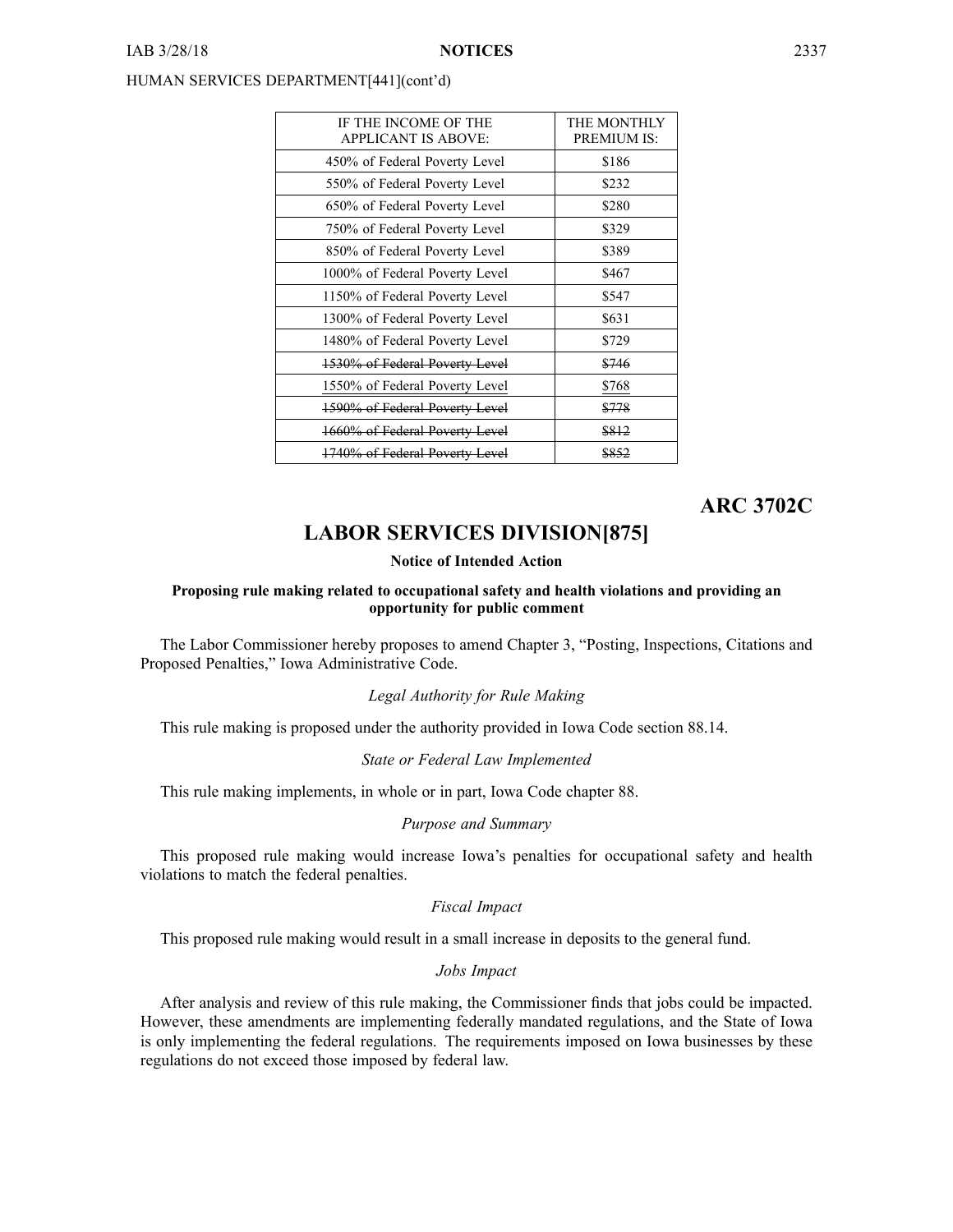### LABOR SERVICES DIVISION[875](cont'd)

### *Waivers*

Any person who believes that the application of the discretionary provisions of this rule making would result in hardship or injustice to that person may petition the Commissioner for <sup>a</sup> waiver of the discretionary provisions, if any, pursuan<sup>t</sup> to 875—Chapter 5.

#### *Public Comment*

Any interested person may submit written comments concerning this proposed rule making. Written comments in response to this rule making must be received by the Commissioner no later than 4:30 p.m. on April 18, 2018. Comments should be directed to:

Kathleen Uehling Division of Labor Services 1000 East Grand Avenue Des Moines, Iowa 50319-0209 Email: [kathleen.uehling@iwd.iowa.gov](mailto:kathleen.uehling@iwd.iowa.gov)

### *Public Hearing*

If requested in accordance with Iowa Code section  $17A.4(1)$ "b" by the close of business on April 17, 2018, <sup>a</sup> public hearing at which persons may presen<sup>t</sup> their views orally or in writing will be held as follows:

| April 18, 2018 | 150 Des Moines Street |
|----------------|-----------------------|
| 9 a.m.         | Des Moines, Iowa      |

Persons who wish to make oral comments at the public hearing may be asked to state their names for the record and to confine their remarks to the subject of this proposed rule making.

Any persons who intend to attend a public hearing and have special requirements, such as those related to hearing or mobility impairments, should contact the Commissioner and advise of specific needs by calling 515.725.5615.

#### *Review by Administrative Rules Review Committee*

The Administrative Rules Review Committee, <sup>a</sup> bipartisan legislative committee which oversees rule making by executive branch agencies, may, on its own motion or on written reques<sup>t</sup> by any individual or group, review this rule making at its regular [monthly](https://www.legis.iowa.gov/committees/meetings/meetingsListComm?groupID=705&ga=87) meeting or at <sup>a</sup> special meeting. The Committee's meetings are open to the public, and interested persons may be heard as provided in Iowa Code section 17A.8(6).

The following rule-making action is proposed:

Amend subrule 3.11(1) as follows:

**3.11(1)** The civil penalties proposed by the labor commissioner on or after February 11, 2018 June 30, 2018, are as follows:

*a. Willful violation.* The penalty for each willful violation under Iowa Code section [88.14\(1\)](https://www.legis.iowa.gov/docs/ico/section/2017/88.14.pdf) shall not be less than \$8,908 \$9,239 and shall not exceed \$124,709 \$129,336.

*b. Repeated violation.* The penalty for each repeated violation under Iowa Code section [88.14\(1\)](https://www.legis.iowa.gov/docs/ico/section/2017/88.14.pdf) shall not exceed \$124,709 \$129,336.

*c. Serious violation.* The penalty for each serious violation under Iowa Code section [88.14\(2\)](https://www.legis.iowa.gov/docs/ico/section/2017/88.14.pdf) shall not exceed \$12,471 \$12,934.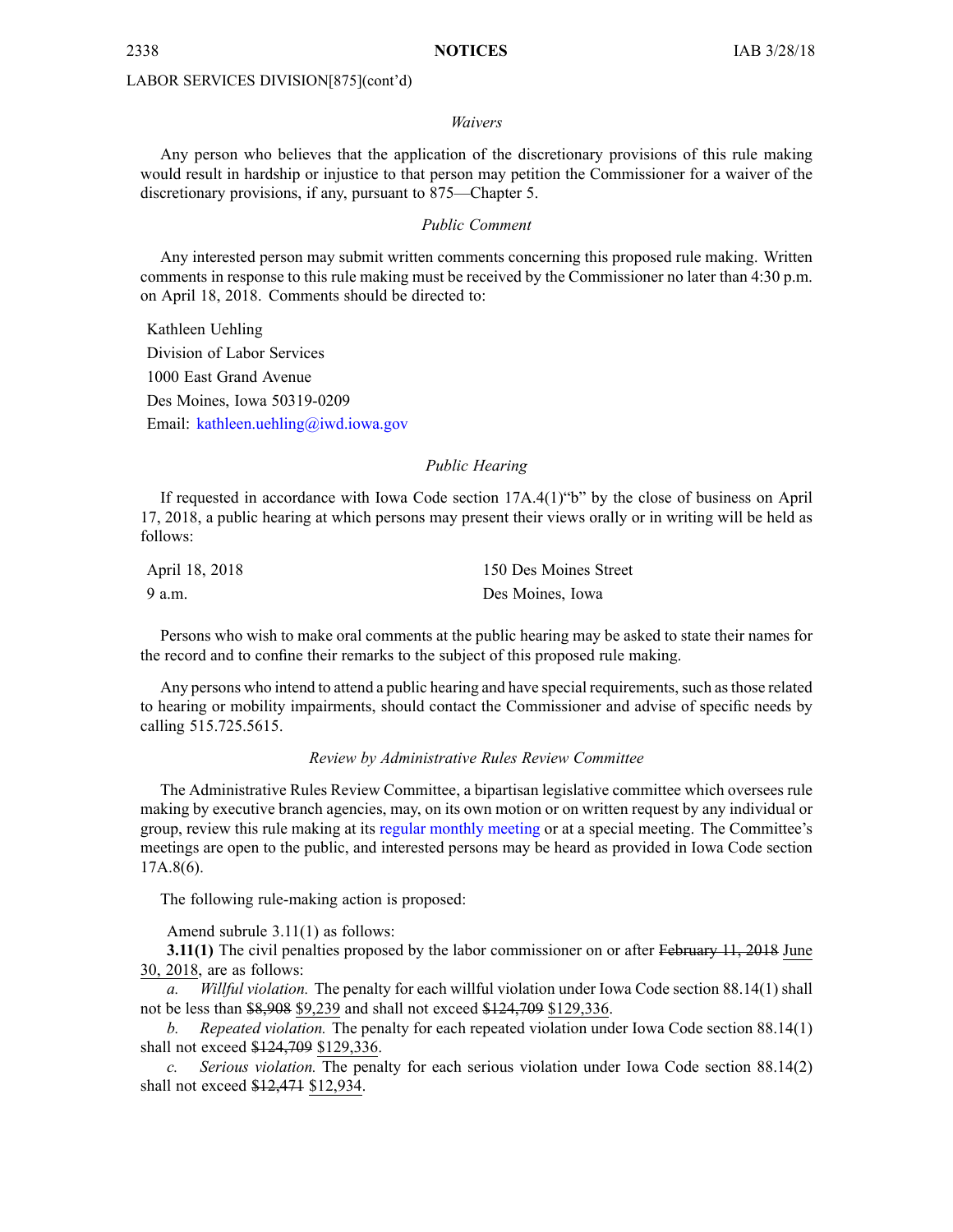### <span id="page-24-0"></span>LABOR SERVICES DIVISION[875](cont'd)

*d. Other-than-serious violation.* The penalty for each other-than-serious violation under Iowa Code section [88.14\(3\)](https://www.legis.iowa.gov/docs/ico/section/2017/88.14.pdf) shall not exceed \$12,471 \$12,934.

*e. Failure to correct violation.* The penalty for failure to correct <sup>a</sup> violation under Iowa Code section [88.14\(4\)](https://www.legis.iowa.gov/docs/ico/section/2017/88.14.pdf) shall not exceed \$12,471 \$12,934 per day.

### **ARC 3701C**

### **PHARMACY BOARD[657]**

### **Notice of Intended Action**

### **Proposing rule making related to controlled substances and precursor substances and providing an opportunity for public comment**

The Board of Pharmacy hereby proposes to amend Chapter 10, "Controlled Substances," Iowa Administrative Code.

### *Legal Authority for Rule Making*

This rule making is proposed under the authority provided in Iowa Code section 124.201.

### *State or Federal Law Implemented*

This rule making implements, in whole or in part, Iowa Code sections 124.201, 124.301 to 124.308 and 124B.2.

#### *Purpose and Summary*

The proposed amendments temporarily schedule 13 synthetic opioids and one opioid analgesic in Schedule I of the Iowa Uniform Controlled Substances Act, subjecting those substances and anyone in possession of those substances to the requirements and penalties relating to Schedule I controlled substances. The proposed amendments also add one precursor substance to the list of precursor substances subject to the controls, requirements, and penalties of Iowa Code chapter 124B.

### *Fiscal Impact*

This rule making has no fiscal impact to the State of Iowa.

#### *Jobs Impact*

After analysis and review of this rule making, no impact on jobs has been found.

### *Waivers*

Any person who believes that the application of the discretionary provisions of this rule making would result in hardship or injustice to that person may petition the Board for <sup>a</sup> waiver of the discretionary provisions, if any, pursuan<sup>t</sup> to 657—Chapter 34.

### *Public Comment*

Any interested person may submit written comments concerning this proposed rule making. Written comments in response to this rule making must be received by the Board no later than 4:30 p.m. on April 17, 2018. Comments should be directed to: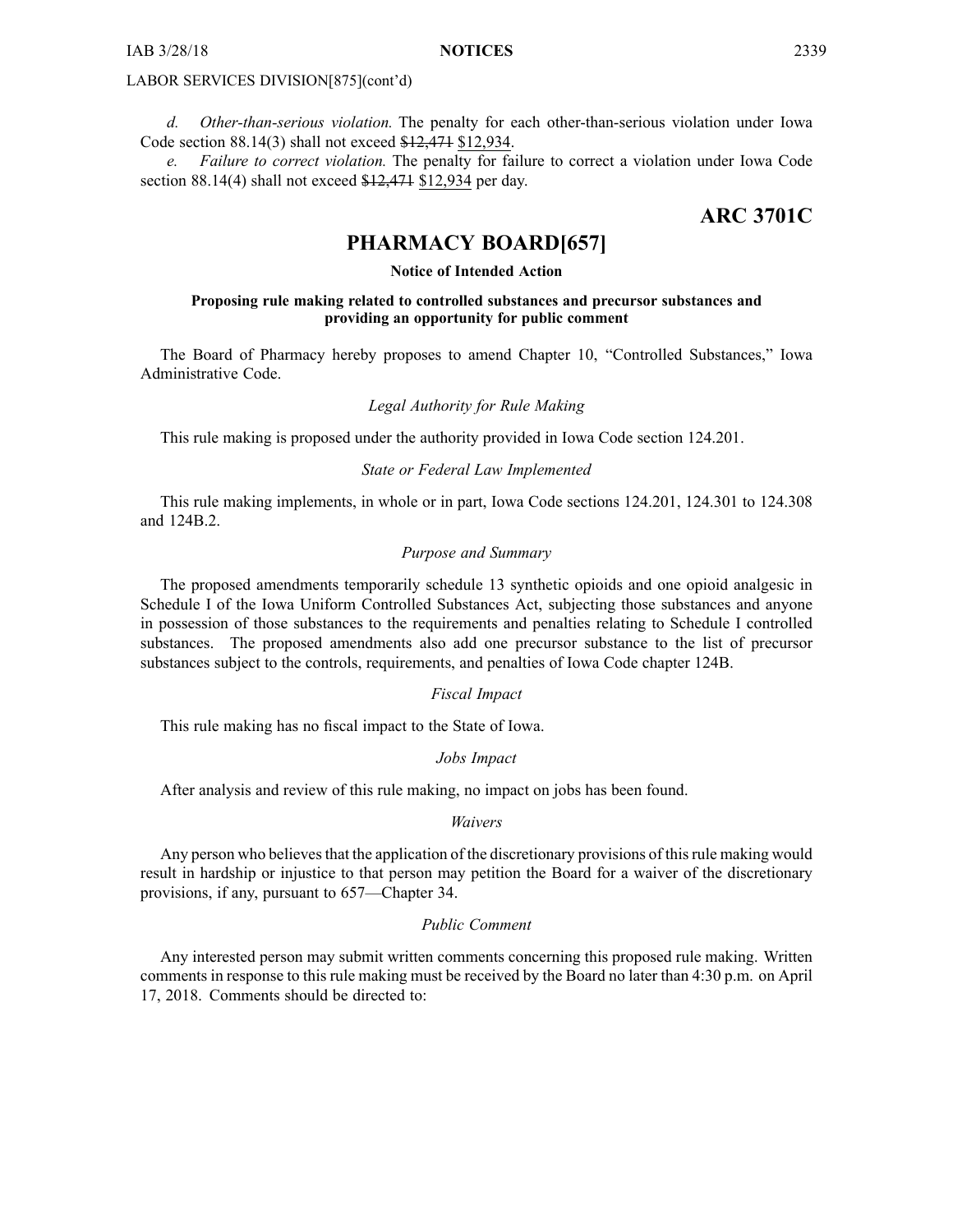### PHARMACY BOARD[657](cont'd)

Terry Witkowski Board of Pharmacy 400 S.W. 8th Street, Suite E Des Moines, Iowa 50309-4688 Email: [terry.witkowski@iowa.gov](mailto:terry.witkowski@iowa.gov)

### *Public Hearing*

No public hearing is scheduled at this time. As provided in Iowa Code section 17A.4(1)"b," an oral presentation regarding this rule making may be demanded by 25 interested persons, <sup>a</sup> governmental subdivision, the Administrative Rules Review Committee, an agency, or an association having 25 or more members.

### *Review by Administrative Rules Review Committee*

The Administrative Rules Review Committee, <sup>a</sup> bipartisan legislative committee which oversees rule making by executive branch agencies, may, on its own motion or on written reques<sup>t</sup> by any individual or group, review this rule making at its regular [monthly](https://www.legis.iowa.gov/committees/meetings/meetingsListComm?groupID=705&ga=87) meeting or at <sup>a</sup> special meeting. The Committee's meetings are open to the public, and interested persons may be heard as provided in Iowa Code section 17A.8(6).

The following rule-making actions are proposed:

ITEM 1. Adopt the following **new** paragraphs **10.39(2)"aa"** to **"am"**:

*aa.* N-(2-fluorophenyl)-N-(1-phenethylpiperidin-4-yl)propionamide. Other names: ortho-fluorofentanyl or 2-fluorofentanyl.

*ab.* N-(1-phenethylpiperidin-4-yl)-N-phenyltetrahydrofuran-2-carboxamide. Other name: tetrahydrofuranyl fentanyl.

*ac.* 2-methoxy-N-(1-phenethylpiperidin-4-yl)-N-phenylacetamide. Other name: methoxyacetyl fentanyl.

*ad.* N-(1-phenethylpiperidin-4-yl)-N-phenylacrylamide. Other names: acryl fentanyl or acryloylfentanyl.

*ae.* Methyl 2-(1-(4-fluorobenzyl)-1H-indazole-3-carboxamido)-3-methylbutanoate, its optical, positional, and geometric isomers, salts and salts of isomers. Other names: FUB-AMB, MMB-FUBINACA, AMB-FUBINACA.

*af.* N-(1-phenethylpiperidin-4-yl)-N-phenylcyclopropanecarboxamide, its isomers, esters, ethers, salts and salts of isomers, esters, and ethers. Other name: cyclopropyl fentanyl.

*ag.* N-(1-phenethylpiperidin-4-yl)-N-phenylpentanamide, its isomers, esters, ethers, salts and salts of isomers, esters and ethers. Other name: valeryl fentanyl.

*ah.* N-(4-fluorophenyl)-N-(1-phenethylpiperidin-4-yl)butyramide, its isomers, esters, ethers, salts and salts of isomers, esters and ethers. Other name: para-fluorobutyryl fentanyl.

*ai.* N-(4-methoxyphenyl)-N-(1-phenethylpiperidin-4-yl)butyramide, its isomers, esters, ethers, salts and salts of isomers, esters and ethers. Other name: para-methoxybutyryl fentanyl.

*aj.* N-(4-chlorophenyl)-N-(1-phenethylpiperidin-4-yl)isobutyramide, its isomers, esters, ethers, salts and salts of isomers, esters and ethers. Other name: para-chloroisobutyryl fentanyl.

*ak.* N-(1-phenethylpiperidin-4-yl)-N-phenylisobutyramide, its isomers, esters, ethers, salts and salts of isomers, esters and ethers. Other name: isobutyryl fentanyl.

*al.* N-(1-phenethylpiperidin-4-yl)-N-phenylcyclopentanecarboxamide, its isomers, esters, ethers, salts and salts of isomers, esters and ethers. Other name: cyclopentyl fentanyl.

*am.* N-(2-fluorophenyl)-2-methoxy-N-(1-phenethylpiperidin-4-yl)acetamide, its isomers, esters, ethers, salts and salts of isomers, esters and ethers. Other name: ocfentanil.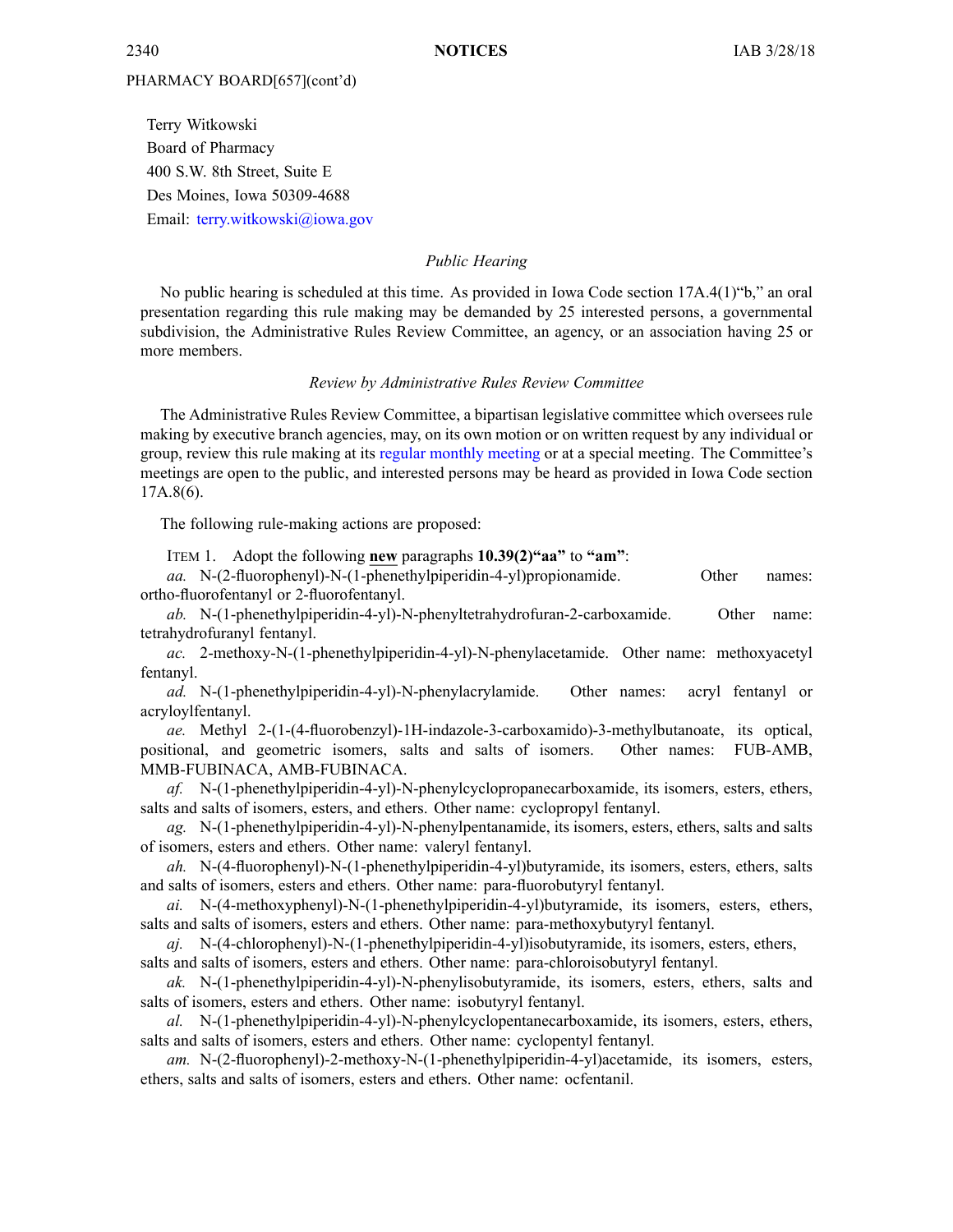### <span id="page-26-0"></span>PHARMACY BOARD[657](cont'd)

ITEM 2. Adopt the following **new** subrule 10.39(3):

**10.39(3)** Amend Iowa Code section [124.204\(2\)](https://www.legis.iowa.gov/docs/ico/section/2018/124.204.pdf) by adding the following new paragraph:

*be.* MT-45 (1-cyclohexyl-4-(1,2-diphenylethyl)piperazine).

ITEM 3. Adopt the following **new** rule 657—10.42(124B):

**657—10.42(124B) Additional precursor substances.** Pursuant to Iowa Code section [124B.2\(2\)](https://www.legis.iowa.gov/docs/ico/section/2018/124B.2.pdf), the list of precursor substances identified in Iowa Code section [124B.2\(1\)](https://www.legis.iowa.gov/docs/ico/section/2018/124B.2.pdf) is amended by adding the following new paragraph:

*ab.* Alpha-phenylacetoacetonitrile and its salts, optical isomers, and salts of optical isomers. Other name: APAAN.

### **ARC 3709C**

## **PUBLIC HEALTH DEPARTMENT[641]**

**Notice of Intended Action**

### **Proposing rule making related to childhood lead poisoning prevention program and providing an opportunity for public comment**

The Department of Public Health hereby proposes to amend Chapter 72, "Childhood Lead Poisoning Prevention Program," Iowa Administrative Code.

### *Legal Authority for Rule Making*

This rule making is proposed under the authority provided in Iowa Code section 135.102.

#### *State or Federal Law Implemented*

This rule making implements, in whole or in part, Iowa Code sections 135.101 to 135.105.

### *Purpose and Summary*

Chapter 72 outlines the rules and processes to establish local childhood lead poisoning prevention programs and establishes <sup>a</sup> funding formula. The proposed amendments align the rules more closely to the original enabling legislation by removing additional requirements currently included in the rules.

### *Fiscal Impact*

This rule making has no fiscal impact to the State of Iowa.

### *Jobs Impact*

After analysis and review of this rule making, no impact on jobs has been found.

### *Waivers*

Any person who believes that the application of the discretionary provisions of this rule making would result in hardship or injustice to that person may petition the Department for <sup>a</sup> waiver of the discretionary provisions, if any, pursuan<sup>t</sup> to the Department's variance and waiver provisions contained in 641—Chapter 178.

### *Public Comment*

Any interested person may submit written comments concerning this proposed rule making. Written comments in response to this rule making must be received by the Department no later than 4:30 p.m. on April 17, 2018. Comments should be directed to: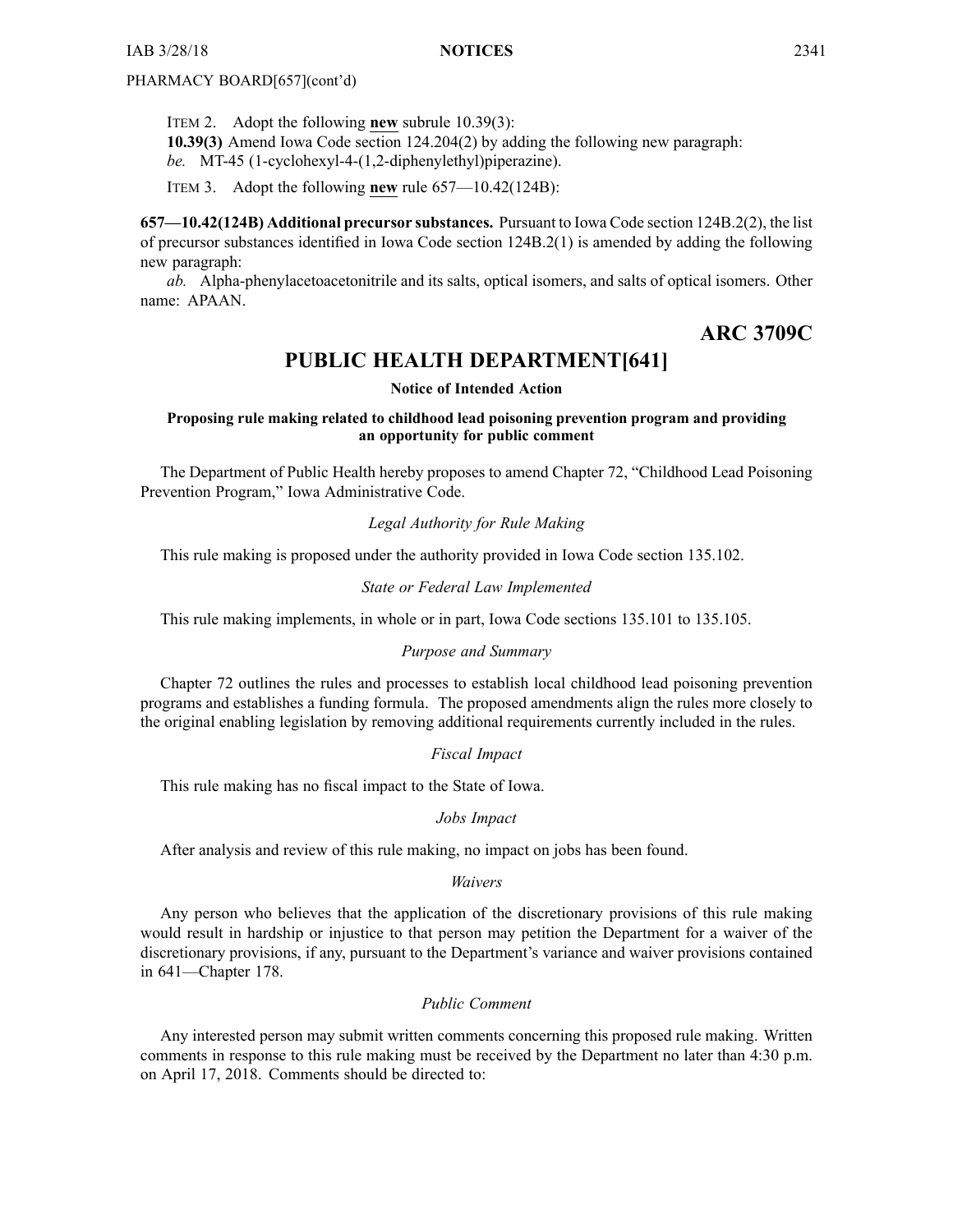Stuart Schmitz Department of Public Health Lucas State Office Building 321 East 12th Street Des Moines, Iowa 50319 Email: [stuart.schmitz@idph.iowa.gov](mailto:stuart.schmitz@idph.iowa.gov)

### *Public Hearing*

No public hearing is scheduled at this time. As provided in Iowa Code section 17A.4(1)"b," an oral presentation regarding this rule making may be demanded by 25 interested persons, <sup>a</sup> governmental subdivision, the Administrative Rules Review Committee, an agency, or an association having 25 or more members.

#### *Review by Administrative Rules Review Committee*

The Administrative Rules Review Committee, <sup>a</sup> bipartisan legislative committee which oversees rule making by executive branch agencies, may, on its own motion or on written reques<sup>t</sup> by any individual or group, review this rule making at its regular [monthly](https://www.legis.iowa.gov/committees/meetings/meetingsListComm?groupID=705&ga=87) meeting or at <sup>a</sup> special meeting. The Committee's meetings are open to the public, and interested persons may be heard as provided in Iowa Code section 17A.8(6).

The following rule-making action is proposed:

Amend rules 641—72.1(135) to 641—72.3(135) as follows:

#### **641—72.1(135) Definitions.**

*"Approved program"* means <sup>a</sup> program that meets the requirements of subrule [72.2\(3\)](https://www.legis.iowa.gov/docs/iac/rule/03-28-2018.641.72.2.pdf) and has been approved by the department.

*"Capillary"* means <sup>a</sup> blood sample taken from the finger or heel for lead analysis.

*"Certified elevated blood lead (EBL) inspection agency"* means an agency that has met the requirements of [641—70.5\(135\)](https://www.legis.iowa.gov/docs/iac/rule/03-28-2018.641.70.5.pdf) and has been certified by the department.

*"Certified elevated blood lead (EBL) inspector/risk assessor"* means <sup>a</sup> person who has met the requirements of [641—70.5\(135\)](https://www.legis.iowa.gov/docs/iac/rule/03-28-2018.641.70.5.pdf) for certification or interim certification and who has been certified by the department.

*"Chelation"* means the administration of medication that binds lead so that it can be removed from the body.

*"Department"* means the Iowa department of public health.

*"Elevated blood lead (EBL) child"* means any child who has had one venous blood lead level greater than or equal to 20 micrograms per deciliter or at least two venous blood lead levels of 15 to 19 micrograms per deciliter.

*"Elevated blood lead (EBL) inspection"* means an inspection to determine the sources of lead exposure for an elevated blood lead (EBL) child and the provision within ten working days of <sup>a</sup> written repor<sup>t</sup> explaining the results of the investigation to the owner and occupan<sup>t</sup> of the residential dwelling or child-occupied facility being inspected and to the parents of the elevated blood lead (EBL) child.

*"Elevated blood lead (EBL) inspection agency"* means an agency that employs or contracts with individuals who perform elevated blood lead (EBL) inspections. Elevated blood lead (EBL) inspection agencies may also employ or contract with individuals who perform other lead-based paint activities.

*"Laboratory"* means <sup>a</sup> laboratory satisfactorily participating in the blood lead analysis proficiency testing program of the Centers for Disease Control and Prevention/University of Wisconsin.

*"Lead-based paint hazard"* means hazardous lead-based paint, <sup>a</sup> dust-lead hazard, or <sup>a</sup> soil-lead hazard as defined in [641—Chapter](https://www.legis.iowa.gov/docs/iac/chapter/03-28-2018.641.70.pdf) 70.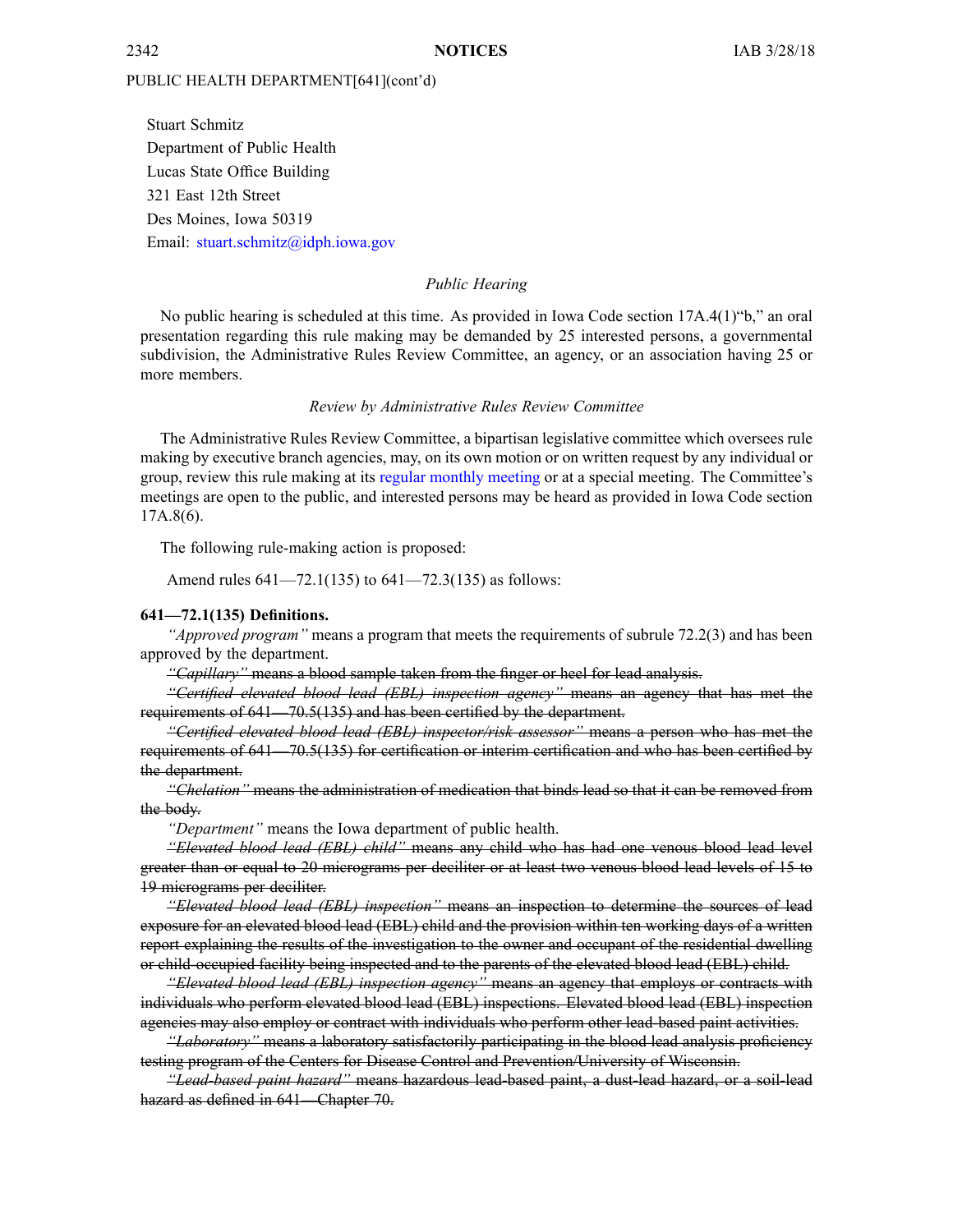*"Local board"* means <sup>a</sup> county, district, or city board of health.

*"Local childhood lead poisoning prevention program"* means <sup>a</sup> program in which the services listed in subrule [72.2\(3\)](https://www.legis.iowa.gov/docs/iac/rule/03-28-2018.641.72.2.pdf) are provided by agencies located in <sup>a</sup> community.

*"Venous"* means <sup>a</sup> blood sample taken from <sup>a</sup> vein in the arm for lead analysis.

#### **641—72.2(135) Approved programs.**

**72.2(1)** An individual A local board of health representing <sup>a</sup> geographic area with <sup>a</sup> population of at least 15,000 is eligible to apply for status as an approved program pursuan<sup>t</sup> to Iowa Code section 135.104, which sets forth the eligibility requirements contained in the application. A group of local boards of health representing <sup>a</sup> geographic area with <sup>a</sup> total population of at least 15,000 may apply for status as an approved program by designating an individual local board of health to apply on behalf of the group.

**72.2(2)** A local board wishing to apply for status as an approved program shall make application to the Iowa department of public health by December 1 of each year, beginning on December 1, 2003, for the program year of July 1, 2004, through June 30, 2005. An individual local board of health may submit or be included in only one application for status as an approved program. An application for status as an approved program must follow in the format which will be made available from the Lead Poisoning Prevention Program, Iowa Department of Public Health, Lucas State Office Building, Des Moines, Iowa 50319-0075. All materials submitted as par<sup>t</sup> of the application for status as an approved program are public records.

**72.2(3)** A local board applying forstatus as an approved program must demonstrate that it is prepared to provide the following activities and authority immediately upon the receipt of funding. The application submitted by a local board of health shall specify the name of the agency and of the individual staff member who will be responsible for carrying out each of the following activities:

*a.* A public education program about lead poisoning and the dangers of lead poisoning to children. *b.* An effective outreach effort to ensure the availability of services in the geographic area to be served.

*c.* A blood lead testing program for children, with an emphasis on children less than six years of age. Blood lead testing should be done in conformance with the department's statewide blood lead testing plan, available on reques<sup>t</sup> from the department.

*d.* Provision of laboratory services, in conformance with the above-cited reference.

*e.* A program to ensure that children identified with blood lead levels greater than or equal to 10 micrograms per deciliter receive services appropriate for the blood lead level including, but not limited to, confirmatory venous blood lead testing, follow-up capillary or venous blood lead testing, nutrition counseling, <sup>a</sup> home nursing visit, <sup>a</sup> developmental evaluation, <sup>a</sup> medical evaluation, and chelation.

*f.* Elevated blood lead (EBL) inspections in dwelling units associated with an elevated blood lead (EBL) child. Elevated blood lead (EBL) inspections shall be conducted by certified elevated blood lead (EBL) inspector/risk assessors employed by or under contract with <sup>a</sup> certified elevated blood lead (EBL) inspection agency.

*g.* Follow-up inspections to ensure that lead-based paint hazards identified in dwelling units associated with an elevated blood lead (EBL) child are corrected.

*h.* Adoption and enforcement of <sup>a</sup> local code which provides adequate authority to require control of lead-based paint hazards found in dwelling units associated with an elevated blood lead (EBL) child.

*i.* Development of a community coalition to address childhood lead poisoning prevention.

*j.* Management of blood lead and case managemen<sup>t</sup> data using the Strategic Tracking of Elevated Lead Levels and Remediation (STELLAR) program.

*k.* A plan of intent to continue the program on <sup>a</sup> maintenance basis after the gran<sup>t</sup> is discontinued. **72.2(3)** The program administered by <sup>a</sup> local board of health or city receiving funding for an approved childhood lead poisoning prevention gran<sup>t</sup> program shall include:

*a.* A public education program about lead poisoning and dangers of lead poisoning to children.

*b.* An effective outreach effort to ensure availability of services in the predicted geographic area.

*c.* A screening program for children, with an emphasis on children less than six years of age.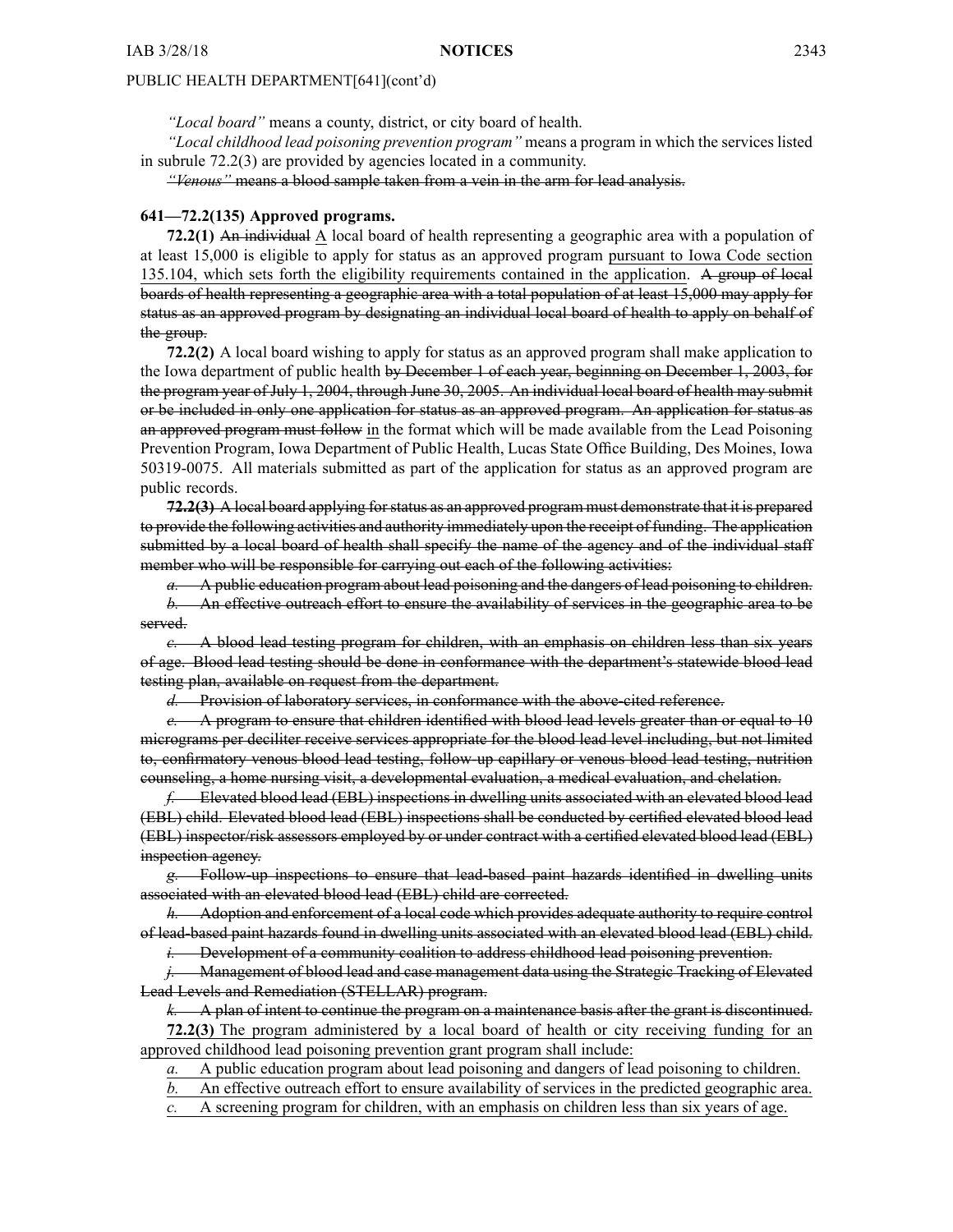- <span id="page-29-0"></span>*d.* Access to laboratory services for lead analysis.
- *e.* A program of referral of identified children for assessment and treatment.
- *f.* An environmental assessment of suspec<sup>t</sup> dwelling units.
- *g.* Surveillance to ensure correction of the identified hazardous settings.
- *h.* A plan of intent to continue the program on <sup>a</sup> maintenance basis after the gran<sup>t</sup> is discontinued.

**72.2(4)** By January 1 of each year, the department shall notify each local board of health that has applied for status as an approved program whether the local board of health has been granted status as an approved program, beginning January 1, 2004, for the program year of July 1, 2004, through June 30, 2005.

**72.2(5)** A county that receives childhood lead poisoning prevention funding from the department for the program year of July 1, 2002, through June 30, 2003, shall have status as an approved program for the program year of July 1, 2003, through June 30, 2004. Unless the local board of health requests otherwise by March 1, 2003, the contractors that provide childhood lead poisoning prevention services in the county for the program year of July 1, 2002, through June 30, 2003, shall continue to serve as contractors for the program year of July 1, 2003, through June 30, 2004.

#### **641—72.3(135) Level Reallocation of funding.**

**72.3(1)** The department shall develop <sup>a</sup> formula to allocate funding to approved programs. In the development of the formula, the department shall consider factors that affect the burden of childhood lead poisoning in <sup>a</sup> geographic area including, but not limited to, the number of children under the age of six years, the percentage of housing built before 1950, the percentage of children in poverty, and the demonstrated prevalence of childhood lead poisoning in the geographic area to be served.

**72.3(2)** The department shall allocate state funds appropriated to the department for this program according to this formula. Federal funds available to the department for local childhood lead poisoning prevention programs shall be allocated to approved programs according to this formula unless <sup>a</sup> different method is mandated by the federal agency providing the funding.

**72.3(3)** The approved program shall provide one dollar for every three dollars of state funding awarded for each of the first two years of funding and then one dollar for each dollar of state funding awarded for the third and subsequent years of funding. Local contributions may be in the form of in-kind matching.

**72.3(4)** Matching requirements for federal funding allocated to approved programs shall be as mandated by the federal agency providing the funding.

**72.3(5)** On January 1, April 1, and June 1 of each year, the department shall ask each approved program to estimate the amount of funds that the approved program has been awarded but will not use. The department may allocate reallocate these funds to approved programs with demonstrated special needs for childhood lead poisoning prevention services.

**ARC 3706C**

### **PUBLIC HEALTH DEPARTMENT[641]**

### **Notice of Intended Action**

**Proposing rule making related to trauma registry and providing an opportunity for public comment**

The Department of Public Health hereby proposes to amend Chapter 136, "Trauma Registry," Iowa Administrative Code.

#### *Legal Authority for Rule Making*

This rule making is proposed under the authority provided in Iowa Code section 147A.27.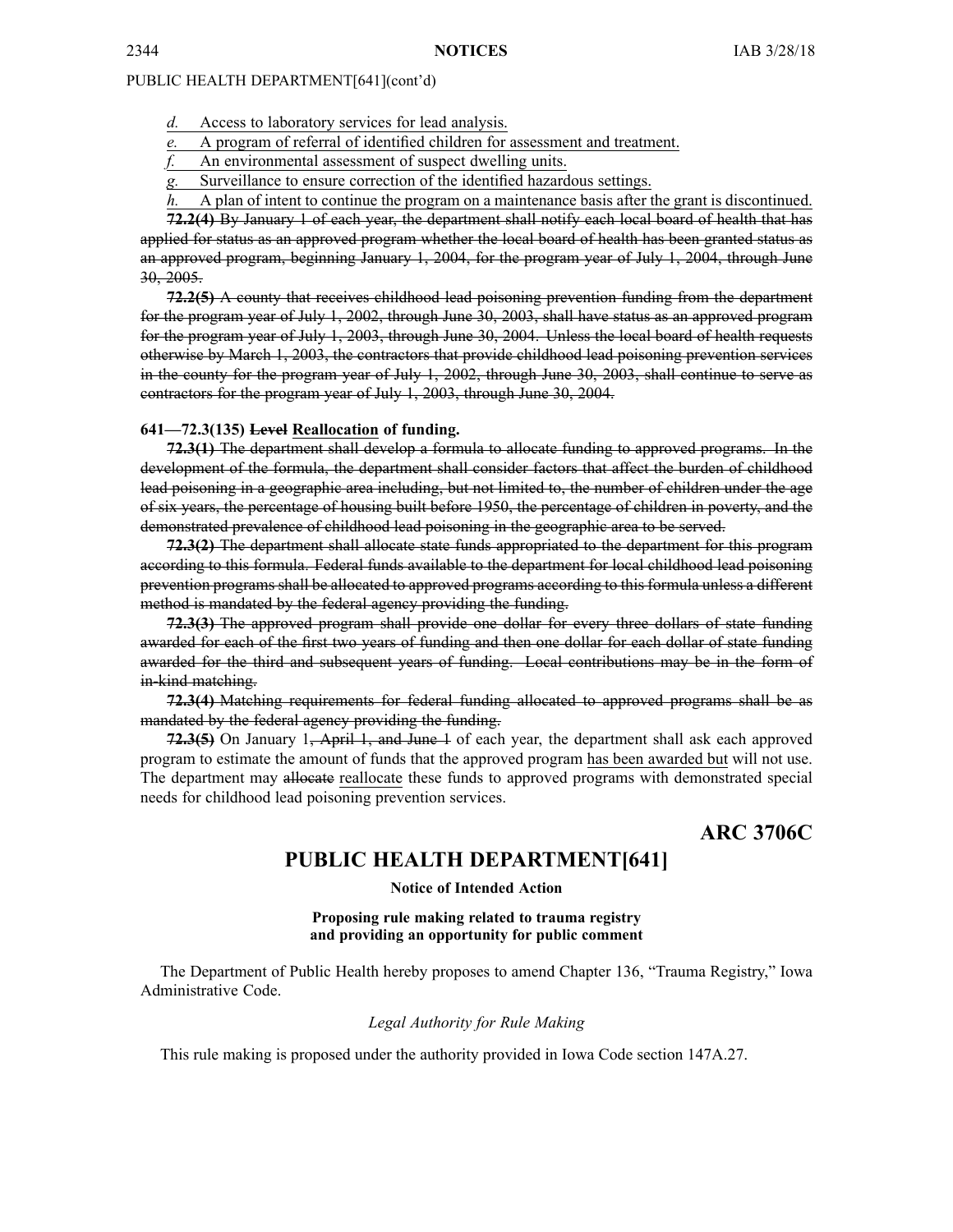### *State or Federal Law Implemented*

This rule making implements, in whole or in part, Iowa Code section 147A.26.

### *Purpose and Summary*

The purpose of the amendments is to provide clarification. The proposed amendments make the following changes:

- ●Remove the definition of "ICD10."
- $\bullet$ Add <sup>a</sup> definition for "health care providers."
- $\bullet$ Update the definition of "trauma patient."
- ●Add <sup>a</sup> definition for "trauma survey team."
- ●Update references to the Iowa Trauma Patient Data Dictionary (January 2017).
- $\bullet$ Update the website address for the Iowa Trauma Patient Data Dictionary (January 2017).
- ●Remove the word "elements" from the phrase "data elements."
- $\bullet$ Clarify who is authorized to review reported data for quality assurance.

### *Fiscal Impact*

This rule making has no fiscal impact to the State of Iowa.

### *Jobs Impact*

After analysis and review of this rule making, no impact on jobs has been found.

### *Waivers*

Any person who believes that the application of the discretionary provisions of this rule making would result in hardship or injustice to that person may petition the Department for <sup>a</sup> waiver of the discretionary provisions, if any, pursuan<sup>t</sup> to the Department's variance and waiver provisions contained in 641—Chapter 178.

### *Public Comment*

Any interested person may submit written comments concerning this proposed rule making. Written comments in response to this rule making must be received by the Department no later than 4:30 p.m. on April 17, 2018. Comments should be directed to:

Diane Williams Department of Public Health Lucas State Office Building 321 East 12th Street Des Moines, Iowa 50319 Email: [diane.williams@idph.iowa.gov](mailto:diane.williams@idph.iowa.gov)

### *Public Hearing*

No public hearing is scheduled at this time. As provided in Iowa Code section 17A.4(1)"b," an oral presentation regarding this rule making may be demanded by 25 interested persons, <sup>a</sup> governmental subdivision, the Administrative Rules Review Committee, an agency, or an association having 25 or more members.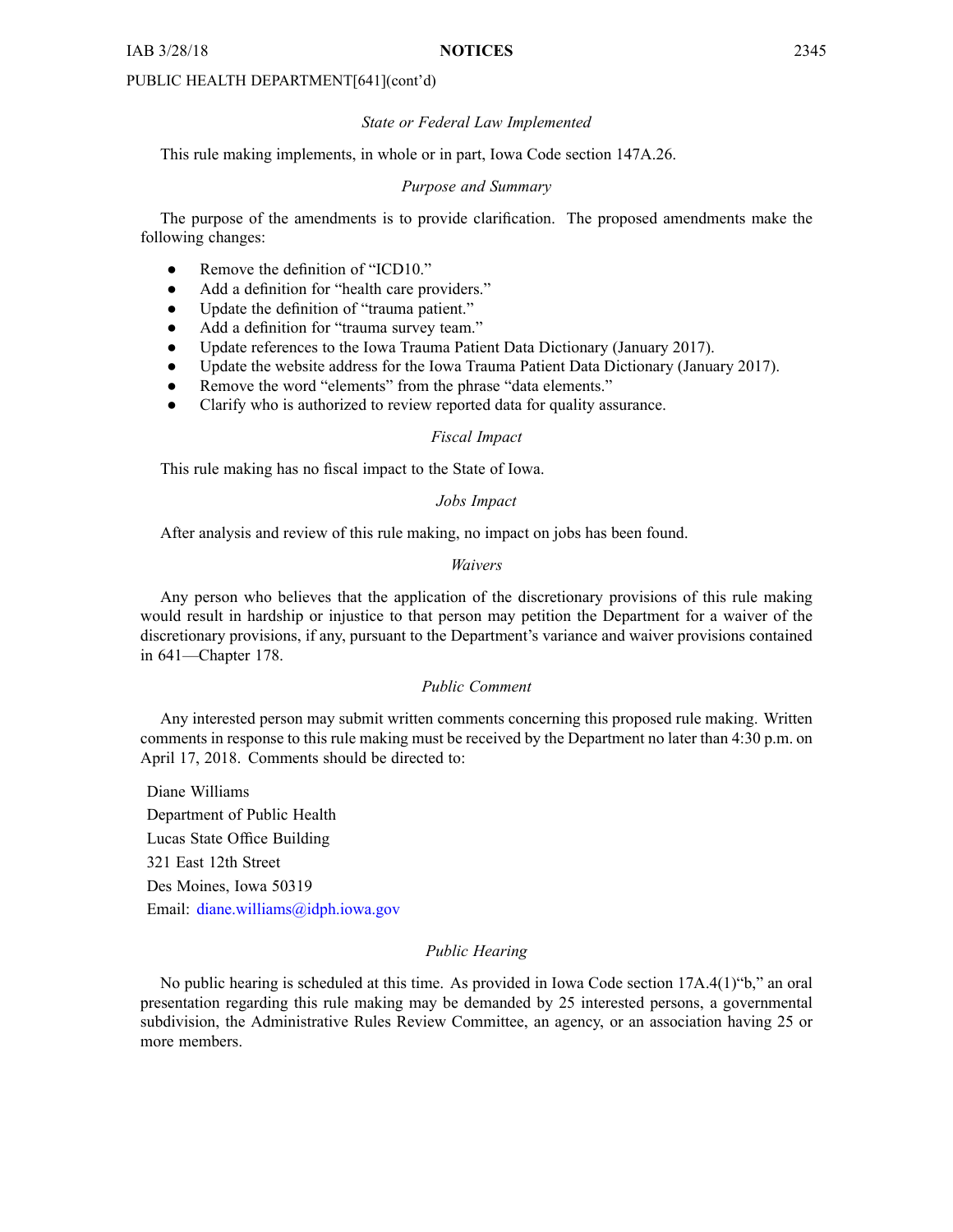### *Review by Administrative Rules Review Committee*

The Administrative Rules Review Committee, <sup>a</sup> bipartisan legislative committee which oversees rule making by executive branch agencies, may, on its own motion or on written reques<sup>t</sup> by any individual or group, review this rule making at its regular [monthly](https://www.legis.iowa.gov/committees/meetings/meetingsListComm?groupID=705&ga=87) meeting or at <sup>a</sup> special meeting. The Committee's meetings are open to the public, and interested persons may be heard as provided in Iowa Code section 17A.8(6).

The following rule-making actions are proposed:

ITEM 1. Amend rule 641—136.1(147A) as follows:

**641—136.1(147A) Definitions.** For the purposes of these rules, the following definitions shall apply: *"Cases"* means trauma patients that meet the trauma registry inclusion criteria.

*"Department"* means the Iowa department of public health.

*"Director"* means the director of the Iowa department of public health.

*"Health care providers"* for the purpose of this chapter includes licensed physicians, nurse practitioners, physician assistants, and registered nurses.

*"ICD10"* means International Classification of Diseases, 10th Revision, Clinical Modification (ICD-10-CM).

*"Inclusion criteria"* means criteria determined by the department and adopted by reference to determine which trauma patients are to be included in the trauma registry.

*"Reportable patient data"* means data elements and definitions determined by the department and adopted by reference to be reported to the trauma registry on trauma patients meeting the inclusion criteria.

*"Trauma care facility"* means <sup>a</sup> hospital or emergency care facility which provides trauma care and has been verified by the department as having Level I, Level II, Level III or Level IV care capabilities and has been issued <sup>a</sup> certificate of verification pursuan<sup>t</sup> to Iowa Code section [147A.23\(2\)](https://www.legis.iowa.gov/docs/ico/section/2017/147A.23.pdf)*"c."*

*"Trauma patient"* means <sup>a</sup> victim of an external cause of injury that results in major or minor tissue damage or destruction caused by intentional or unintentional exposure to thermal, mechanical, electrical or chemical energy, or by the absence of heat or oxygen. as defined in the "Iowa Trauma Patient Data Dictionary" as established in 136.2(1)*"a."*

*"Trauma registry"* means the data repository operated by the department to collect and analyze reportable patient data on the incidence, severity, and causes of trauma, including the central registry for brain and spinal cord injuries (IAC rule [641—21.1\(135\)](https://www.legis.iowa.gov/docs/iac/rule/03-28-2018.641.21.1.pdf)) and farm-related injuries.

*"Trauma survey team"* means <sup>a</sup> group of health care providers contracted by the department to assist in verifying trauma care facilities' compliance with trauma criteria adopted by reference in 641—subrule 134.2(3).

ITEM 2. Amend rule 641—136.2(147A) as follows:

### **641—136.2(147A) Trauma registry.**

**136.2(1)** Adoption by reference.

*a.* "Iowa Trauma Patient Data Dictionary" (January 2017) is incorporated by reference for inclusion criteria and reportable patient data to be reported to the trauma registry. For any differences which may occur between the adopted reference and this chapter, the administrative rules shall prevail.

*b.* "Iowa Trauma Patient Data Dictionary" (January 2017) is available through the Iowa Department of Public Health, Bureau of Emergency and Trauma Services (BETS), Lucas State Office Building, Des Moines, Iowa 50319-0075, or the BETS Web site [\(http://idph.iowa.gov/BETS\)](http://idph.iowa.gov/BETS) website [idph.iowa.gov/Portals/1/userfiles/43/Trauma%20Registry%20Data%20Dictionary%20Jan\\_%202017.pdf](http://idph.iowa.gov/Portals/1/userfiles/43/Trauma Registry Data Dictionary Jan_ 2017.pdf).

**136.2(2)** A trauma care facility shall repor<sup>t</sup> data as follows:

Trauma care facilities shall submit reportable patient data identified in [136.2\(1\)](https://www.legis.iowa.gov/docs/iac/rule/03-28-2018.641.136.2.pdf) electronically to the department. Data shall be submitted in <sup>a</sup> format approved by the department.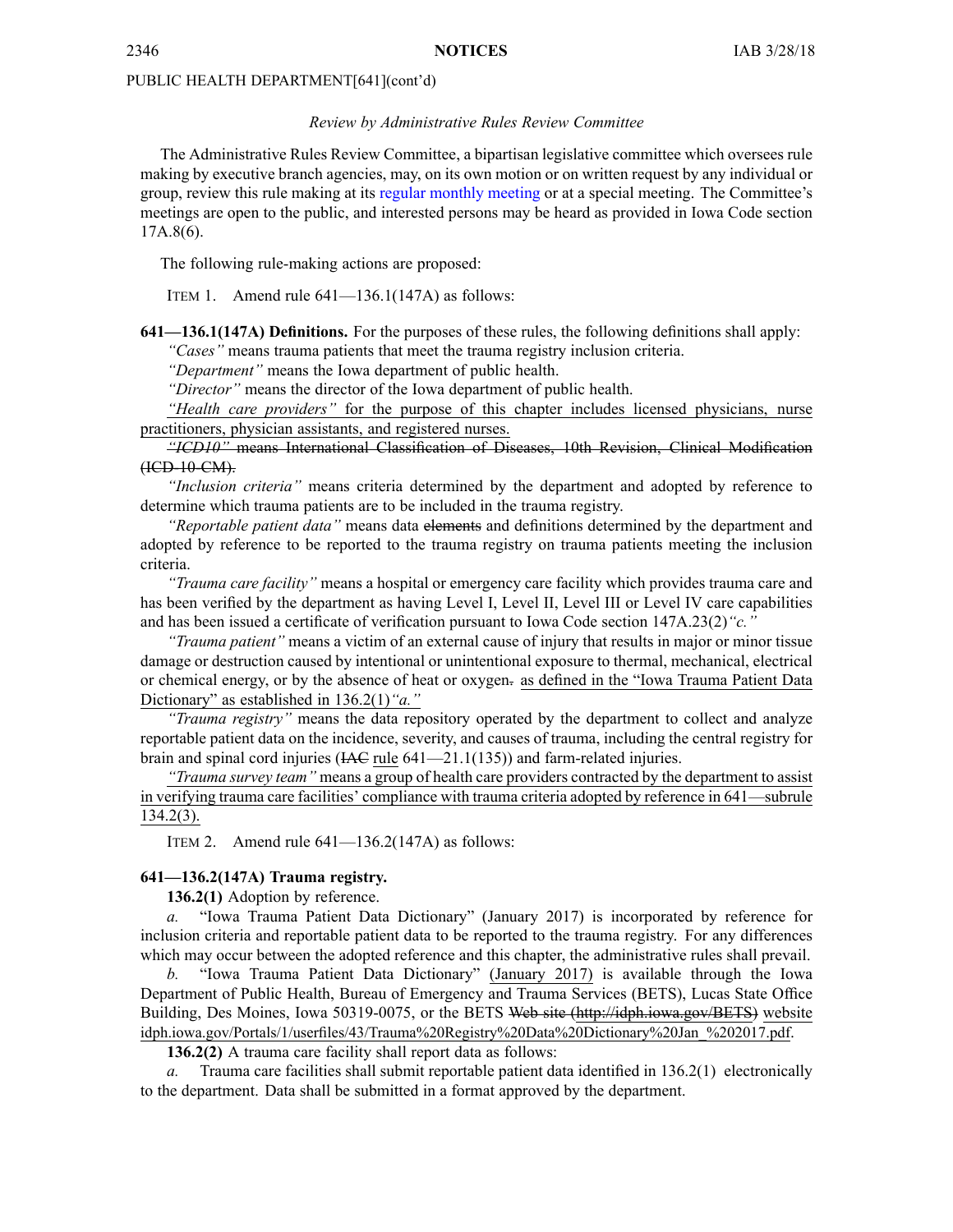<span id="page-32-0"></span>*b.* Trauma care facilities that enter required trauma data elements identified in  $136.2(1)$ 136.2(1)*"a"* directly into the state registry shall, at <sup>a</sup> minimum, enter 80 percen<sup>t</sup> of cases within 60 days of <sup>a</sup> patient's discharge. Within 120 days of <sup>a</sup> patient's discharge, 100 percen<sup>t</sup> of cases shall be entered into the registry.

*c.* Trauma care facilities that submit required trauma data elements identified in  $136.2(1)$ 136.2(1)*"a"* via upload shall, at <sup>a</sup> minimum, submit 80 percen<sup>t</sup> of cases discharged within the previous 60 days of the first business day of every even-numbered calendar month. Within 120 days of <sup>a</sup> patient's discharge or next scheduled data upload, 100 percen<sup>t</sup> of cases shall be entered into the registry.

**136.2(3)** to **136.2(5)** No change.

**136.2(6)** Quality assurance of reported data.

*a.* For the purpose of ensuring the completeness and quality of reportable patient data, the department or authorized representative its designated trauma survey team may examine all or part of the patient's medical records as necessary to verify or clarify all reportable patient to validate the accuracy of data submitted by <sup>a</sup> trauma care facility.

*b.* Review of a patient's medical records by the department or its designated trauma survey team shall be scheduled in advance with the trauma care facility and completed in <sup>a</sup> timely manner.

*c.* The director, pursuan<sup>t</sup> to 641—Chapter 178, may gran<sup>t</sup> <sup>a</sup> variance from the requirements of rules adopted under this chapter for <sup>a</sup> trauma care facility that meets the requirements of this chapter.

**ARC 3708C**

### **PUBLIC HEALTH DEPARTMENT[641]**

#### **Notice of Intended Action**

### **Proposing rule making related to perinatal health care and providing an opportunity for public comment**

The Department of Public Health hereby proposesto amend Chapter 150, "Iowa Regionalized System of Perinatal Health Care," Iowa Administrative Code.

### *Legal Authority for Rule Making*

This rule making is proposed under the authority provided in Iowa Code section 135.11(27).

### *State or Federal Law Implemented*

This rule making implements, in whole or in part, Iowa Code section 135.11(27).

### *Purpose and Summary*

The previously adopted Iowa criteria define perinatal levels of care from Level I to Level III, based on 1970s studies that demonstrated timely access to risk-appropriate neonatal and obstetric care could reduce perinatal mortality. The rules in Chapter 150 outline the criteria standards for hospitals to meet the identified level of care. The proposed amendments update the levels of care and associated criteria, based on recommendations from the American Academy of Pediatrics and the American Congress of Obstetricians and Gynecologists. The proposed amendments introduce four-level uniform designations of maternal care that are distinct from the four levels of neonatal care, and develop standardized definitions and nomenclature for hospitals that provide perinatal care.

The proposed amendments clarify the terms for members of and the structure of the Perinatal Guidelines Advisory Committee; clarify the role of the statewide perinatal care program to include level status verification, describe <sup>a</sup> process for level status verification to protect the public and ensure that, when <sup>a</sup> hospital represents itself at <sup>a</sup> particular level of perinatal care, the hospital is capable of providing that care. In addition, <sup>a</sup> requirement is added for Committee members, on-site review teams,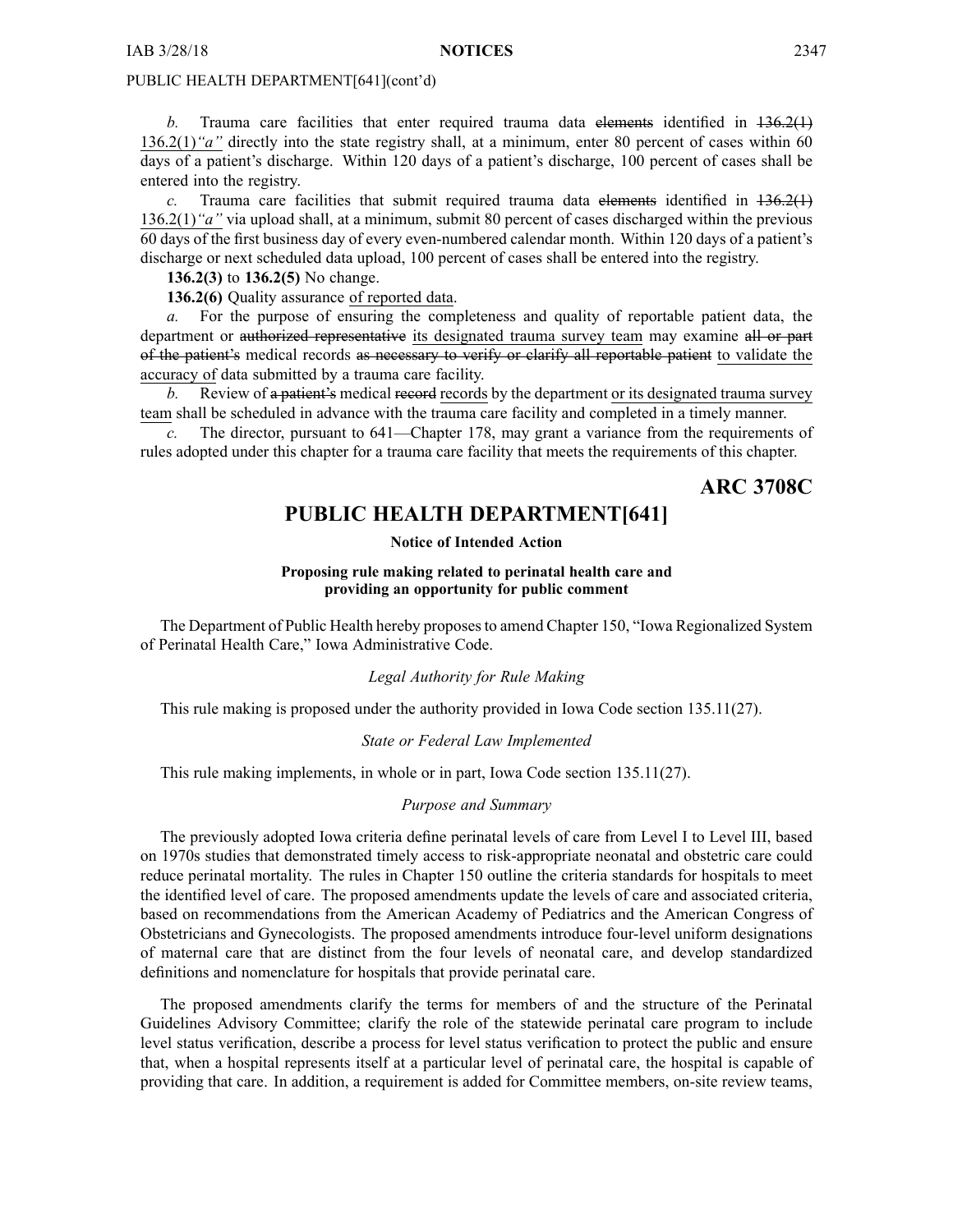and statewide perinatal program members to sign confidentiality agreements to protect information obtained in hospital applications and reviews for level designation verification.

### *Fiscal Impact*

This rule making has no fiscal impact to the State of Iowa.

#### *Jobs Impact*

After analysis and review of this rule making, no impact on jobs has been found.

### *Waivers*

Any person who believes that the application of the discretionary provisions of this rule making would result in hardship or injustice to that person may petition the Department for <sup>a</sup> waiver of the discretionary provisions, if any, pursuan<sup>t</sup> to the Department's variance and waiver provisions contained in 641—Chapter 178.

### *Public Comment*

Any interested person may submit written comments concerning this proposed rule making. Written comments in response to this rule making must be received by the Department no later than 4:30 p.m. on April 17, 2018. Comments should be directed to:

Stephanie Trusty Department of Public Health Lucas State Office Building 321 East 12th Street Des Moines, Iowa 50319 Email: [stephanie.trusty@idph.iowa.gov](mailto:stephanie.trusty@idph.iowa.gov)

### *Public Hearing*

No public hearing is scheduled at this time. As provided in Iowa Code section 17A.4(1)"b," an oral presentation regarding this rule making may be demanded by 25 interested persons, <sup>a</sup> governmental subdivision, the Administrative Rules Review Committee, an agency, or an association having 25 or more members.

#### *Review by Administrative Rules Review Committee*

The Administrative Rules Review Committee, <sup>a</sup> bipartisan legislative committee which oversees rule making by executive branch agencies, may, on its own motion or on written reques<sup>t</sup> by any individual or group, review this rule making at its regular [monthly](https://www.legis.iowa.gov/committees/meetings/meetingsListComm?groupID=705&ga=87) meeting or at <sup>a</sup> special meeting. The Committee's meetings are open to the public, and interested persons may be heard as provided in Iowa Code section 17A.8(6).

The following rule-making actions are proposed:

ITEM 1. Amend rules 641—150.1(135,77GA,ch1221) to 641—150.3(135,77GA,ch1221) as follows:

**641—150.1(135,77GA,ch1221) Purpose and scope.** Hospitals within the state shall determine whether to participate in Iowa's regionalized system of perinatal health care and shall select the hospital's level of participation in the regionalized system. A hospital having determined to participate in the regionalized system shall comply with the rules appropriate to the level levels of participation for maternal care and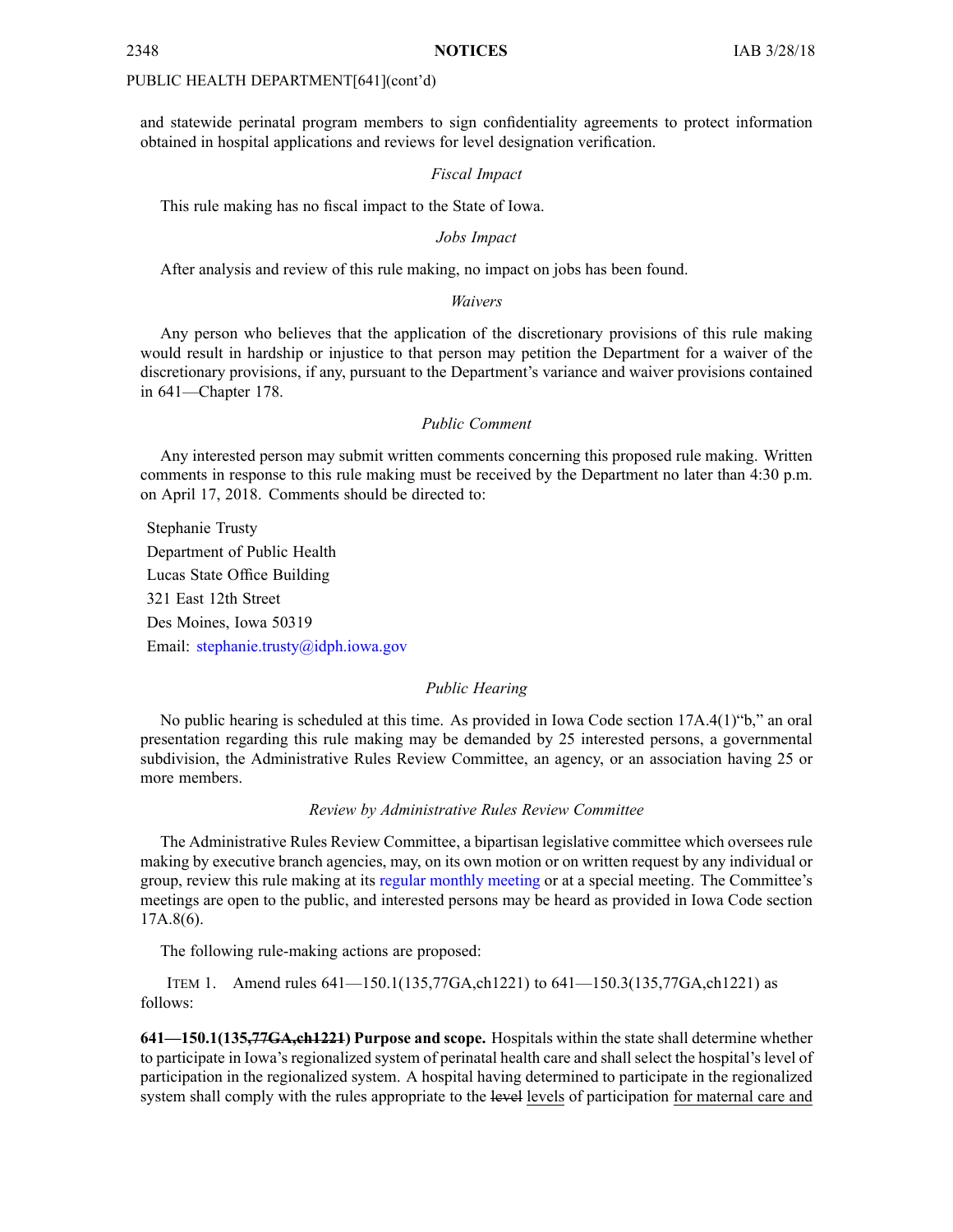neonatal care selected by the hospital. Maternal levels of designation and neonatal levels of designation are evaluated separately, and <sup>a</sup> hospital may have <sup>a</sup> level of designation for maternal care that is different from the level of designation for neonatal care; however, <sup>a</sup> pregnan<sup>t</sup> woman should be cared for at the hospital that best meets both her and her newborn infant's needs.

Iowa's regionalized system of perinatal health care helps practitioners in rural Iowa to rapidly access specialty services for their patients even though such services may not exist in the local community. This is predicated on several factors, including the willingness of certain hospitals in moderate-to-large Iowa cities to provide specialty services and the presence of <sup>a</sup> functional system of patient transportation. These rules address how participating Iowa hospitals relate to the regionalized system and sugges<sup>t</sup> <sup>a</sup> level of functioning which should identify the role each participating hospital plays in the system.

The following rules presen<sup>t</sup> <sup>a</sup> description of the levels of care among Iowa perinatal hospitals. The levels are as follows: Level I hospital, Level II hospital, Level II regional center, Level II regional neonatology center, and Level III center. Maternal levels of care, which include Level I maternal care hospital, Level II maternal care hospital, Level III maternal care hospital and Level IV maternal care hospital, and neonatal levels of care, which include Level I neonatal care hospital, Level II neonatal care hospital, Level III neonatal care hospital and Level IV neonatal care hospital. The department is very much aware of Due to the need for organization of limited resources in <sup>a</sup> rural state. Accordingly, the rules are designed to encourage and support the presence of a Level II regional center in areas not populous enough to suppor<sup>t</sup> <sup>a</sup> Level III center. Level II and Level III maternal care and neonatal care hospitals in areas not populous enough to suppor<sup>t</sup> <sup>a</sup> Level IV maternal care and neonatal care hospital.

These The rules are not meant to hold Iowa hospitals and Iowa perinatal professionals to an impractical ideal. Although the The rules are clearly not intended to serve as standards, they do specify particulars when feasible for <sup>a</sup> tiered provision of care on the basis of functional capabilities, based on national recommendations from the American Academy of Pediatrics and the American Congress of Obstetricians and Gynecologists. For example, specification of <sup>a</sup> designated level of care for <sup>a</sup> hospital should be clearly evident from the descriptions. Levels of care are designated by the functional capacity of the hospital. Thus, it may be possible to have <sup>a</sup> number of Level II hospitals or Level III centers in one city.

The primary purpose of the level of care designation is to ensure Iowa perinatal patients receive appropriate maternal and neonatal care as close to their homes as possible. In an ideal situation, no community hospital would be more than 50 miles from <sup>a</sup> perinatal center. Unfortunately, Iowa's low population density precludes this. Accordingly, Iowa developed <sup>a</sup> network of regional centers.

The further intent of these rules is to provide a framework to ensure that, when a participating hospital markets represents itself at <sup>a</sup> particular level of perinatal care, it the hospital is capable of providing that care. The public is entitled to know the level of functioning of <sup>a</sup> hospital. The rules provide the framework to be used in for defining and evaluating the level of perinatal services being offered by <sup>a</sup> hospital.

**641—150.2(135,77GA,ch1221) Definitions.** For the purpose of these rules, the following definitions shall apply:

*"Categorization"* means <sup>a</sup> preliminary determination by the department that <sup>a</sup> hospital is capable of providing perinatal care at Level I, Level II, Level II regional, Level II regional neonatology center, or Level III care capabilities maternal care and neonatal care at Level I, Level II, Level III, or Level IV.

*"Certificate of verification"* means <sup>a</sup> document awarded by the department that identifies <sup>a</sup> hospital's level of perinatal care maternal care and neonatal care at Level I, Level II, Level III, or Level IV and the term of verification at that level.

*"Department"* means the Iowa department of public health.

*"Director"* means the director of the Iowa department of public health.

*"Hospital"* means <sup>a</sup> facility licensed under Iowa Code chapter [135B](https://www.legis.iowa.gov/docs/ico/chapter/135B.pdf) or <sup>a</sup> comparable facility located and licensed in another state.

*"Late preterm"* means that <sup>a</sup> newborn infant is born between 34 0/7 and 36 6/7 weeks' gestation.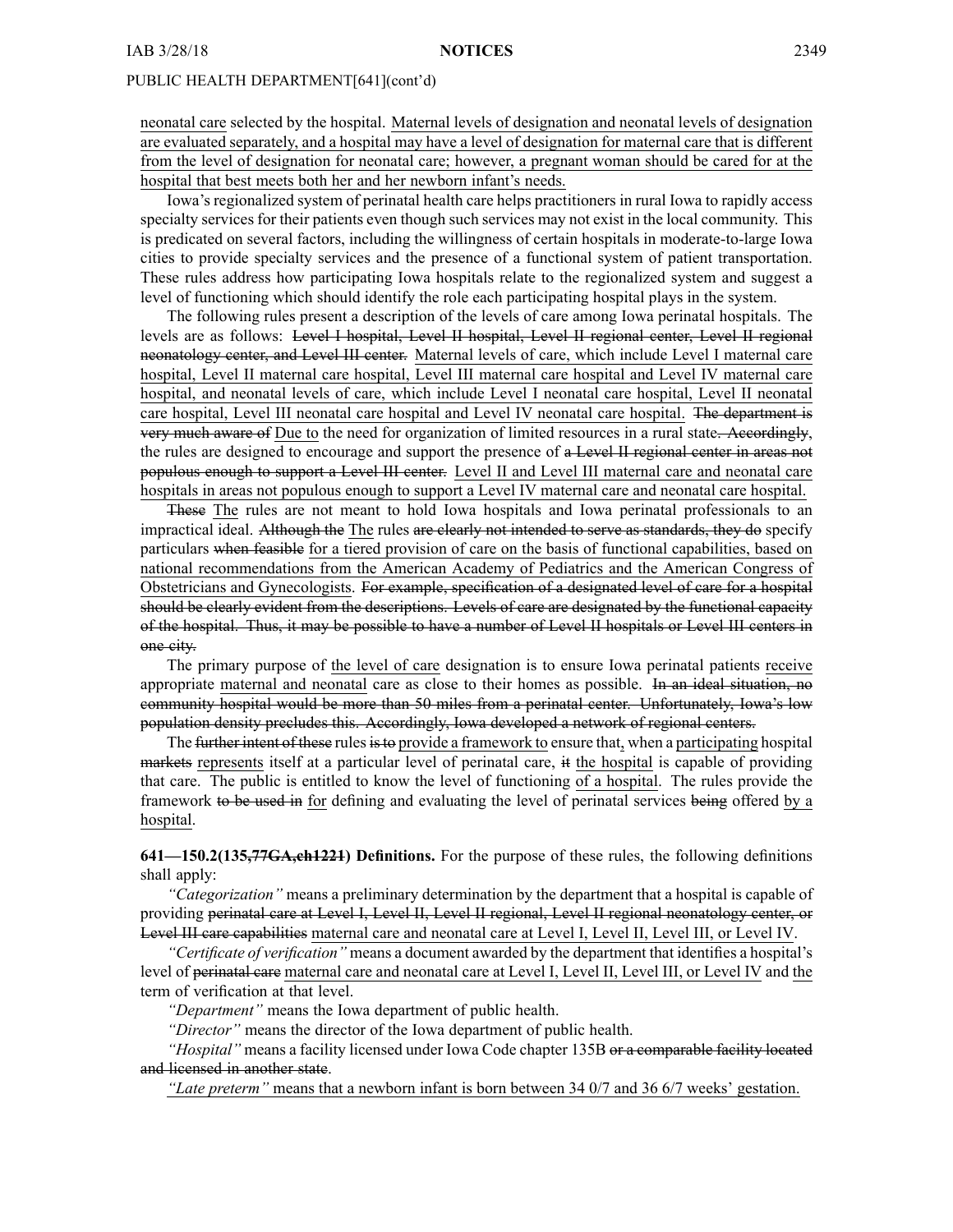*"Levels-of-care assessment tool"* or *"tool"* means <sup>a</sup> tool to assess the maternal and neonatal risk-appropriate care, using the minimum information necessary to identify <sup>a</sup> hospital's maternal level of care based on criteria by the American Congress of Obstetricians and Gynecologists/Society for Maternal-Fetal Medicine and <sup>a</sup> hospital's neonatal level of care based on criteria by the American Academy of Pediatrics. The tool will be chosen by the department in consultation with the perinatal guidelines advisory committee.

*"Neonate"* means <sup>a</sup> newborn infant, up to 28 days of life.

*"On-site verification survey"* means an on-site survey conducted by the department's statewide perinatal care program based at the University of Iowa hospitals and clinics or by <sup>a</sup> survey team of members (medical experts) contracted to assess <sup>a</sup> hospital's ability to meet the level of designation selected by the hospital.

*"Perinatal"* means the five months before and one month after birth.

*"Perinatal advisory committee"* means the committee that provides review and counsel to the statewide perinatal care program based at the University of Iowa hospitals and clinics.

*"Perinatal center"* means <sup>a</sup> medical facility capable of providing complex obstetric, fetal and neonatal care.

*"Perinatal guidelines advisory committee"* means the committee that provides consultation to the department regarding these rules for the regionalized system of perinatal health care, reviews and updates Guidelines for Perinatal Services and provides review and counsel to the statewide perinatal care program.

*"Prenatal"* means during pregnancy.

*"Readily available"* means on site or at <sup>a</sup> closely related institution by prearranged consultative agreement.

*"Regionalized system of perinatal health care"* means the department's program for the provision of appropriate perinatal care as close to patients' homes as possible designating regional perinatal health care services at <sup>a</sup> verified level of care, based on <sup>a</sup> hospital's functional capabilities. Levels of care designations are stratified in an increasing order of intensity and complexity for both maternal health care and neonatal health care.

*"Regionalized system of perinatal health care coordinator"* means the department's program manager for the regionalized system of perinatal health care.

*"Respiratory distress"* means tachypnea (respiratory rate of 60 or more per minute), grunting, tugging, retracting, nasal flaring, or cyanosis. Any or all of these may constitute respiratory distress in <sup>a</sup> neonate.

*"Statewide perinatal health care program"* means the educational team based at the University of Iowa hospitals and clinics and retained by the department of public health <sup>a</sup> program consisting of the regionalized system of perinatal health care coordinator, the statewide perinatal care team contracted by the department, and the regionalized system of perinatal health care as defined in these rules.

*"Statewide perinatal care team"* means the educational team based at the University of Iowa hospitals and clinics and contracted by the department to suppor<sup>t</sup> the regionalized system of perinatal health care and to provide services to decrease perinatal morbidity and mortality.

*"Verification"* means <sup>a</sup> process by which the department certifies <sup>a</sup> hospital's capacity to provide perinatal care in accordance with criteria established for Level I hospitals, Level II hospitals, Level II regional centers, Level II regional neonatology centers, and Level III centers under these rules for hospitals that are participating in the regionalized system of perinatal health care.

### **641—150.3(135,77GA,ch1221) Perinatal guidelines advisory committee.**

**150.3(1)** *Purpose.* The director shall appoint an advisory committee to consult with the department in its development and maintenance of the regionalized system of perinatal health care. This advisory committee should not be confused with the perinatal advisory committee that provides and to provide review and counsel to the statewide perinatal care program.

**150.3(2)** *Appointment.* Appointments to the committee shall be made by the director.

*a.* Each appointment shall be for <sup>a</sup> term of three years, commencing on July 1.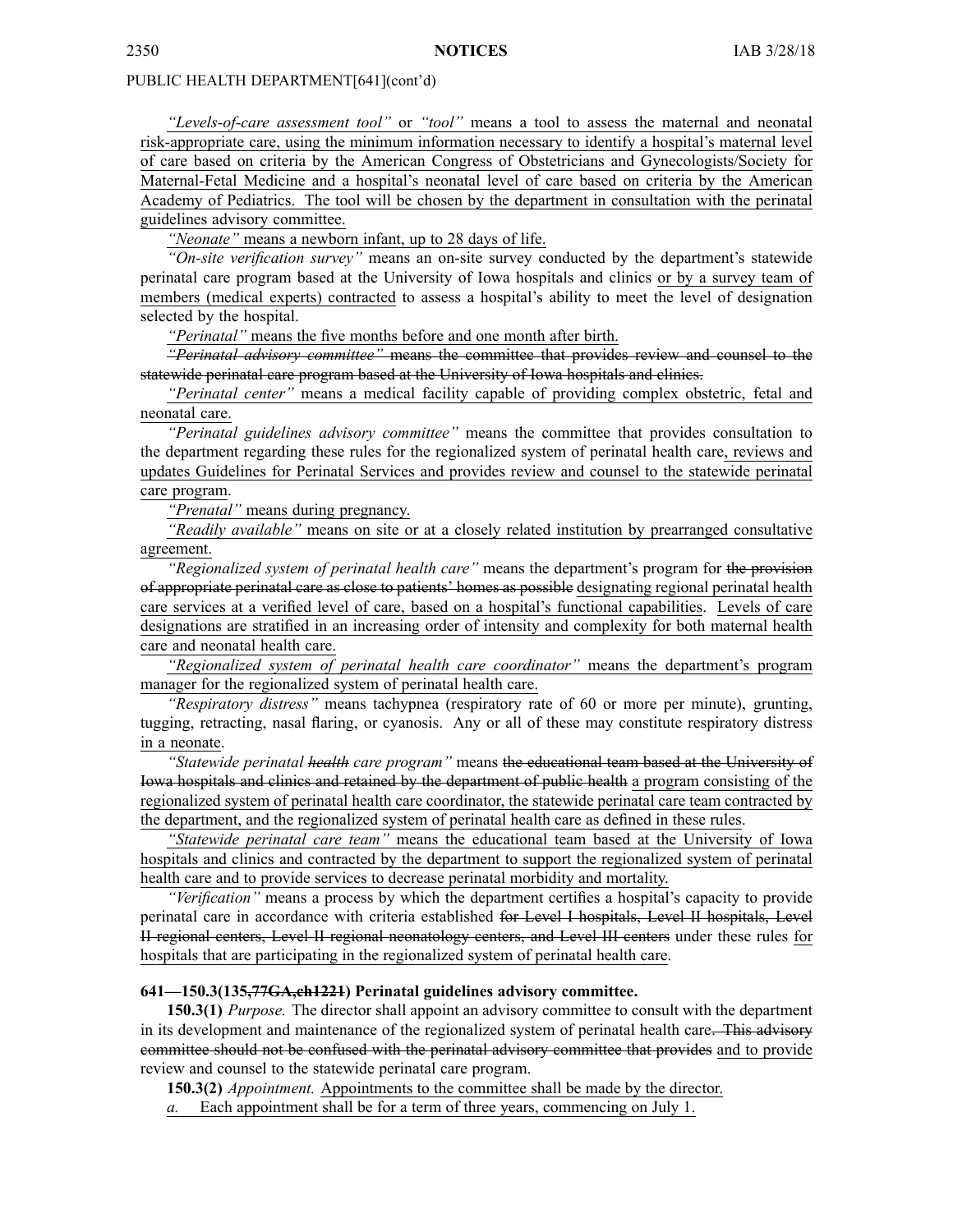*b.* No member shall serve more than three consecutive terms, unless this provision is waived by the director.

*c.* In order to ensure that one third of the committee rotates each year, staggered terms shall be initiated in June. For terms expiring during the calendar year, appointments and reappointments shall be staggered, resulting in <sup>a</sup> committee with approximately one third of the terms of membership expiring each year.

*a. d.* Members of the perinatal guidelines advisory committee shall include:

 $(1)$  a A representative from each of the following organizations that chooses to designate a nominee to the director:

- 
- Iowa Medical Society;
- Iowa Osteopathic Medical Association;
- Iowa Chapter, American Academy of Pediatrics;
- 1. Iowa Hospitals and Health Systems Hospital Association;<br>  $\frac{2}{3}$  Iowa Medical Society;<br>
Iowa Osteopathic Medical Association;<br>
Iowa Chapter, American Academy of Pediatrics;<br>
<u>5.</u> Iowa Section, American College Congre Iowa Section, American College Congress of Obstetricians and Gynecologists;
- Iowa Academy of Family Physicians;
- Iowa Nurses Association;
- Iowa Association of Neonatal Nurses;

9. Iowa Association of Women's Health, Obstetrical and Neonatal Nurses; and Iowa Chapter, Great Plains Organization for Perinatal Health Care.

(2) The director or designee of the statewide perinatal care team.

(3) One designated representative each from <sup>a</sup> Level I, Level II, Level III, and Level IV hospital (either maternal or neonatal). Hospital representatives in this category will be appointed based on recommendations made by the Iowa Hospital Association to the director of the department.

*b.* (4) Nonvoting Representatives from the department of inspections and appeals and the bureau of family health at the department, who shall serve as nonvoting ex officio members of the committee shall include representatives from the department of inspections and appeals, the statewide perinatal health care program at the University of Iowa hospitals and clinics and the division of family and community health medical director at the department.

*c. e.* Vacancies shall be filled in the same manner in which the original appointments were made.

*d. f.* Three consecutive unexcused absences shall be grounds for the director to consider dismissal of the committee member and appointment of another. The chairperson of the committee shall notify the director of the department.

**150.3(3)** *Officers.* Officers of the committee shall be <sup>a</sup> are the chairperson and <sup>a</sup> vice-chairperson and. The vice-chairperson succeeds the chairperson at the end of the chairperson's term. A new vice-chairperson shall be elected, by majority vote of the committee, at the first meeting of each fiscal year unless designated at the time of appointment the sitting chairperson's third or final year in office. Vacancies in the office of chairperson shall be filled by elevation of the vice-chairperson. Vacancies in the office of vice-chairperson shall be filled by election at the next meeting after the vacancy occurs. The chairperson shall preside at all meetings of the committee, appoint such subcommittees as deemed necessary, and designate the chairperson of each subcommittee. If the chairperson is absent or unable to act, the vice-chairperson shall perform the duties of the chairperson. When so acting, the vice-chairperson shall have all the powers of and be subject to all restrictions upon the chairperson. The vice-chairperson shall also perform such other duties as may be assigned by the chairperson.

**150.3(4)** *Meetings.*

*a.* The committee shall establish <sup>a</sup> meeting schedule on an annual basis to conduct its business. Meetings may be scheduled as business requires, but notice to members must be given at least five working days prior to the meeting date. A four-week notice is encouraged to accommodate the schedules of members.

*b.* Robert's Rules of Order shall govern all meetings.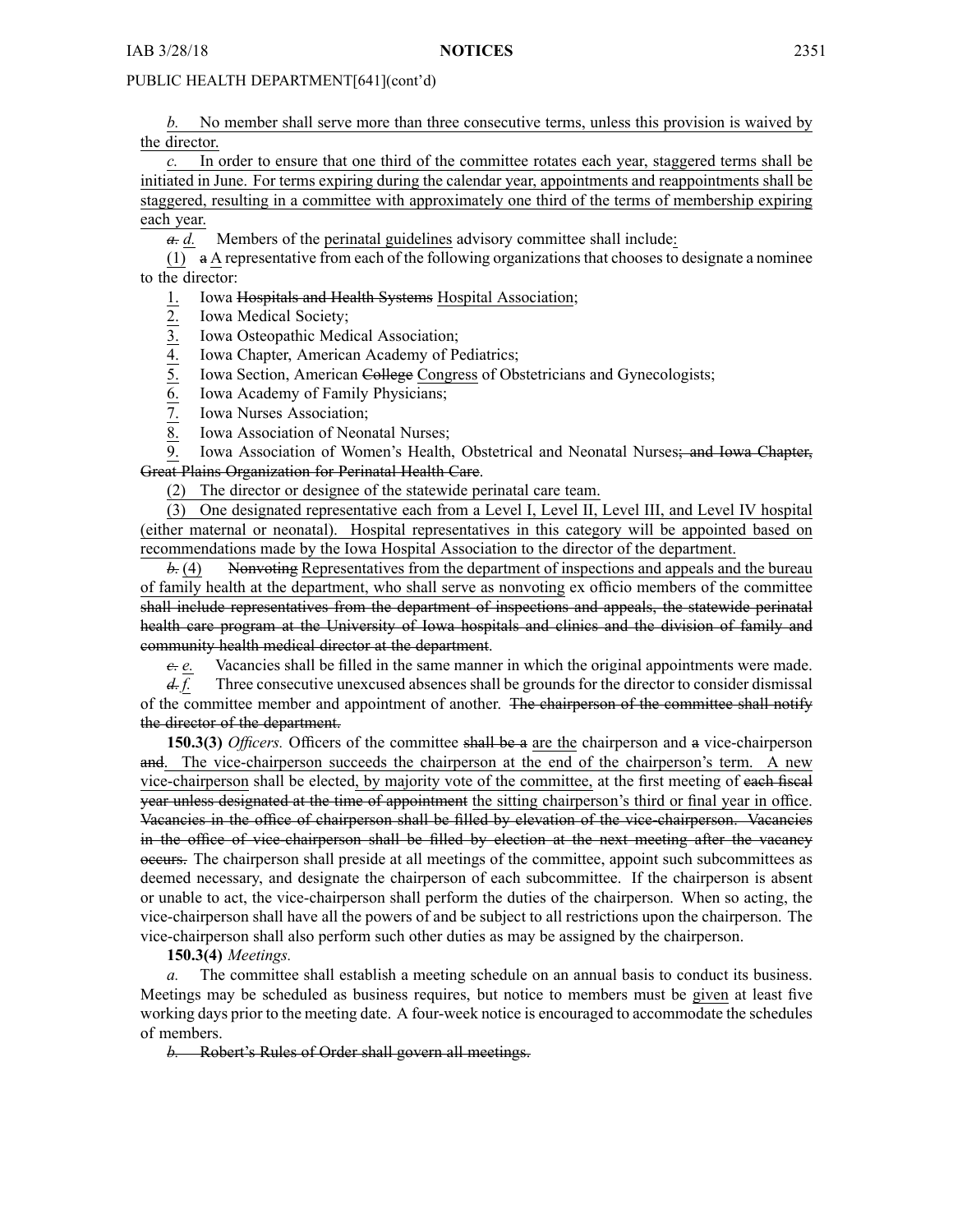*c. b.* Action on any issue before the committee can be taken only by <sup>a</sup> majority vote of the entire membership. The committee shall maintain information sufficient to indicate the vote of each member present.

**150.3(5)** *Subcommittees.* The committee may designate one or more subcommittees to perform such duties as may be deemed necessary.

**150.3(6)** *Expenses of committee members.* The When incurred on behalf of committee business, the following may be considered necessary expenses for reimbursement of committee members when incurred on behalf of committee business and are subject to established state reimbursement rates:

*a.* Reimbursement for travel in <sup>a</sup> private car.

*b.* Actual lodging and meal expenses including sales tax on lodging and meals.

*c.* Actual expense of public transportation.

**150.3(7)** *Confidentiality.*

*a.* All committee members and subcommittee members shall sign <sup>a</sup> confidentiality agreemen<sup>t</sup> and shall agree not to divulge or discuss confidential information.

*b.* The signed confidentiality agreements shall be kept on file at the department.

ITEM 2. Rescind rule 641—150.4(135,77GA,ch1221) and adopt the following **new** rule in lieu thereof:

# **641—150.4(135) Duties of statewide perinatal care team.** The team shall:

- 1. Promote evidence-based and evidence-informed care of pregnan<sup>t</sup> women and newborns.
- 2. Provide education and consultation to regional and primary providers of perinatal care.
- 3. Provide chart review to assess quality of care provided and additional education required.

4. Promote change in practice when needed through sharing best practice ideas, policies and procedures.

5. Promote maternal-fetal transfer if delivery of an at-risk infant or mother is anticipated and <sup>a</sup> higher level of care is anticipated.

6. Provide on-site verification to determine <sup>a</sup> hospital's ability to meet itslevel-of-care designation. This rule is intended to implement Iowa Code section [135.11\(27\)](https://www.legis.iowa.gov/docs/ico/section/2018/135.11.pdf).

ITEM 3. Rescind rule 641—150.5(135,77GA,ch1221) and adopt the following **new** rule in lieu thereof:

# **641—150.5(135) Duties of the department.** The department shall:

1. Certify <sup>a</sup> hospital's capacity to provide perinatal health care in accordance with criteria established under these rules.

- 2. Provide technical assistance to the hospitals that choose to participate.
- 3. Review the submitted levels-of-care assessment tool from all participating hospitals.

4. Conduct or coordinate the on-site verification of determined levels of care for maternal and neonatal care hospitals designated as Level II, Level III and Level IV.

5. Facilitate all meetings of the perinatal guidelines advisory committee.

This rule is intended to implement Iowa Code section [135.11\(27\)](https://www.legis.iowa.gov/docs/ico/section/2018/135.11.pdf).

ITEM 4. Rescind rule 641—150.6(135,77GA,ch1221) and adopt the following **new** rule in lieu thereof:

**641—150.6(135) Maternal and neonatal levels of care—categorization and verification.** Categorization and verification of hospitals participating in Iowa's regionalized system of perinatal health care shall be made by the department based on national recommendations from the American Academy of Pediatrics and the American Congress of Obstetricians and Gynecologists.

**150.6(1)** *Application for initial verification.*

- *a.* An application for initial verification may be submitted when:
- (1) A new hospital with <sup>a</sup> perinatal service is opened;
- (2) A hospital is reopening <sup>a</sup> previously inactive obstetrical unit; or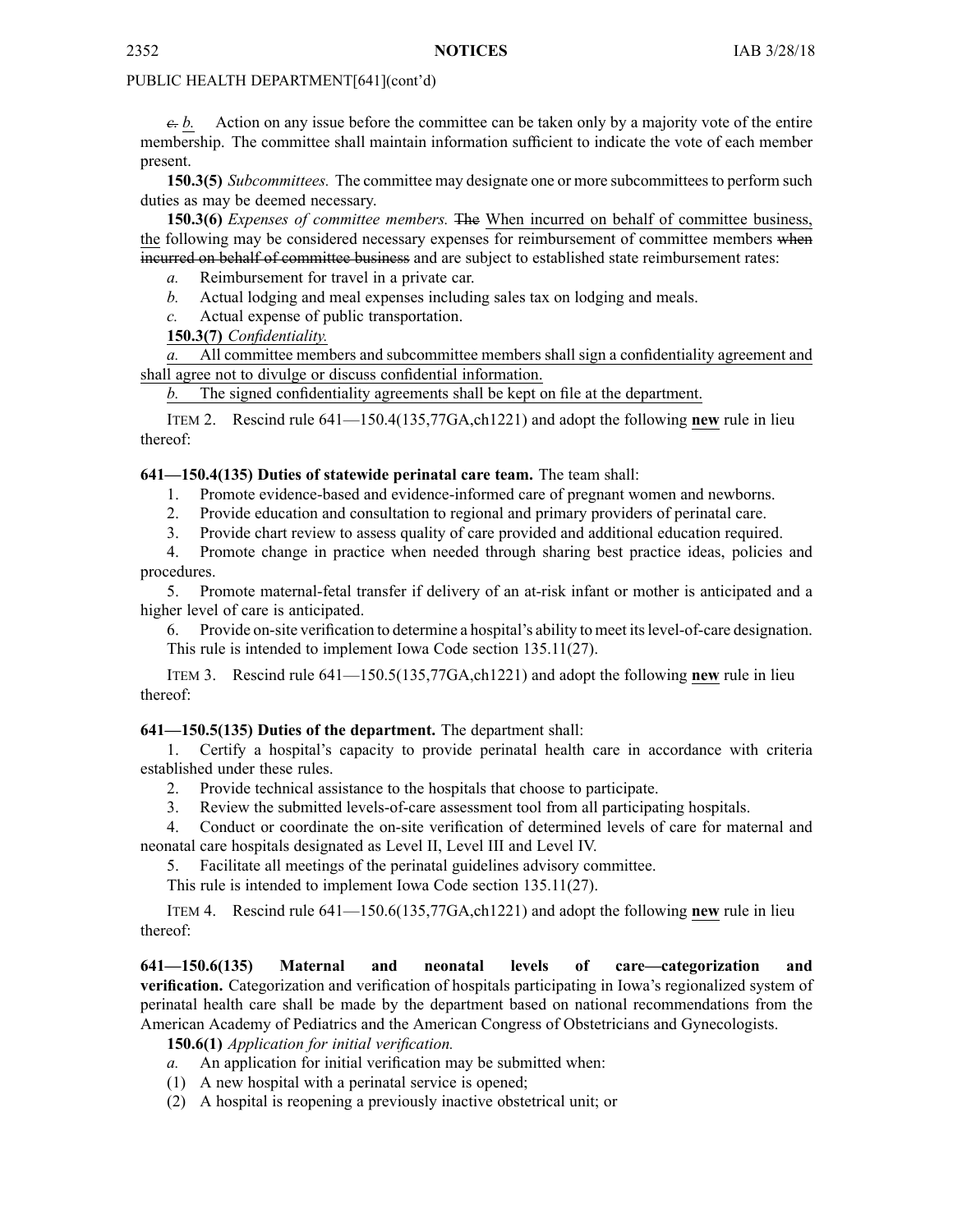(3) A hospital requests a change to a higher-level designation in maternal care or neonatal care.

*b.* A hospital requesting an initial verification may obtain application materials from the department upon written reques<sup>t</sup> to:

Iowa Department of Public Health Bureau of Family Health Regionalized System of Perinatal Health Care Coordinator Lucas State Office Building 321 East 12th Street Des Moines, Iowa 50319-0075

**150.6(2)** *Application for <sup>a</sup> hospital that has previously participated in the regionalized system of perinatal health care.*

*a.* If <sup>a</sup> hospital chooses to continue its participation, the hospital must select the levels for maternal care and neonatal care appropriate for the hospital's capacity to provide perinatal health care in accordance with the criteria outlined in these rules.

*b.* To maintain continuous participation in the regionalized system of perinatal health care, <sup>a</sup> hospital shall complete the levels-of-care assessment tool and an attestation statement available at [idph.iowa.gov/perinatal-care](http://idph.iowa.gov/perinatal-care) and mail them by April 11, 2019, to:

Iowa Department of Public Health

Bureau of Family Health

Regionalized System of Perinatal Health Care Coordinator

Lucas State Office Building

321 East 12th Street

Des Moines, Iowa 50319-0075

*c*. The department shall set dates when each hospital's certification of verification will expire based on the statewide perinatal health care team's site visit schedule and the level of care selected.

**150.6(3)** *Reverification of level designation.* The levels-of-care assessment tool will be used for all reverifications. The tool is found at [idph.iowa.gov/perinatal-care](https://idph.iowa.gov/perinatal-care). The process of reverification of <sup>a</sup> hospital participating in the regionalized system of perinatal health care will take place once every three years as follows:

*a.* Reverification of <sup>a</sup> Level I maternal care or neonatal care hospital will be completed through the use of the levels-of-care assessment tool. A hospital shall complete and return the levels-of-care assessment tool to the department at least 60 days before the hospital's certification is due to expire.

*b.* Reverification of a Level II or Level III maternal care or neonatal care hospital will be completed through use of the levels-of-care assessment tool and an on-site reverification visit. A hospital shall complete and return the levels-of-care assessment tool to the department at least 120 days before the hospital's certification is due to expire. The department will ensure that arrangements are made for the on-site reverification visit. Level II and Level III hospitals may utilize one of two on-site reverification visit options:

(1) A review conducted by the statewide perinatal care team, or

(2) A review by an independent out-of-state team identified by the hospital, approved by the department and paid for by the hospital.

*c.* Reverification of <sup>a</sup> Level IV maternal care and neonatal care hospital will be completed through the same process as that for <sup>a</sup> Level II or Level III maternal care or neonatal care hospital excep<sup>t</sup> that the on-site reverification team will consist of an out-of-state team identified by the hospital and approved by the department. The team will include, at <sup>a</sup> minimum, <sup>a</sup> maternal-fetal specialist, <sup>a</sup> neonatologist, an obstetrical nurse and <sup>a</sup> neonatal nurse. The Level IV hospital will pay the expense of the review team.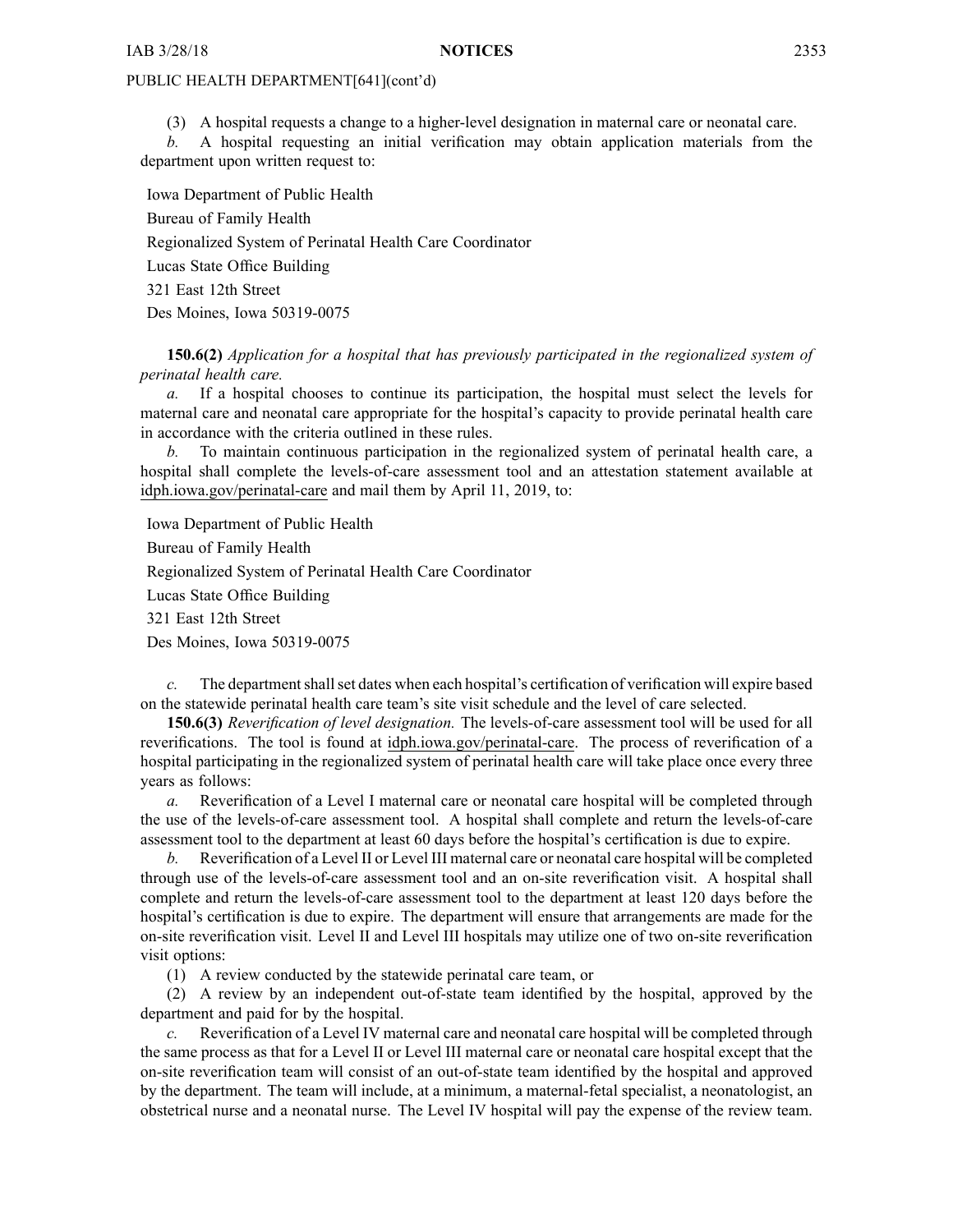All department staff and staff contracted by the department involved in the on-site reverification process will sign <sup>a</sup> confidentiality statement that will be kept on file at the department.

*d.* Reverification shall not be construed to imply any guarantee on the par<sup>t</sup> of the department as to the level of perinatal health care services available at <sup>a</sup> hospital.

*e.* Hospital reverification of the level of care is valid for <sup>a</sup> period of three years from the effective date unless otherwise specified on the certificate of verification or unless sooner suspended or revoked.

*f.* As par<sup>t</sup> of the reverification and renewal process, the department or <sup>a</sup> designated survey team may conduct periodic on-site reviews of the services of the maternal care and neonatal care hospitals, including chart reviews.

**150.6(4)** *Level designation maintenance, variance and confidential records.*

*a.* A hospital which is unable to maintain its designated level of care shall notify the department, in writing, within 60 days of the change in capacity to meet the designated level of care.

*b.* The director may gran<sup>t</sup> <sup>a</sup> variance from the requirements of rules adopted under this chapter for any hospital participating in the regionalized system of perinatal health care.

*c.* Proceedings, records, and reports developed pursuan<sup>t</sup> to this chapter are confidential pursuan<sup>t</sup> to Iowa Code section [135.11\(27\)](https://www.legis.iowa.gov/docs/ico/section/2018/135.11.pdf) and constitute peer review records under Iowa Code section [147.135](https://www.legis.iowa.gov/docs/ico/section/2018/147.135.pdf), and are not subject to discovery, subpoena, or other means of legal compulsion for their release to <sup>a</sup> person other than the affected hospital, and are not admissible in evidence in <sup>a</sup> judicial or administrative proceeding other than <sup>a</sup> proceeding involving verification of the participating hospital.

This rule is intended to implement Iowa Code section [135.11\(27\)](https://www.legis.iowa.gov/docs/ico/section/2018/135.11.pdf).

ITEM 5. Rescind rule 641—150.7(135,77GA,ch1221) and adopt the following **new** rule in lieu thereof:

**641—150.7(135) Levels of maternal care.** The levels of maternal care include basic obstetrical care Level I, specialty care Level II, subspecialty care Level III and regional perinatal health care Level IV. The levels reflect the overall evidence for risk-appropriate care in <sup>a</sup> hospital through the availability of appropriate personnel, physical space, equipment, technology, and organization. Each level reflects the minimal capabilities, provider type and functional criteria required.

**150.7(1)** *Level I maternal care hospital.*

*a. Provider of basic obstetrical care.* A Level I maternal care hospital provides care to women who are low risk and are expected to have an uncomplicated birth.

*b. Capabilities.* A Level I maternal care hospital has the following capabilities:

(1) To perform routine intrapartum and postpartum care that is anticipated to be uncomplicated. Care of uncomplicated pregnancies includes the ability to detect, stabilize and initiate managemen<sup>t</sup> of unanticipated maternal, fetal or neonatal problems that occur during the antepartum, intrapartum, or postpartum period until the patient can be transferred to <sup>a</sup> facility that provides specialty maternal care.

(2) To begin an emergency cesarean delivery within <sup>a</sup> time interval that best incorporates maternal and fetal risks and benefits with the provision of emergency care.

*c. Types of health care providers.* A Level I maternal care hospital will have:

(1) Maternity care providers, including midwives, family practice physicians, or obstetrician-gynecologists, available to attend all births.

(2) Every birth attended by at least two professionals, including the primary maternal care provider and <sup>a</sup> person competent to provide neonatal resuscitation and postnatal care to stabilize the infant.

(3) Adequate numbers of registered nurses available who have completed orientation and demonstrated competence in the care of obstetric patients, including women and fetuses, consistent with Level I care criteria and who are able to stabilize and transfer high-risk women and newborns.

(4) Nursing leadership with expertise in perinatal nursing care.

(5) A provider with privileges to perform an emergency cesarean delivery, available to attend all deliveries. The provider may be <sup>a</sup> general surgeon, an obstetrician-gynecologist, or <sup>a</sup> family practice physician with certification.

(6) A provider of anesthesia services available to provide labor analgesia and surgical anesthesia.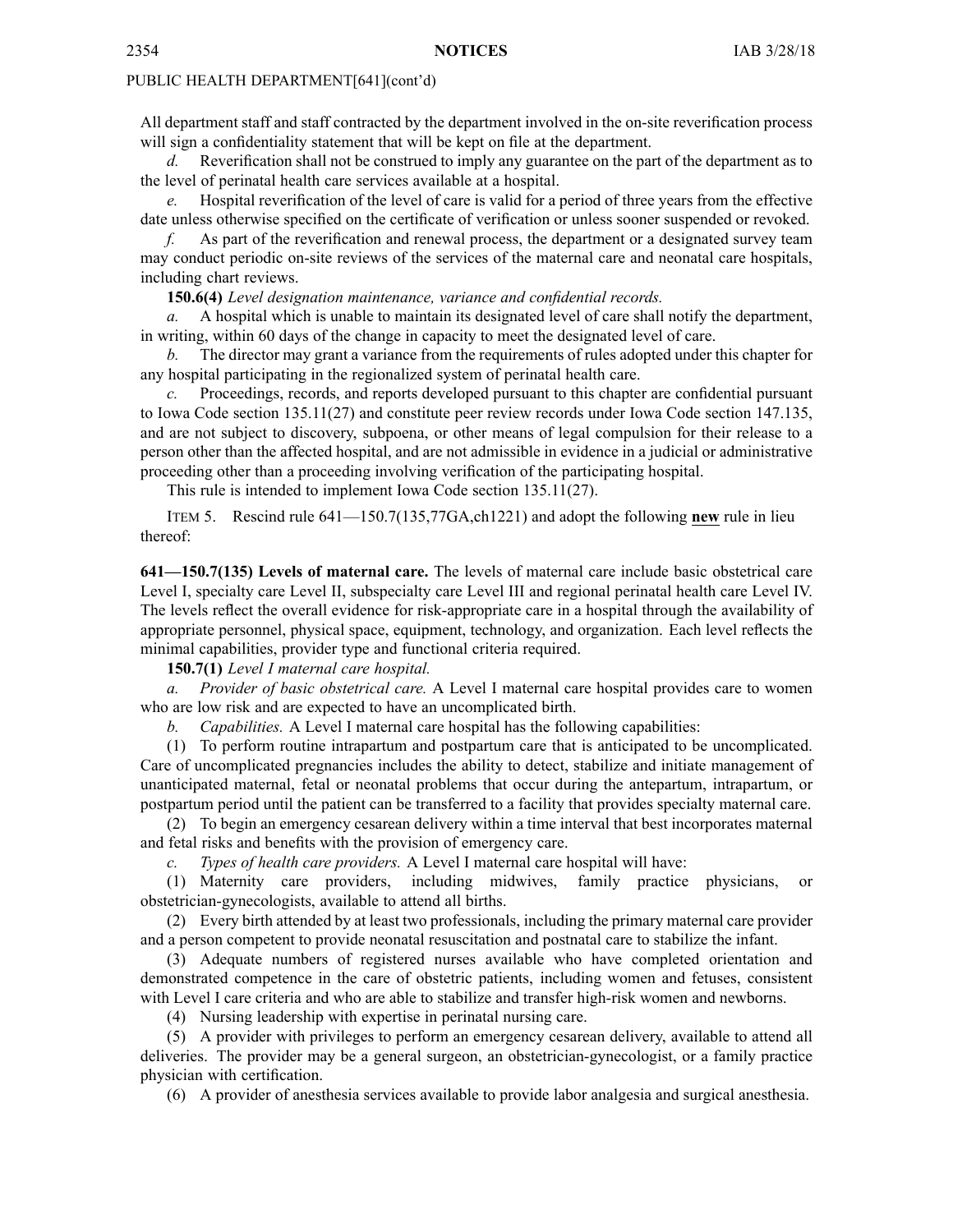#### IAB 3/28/18 **NOTICES** 2355

#### PUBLIC HEALTH DEPARTMENT[641](cont'd)

*d. Functional criteria of suppor<sup>t</sup> services.* Support services include, but are not limited to, access to obstetric ultrasonography, laboratory testing, and blood bank supplies at all times. A Level I maternal care hospital will:

(1) Have protocols and capabilities in place for:

1. Massive transfusion,

2. Emergency release of blood products (before full compatibility testing is complete),

3. Management of multiple componen<sup>t</sup> therapy.

(2) Ensure optimal care of all pregnan<sup>t</sup> women by having formal transfer plans established in partnership with <sup>a</sup> higher-level receiving hospital. These plans will include:

1. Risk identification,

2. Determination of conditions necessitating consultation,

3. Referral and transfer, and

4. A reliable, accurate, and comprehensive communication system between the participating hospital and the transport team.

(3) Have education and quality improvement programs to maximize patient safety, provide such programs through collaboration with facilities with higher levels of care that receive transfers, or both.

(4) Have data collection, storage and retrieval to suppor<sup>t</sup> quality improvement.

**150.7(2)** *Level II maternal care hospital.*

*a. Provider ofspecialty care.* In addition to meeting the criteria of <sup>a</sup> Level I maternal care hospital, <sup>a</sup> Level II maternal care hospital provides care of appropriate high-risk pregnan<sup>t</sup> women, both those directly admitted to the hospital and those transferred from another hospital.

*b. Capabilities.* In addition to having the capabilities of <sup>a</sup> Level I maternal care hospital, <sup>a</sup> Level II maternal care hospital has the following capabilities:

(1) The infrastructure for continuous availability of adequate numbers of registered nurses who have demonstrated competence in the care of obstetric patients (women and fetuses).

(2) Orientation and demonstrated competence consistent with Level II care criteria and the capability to stabilize and transfer high-risk women and newborns who exceed Level II care criteria.

*c. Types of health care providers.* In addition to meeting the health care provider requirements of <sup>a</sup> Level I maternal care hospital, <sup>a</sup> Level II maternal care hospital will have:

(1) Health care providers, including midwives or family physicians.

(2) Nursing leaders and staff with formal training and experience in the provision of perinatal nursing care who can coordinate with respective neonatal care services.

(3) An attending obstetrician-gynecologist available at all times.

(4) A board-certified or board-eligible obstetrician-gynecologist with special interest and experience in obstetric care as the director of obstetric services.

(5) Access to <sup>a</sup> maternal-fetal medicine subspecialist for consultation, available on site, by telephone, or by telemedicine as needed.

(6) A provider of anesthesia services available at all times to provide labor analgesia and surgical anesthesia.

(7) A board-certified or board-eligible anesthesiologist with special training or experience in obstetric anesthesia, available for consultation.

(8) Medical and surgical consultants available to stabilize obstetric patients who have been directly admitted to the facility or transferred from other hospitals.

*d. Functional criteria ofsupportservices.* In addition to meeting the supportservicesrequirements of <sup>a</sup> Level I maternal care hospital, <sup>a</sup> Level II maternal care hospital will have:

(1) Computed tomography scan and, ideally, magnetic resonance imaging with interpretation available.

(2) Basic ultrasonographic imaging services for maternal and fetal assessment at all times, either in house or on call.

(3) Special equipment needed to accommodate the care and services needed for obese women. In addition, based on the patient's BMI and other risk factors, <sup>a</sup> consultation with an obstetrician-gynecologist or <sup>a</sup> maternal fetal medicine specialist should be considered.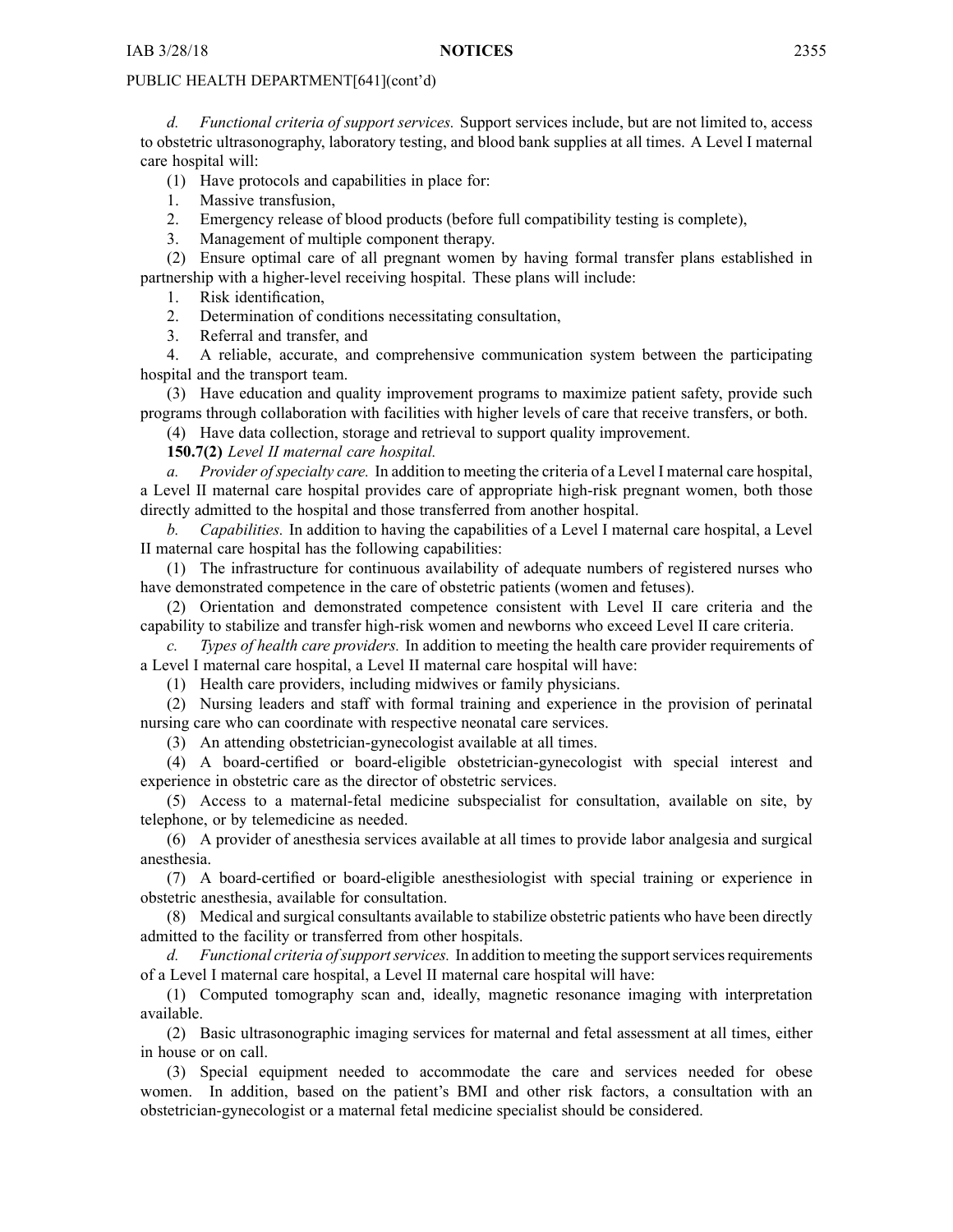(4) The ability to provide high-risk obstetrical care, but efforts should be made to transfer women whose newborns are likely to need <sup>a</sup> higher level of care than <sup>a</sup> Level II maternal care hospital can provide, or when the pregnancy has risk factors that require the consultation or care of <sup>a</sup> maternal-fetal medicine specialist.

**150.7(3)** *Level III maternal care hospital.*

*a. Provider of subspecialty care.* A Level III maternal care hospital provides care to women that includes all Level I and Level II services and has subspecialists available on site, by telephone, or by telemedicine to assist in providing care for more complex maternal and fetal conditions.

*b. Capabilities.* A Level III maternal care hospital functions as the regional perinatal health care center for some areas of Iowa if there are no Level IV maternal care hospitals available. In these areas, <sup>a</sup> Level III maternal care hospital will be responsible for the leadership; facilitation of transport and referral; educational outreach; and data collection, storage and retrieval to suppor<sup>t</sup> quality improvement. Designation of Level III maternal care hospital should be based on the demonstrated experience and capability of the facility to provide comprehensive managemen<sup>t</sup> of severe maternal and fetal complications.

*c. Types of health care providers.* In addition to meeting the health care provider requirements of <sup>a</sup> Level II maternal care hospital, <sup>a</sup> Level III maternal care hospital will have:

(1) An obstetrician-gynecologist with inpatient privileges, available on site at all times.

(2) A maternal-fetal medicine subspecialist with inpatient privileges, available at all times, either on site, by telephone, or by telemedicine.

(3) A director of the maternal-fetal medicine service who is <sup>a</sup> board-certified or board-eligible maternal-fetal medicine subspecialist.

(4) A board-certified or board-eligible obstetrician-gynecologist with special interest and experience in obstetric care directing obstetric services.

(5) A provider of anesthesia services available at all times on site.

(6) A board-certified or board-eligible anesthesiologist with special training or experience in obstetric anesthesia who is in charge of obstetric anesthesia services.

(7) A full complement of subspecialists, available for inpatient consultations, including subspecialists in:

1. Critical care,

- 2. General surgery,
- 3. Infectious disease,
- 4. Hematology,
- 5. Cardiology,
- 6. Nephrology,
- 7. Neurology, and
- 8. Neonatology.

(8) Nursing leaders and adequate numbers of registered nurses who have completed orientation and demonstrated competence in the care of obstetric patients (women and fetuses) consistent with Level III care criteria, including the transfer of high-risk women who exceed Level III care criteria, and who have special training and experience in the managemen<sup>t</sup> of women with complex maternal illnesses and obstetric complications. Nursing personnel will be continuously available.

*d.* Functional criteria of support services. In addition to meeting the support services requirements of <sup>a</sup> Level II maternal care hospital, <sup>a</sup> Level III maternal care hospital will have:

(1) An on-site intensive care unit to accep<sup>t</sup> pregnan<sup>t</sup> women.

(2) Critical care providers on site to actively collaborate with maternal-fetal specialists at all times.

(3) Equipment and personnel with expertise available on site to ventilate and monitor women in the labor and delivery unit until they can be safely transferred to the intensive care unit.

- (4) The ability to provide the following imaging services, with interpretation available at all times:
- 1. Basic interventional radiology,
- 2. Maternal echocardiography,
- 3. Computed tomography,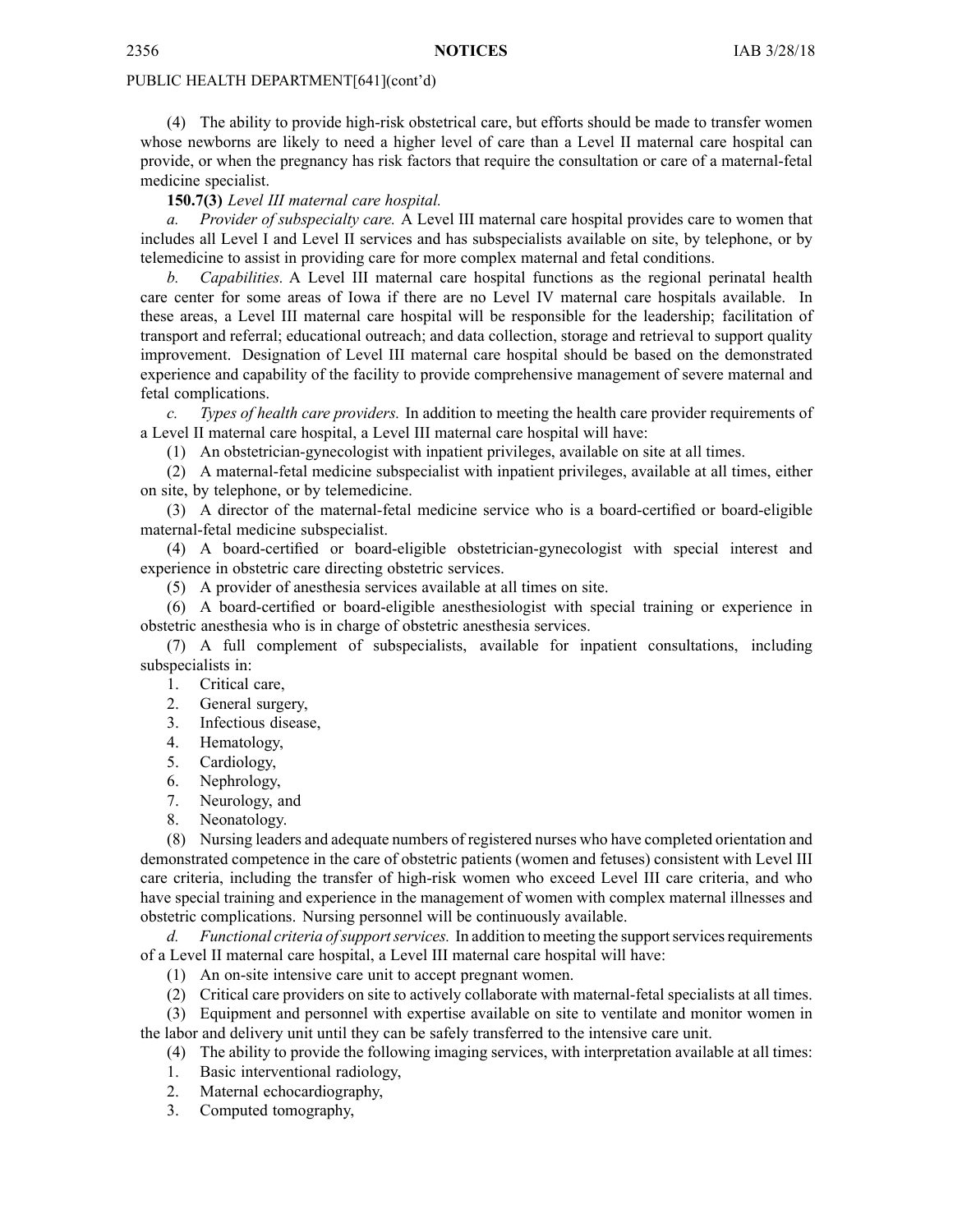4. Magnetic resonance imaging, and

5. Nuclear medicine imaging.

(5) The ability to perform detailed obstetric ultrasonography and fetal assessment, including Doppler studies.

#### **150.7(4)** *Level IV maternal care hospital.*

*a. Provider of services as <sup>a</sup> regional perinatal health care center.* In addition to meeting the requirements for <sup>a</sup> Level III maternal care hospital, <sup>a</sup> Level IV maternal care hospital provides care to women with additional requirements and has considerable experience in the care of the most complex and critically ill pregnan<sup>t</sup> women throughout antepartum, intrapartum, and postpartum care. The particular specialty of fetal surgery, advanced neurosurgery, transplant, and advanced cardiovascular capabilities may not all be available at an individual Level IV maternal care hospital. In some cases, specific advanced care will require care coordination to the Level IV maternal care hospital by availability of specific expertise, including but not limited to fetal surgery, advanced neurosurgery, transplant, and advanced cardiovascular capabilities. Each hospital will have <sup>a</sup> clear understanding of the categories of perinatal patients who can be managed appropriately in the local hospital and those who must be transferred.

*b. Capabilities.* Although Level III and Level IV maternal care hospitals may seem to overlap, <sup>a</sup> Level IV maternal care hospital is distinct from <sup>a</sup> Level III maternal care hospital in the approach to the care of pregnan<sup>t</sup> women and women in the postpartum period with complex and critical illnesses. In addition to having an intensive care unit on site for obstetric patients, <sup>a</sup> Level IV maternal care hospital must have evidence of <sup>a</sup> maternal-fetal medicine care team that hasthe expertise to assume responsibility for pregnan<sup>t</sup> women and women in the postpartum period who are in critical condition or have complex medical conditions. The maternal-fetal medicine team collaborates actively in the co-managemen<sup>t</sup> of all obstetric patients who require critical care and intensive care unit services, including co-managemen<sup>t</sup> of intensive care unit-admitted obstetric patients.

*c. Types of health care providers.* In addition to meeting the health care provider requirements of <sup>a</sup> Level III maternal care hospital, <sup>a</sup> Level IV maternal care hospital will have:

(1) A maternal-fetal medicine team member with full privileges, available at all times for on-site consultation and management.

(2) A board-certified maternal-fetal medicine subspecialist with expertise in critical care obstetrics to lead the team.

(3) A maternal-fetal medicine team with expertise in critical care at the physician level, nursing level, and ancillary services level.

(4) Institutional suppor<sup>t</sup> for the routine involvement of <sup>a</sup> maternal-fetal medicine care team with the critical care units and specialists. A key principle of caring for critically ill pregnan<sup>t</sup> and peripartum women is the hospital's recognition of the need for seamless communication between maternal-fetal medicine subspecialists and other subspecialists in the planning and facilitation of care for women with the most high-risk complications of pregnancy.

(5) A commitment to having physician and nursing leaders with expertise in maternal intensive and critical care, as well as adequate numbers of available registered nurses in <sup>a</sup> Level IV maternal care hospital who have experience in the care of women with complex medical illnesses and obstetric complications; this experience includes completed orientation and demonstrated competence in the care of obstetric patients (women and fetuses) consistent with Level IV maternal care criteria.

(6) A director of obstetric services who is <sup>a</sup> board-certified maternal-fetal medicine subspecialist or <sup>a</sup> board-certified obstetrician-gynecologist with expertise in critical care obstetrics.

(7) A provider of anesthesia services available on site at all times.

(8) A board-certified anesthesiologist with special training or experience in obstetric anesthesia who is in charge of obstetric anesthesia services.

(9) Adult medical and surgical specialty and subspecialty consultants, <sup>a</sup> minimum of those listed for <sup>a</sup> Level III maternal care hospital, available on site at all times to collaborate with the maternal-fetal medicine care team.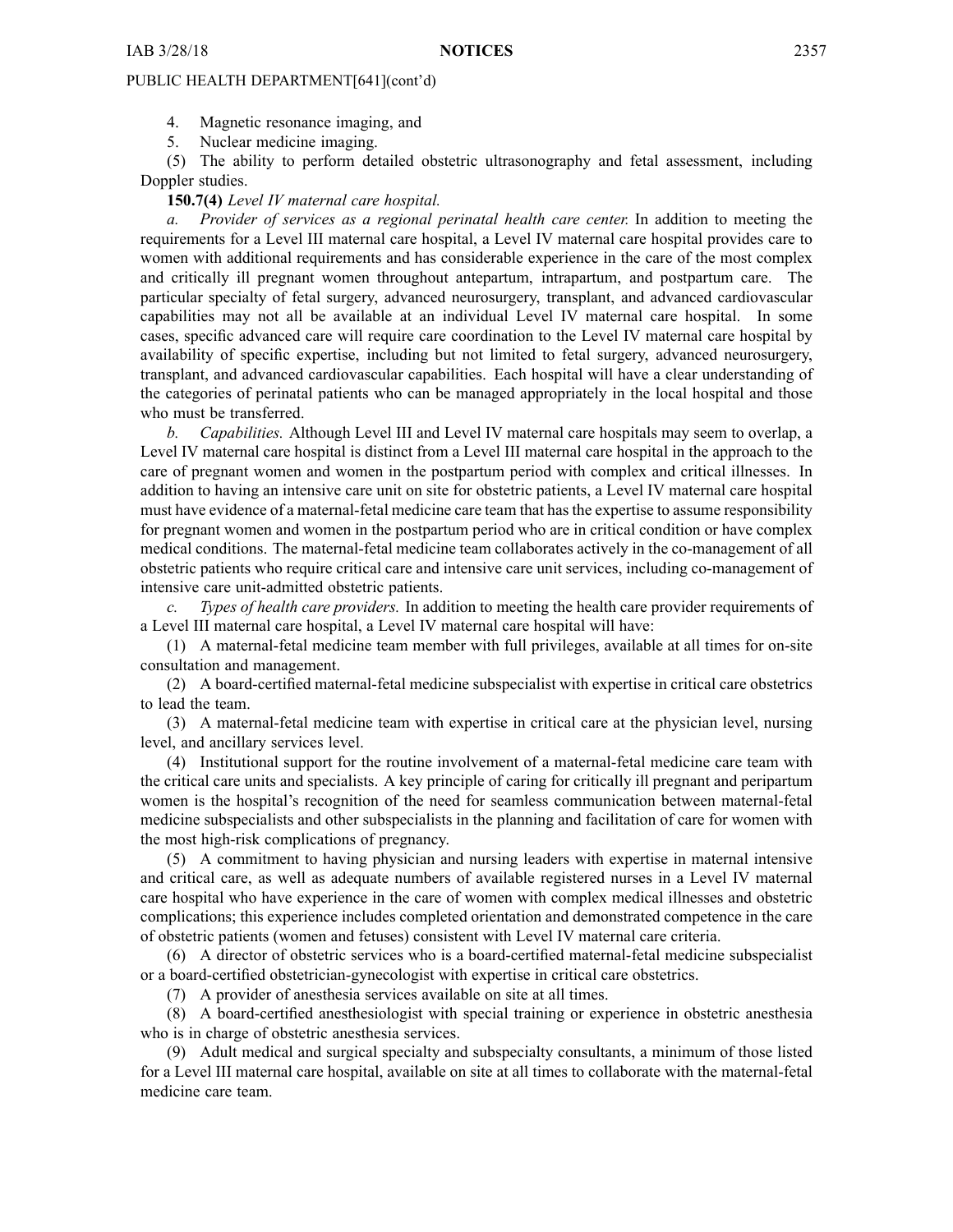*d.* Functional criteria of support services. In addition to meeting the support services requirements of <sup>a</sup> Level III maternal care hospital, <sup>a</sup> Level IV maternal care hospital will have:

(1) The capability for on-site medical and surgical care of complex maternal conditions (e.g., congenital maternal cardiac lesions, vascular injuries, neurosurgical emergencies, and transplants) with the availability of critical (or intensive) care unit beds.

(2) Perinatal system leadership, including facilitation of maternal referral and transport, outreach education for facilities and health care providers in the region and analysis and evaluation of regional data, including perinatal complications, outcomes and quality improvement.

This rule is intended to implement Iowa Code section [135.11\(27\)](https://www.legis.iowa.gov/docs/ico/section/2018/135.11.pdf).

ITEM 6. Rescind rule 641—150.8(135,77GA,ch1221) and adopt the following **new** rule in lieu thereof:

**641—150.8(135) Maternal-fetal transport—all levels.** Maternal-fetal transport is an essential componen<sup>t</sup> of perinatal care. A hospital participating in the regionalized system of perinatal health care must be familiar with its own resources and capabilities in dealing with obstetrical and neonatal complications. In most instances, maternal-fetal transport is preferable to neonatal transport. Each hospital, when transporting or accepting <sup>a</sup> transport, needs <sup>a</sup> system in place to facilitate <sup>a</sup> smooth transition of care in the most expeditious manner possible. The majority of maternal-fetal transports can be carried out by ground transportation. It is important for ambulance services to be equipped for maternal-fetal transport and have appropriately trained staff.

This rule is intended to implement Iowa Code section [135.11\(27\)](https://www.legis.iowa.gov/docs/ico/section/2018/135.11.pdf).

ITEM 7. Rescind rule 641—150.9(135,77GA,ch1221) and adopt the following **new** rule in lieu thereof:

**641—150.9(135) Levels of neonatal care.** The levels of neonatal care include basic neonatal care Level I, specialty care Level II, and subspecialty intensive care Level III and Level IV. The levels reflect the overall evidence for risk-appropriate care through the availability of appropriate functional criteria, physical facilities, medical and nursing personnel, outreach education, allied health personnel and services, infection control, newborn or neonatal safety, neonatal transport and quality improvement.

#### **150.9(1)** *Level I neonatal care hospital.*

*a. Provider of basic neonatal care.* A Level I neonatal care hospital provides <sup>a</sup> basic level of care to neonates without complications. A Level I neonatal care hospital has the following capabilities:

(1) To provide neonatal resuscitation at every delivery.

(2) To evaluate and provide postnatal care to stable term newborn infants.

(3) To stabilize and provide care for infants born at 35 to 37 weeks' gestation who remain physiologically stable.

(4) To stabilize newborn infants who are ill and those born at less than 35 weeks' gestation until transfer to <sup>a</sup> higher level of care.

- (5) To provide leadership in early risk identification before and after birth.
- (6) To seek consultation or referral for high-risk neonates.
- (7) To provide public and professional education.

*b. Functions.* A Level I neonatal care hospital has <sup>a</sup> family-centered philosophy. Parents have reasonable access to their newborns 24 hours <sup>a</sup> day within all functional units and are encouraged to participate in the care of their newborns. Generally, <sup>a</sup> newborn can be with its parents in the mother's room.

*c. Physical facilities.* A Level I neonatal care hospital will maintain <sup>a</sup> nursery for normal-term or late preterm neonates.

*d. Medical personnel.* At <sup>a</sup> Level I neonatal care hospital, neonatal care is under the supervision of one of the following:

(1) A board-eligible or board-certified neonatologist,

(2) A pediatrician,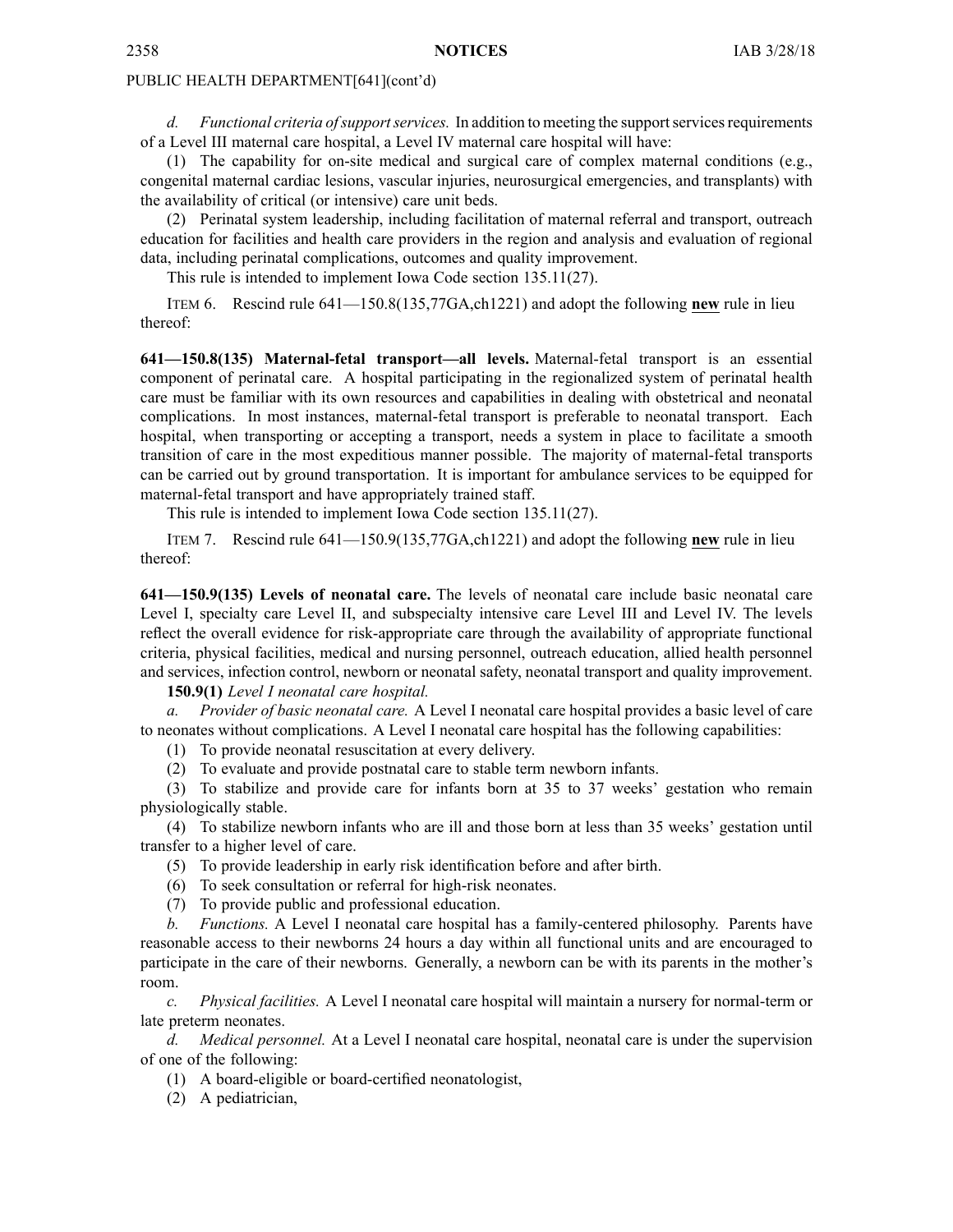- (3) A family medicine physician,
- (4) A board-eligible or board-certified advanced registered nurse practitioner, or
- (5) A physician assistant.

*e. Nursing personnel.* At <sup>a</sup> Level I neonatal care hospital, <sup>a</sup> nurse assigned to the neonatal service will demonstrate competency in the care of <sup>a</sup> neonate.

*f. Outreach education.* A Level I neonatal care hospital will assume an active role in the development and coordination of wellness and preventive programs concerning neonatal and child health at the community level, including parenting, breastfeeding, and cessation of smoking.

*g. Allied health personnel and services.* A Level I neonatal care hospital will have available, at <sup>a</sup> minimum, the following allied health personnel and services:

- (1) Dietitian with knowledge of maternal and neonatal nutrition management,
- (2) Social worker,
- (3) Bioengineer-safety and environmental control,
- (4) Pharmacy,
- (5) Radiology,
- (6) Laboratory,
- (7) Pathology, and
- (8) Chaplain, spiritual support.
- *h. Infection control.*

(1) Each Level I neonatal care hospital will establish written policies and procedures for assessing the health of personnel assigned to the perinatal care services and of those who have significant contact with the newborn. The policies and procedures will include restricting contact with patients when necessary and screening for tuberculosis and rubella. Routine culturing of specimens obtained from personnel is not useful, although selective culturing may be of value when <sup>a</sup> pattern of infection is suspected.

(2) No special or separate isolation facility is required for neonates born at home or in transit to the hospital. Detailed descriptions of the isolation categories and requirements will be available in each hospital's infection control manual.

*i. Newborn safety.* At <sup>a</sup> Level I neonatal care hospital, the protection of newborns is the responsibility of all personnel in the neonatal care hospital. Newborns will always be within the sight and supervision of hospital staff, the mother, or other family members or friends designated by the mother. Each neonatal care hospital has <sup>a</sup> policy established that addresses strategies to promote newborn safety.

# **150.9(2)** *Level II neonatal care hospital.*

*a. Provider of specialty care.* In addition to meeting the requirements for care and services as <sup>a</sup> Level I neonatal care hospital, <sup>a</sup> Level II neonatal care hospital will:

(1) Provide managemen<sup>t</sup> of certain high-risk neonates with selected complications.

(2) Have <sup>a</sup> board-certified or board-eligible neonatologist(s) or <sup>a</sup> board-certified or board-eligible pediatrician(s) on staff, one of whom directs the special care nursery.

*b. Functions.* In addition to performing the functions of <sup>a</sup> Level I neonatal care hospital, <sup>a</sup> Level II neonatal care hospital will have the capability to:

(1) At <sup>a</sup> minimum, manage neonates of greater than or equal to 32 weeks' gestation and weighing greater than or equal to 1,500 grams who have physiological immaturity or who are moderately ill with problems that are expected to resolve rapidly and are not anticipated to need subspecialty services on an urgen<sup>t</sup> basis and, for neonates of 32 weeks' gestation and weighing less than 1,500 grams, recommend consultation with <sup>a</sup> higher-level facility by prearranged consultative agreement.

(2) Provide mechanical ventilation for <sup>a</sup> brief duration (less than 24 hours).

(3) Provide continuous positive airway pressure as needed (less than 24 hours).

(4) Stabilize infants born before 32 weeks and weighing less than 1,500 grams until transfer to <sup>a</sup> Level III or Level IV neonatal care hospital.

(5) Provide care for infants convalescing after intensive care.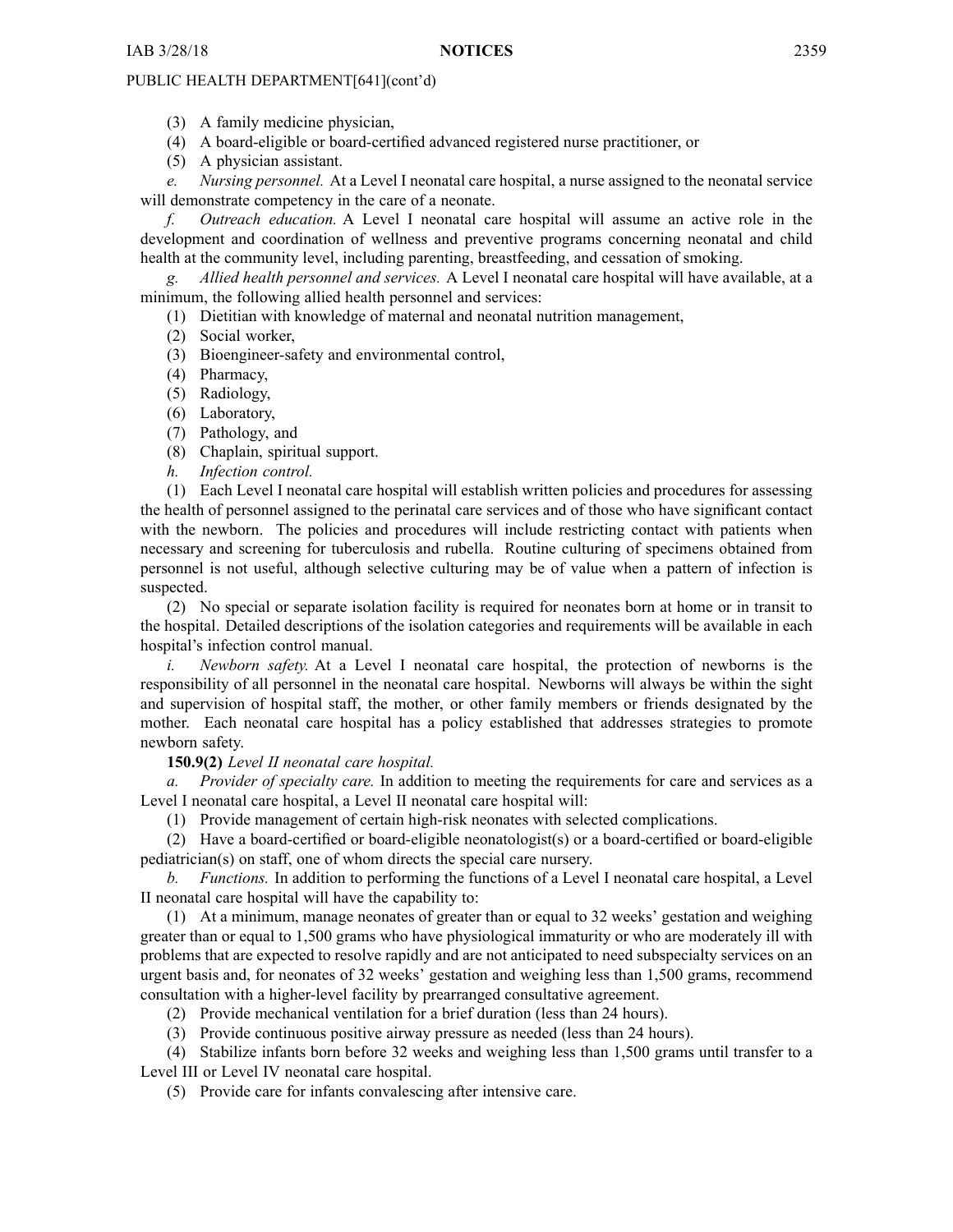*c. Physical facilities.* In addition to having the physical facilities of <sup>a</sup> Level I neonatal care hospital, <sup>a</sup> Level II neonatal care hospital will have:

(1) A special care nursery (a special area designated for the care of sick neonates),

(2) A mechanical ventilator,

(3) A portable X-ray machine,

- (4) A laboratory with <sup>a</sup> blood gas analyzer,
- (5) Physiologic monitoring equipment, and

(6) A pharmacy.

*d. Medical personnel.* In addition to having the medical personnel of <sup>a</sup> Level I neonatal care hospital, <sup>a</sup> Level II neonatal care hospital will:

(1) Be under the co-direction/supervision of <sup>a</sup> board-eligible or board-certified neonatologist or pediatrician.

(2) Have <sup>a</sup> neonatologist or pediatrician on staff. Other provider types that may be utilized include <sup>a</sup> pediatric hospitalist, <sup>a</sup> neonatal nurse practitioner or pediatric nurse practitioner or <sup>a</sup> physician assistant with appropriate training.

(3) Have allied medical specialists in various disciplines on staff, including specialists in internal medicine, radiology, and pathology.

*e. Nursing personnel.* In addition to having the nursing personnel of <sup>a</sup> Level I neonatal care hospital, <sup>a</sup> Level II neonatal care hospital has nursing orientation to and demonstrates competency in the care of sick neonates.

*f. Outreach education.* A Level II neonatal care hospital has the same responsibility for outreach education as that of <sup>a</sup> Level I neonatal care hospital.

*g. Allied health personnel and services.* In addition to having the allied health personnel and services of <sup>a</sup> Level I neonatal care hospital, <sup>a</sup> Level II neonatal care hospital has:

- (1) Respiratory therapists,
- (2) Certified laboratory technicians/blood gas technicians, and
- (3) X-ray technologists and ultrasound technicians with neonatal/perinatal experience.

*h. Infection control.* A Level II neonatal care hospital has the same infection control guidelines as those for <sup>a</sup> Level I neonatal care hospital.

*i. Neonatal safety.* A Level II neonatal care hospital has the same requirements for newborn safety as those for <sup>a</sup> Level I neonatal care hospital.

*j. Neonatal transport.* In addition to having the Level I neonatal care hospital capabilities for neonatal transport, <sup>a</sup> Level II neonatal care hospital is expected to accep<sup>t</sup> patient referrals when appropriate. A critical function of providers at <sup>a</sup> Level II neonatal care hospital is to communicate with the providers at <sup>a</sup> Level I neonatal care hospital in deciding whether <sup>a</sup> particular patient should be transported to the Level II neonatal care hospital. Careful assessment of the hospital's capabilities for perinatal managemen<sup>t</sup> will be critical in these decisions. This information will need to be disseminated among the hospital staff. Providers of obstetric care need to know the critical gestational age limitations for their particular nursery. Below this gestational age, maternal-fetal transport should be utilized if delivery is anticipated and the circumstances permit.

*k. Perinatal care committee.*

(1) A Level II neonatal care hospital must maintain <sup>a</sup> perinatal care committee. Members of this committee will represent, at <sup>a</sup> minimum, the fields of:

- 1. Obstetrics,
- 2. Pediatrics,
- 3. Family practice,
- 4. Nursing,
- 5. Administration,
- 6. Laboratory,
- 7. Respiratory therapy,
- 8. Anesthesia, and
- 9. Social services.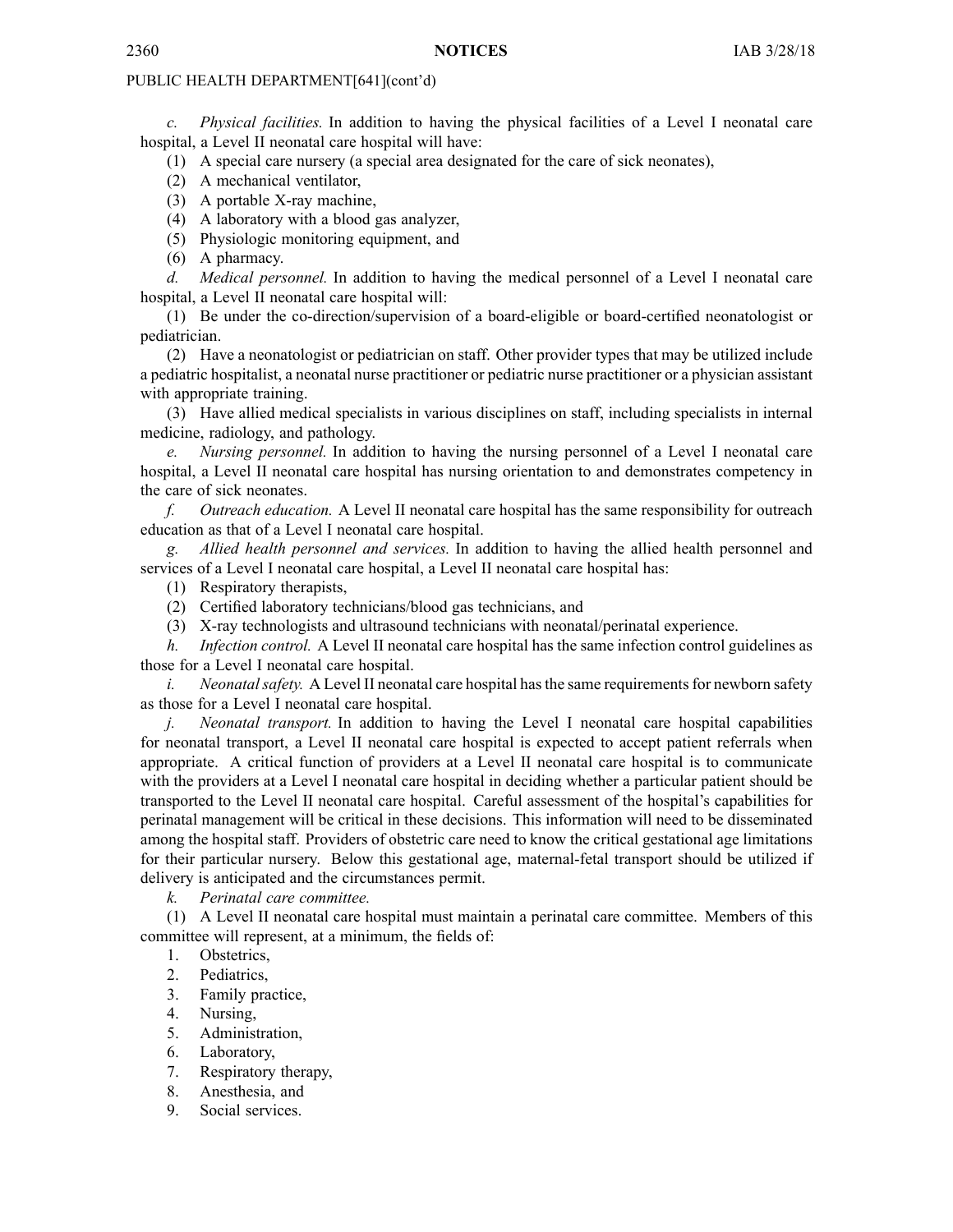(2) Responsibilities of the perinatal care committee include the following:

1. To develop policiesfor the unit, including provisionsto ensure adequate patient care by qualified providers.

2. To conduct <sup>a</sup> meeting, at least semiannually, to resolve problems related to the unit.

3. To review educational activities conducted by the unit.

4. To serve as <sup>a</sup> general liaison between the various groups represented on the committee. **150.9(3)** *Level III neonatal care hospital.*

*a. Provider ofsubspecialty intensive care.* In addition to providing the care and services of <sup>a</sup> Level II neonatal care hospital, <sup>a</sup> Level III neonatal care hospital will manage high-risk neonates, including infants born at less than 32 weeks or weighing less than 1,500 grams. High-risk neonates requiring surgical intervention or pediatric subspecialty should go to <sup>a</sup> Level IV neonatal care hospital.

*b. Functions.* In addition to performing the functions of <sup>a</sup> Level II neonatal care hospital, <sup>a</sup> Level III neonatal care hospital will have the capability to:

(1) Provide sustained life support.

(2) Provide comprehensive care for infants born at less than 32 weeks and weighing less than 1,500 grams and infants born at all gestations and birth weights who have critical illness.

(3) Provide an organized program for monitoring treatment and follow-up of retinopathy of prematurity.

(4) Maintain <sup>a</sup> prearranged consultative agreemen<sup>t</sup> with <sup>a</sup> higher-level hospital within the Level III neonatal care hospital's referral area.

(5) Transfer <sup>a</sup> surgical patient in approximately two hours from the time the referral call is made until arrival at the referral hospital.

(6) Provide follow-up care for high-risk newborns.

*c. Physical facilities.* In addition to having the physical facilities of <sup>a</sup> Level II neonatal care hospital, <sup>a</sup> Level III neonatal care hospital:

(1) Has <sup>a</sup> neonatal intensive care unit with continuously available personnel, including <sup>a</sup> neonatologist, neonatal nurses and respiratory therapists to provide life suppor<sup>t</sup> for as long as necessary.

(2) Provides <sup>a</sup> full range of respiratory suppor<sup>t</sup> that includes invasive mechanical ventilation and may include high-frequency ventilation or inhaled nitric oxide or both.

(3) Performs advanced imaging, with interpretation on an urgen<sup>t</sup> basis, including computed tomography, magnetic resonance imaging, and echocardiography.

(4) Maintains <sup>a</sup> neonatal transport team for the regional area served.

*d. Medical personnel.* In addition to having the medical personnel of <sup>a</sup> Level II neonatal care hospital, <sup>a</sup> Level III neonatal care hospital will:

(1) Have <sup>a</sup> medical director of the neonatal intensive care unit who is <sup>a</sup> full-time, board-eligible or board-certified neonatologist.

(2) Provide promp<sup>t</sup> and readily available access to the following, either on site or by prearranged consultative agreement. Using telemedicine technology or telephone consultation, <sup>a</sup> prearranged consultation can be performed from <sup>a</sup> distant location by:

1. Pediatric medical subspecialists,

2. A pediatric surgical specialist,

3. A pediatric anesthesiologist, and

4. A pediatric ophthalmologist.

(3) Have <sup>a</sup> neonatologist on the premises when an unstable critically ill infant is in the Level III neonatal care hospital.

*e. Nursing personnel.* A Level III neonatal care hospital has the same requirements for nursing personnel as those of <sup>a</sup> Level II neonatal care hospital.

*f. Outreach education.* Outreach education is provided to each hospital in the referral area at least once per year. This outreach education can be achieved by one or more of the following:

- (1) Sponsoring an annual conference.
- (2) Visiting <sup>a</sup> Level I neonatal care hospital and <sup>a</sup> Level II neonatal care hospital.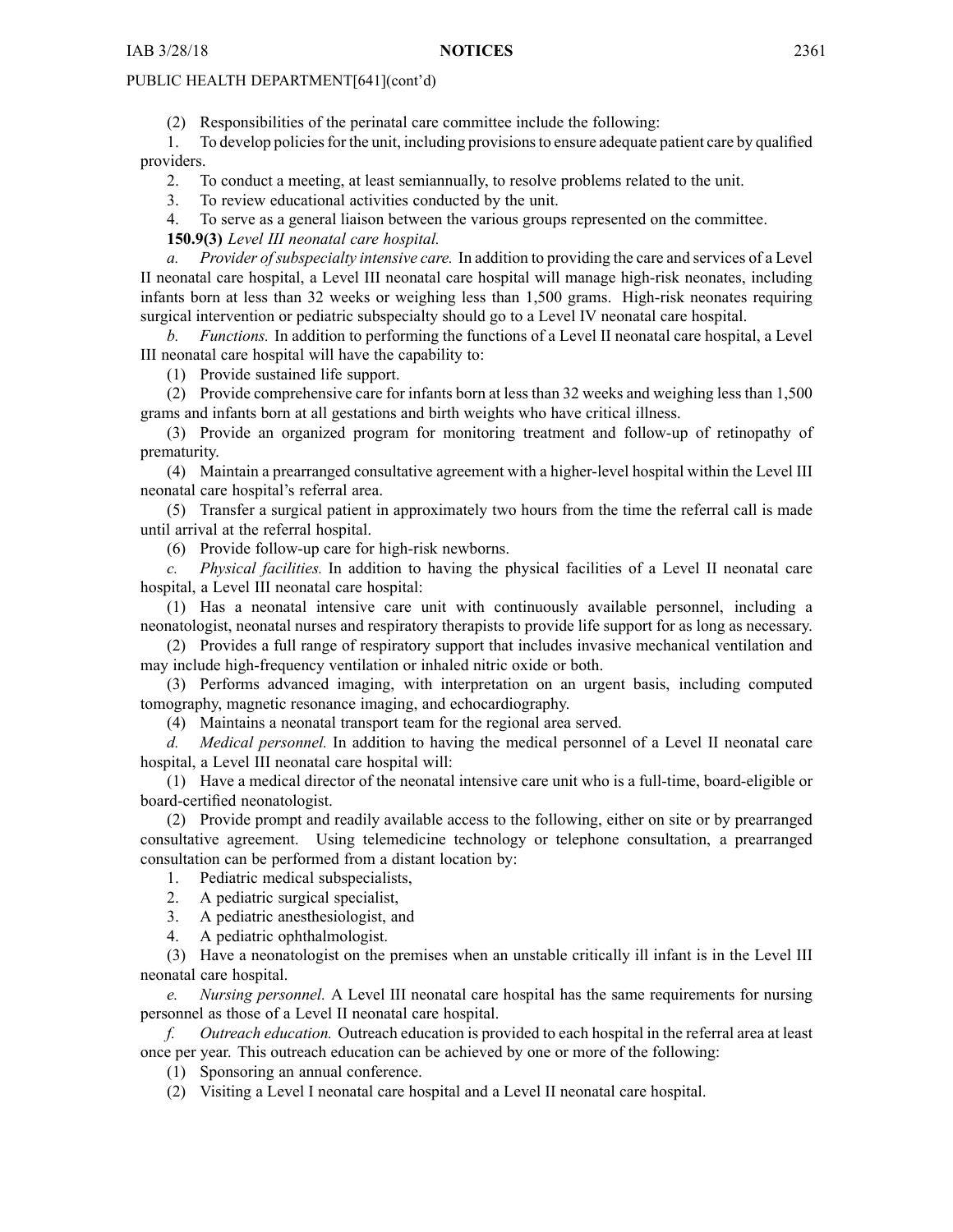(3) Providing educational programs and materials for the staff members of the Level I and Level II neonatal care hospitals.

*g. Allied health personnel and services.* In addition to having the allied health personnel and services of <sup>a</sup> Level II neonatal care hospital, <sup>a</sup> Level III neonatal care hospital has:

(1) X-ray technologists and ultrasound technicians with neonatal/perinatal experience, available on <sup>a</sup> 24-hour basis.

(2) Social work services with social workers assigned specifically to the neonatal units.

*h. Infection control.* A Level III neonatal care hospital has the same infection control guidelines as those of <sup>a</sup> Level I neonatal care hospital.

*i. Neonatal safety.* A Level III neonatal care hospital has the same requirements for newborn safety as those for <sup>a</sup> Level I neonatal care hospital.

*j. Neonatal transport.* In addition to having the Level II neonatal care hospital transport capabilities, <sup>a</sup> Level III neonatal care hospital is capable of providing neonatal transport with crews who have demonstrated competence in neonatal resuscitation and stabilization. Important decisions to be made jointly will include:

(1) The appropriateness of transport.

(2) The best mode of transportation.

(3) The need for additional personnel accompanying the transport.

(4) The appropriate medical managemen<sup>t</sup> to initiate prior to transport.

*k. Perinatal care committee.* A Level III neonatal care hospital shall maintain <sup>a</sup> perinatal care committee that meets the same criteria as those for <sup>a</sup> Level II neonatal care hospital.

**150.9(4)** *Level IV neonatal care hospital.*

*a. Provider of subspecialty intensive care.* In addition to providing the level-of-care services of <sup>a</sup> Level III neonatal care hospital, <sup>a</sup> Level IV neonatal care hospital manages higher-risk neonates. The differentiating factor between <sup>a</sup> Level III neonatal care hospital and <sup>a</sup> Level IV neonatal care hospital is primarily one of having additional professional staff with considerable experience in the care of the most complex and critically ill infants and having the ability to provide surgical repair of complex congenital or acquired conditions.

*b. Physical facilities.* In addition to having the physical facilities of <sup>a</sup> Level III neonatal care hospital, <sup>a</sup> Level IV neonatal care hospital has more equipment, more extensive physical facilities and will serve <sup>a</sup> more complicated patient population.

*c. Medical personnel.* In addition to having the medical personnel of <sup>a</sup> Level III neonatal care hospital, <sup>a</sup> Level IV neonatal care hospital will:

(1) Have <sup>a</sup> medical director of the neonatal intensive care unit who is <sup>a</sup> full-time, board-certified neonatologist.

(2) Have anesthesia providers on staff with special training or experience in pediatric anesthesia.

(3) Maintain <sup>a</sup> full range of pediatric medical subspecialists and pediatric surgical subspecialists at the site.

(4) Have the subspecialist physicians immediately available to the Level IV neonatal care hospital.

(5) Have <sup>a</sup> neonatologist on the premises when an unstable critically ill infant is in the Level IV neonatal care hospital.

*d. Nursing personnel.* A Level IV neonatal care hospital has the same requirements for nursing personnel as those for <sup>a</sup> Level II neonatal care hospital.

*e. Outreach education.* A Level IV neonatal care hospital has the same responsibilities for outreach education as those for <sup>a</sup> Level III neonatal care hospital.

*f. Allied health personnel and services.* A Level IV neonatal care hospital has the same level of allied health personnel and services as that of <sup>a</sup> Level III neonatal care hospital.

*g. Infection control.* A Level IV neonatal care hospital has the same infection control guidelines as those for <sup>a</sup> Level I neonatal care hospital.

*h. Neonatal safety.* A Level IV neonatal care hospital has the same requirements for neonatal safety as those for <sup>a</sup> Level I neonatal care hospital.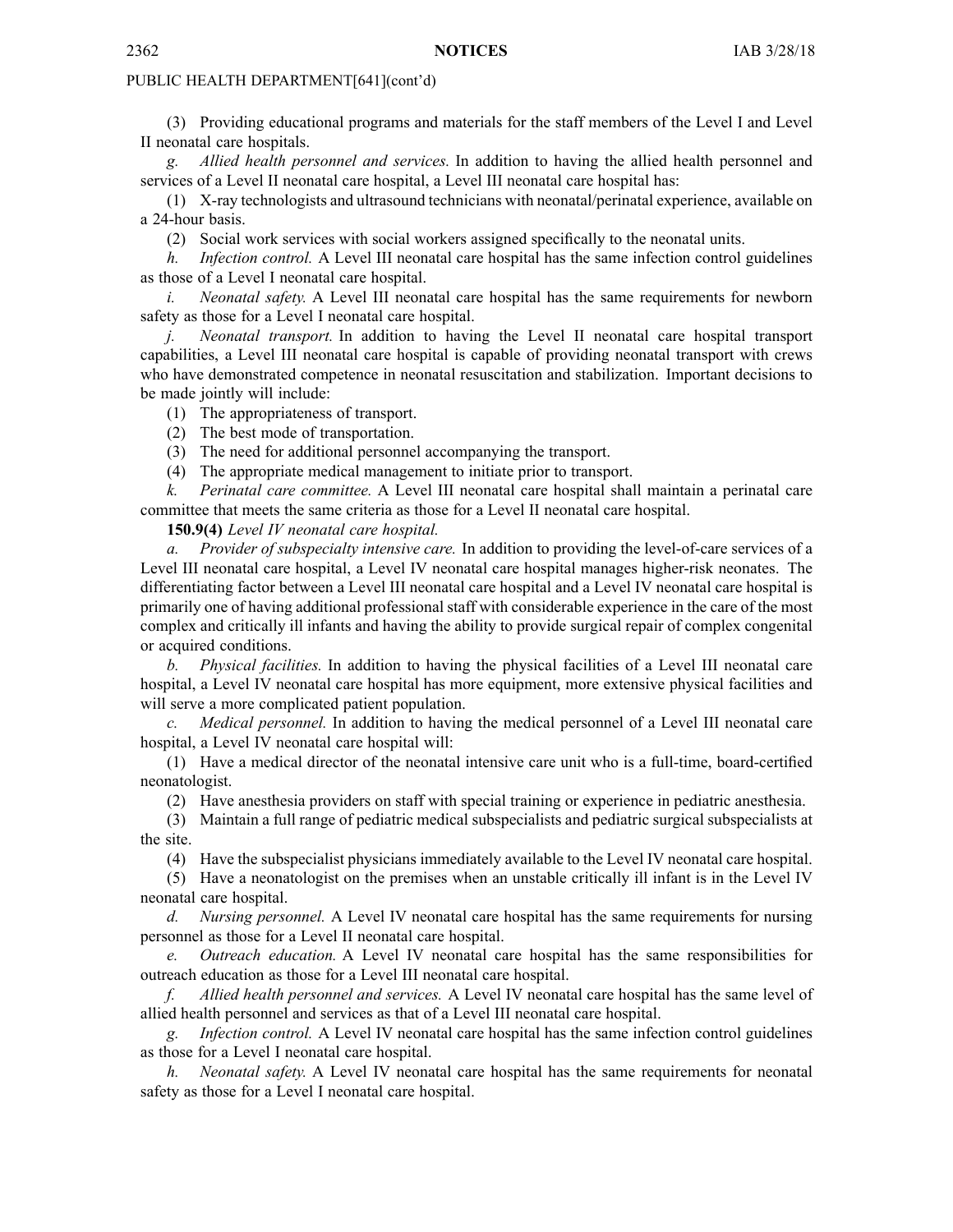*i. Neonatal transport.* In addition to meeting the neonatal transport requirements of <sup>a</sup> Level III neonatal care hospital, <sup>a</sup> Level IV neonatal care hospital is capable of providing ground and air transportation with crews who have demonstrated competencies in neonatal resuscitation and stabilization.

*j. Perinatal care committee.* In addition to maintaining <sup>a</sup> perinatal care committee that meets the same criteria as those for <sup>a</sup> Level II neonatal care hospital, <sup>a</sup> Level IV neonatal care hospital maintains <sup>a</sup> perinatal care committee that has additional representation by surgical specialties. The Level IV neonatal care hospital's perinatal care committee will maintain and analyze data on long-term outcomes to evaluate the effectiveness of the delivery of perinatal health care services.

This rule is intended to implement Iowa Code section [135.11\(27\)](https://www.legis.iowa.gov/docs/ico/section/2018/135.11.pdf).

# ITEM 8. Rescind rule **641—150.10(135,77GA,ch1221)**.

# ITEM 9. Renumber rules **641—150.11(135,77GA,ch1221)** to **641—150.13(135,77GA,ch1221)** as **641—150.10(135,77GA,ch1221)** to **641—150.12(135,77GA,ch1221)**.

ITEM 10. Amend renumbered rules 641—150.10(135,77GA,ch1221) to 641—150.12(135,77GA,ch1221) as follows:

# **641—150.10(135,77GA,ch1221) Grant or denial of certificate of verification; and offenses and penalties.**

**150.10(1)** Upon receipt of the levels-of-care assessment tool and the on-site survey results, if required, the department shall within 30 days issue its decision to gran<sup>t</sup> or deny the hospital <sup>a</sup> certificate of verification. The department may deny verification or may give <sup>a</sup> citation and warning, place on probation, suspend, or revoke existing verification if the department finds reason to believe the hospital's perinatal care program has not been or will not be operated in compliance with these rules. The denial, citation and warning, period of probation, suspension, or revocation shall be effected and may be appealed in accordance with the requirements of Iowa Code section [17A.12](https://www.legis.iowa.gov/docs/ico/section/17A.12.pdf).

**150.10(2)** No change.

**150.10(3)** Complaints and the investigative process shall be treated as confidential to the extent they are protected by Iowa Code section sections [22.7](https://www.legis.iowa.gov/docs/ico/section/22.7.pdf) and 135.11(27).

**150.10(4)** and **150.10(5)** No change.

**150.10(6)** Any reques<sup>t</sup> for <sup>a</sup> hearing concerning the denial, citation and warning, probation, suspension or revocation shall be submitted by the aggrieved party in writing to the department by certified mail, return receipt requested, within 20 days of the receipt of the department's notice to take action. The address is: Iowa Regionalized System of Perinatal Health Care, Iowa Department of Public Health, Division of Health Promotion and Chronic Disease Prevention Bureau of Family Health, Regionalized System of Perinatal Health Care Coordinator, 321 East 12th Street, Lucas State Office Building, Des Moines, Iowa 50319-0075. If the reques<sup>t</sup> is made within the 20-day time period, the notice to take action shall be deemed to be suspended pending the hearing. Prior to or at the hearing, the department may rescind the notice upon satisfaction that the reason for the denial, citation and warning, probation, suspension or revocation has been or will be removed. If no reques<sup>t</sup> for <sup>a</sup> hearing is received within the 20-day time period, the department's notice of denial, citation and warning, probation, suspension or revocation shall become the department's final agency action.

**150.10(7)** to **150.10(13)** No change.

**150.10(14)** Any petition for judicial review of <sup>a</sup> decision and order shall be filed in the district court within 30 days after the decision and order becomes final. A copy of the notice of appeal shall be sent to the department by certified mail, return receipt requested, or by personal service. The address is: Iowa Regionalized System of Perinatal Health Care, Iowa Department of Public Health, Division of Health Promotion and Chronic Disease Prevention Bureau of Family Health, Regionalized System of Perinatal Health Care Coordinator, 321 East 12th Street, Lucas State Office Building, Des Moines, Iowa 50319-0075.

**150.10(15)** and **150.10(16)** No change.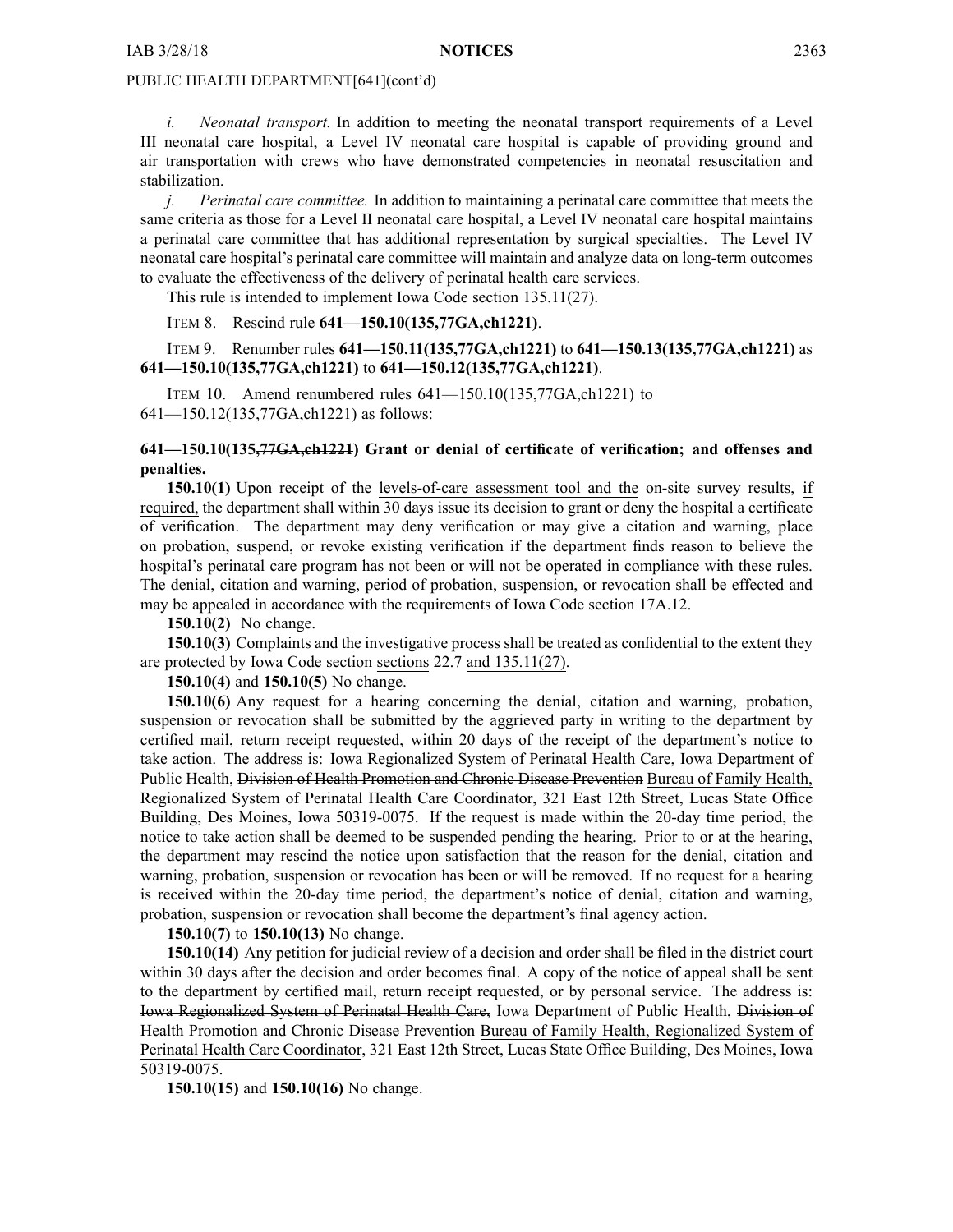**641—150.11(135,77GA,ch1221) Prohibited acts.** A hospital that imparts or conveys, or causes to be imparted or conveyed, that it is <sup>a</sup> participating hospital in Iowa's regionalized system of perinatal health care, or that uses any other term, such as <sup>a</sup> designated level of care, to indicate or imply that the hospital is <sup>a</sup> participating hospital in the regionalized system of perinatal health care without having obtained <sup>a</sup> certificate of verification from the department issubject to licensure disciplinary action by the department of inspections and appeals, as well as to the application by the director to the district court for <sup>a</sup> writ of injunction to restrain the use of the term or terms "Level I hospital," "Level II hospital," "Level II regional center," "Level II regional neonatology center," and "Level III center" "Level I maternal care or neonatal care hospital," "Level II maternal care or neonatal care hospital," "Level III maternal care or neonatal care hospital" and "Level IV maternal care or neonatal care hospital" in relation to the provision of perinatal health care services.

**641—150.12(135,77GA,ch1221) Construction of rules.** Nothing in these administrative rules shall be construed to restrict <sup>a</sup> hospital from providing any services for which it is duly authorized.

ITEM 11. Amend **641—Chapter 150**, implementation sentence, as follows:

These rules are intended to implement 1998 Iowa Acts, chapter 1221, section 5, subsection 4*"a"*(2)(c) Iowa Code section [135.11\(27\)](https://www.legis.iowa.gov/docs/ico/section/2018/135.11.pdf).

**ARC 3707C**

# **PUBLIC HEALTH DEPARTMENT[641]**

## **Notice of Intended Action**

### **Proposing rule making related to medical cannabidiol and providing an opportunity for public comment**

The Department of Public Health hereby proposes to amend Chapter 154, "Medical Cannabidiol Program," Iowa Administrative Code.

# *Legal Authority for Rule Making*

This rule making is proposed under the authority provided in Iowa Code sections 17A.3(1)"b," 124E.11(2)"c," 124E.11(2)"g" and 136.3(9).

# *State or Federal Law Implemented*

This rule making implements, in whole or in part, Iowa Code chapter 124E.

# *Purpose and Summary*

The proposed amendments add definitions for the proposed new rules for laboratory testing; make minor technical corrections to Iowa Code references; and update the rules on form and quantity of medical cannabidiol, package labeling, quality control program, sampling and testing, and stability testing. New rules are also proposed for laboratory testing.

The Department's Medical Cannabidiol Board made and the Board of Medicine reviewed and approved the form and quantity recommendations included in the proposed amendments. The proposed rules for laboratory testing were developed by the Department with review from the state hygienic laboratory, an independent laboratory in Iowa, and <sup>a</sup> number of state agencies with current laboratory functions.

# *Fiscal Impact*

This rule making has no fiscal impact to the State of Iowa.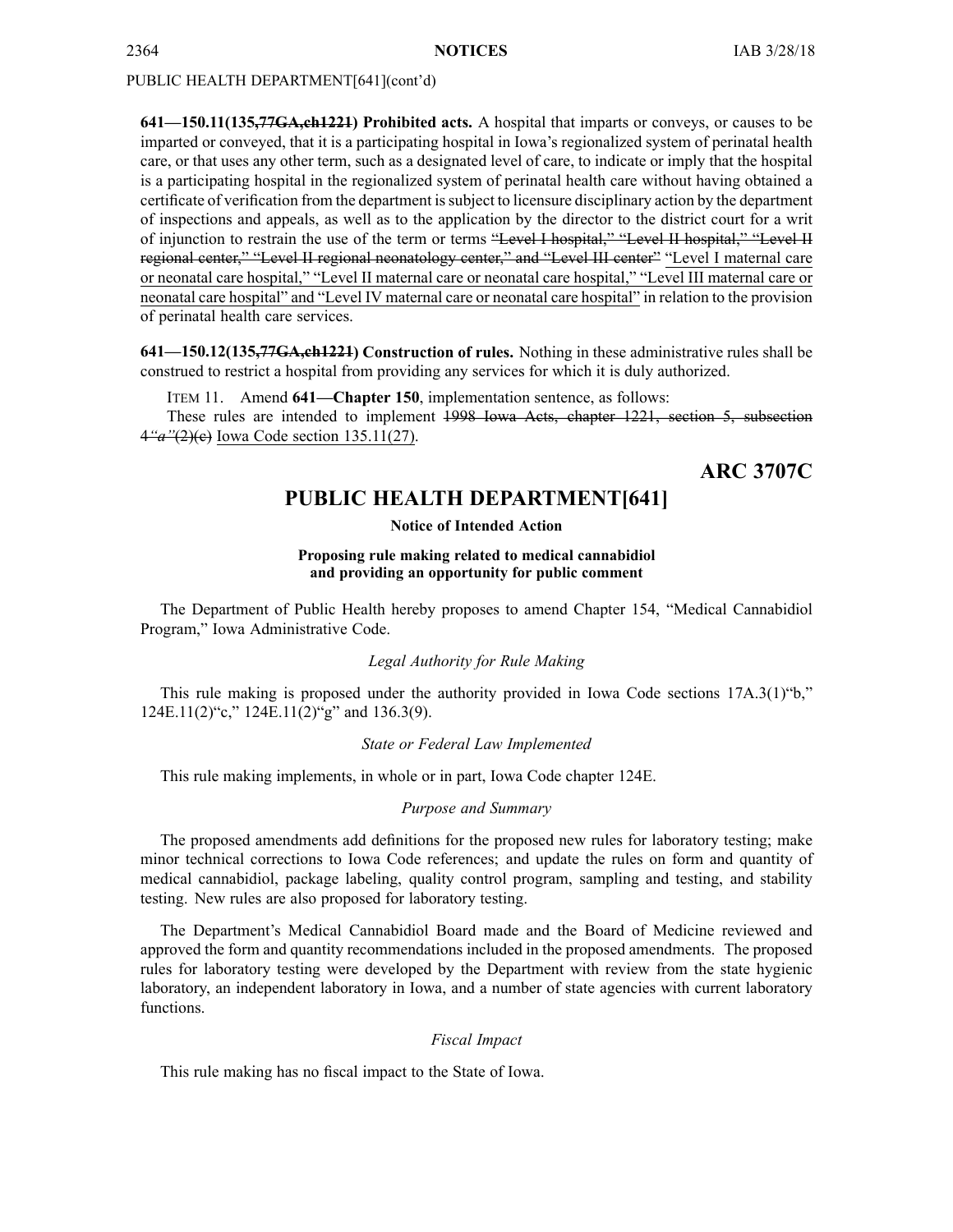#### *Jobs Impact*

After analysis and review of this rule making, no impact on jobs has been found.

#### *Waivers*

Any person who believes that the application of the discretionary provisions of this rule making would result in hardship or injustice to that person may petition the Department for <sup>a</sup> waiver of the discretionary provisions, if any, pursuan<sup>t</sup> to the Department's variance and waiver provisions contained in 641—Chapter 178.

# *Public Comment*

Any interested person may submit written comments concerning this proposed rule making. Written comments in response to this rule making must be received by the Department no later than 4:30 p.m. on April 17, 2018. Comments should be directed to:

Randy Mayer Department of Public Health 321 East 12th Street Des Moines, Iowa 50319 Email: [randall.mayer@idph.iowa.gov](mailto:randall.mayer@idph.iowa.gov)

# *Public Hearing*

A public hearing at which persons may presen<sup>t</sup> their views orally or in writing will be held as follows:

| April 17, 2018 | Room 518                    |
|----------------|-----------------------------|
| 1 to 1:30 p.m. | Lucas State Office Building |
|                | Des Moines, Iowa            |

Persons who wish to make oral comments at the public hearing may be asked to state their names for the record and to confine their remarks to the subject of this proposed rule making.

Any persons who intend to attend a public hearing and have special requirements, such as those related to hearing or mobility impairments, should contact the Department and advise of specific needs.

# *Review by Administrative Rules Review Committee*

The Administrative Rules Review Committee, <sup>a</sup> bipartisan legislative committee which oversees rule making by executive branch agencies, may, on its own motion or on written reques<sup>t</sup> by any individual or group, review this rule making at its regular [monthly](https://www.legis.iowa.gov/committees/meetings/meetingsListComm?groupID=705&ga=87) meeting or at <sup>a</sup> special meeting. The Committee's meetings are open to the public, and interested persons may be heard as provided in Iowa Code section 17A.8(6).

The following rule-making actions are proposed:

ITEM 1. Amend rule 641—154.1(124E) as follows:

**641—154.1(124E) Definitions.** For the purposes of these rules, the following definitions shall apply: *"Acceptance criteria"* means the specified limits placed on characteristics of an item or method that are used to determine data quality.

*"Accreditation"* means the procedure by which an authoritative body gives formal recognition that an organization is competent to carry out specific tasks and verifies that the appropriate quality managemen<sup>t</sup> system is in place.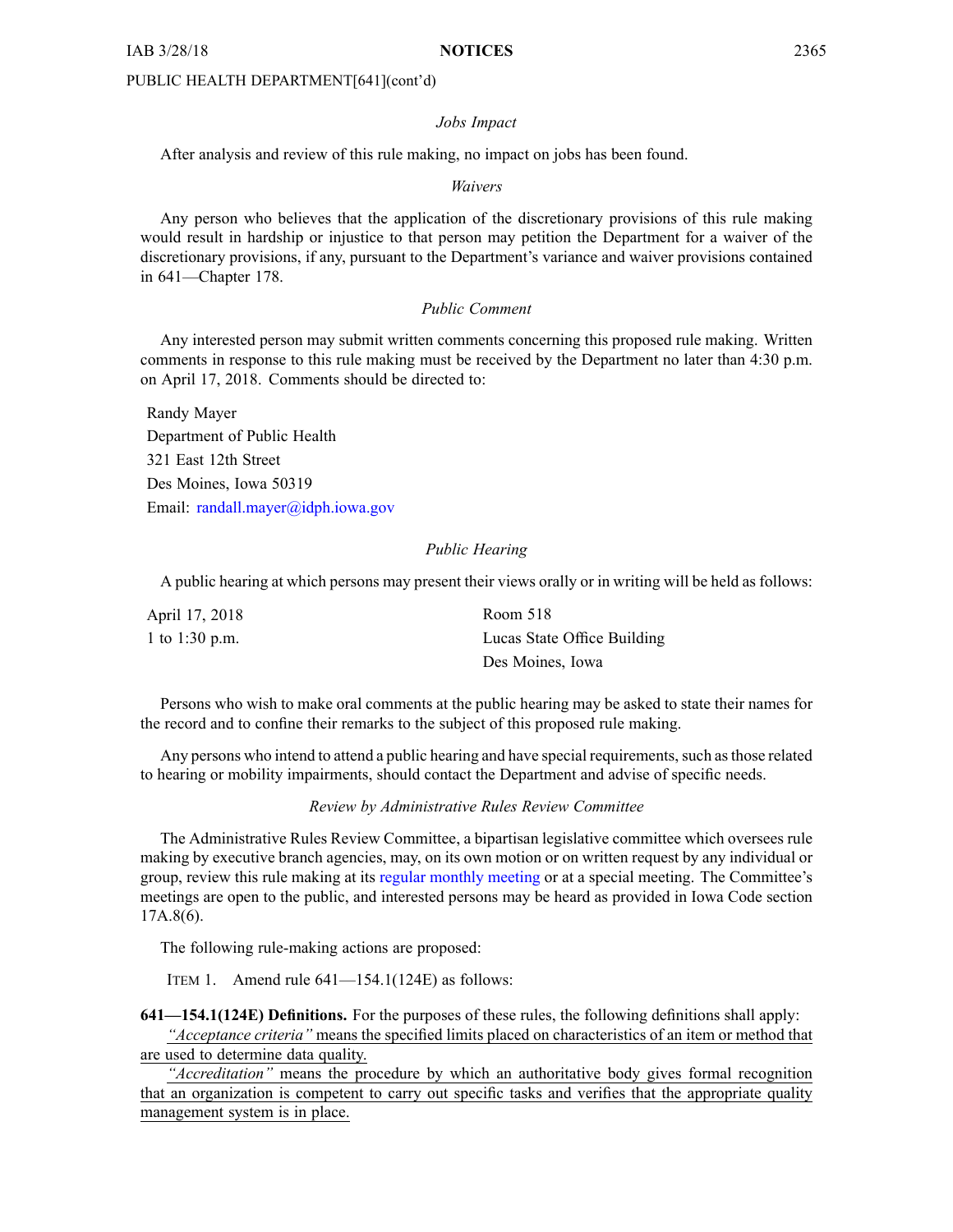*"Accredited nonpublic school"* means any nonpublic school accredited by the Iowa state board of education, excluding home schools.

"Action level" means the threshold value that provides the criterion for determining whether a sample passes or fails <sup>a</sup> test performed pursuan<sup>t</sup> to these rules.

*"Aliquot"* means <sup>a</sup> portion of <sup>a</sup> sample that is used in an analysis.

*"Analyte"* means <sup>a</sup> chemical, compound, element, bacteria, yeast, fungus, or toxin to be identified or measured.

*"Analytical batch"* means <sup>a</sup> group of samples that are prepared together for the same analysis and analyzed sequentially using the same instrument calibration curve and common analytical quality control checks.

*"Analytical method"* means <sup>a</sup> technique used qualitatively or quantitatively to determine the composition of <sup>a</sup> sample or <sup>a</sup> microbial contamination of <sup>a</sup> sample.

*"Audit"* means <sup>a</sup> financial review by an independent certified public accountant that includes select scope engagemen<sup>t</sup> or other methods of review that analyze operational or compliance issues.

*"Background investigation"* means <sup>a</sup> thorough review of an entity, an owner, investors, and employees conducted by the department of public safety, including but not limited to state and national criminal history records, credit records, and internal revenue service records.

*"Batch"* means <sup>a</sup> set of cannabis plants that are grown, harvested, and processed together, such that they are exposed to substantially similar conditions throughout cultivation and processing.

*"Batch number"* means <sup>a</sup> unique numeric or alphanumeric identifier assigned to <sup>a</sup> batch of cannabis plants by <sup>a</sup> manufacturer when the batch is first planted. The batch number shall contain the manufacturer's number and <sup>a</sup> sequence to allow for inventory and traceability.

*"Biosecurity"* means <sup>a</sup> set of preventative measures designed to reduce the risk of transmission of:

- 1. Infectious diseases in crops;
- 2. Quarantined pests;
- 3. Invasive alien species;
- 4. Living modified organisms.

*"Bordering state"* means the same as defined in Iowa Code section [331.910](https://www.legis.iowa.gov/docs/ico/section/2017/331.910.pdf).

*"Cannabinoid"* means <sup>a</sup> chemical compound that is unique to and derived from cannabis.

*"Cannabis"* means seeds, plants, cuttings, or plant waste material from *Cannabis sativa* L. or *Cannabis indica* used in the manufacture of medical cannabidiol.

*"CAS number"* means <sup>a</sup> unique numerical identifier assigned to every chemical substance described in the open literature by Chemical Abstracts Service.

*"CBD"* means cannabidiol, Chemical Abstracts Service number 13956-29-1.

*"CBDA"* means cannabidiolic acid, Chemical Abstracts Service number 1244-58-2.

*"CBG"* means cannabigerol, Chemical Abstracts Service number 25654-31-3.

*"CBN"* means cannabinol, Chemical Abstracts Service number 521-35-7.

*"Certificate of analysis"* means the repor<sup>t</sup> prepared for the requester about the analytical testing performed and the results obtained by <sup>a</sup> laboratory.

*"Certification"* means <sup>a</sup> procedure by which <sup>a</sup> third party gives written assurance (certificate of conformity) that <sup>a</sup> product, process or service conforms to specified requirements.

*"Certified"* means <sup>a</sup> laboratory demonstrates to the satisfaction of the department its ability to consistently produce valid data within the acceptance limits as specified in the department's requirements for certification and meets the minimum requirements of this chapter and all applicable regulatory requirements.

*"Certified reference material"* means <sup>a</sup> reference material prepared by <sup>a</sup> certifying body.

*"Crop input"* means any substance applied to or used in the cultivation and growth of <sup>a</sup> cannabis plant. "Crop input" includes, but is not limited to, pesticides, fungicides, fertilizers, and other soil or medium amendments.

*"Data-quality assessment"* means <sup>a</sup> scientific and statistical process that establishes whether the collected data are of the right type, quality, and quantity to suppor<sup>t</sup> the intended use of the data.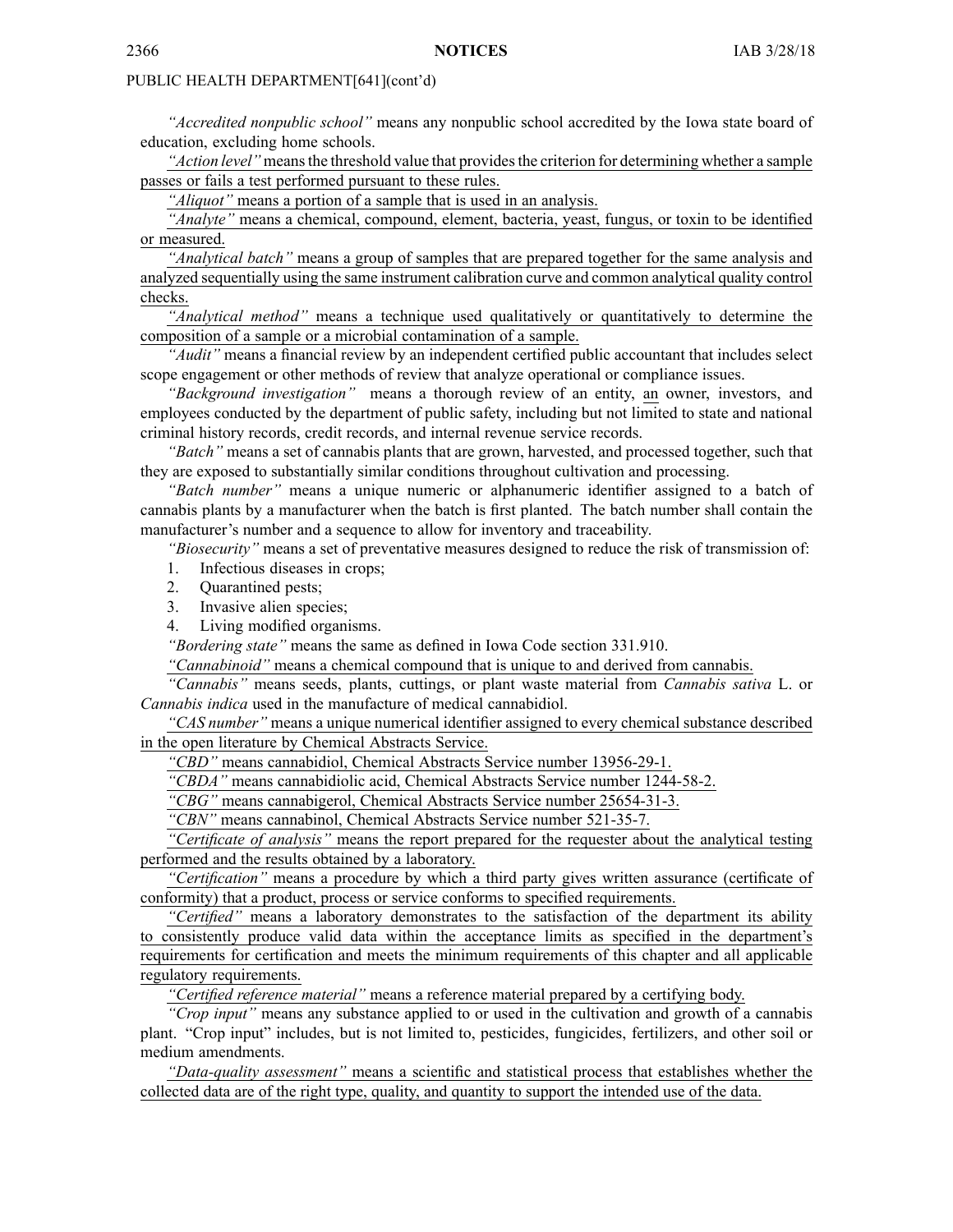*"Date of expiration"* means one year from the date of issuance of the medical cannabidiol registration card by the department of transportation.

*"Date of issuance"* means the date of issuance of the medical cannabidiol registration card by the department of transportation.

*"Debilitating medical condition"* means any of the following:

- 1. Cancer, if the underlying condition or treatment produces one or more of the following:
- $\bullet$ Severe or chronic pain.
- $\bullet$ Nausea or severe vomiting.
- $\bullet$ Cachexia or severe wasting.
- 2. Multiple sclerosis with severe and persistent muscle spasms.
- 3. Seizures, including those characteristic of epilepsy.
- 4. AIDS or HIV as defined in Iowa Code section [141A.1](https://www.legis.iowa.gov/docs/ico/section/2017/141A.1.pdf).
- 5. Crohn's disease.
- 6. Amyotrophic lateral sclerosis.

7. Any terminal illness, with <sup>a</sup> probable life expectancy of under one year, if the illness or its treatment produces one or more of the following:

- ●Severe or chronic pain.
- ●Nausea or severe vomiting.
- Cachexia or severe wasting.
- 8. Parkinson's disease.
- 9. Untreatable pain.

*"Department"* means the Iowa department of public health.

*"Department of transportation"* means the Iowa department of transportation.

*"Director"* means the director of the Iowa department of public health.

*"Dispensary"* means an individual or entity licensed by the department to dispense medical cannabidiol to patients and primary caregivers pursuan<sup>t</sup> to Iowa Code chapter [124E](https://www.legis.iowa.gov/docs/ico/chapter/2018/124E.pdf) and these rules. "Dispensary" includes the employees and agents of the dispensary.

*"Dispensary facility"* means any secured building, space, grounds, and physical structure of <sup>a</sup> dispensary licensed by the department to dispense medical cannabidiol and where the dispensing of medical cannabidiol is authorized.

*"Dispense"* or *"dispensing"* means to supply medical cannabidiol to patients pursuan<sup>t</sup> to Iowa Code chapter [124E](https://www.legis.iowa.gov/docs/ico/chapter/2018/124E.pdf) and these rules.

*"Disqualifying felony offense"* means <sup>a</sup> violation under federal or state law of <sup>a</sup> felony under federal or state law, which has as an element the possession, use, or distribution of <sup>a</sup> controlled substance, as defined in 21 U.S.C. §802(6).

*"Edible medical cannabidiol products"* means food items containing medical cannabidiol. "Edible medical cannabidiol products" does not include pills, tinctures, oils, or other forms of medical cannabidiol that may be consumed orally or through the nasal cavity that do not contain food or food additives; provided that food or food additives used as carriers, excipients, or processing aids shall not be considered food or food additives.

*"Field duplicate sample"* means <sup>a</sup> sample that is taken in the identical manner and from the same batch, process lot, or lot being sampled as the primary sample. A field duplicate sample is analyzed separately from the primary sample and is used for quality control only.

*"Form and quantity"* means the types and amounts of medical cannabidiol allowed to be dispensed to <sup>a</sup> patient or primary caregiver as approved by the department subject to recommendation by the medical cannabidiol board and approval by the board of medicine.

*"Frequency"* means the number of items occurring in <sup>a</sup> given category. Frequency may be determined by analytical method or laboratory-specific requirements for the purpose of accuracy, precision of the analysis, or statistical calculation.

*"Health care practitioner"* means an individual licensed under Iowa Code chapter [148](https://www.legis.iowa.gov/docs/ico/chapter/2017/148.pdf) to practice medicine and surgery or osteopathic medicine and surgery who is <sup>a</sup> patient's primary care provider.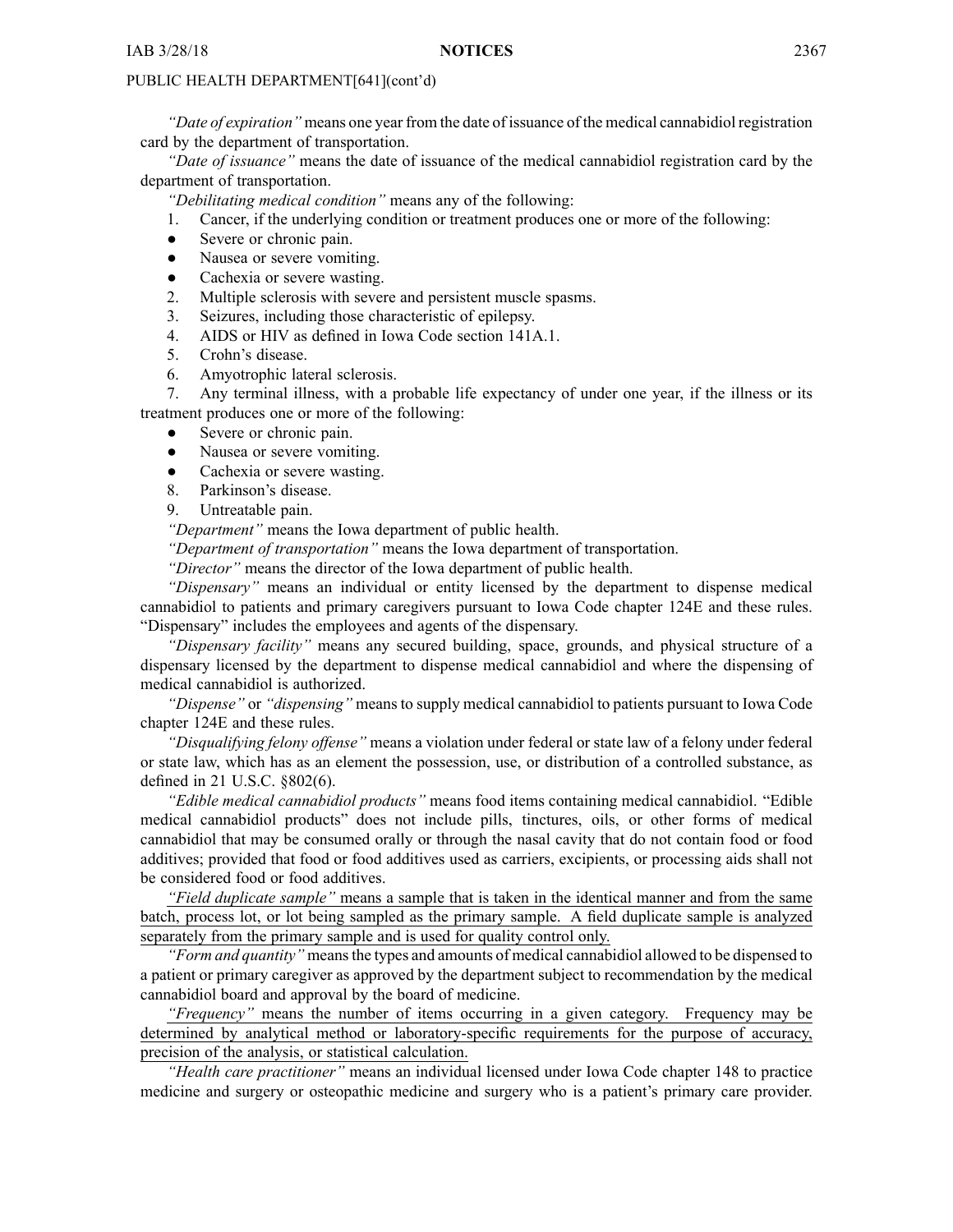"Health care practitioner" shall not include <sup>a</sup> physician assistant licensed under Iowa Code chapter [148C](https://www.legis.iowa.gov/docs/ico/chapter/2017/148C.pdf) or an advanced registered nurse practitioner licensed pursuan<sup>t</sup> to Iowa Code chapter [152](https://www.legis.iowa.gov/docs/ico/chapter/2017/152.pdf) or [152E](https://www.legis.iowa.gov/docs/ico/chapter/2017/152E.pdf).

*"Increment"* or *"sample increment"* means <sup>a</sup> smaller sample that, together with other increments, makes up the primary sample.

*"Inspection"* means an on-site evaluation by the department, the department of public safety, or <sup>a</sup> department-approved independent consultant of facilities, records, personnel, equipment, methodology, and quality assurance practices for compliance with these rules.

*"International Electrotechnical Commission"* or *"IEC"* means an independent, nongovernmental membership organization that prepares and publishes international standards for all electrical, electronic, and related technologies.

*"International Organization for Standardization"* or *"ISO"* means an independent, nongovernmental membership organization and the largest developer of voluntary international standards.

*"Laboratory"* means the state hygienic laboratory at the University of Iowa or other independent medical cannabidiol testing facility accredited to Standard ISO/IEC 17025 by an ISO-approved accrediting body, with <sup>a</sup> controlled substance registration certificate from the Drug Enforcement Administration of the U.S. Department of Justice and <sup>a</sup> certificate of registration from the Iowa board of pharmacy, and approved by the department to examine, analyze, or test samples of medical cannabidiol or any substance used in the manufacture of medical cannabidiol.

*"Limit of detection"* or *"LOD"* means the lowest quantity of <sup>a</sup> substance or analyte that can be distinguished from the absence of that substance within <sup>a</sup> stated confidence limit.

*"Limit of quantitation"* or *"LOQ"* means the minimum concentration of an analyte in <sup>a</sup> specific matrix that can be reliably quantified while also meeting predefined goals for bias and imprecision.

*"Lot"* means <sup>a</sup> specific quantity of medical cannabidiol that is uniform and intended to meet specifications for identity, strength, purity, and composition, and that is manufactured, packaged, and labeled during <sup>a</sup> specified time period according to <sup>a</sup> single manufacturing, packaging, and labeling record.

*"Lot number"* means <sup>a</sup> unique numeric or alphanumeric identifier assigned to <sup>a</sup> lot by <sup>a</sup> manufacturer when medical cannabidiol is produced. The lot number shall contain the manufacturer's number and <sup>a</sup> sequence to allow for inventory, traceability, and identification of the plant batches used in the production of <sup>a</sup> lot of medical cannabidiol.

*"Manufacture"* or *"manufacturing"* means the process of converting harvested cannabis plant material into medical cannabidiol.

*"Manufacturer"* means an individual or entity licensed by the department to produce medical cannabidiol and distribute it to dispensaries pursuan<sup>t</sup> to Iowa Code chapter [124E](https://www.legis.iowa.gov/docs/ico/chapter/2018/124E.pdf) and these rules. "Manufacturer" includes the employees and agents of the manufacturer.

*"Manufacturing facility"* means any secured building, space, grounds, and physical structure of <sup>a</sup> manufacturer for the cultivation, harvesting, packaging, processing, storage, and distribution of cannabis or medical cannabidiol and where access is restricted to designated employees of <sup>a</sup> manufacturer and escorted visitors.

*"Market withdrawal"* means the voluntary removal of medical cannabidiol from dispensaries and patients by <sup>a</sup> manufacturer for minor issues that do not pose <sup>a</sup> serious health threat.

*"Mass spectrometry"* means an analytical technique that ionizes chemical species and sorts the ions based on their mass-to-charge ratio.

*"Matrix"* means the componen<sup>t</sup> or substrate that contains the analyte of interest.

*"Matrix spike duplicate"* means <sup>a</sup> duplicate sample prepared by adding <sup>a</sup> known quantity of <sup>a</sup> target analyte to <sup>a</sup> field sample matrix or other matrix that is as closely representative of the matrix under analysis as possible.

*"Matrix spike sample"* means <sup>a</sup> sample prepared by adding <sup>a</sup> known quantity of the target analyte to <sup>a</sup> field sample matrix or to <sup>a</sup> matrix that is as closely representative of the matrix under analysis as possible.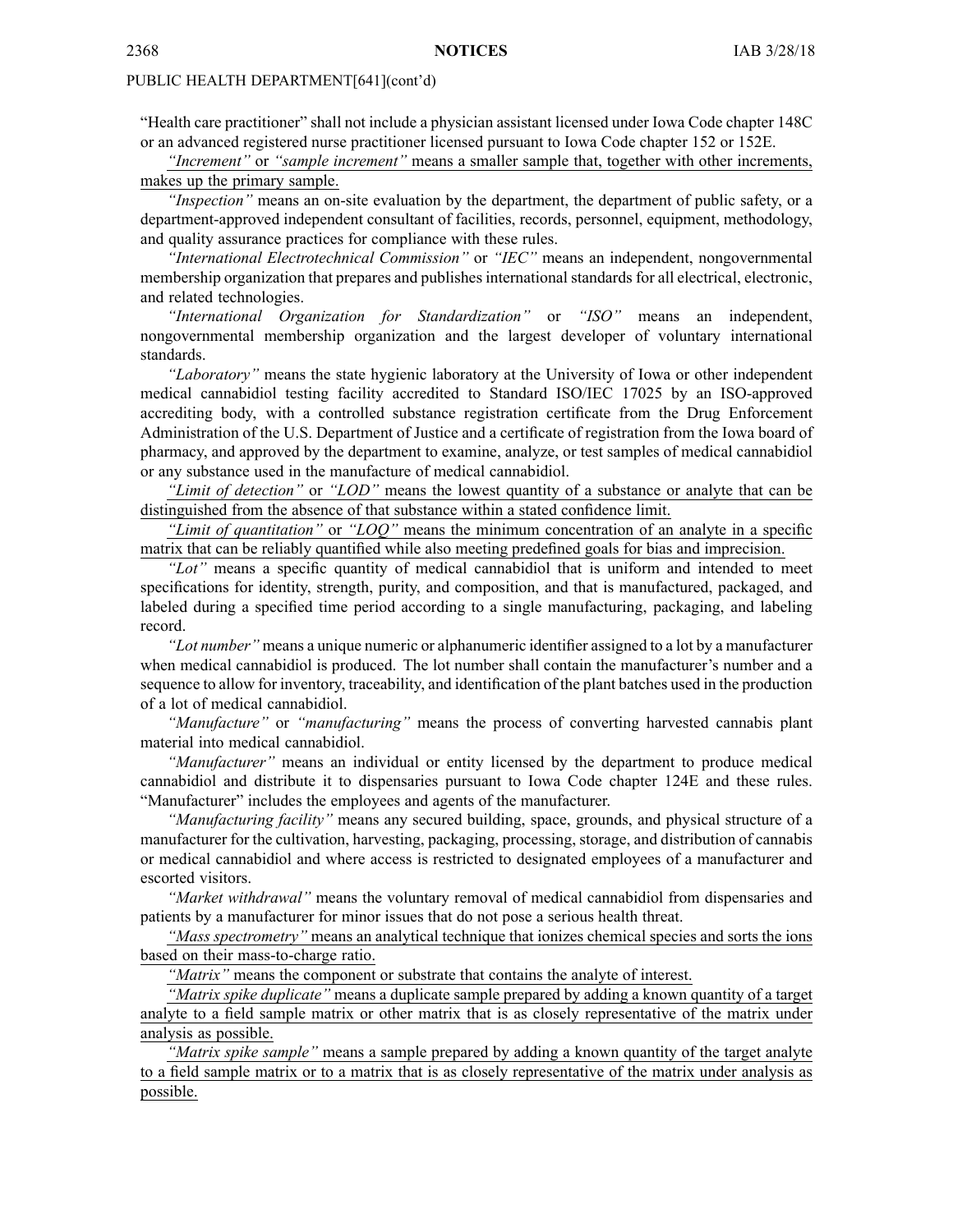*"Medical assistance program"* means IA Health Link, Medicaid Fee-for-Service, or HAWK-I, as administered by the Iowa Medicaid enterprise of the Iowa department of human services.

*"Medical cannabidiol"* means any pharmaceutical grade cannabinoid found in the plant *Cannabis sativa* L. or *Cannabis indica* or any other preparation thereof that has <sup>a</sup> tetrahydrocannabinol level of no more than 3 percen<sup>t</sup> and that is delivered in <sup>a</sup> form recommended by the medical cannabidiol board, approved by the board of medicine, and designated in this chapter.

*"Medical cannabidiol waste"* means medical cannabidiol that is returned, damaged, defective, expired, or contaminated.

*"Medical cannabis goods"* means medical cannabidiol process lots, medical cannabidiol products, and cannabis plant material, including dried tissue.

*"Method blank"* means an analyte-free matrix to which all reagents are added in the same volumes or proportions as are used in sample preparation.

*"Moisture content"* means the percentage of water in <sup>a</sup> dry sample by weight.

*"National criminal history background check"* means fingerprint processing through the department of public safety and the Federal Bureau of Investigation (FBI) and review of records on file with national organizations, courts, and law enforcement agencies to the extent allowed by law.

*"Non-target organism"* means an organism that the test method or analytical procedure is not testing for. Non-target organisms are used in evaluating the specificity of <sup>a</sup> test method.

*"Patient"* means <sup>a</sup> person who is <sup>a</sup> permanen<sup>t</sup> resident of the state of Iowa who suffers from <sup>a</sup> debilitating medical condition that qualifies for the use of medical cannabidiol pursuan<sup>t</sup> to Iowa Code chapter [124E](https://www.legis.iowa.gov/docs/ico/chapter/2018/124E.pdf) and these rules.

*"Percent recovery"* means the percentage of <sup>a</sup> measured concentration relative to the added (spiked) concentration in <sup>a</sup> reference material, matrix spike sample, or matrix spike duplicate.

*"Permanent resident"* means <sup>a</sup> natural person who physically resides in Iowa as the person's principal and primary residence and who establishes evidence of such residency by providing the department with one of the following:

- 1. A valid Iowa driver's license,
- 2. A valid Iowa nonoperator's identification card,
- 3. A valid Iowa voter registration card,
- 4. A current Iowa vehicle registration certificate,
- 5. A utility bill,
- 6. A statement from <sup>a</sup> financial institution,
- 7. A residential lease agreement,
- 8. A check or pay stub from an employer,
- 9. A child's school or child care enrollment documents,

10. Valid documentation establishing <sup>a</sup> filing for homestead or military tax exemption on property located in Iowa, or

11. Other valid documentation as deemed acceptable by the department to establish residency.

*"Pharmaceutical grade"* means medical cannabidiol that meets standards for content, contamination, and consistency set by the department as determined by testing conducted at <sup>a</sup> laboratory pursuan<sup>t</sup> to Iowa Code chapter [124E](https://www.legis.iowa.gov/docs/ico/chapter/2018/124E.pdf) and these rules.

*"Plant material"* means any cannabis plant, cutting, trimming, or clone that has roots or that is cultivated with the intention of growing roots.

*"Plant material waste"* means plant material that is not used in the production of medical cannabidiol in <sup>a</sup> form allowable under these rules.

*"Primary caregiver"* means <sup>a</sup> person who is <sup>a</sup> resident of this state or <sup>a</sup> bordering state, including but not limited to <sup>a</sup> paren<sup>t</sup> or legal guardian, at least 18 years of age, who has been designated by <sup>a</sup> patient's health care practitioner as <sup>a</sup> necessary caretaker taking responsibility for managing the well-being of the patient with respec<sup>t</sup> to the use of medical cannabidiol pursuan<sup>t</sup> to the provisions of Iowa Code chapter [124E](https://www.legis.iowa.gov/docs/ico/chapter/2018/124E.pdf) and these rules.

*"Primary care provider"* means any health care practitioner involved in the diagnosis and treatment of <sup>a</sup> patient's debilitating medical condition.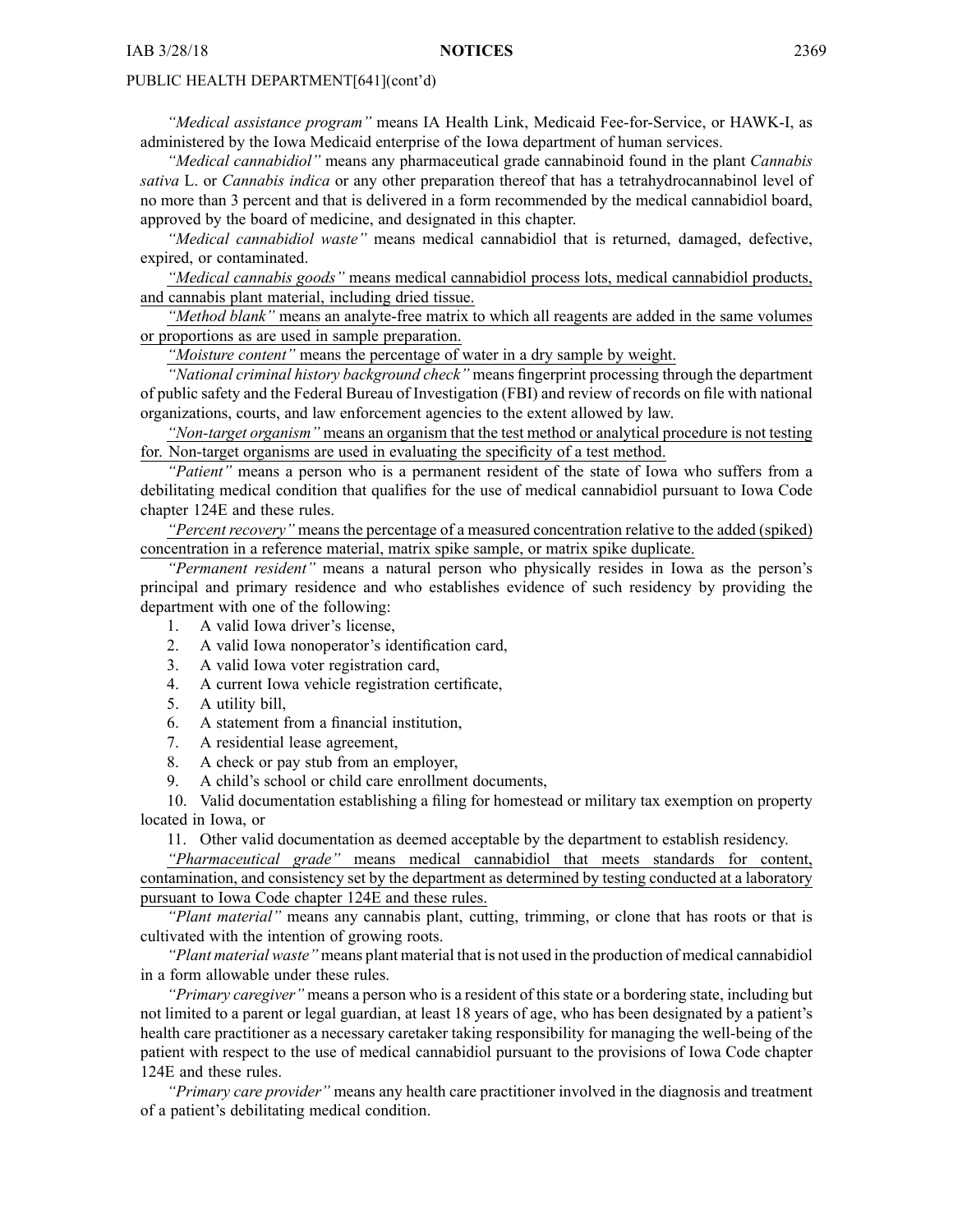*"Primary sample"* means <sup>a</sup> portion of <sup>a</sup> batch, process lot, or lot that is used for testing for identity, strength, purity, and composition.

*"Process lot"* means any amount of cannabinoid concentrate or extract that is uniform, produced from one or more batches, and used for testing for identity, strength, purity, and composition prior to being packaged.

*"Product expiration date"* means the date after which <sup>a</sup> medical cannabidiol product may not be sold by <sup>a</sup> manufacturer or <sup>a</sup> dispensary.

*"Production"* or *"produce"* means:

1. Cultivating or harvesting plant material;

2. Processing or manufacturing; or

3. Packaging of medical cannabidiol.

*"Proficiency test"* means an evaluation of <sup>a</sup> laboratory's performance against preestablished criteria by means of interlaboratory comparisons of test measurements.

*"Proficiency test sample"* means <sup>a</sup> sample prepared by <sup>a</sup> party independent of the testing laboratory, with <sup>a</sup> concentration and identity of an analyte that is known to the independent party but is unknown to the testing laboratory and testing laboratory personnel.

*"Public or private school"* means any property operated by <sup>a</sup> school district, charter school, or accredited nonpublic school for purposes related to elementary, middle, or secondary schools or secondary vocation centers.

*"Qualitative analysis"* means identification of an analyte in <sup>a</sup> substance or mixture.

*"Quality assurance"* means <sup>a</sup> set of operating principles to produce data of known accuracy and precision. "Quality assurance" encompasses employee training, equipment preventative maintenance procedures, calibration procedures, and quality control testing, among other things.

*"Quality control"* means <sup>a</sup> set of measuresimplemented within an analytical procedure to ensure that the measurement system is operating in <sup>a</sup> state of statistical control in which errors have been reduced to acceptable levels.

*"Quality control samples"* means samples produced and used for the purpose of assuring quality control. Quality control samples include but are not limited to blank samples, spike samples, duplicate samples, and reference material samples.

*"Quantitative analysis"* means measurement of the quantities of chemical components presen<sup>t</sup> in <sup>a</sup> substance or mixture. Quantitative analysis typically uses <sup>a</sup> certified reference material, if available, to create <sup>a</sup> calibration curve.

*"Reagent"* means <sup>a</sup> compound or mixture added to <sup>a</sup> system to cause <sup>a</sup> chemical reaction or to test if <sup>a</sup> reaction occurs. A reagen<sup>t</sup> may be used to tell whether or not <sup>a</sup> specific chemical substance is presen<sup>t</sup> by causing <sup>a</sup> reaction to occur with the chemical substance.

*"Recall"* means the return of medical cannabidiol from patients and dispensaries to <sup>a</sup> manufacturer because of the potential for serious health consequences from the use of the medical cannabidiol.

*"Reference material"* means <sup>a</sup> material containing <sup>a</sup> known concentration of an analyte of interest that is in solution or in <sup>a</sup> homogeneous matrix. Reference material is used to document the bias of the analytical process.

*"Reference method"* means <sup>a</sup> method by which the performance of an alternate method is measured or evaluated.

*"Relative percen<sup>t</sup> difference"* or *"RPD"* means <sup>a</sup> comparative statistic used to calculate precision or random error. RPD is calculated using the following equation: RPD <sup>=</sup> absolute value (primary sample measurement - duplicate sample measurement) / ([primary sample measurement <sup>+</sup> duplicate sample measurement]  $/ 2$ )  $\times$  100.

*"Relative standard deviation"* or *"RSD"* means the standard deviation expressed as <sup>a</sup> percentage of the mean recovery. "RSD" is the coefficient of variation multiplied by 100. If any results are less than the limit of quantitation, then the absolute value of the limit of quantitation is used in the following equation:  $RSD = (s / x) \times 100$ , where  $s =$  standard deviation and  $x =$  mean recovery.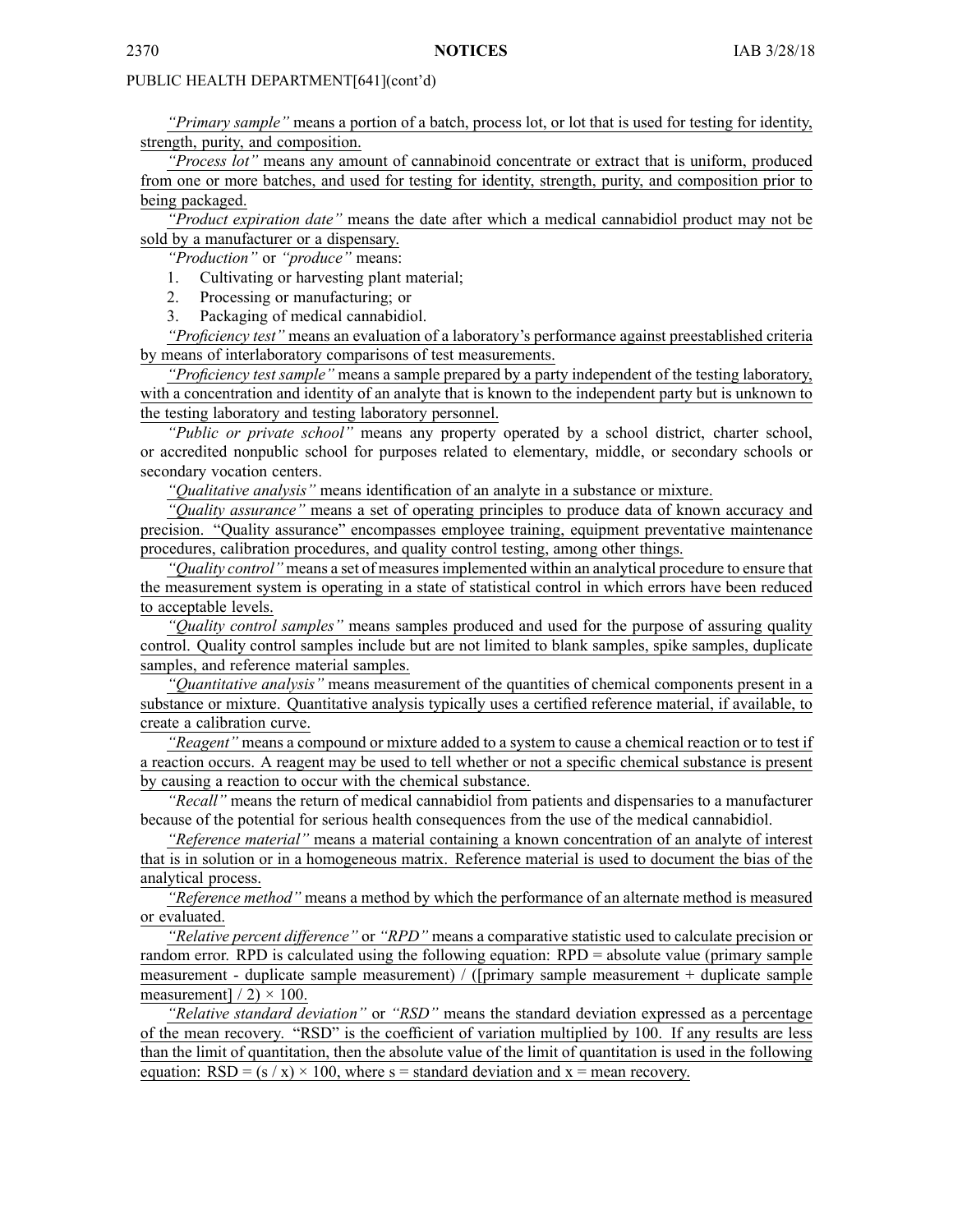*"Requester"* means <sup>a</sup> person who submits <sup>a</sup> reques<sup>t</sup> to <sup>a</sup> licensed testing laboratory for state-mandated testing of medical cannabis goods. The requester may be <sup>a</sup> licensed manufacturer or the department.

*"Residual solvents and processing chemicals"* means volatile organic chemicals that are used or produced in the manufacture or production of medical cannabidiol.

*"Restricted access area"* means <sup>a</sup> building, room, or other contiguous area on the premises where plant material is grown, cultivated, harvested, stored, packaged, or processed for sale under control of the manufacturer, and where no person under the age of 18 is permitted.

*"Sample"* means <sup>a</sup> representative par<sup>t</sup> of or <sup>a</sup> single item from <sup>a</sup> larger whole or group.

*"Sanitize"* means to sterilize, disinfect, or make hygienic.

*"Semiquantitative analysis"* means less than quantitative precision and does not involve <sup>a</sup> full calibration. Analyte identification is based on <sup>a</sup> single-point reference or high-probability library match. The determination of amount uses the ratio of the unknown chemical analyte to that of <sup>a</sup> known analyte added to the sample before analysis. Uncertainty for semiquantitative results is higher than for quantitative results.

*"Significant figures"* means the number of digits used to express <sup>a</sup> measurement.

*"Stability"* or *"stable"* means that after storage of an unopened package of medical cannabidiol, the contents shall not vary in concentrations of THC and CBD by more or less than 15 percen<sup>t</sup> by weight in milligrams per milliliter (mg/ml) for liquids and milligrams per gram (mg/g) for solids from the concentration indicated on the package label. Thus, after storage, <sup>a</sup> solid product labeled as containing <sup>a</sup> concentration of CBD of 10 milligrams per gram shall have <sup>a</sup> detected concentration of CBD that is no more than 11.50 milligrams per gram and no less than 8.50 milligrams per gram.

*"Standard operating procedure"* means <sup>a</sup> written document that provides detailed instructions for the performance of all aspects of an analysis, operation, or action.

*"State"* means <sup>a</sup> state of the United States, the District of Columbia, Puerto Rico, the Virgin Islands, Guam, American Samoa, and the Commonwealth of the Northern Mariana Islands.

*"Synthetic cannabinoid"* means <sup>a</sup> designed compound with structural features that allow binding to the known cannabinoid receptors presen<sup>t</sup> in human cells and that produce biological effects similar to those of natural cannabinoids.

*"Tamper-evident"* meansthat one or more one-time-use seals are affixed to the opening of <sup>a</sup> package, allowing <sup>a</sup> person to recognize whether or not the package has been opened.

*"Target organism"* means an organism that is being tested for in an analytical procedure or test method.

*"Testing laboratory record"* means information relating to the testing laboratory and the analyses it performs that is prepared, owned, used, or retained by the laboratory and includes electronic files and video footage.

*"THC"* or *"delta-9 THC"* means tetrahydrocannabinol, Chemical Abstracts Service number 1972-08-3.

*"THCA"* means tetrahydrocannabinolic acid, Chemical Abstracts Service number 23978-85-0.

*"Untreatable pain"* means any pain whose cause cannot be removed and, according to generally accepted medical practice, the full range of pain managemen<sup>t</sup> modalities appropriate for the patient has been used without adequate result or with intolerable side effects.

*"Validation"* means the confirmation by examination and objective evidence that the particular requirements for <sup>a</sup> specific intended use are fulfilled.

*"Written certification"* means a document signed by a health care practitioner, with whom the patient has established <sup>a</sup> patient-provider relationship, which states that the patient has <sup>a</sup> debilitating medical condition and identifies that condition and provides any other relevant information.

ITEM 2. Amend rule 641—154.14(124E) as follows:

#### **641—154.14(124E) Form and quantity of medical cannabidiol.**

**154.14(1)** *Patient.* A patient in possession of <sup>a</sup> valid medical cannabidiol registration card issued pursuan<sup>t</sup> to this chapter shall not possess <sup>a</sup> quantity of medical cannabidiol in excess of 32 ounces.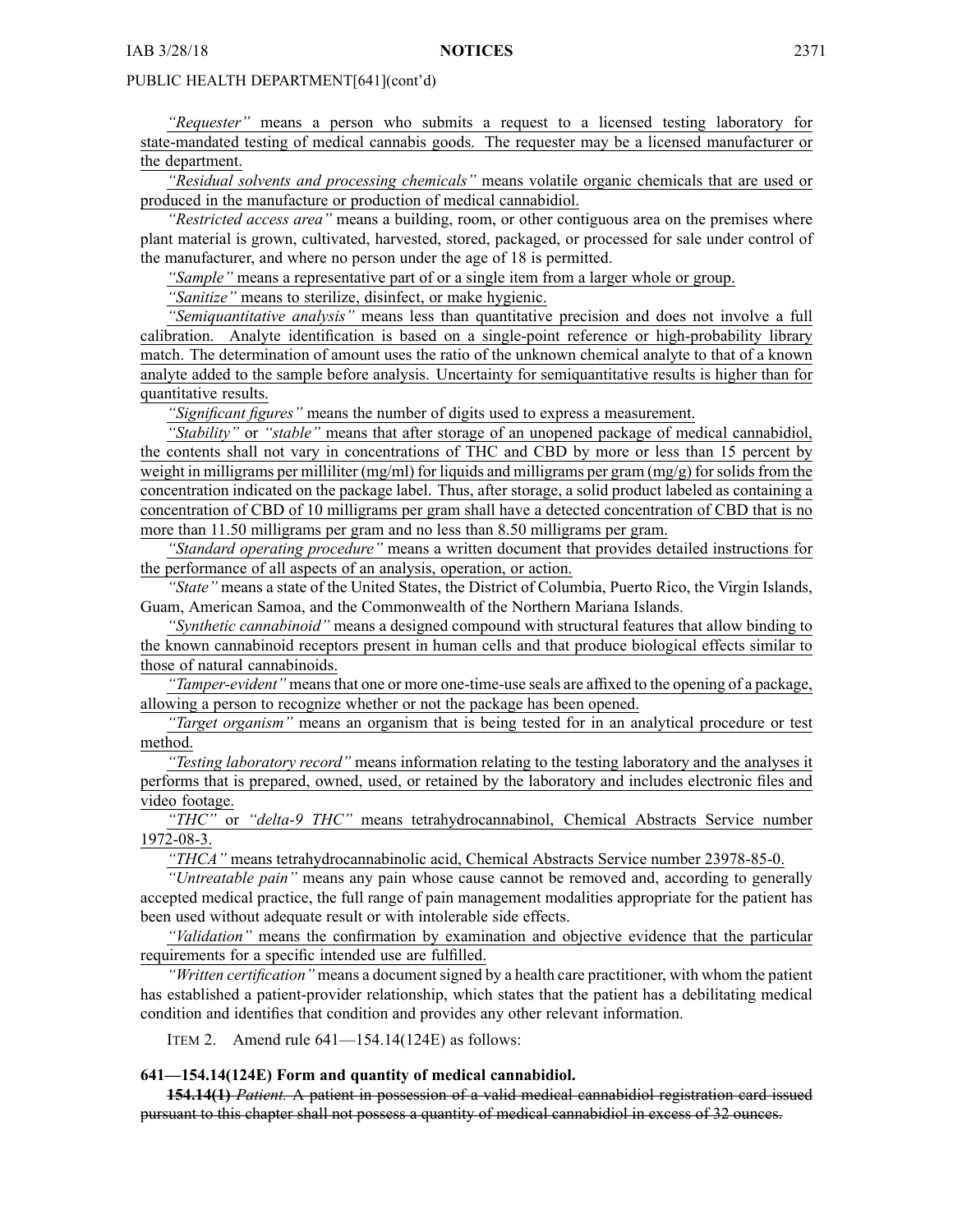**154.14(2)** *Primary caregiver.* A primary caregiver in possession of <sup>a</sup> valid medical cannabidiol registration card issued pursuan<sup>t</sup> to this chapter shall not possess <sup>a</sup> quantity of medical cannabidiol in excess of 32 ounces for each patient for whom the person is registered as <sup>a</sup> primary caregiver.

**154.14(3)** *Form and quantity.* The form and quantity of medical cannabidiol authorized in this rule may be modified pursuan<sup>t</sup> to recommendations by the medical cannabidiol board established pursuan<sup>t</sup> to Iowa Code chapter [124E](https://www.legis.iowa.gov/docs/ico/chapter/2018/124E.pdf) and, subsequent approval of the recommendations by the board of medicine and adoption of the recommendations by the department by rule.

**154.14(1)** *Quantity.* A 90-day supply isthe maximum amount of each product thatshall be dispensed by <sup>a</sup> dispensary at one time.

**154.14(2)** *Form.*

*a.* A manufacturer may only manufacture medical cannabidiol in the following forms:

(1) Oral forms, including but not limited to:

1. Tablet.

2. Capsule.

3. Liquid.

4. Tincture.

5. Sublingual.

(2) Topical forms, including but not limited to:

1. Gel.

2. Ointment, cream or lotion.

3. Transdermal patch.

(3) Nebulizable inhaled forms.

(4) Rectal/vaginal forms, including but not limited to suppository.

*b.* A manufacturer may not produce medical cannabidiol in any form that may be smoked.

*c.* A manufacturer may not produce medical cannabidiol in an edible form as defined in rule 641—154.1(124E).

ITEM 3. Amend paragraph **154.17(2)"h"** as follows:

*h.* Sell medical cannabidiol that is not packaged and labeled in accordance with rule 645—154.21(124E) 641—154.21(124E);

ITEM 4. Amend subparagraph **154.21(1)"c"(1)** as follows:

(1) Of sufficient size to accommodate <sup>a</sup> separate dispensary label containing the information described in rule 645—154.46(124E) 641—154.46(124E);

ITEM 5. Amend subrule 154.21(3) as follows:

**154.21(3)** *Package labeling.*

*a.* A manufacturershall ensure that all medical cannabidiol packaging islabeled with the following information:

(1) The name and address of the manufacturer where the medical cannabidiol was manufactured;

(2) The medical cannabidiol's primary active ingredients, including levels concentrations of tetrahydrocannabinol, tetrahydrocannabinolic acid, cannabidiol, and cannabidiolic acid;

(3) Directions for use of the product, including recommended and maximum amount by age and weight, if applicable;

(4) All ingredients of the product shown with common or usual names, including any colors, artificial flavors, and preservatives, listed in descending order by predominance of weight;

(5) Instructions for storage, including light and temperature requirements, if any;

(6) Date of expiration Product expiration date;

(7) The date of manufacture and lot number;

(8) A notice with the statement, including capitalization: "This product has not been analyzed or approved by the United States Food and Drug Administration. There is limited information on the side effects of using this product, and there may be associated health risks and medication interactions. This product is not recommended for use by pregnan<sup>t</sup> or breastfeeding women. KEEP THIS PRODUCT OUT OF REACH OF CHILDREN.";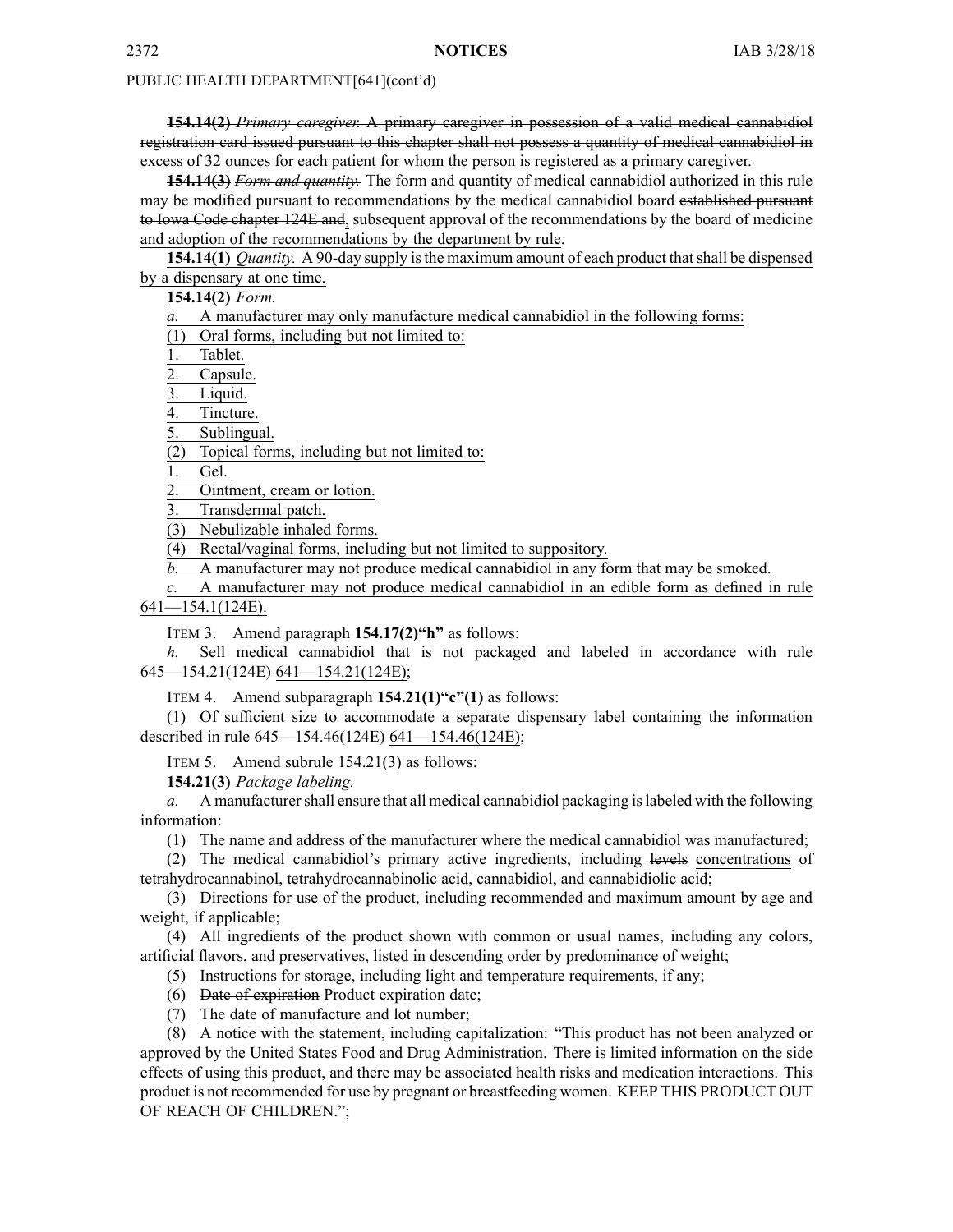(9) The universal warning symbol provided by the department; and

(10) A notice with the statement: "This medical cannabidiol is for therapeutic use only. Use of this product by <sup>a</sup> person other than the patient listed on the label is unlawful and may result in the cancellation of the patient's medical cannabidiol registration card. Return unused medical cannabidiol to <sup>a</sup> dispensary for disposal."

*b.* Labeling text shall not include any false or misleading statements.

- *c.* A package may contain multiple labels if the information required by this rule is not obstructed.
- *d.* Labeling text font size shall be no smaller than 6 point.

ITEM 6. Amend subrules 154.26(1), 154.26(3) and 154.26(4) as follows:

**154.26(1)** *Quality control program.* A manufacturer shall develop and implement <sup>a</sup> written quality assurance program that assesses the chemical and microbiological composition of medical cannabidiol. Assessment includes <sup>a</sup> profile of the active ingredients, including shelf life, and the presence of inactive ingredients and contaminants. A manufacturer shall use these testing results to determine appropriate storage conditions and product expiration dates.

**154.26(3)** *Sampling and testing.* A manufacturer shall:

*a.* Work with the department and laboratory personnel to develop acceptance criteria for all potential contaminants based on the levels of metals, microbes, or other contaminants that the manufacturer uses in cultivating and producing medical cannabidiol;

*b.* Conduct sampling and testing of all medical cannabidiol lots using acceptance criteria that are protective of patient health. At <sup>a</sup> minimum, testing of lots shall occur after packaging but before transport or sale to <sup>a</sup> dispensary. The sampling and testing results shall be approved by the department and laboratory personnel and shall ensure that lots of medical cannabidiol meet allowable health risk limits for contaminants;

*c.* Refrain from packing packaging or selling <sup>a</sup> medical cannabidiol from <sup>a</sup> process lot that fails to meet established standards, specifications, and any other relevant quality control criteria. Lots Medical cannabidiol from <sup>a</sup> process lot that fail fails quality assurance testing for potency or for residual solvents and chemicals may be remixed and retested;

*d.* Reject and destroy medical cannabidiol from <sup>a</sup> lot that fails to meet established standards, specifications, and any other relevant quality control criteria excep<sup>t</sup> for potency of CBD and THC. Medical cannabidiol from <sup>a</sup> lot that fails quality assurance testing based on potency of CBD or THC may be remixed and retested;

*d. e.* Develop and follow <sup>a</sup> written procedure for responding to results failing to meet established standards, specifications, and any other relevant quality control criteria, including:

(1) Criteria for when remixing and retesting are warranted;

(2) Instructions for destroying contaminated or substandard medical cannabidiol as provided in subrule 154.23(2) when remixing and retesting are not warranted; and

(3) Instructions for determining the source of contamination;  $e$ - $f$ . Retain documentation of test results, assessment, and de *e. f.* Retain documentation of test results, assessment, and destruction of medical cannabidiol for at least five years.

**154.26(4)** *Stability testing.*

*a.* The quality assurance program shall include procedures for performing stability testing of each product type produced to determine product shelf life expiration dates. The procedures shall describe:

(1) Sample size and test intervals based on statistical criteria for each attribute examined to ensure valid stability estimates;

- (2) Storage conditions for samples retained for testing; and
- (3) Reliable and specific test methods.
- *b.* Stability studies shall include:
- (1) Medical cannabidiol testing at appropriate intervals; and

(2) Medical cannabidiol testing in the same container-closure system in which the medical cannabidiol is marketed and dispensed.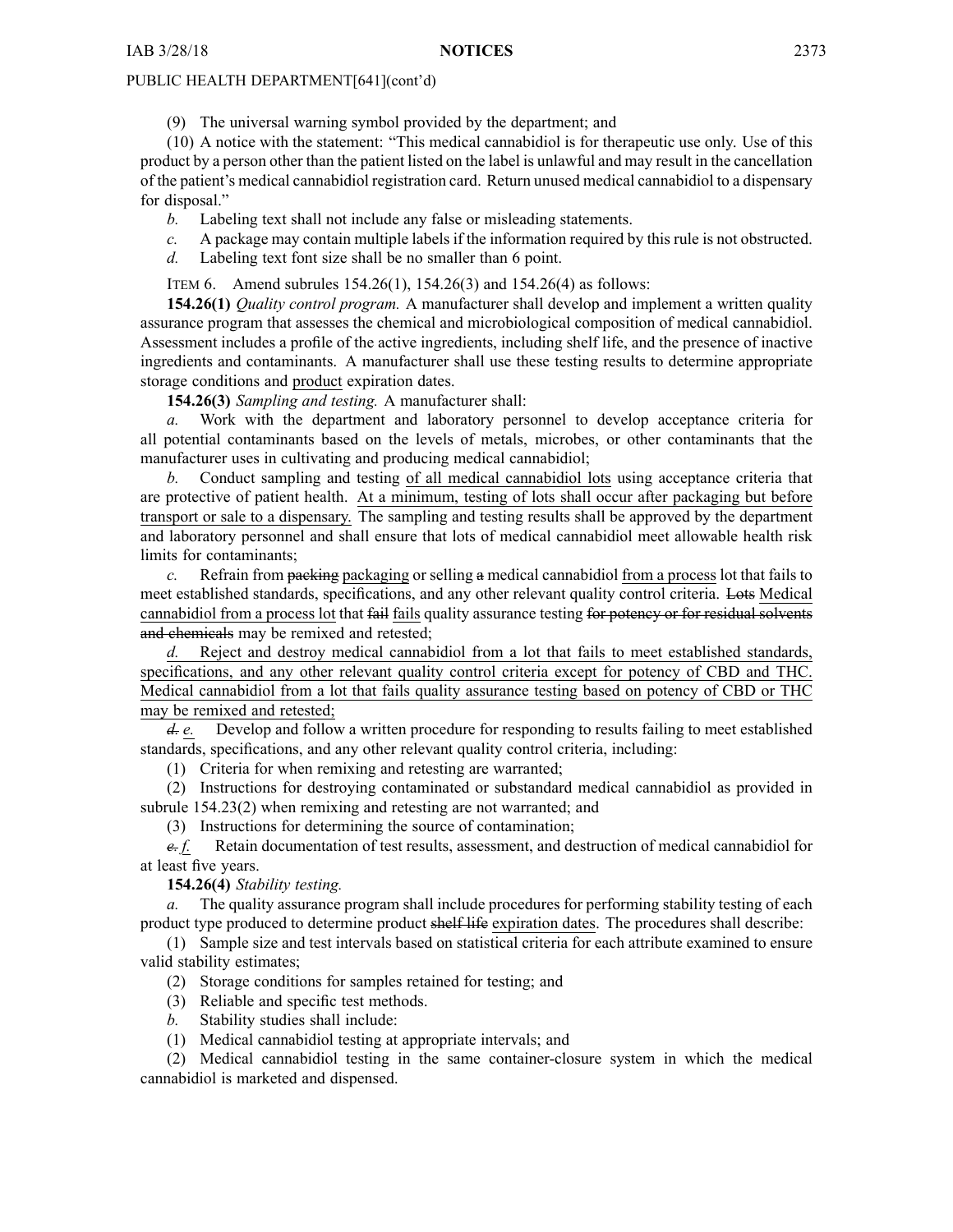*c.* If shelf-life product-expiration-date studies have not been completed before December 1, 2018, <sup>a</sup> manufacturer shall assign <sup>a</sup> tentative product expiration date, not to exceed one year, based on any available stability information. A manufacturer shall concurrently conduct stability studies to determine the actual product expiration date.

*d.* After a manufacturer verifies the tentative product expiration date, or determines the appropriate product expiration date, <sup>a</sup> manufacturer shall include that product expiration date on each lot of medical cannabidiol.

Stability testing shall be repeated if the manufacturing process or the product's chemical composition is changed.

ITEM 7. Reserve rules **641—154.66** to **641—154.69**.

ITEM 8. Adopt the following **new** heading to precede rule 641—154.70(124E): LABORATORY TESTING

ITEM 9. Adopt the following **new** rules 641—154.70(124E) to 641—154.76(124E):

#### **641—154.70(124E) Requirements of <sup>a</sup> laboratory.**

**154.70(1)** *Minimum testing requirements.* A laboratory shall establish and implement test methods and corresponding standard operating procedures for the analyses of cannabinoids, residual solvents and processing chemicals, pesticides, microbiological impurities, and metals.

**154.70(2)** *Additional tests upon request.* A laboratory shall establish and implement test methods and corresponding standard operating procedures for other analyses as requested by the department.

**154.70(3)** *Level of quantitation.* A laboratory shall be able to demonstrate that its LOQ is below any action level established by the department.

**154.70(4)** *Inventory tracking.*

*a.* A laboratory shall use the department's secure sales and inventory tracking system, if available, or <sup>a</sup> manifest system to record the receipt of medical cannabis goods from <sup>a</sup> manufacturer for testing.

*b.* A laboratory shall use the department's secure sales and inventory tracking system, if available, or <sup>a</sup> manifest system to record the return of medical cannabis goods or waste to <sup>a</sup> manufacturer.

**154.70(5)** *Hazardous waste disposal.*

*a.* A laboratory shall discard hazardous waste, including hazardous waste containing medical cannabis goods, in accordance with federal and state hazardous waste laws.

*b.* A laboratory shall document the waste disposal procedures followed for each sample.

# **641—154.71(124E) Requirements of <sup>a</sup> manufacturer.**

**154.71(1)** *Assuming costs.* A manufacturershall assume the costsfor all laboratory testing requested by the department or laboratory for medical cannabis goods produced by the manufacturer.

**154.71(2)** *Sample waste retrieval.* A manufacturer shall retrieve analyzed samples and waste containing medical cannabis goods from the laboratory at <sup>a</sup> duration and frequency approved by the department.

# **641—154.72(124E) Content testing.**

**154.72(1)** *Cannabinoids.*

*a.* For each unique lot of medical cannabidiol, and if asked to do so by <sup>a</sup> requester for other medical cannabis goods, <sup>a</sup> laboratory shall, at minimum, test for and repor<sup>t</sup> measurements for the following cannabinoid analytes:

- (1) THC;
- $(2)$  THCA;
- (3) CBD;
- (4) CBDA;
- (5) CBG; and
- (6) CBN.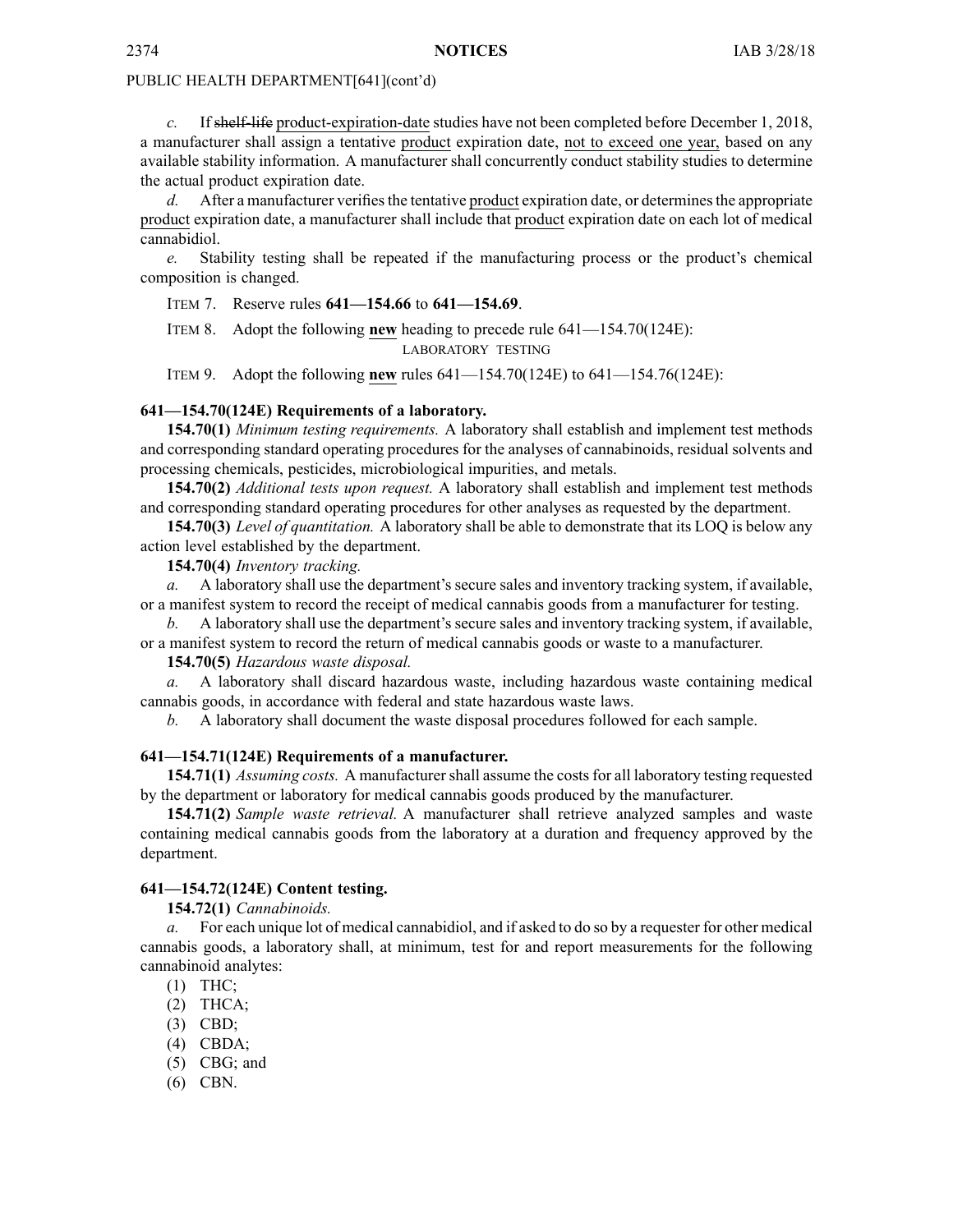*b.* A laboratory shall repor<sup>t</sup> that the primary sample passed THC potency testing if the detected concentration of THC does not exceed 3 percen<sup>t</sup> by weight in milligrams per milliliter (mg/ml) for liquids and milligrams per gram (mg/g) for solids and if the detected concentration of THC does not vary from the manufacturer's labeled concentration by more or less than 15 percen<sup>t</sup> by weight in mg/ml for liquids and mg/g for solids. Thus, a solid product labeled as containing a concentration of THC of 10 mg/g shall have a detected concentration of THC that is no more than 11.50 mg/g and no less than 8.50 mg/g.

*c.* A laboratory shall repor<sup>t</sup> that the primary sample failed THC potency testing if the detected concentration of THC exceeds 3 percent by weight in mg/ml for liquids and mg/g for solids or if the detected concentration of THC varies from the labeled concentration of THC by more or less than 15 percen<sup>t</sup> by weight in mg/ml for liquids and mg/g for solids.

*d.* A laboratory shall repor<sup>t</sup> that the primary sample passed CBD potency testing if the detected concentration of CBD does not vary from the manufacturer's labeled concentration by more or less than 15 percen<sup>t</sup> by weight in mg/ml for liquids and mg/g forsolids. Thus, <sup>a</sup> solid product labeled as containing <sup>a</sup> concentration of CBD of 10 mg/g shall have <sup>a</sup> detected concentration of CBD that is no more than 11.50 mg/g and no less than  $8.50$  mg/g.

*e.* A laboratory shall repor<sup>t</sup> that the primary sample failed potency testing if the detected concentration of CBD varies from the labeled concentration of CBD by more or less than 15 percen<sup>t</sup> by weight in mg/ml for liquids and mg/g for solids.

*f.* For each cannabinoid analyte test, <sup>a</sup> laboratory shall issue <sup>a</sup> certificate of analysis that contains the following:

(1) Concentrations of cannabinoid analytes in mg/ml for liquids and mg/g for solids, or other measures approved by the department.

(2) Whether the primary sample passed or failed the test in accordance with paragraphs 154.72(1)*"b"* and 154.72(1)*"c."*

*g.* The laboratory may test for and provide test results for additional cannabinoid analytes if asked to do so by <sup>a</sup> requester.

**154.72(2)** *Contaminants—residual solvents and processing chemicals.*

*a.* For each unique lot of medical cannabidiol, and if asked to do so by <sup>a</sup> requester for other medical cannabis goods, <sup>a</sup> laboratory shall analyze primary samples for residual solvents and processing chemicals.

*b.* The department shall provide <sup>a</sup> list of residual solvents and processing chemicals for which primary samples are to be tested with corresponding action levels on the department's website ([www.idph.iowa.gov](http://www.idph.iowa.gov)).

*c.* For each residual solvent or processing chemical for which <sup>a</sup> primary sample is tested, <sup>a</sup> laboratory shall repor<sup>t</sup> that the primary sample passed the testing if the concentration of residual solvent or processing chemical is at or below the action level approved by the department.

*d.* For each residual solvent or processing chemical for which <sup>a</sup> laboratory tests, the laboratory shall report that the primary sample failed the testing if the concentration of residual solvent or processing chemical is above the action level approved by the department.

*e.* If <sup>a</sup> laboratory is using mass spectrometry instrumentation to analyze primary samples for residual solvents and processing chemicals and the laboratory determines that <sup>a</sup> primary sample contains residual solvent or processing chemical analytes that are not included in the department-approved list of required tests, the laboratory shall attempt to achieve tentative identification and semiquantitative results of the residual solvent or processing chemical analytes.

*f.* The laboratory may test for and provide test results for additional residual solvents or processing chemicals if asked to do so by <sup>a</sup> requester.

*g.* For each primary sample tested, <sup>a</sup> laboratory shall issue <sup>a</sup> certificate of analysis that contains the following:

(1) The name and concentration of each residual solvent or processing chemical for which the primary sample was tested.

1. The concentrations shall be listed in parts per million (ppm) or other units as determined by the department.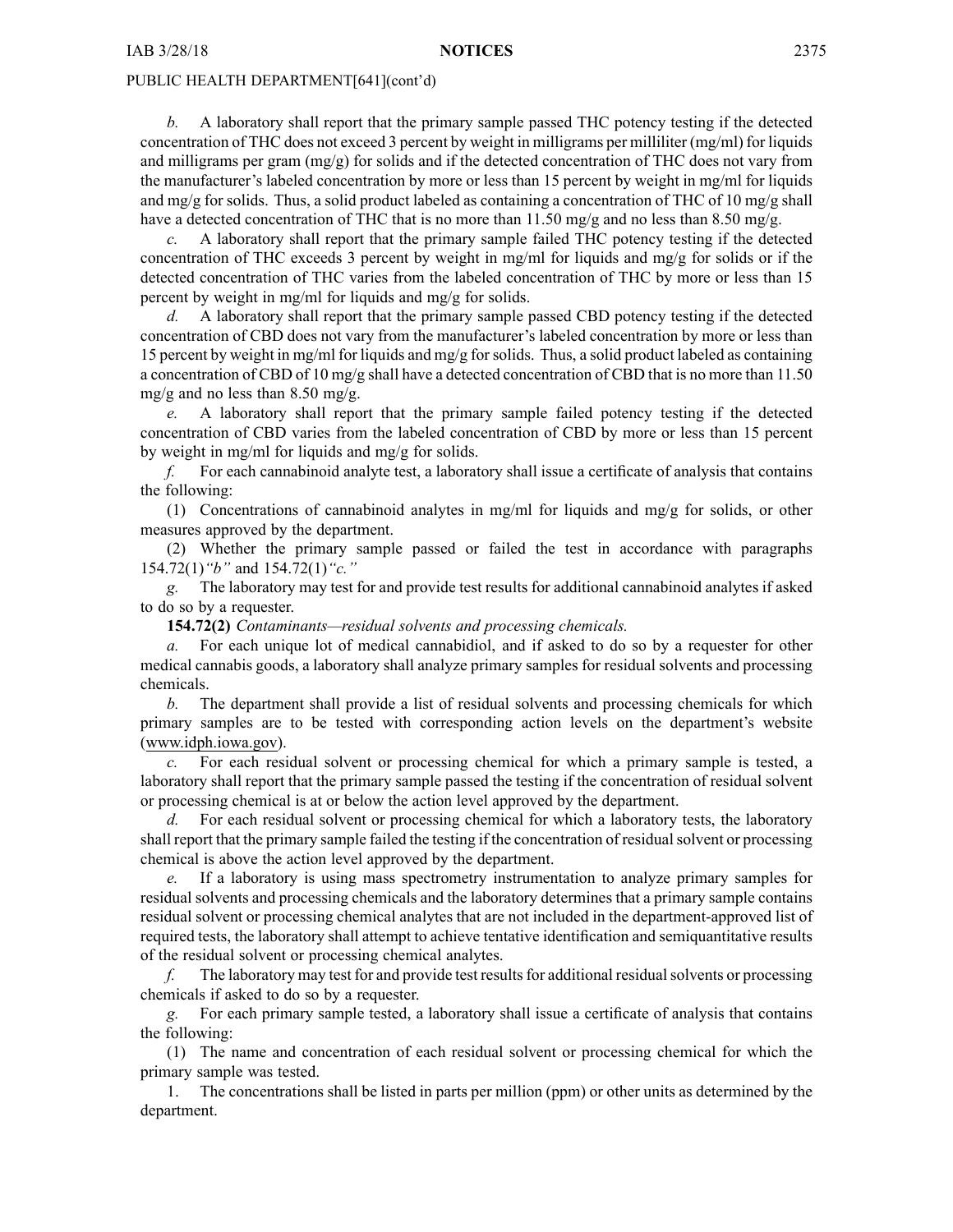2. The laboratory shall repor<sup>t</sup> <sup>a</sup> result of "detected but not quantified" for any target residual solvent or processing chemical that falls below the LOQ, has <sup>a</sup> signal-to-noise ratio of greater than 3:1, and meets identification criteria.

(2) Whether the primary sample passed or failed the test in accordance with paragraphs 154.72(2)*"c"* and 154.72(2)*"d."*

(3) The names and amounts of any additional residual solvents and processing chemicals identified by the laboratory.

*h.* If the primary sample fails testing for residual solvents and processing chemicals, the lot fails laboratory testing.

*i.* When a laboratory identifies additional residual solvents and processing chemicals in a primary sample, the laboratory shall:

(1) Notify the department of the additional residual solvents and processing chemicals and the amounts detected.

(2) Refrain from issuing <sup>a</sup> final certificate of analysis to <sup>a</sup> manufacturer until given approval to do so by the department.

**154.72(3)** *Contaminants—pesticides.*

*a.* For each unique lot of medical cannabidiol, and if asked to do so by <sup>a</sup> requester for other medical cannabis goods, the laboratory shall analyze primary samples for pesticides.

*b.* The department shall provide <sup>a</sup> list of pesticides for which primary samples are to be tested with corresponding action levels on the department's website [\(www.idph.iowa.gov\)](http://www.idph.iowa.gov).

*c.* For each pesticide for which <sup>a</sup> laboratory tests, the laboratory shall repor<sup>t</sup> that the primary sample passed the testing if the concentration of pesticide is at or below the action level approved by the department.

*d.* For each pesticide for which <sup>a</sup> laboratory tests, the laboratory shall repor<sup>t</sup> that the primary sample failed the testing if the concentration of pesticide is above the action level approved by the department.

*e.* If <sup>a</sup> laboratory is using mass spectrometry instrumentation to analyze primary samples for pesticides and the laboratory determines that <sup>a</sup> primary sample contains pesticide analytes that are not included in the department-approved list of required tests, the laboratory shall attempt to achieve tentative identification and semiquantitative results of the pesticide analytes.

*f.* The laboratory may test for and provide test results for additional pesticides if asked to do so by <sup>a</sup> requester.

*g.* For each primary sample tested, <sup>a</sup> laboratory shall issue <sup>a</sup> certificate of analysis that contains the following:

(1) The name and concentration of each pesticide for which the primary sample was tested.

1. The concentrations shall be listed in parts per million (ppm) or other units as determined by the department.

2. The laboratory shall repor<sup>t</sup> <sup>a</sup> result of "detected but not quantified" for any pesticide that falls below the LOQ, has <sup>a</sup> signal-to-noise ratio of greater than 3:1, and meets identification criteria.

(2) Whether the primary sample passed or failed the test in accordance with paragraphs 154.72(3)*"c"* and 154.72(3)*"d."*

(3) The names and amounts of any additional pesticides identified by the laboratory.

*h.* If the primary sample fails testing for pesticides, the lot fails laboratory testing.

*i.* When a laboratory identifies additional pesticides in a primary sample, the laboratory shall:

(1) Notify the department of the additional pesticides and the amounts detected.

(2) Refrain from issuing <sup>a</sup> final certificate of analysis to <sup>a</sup> manufacturer until given approval to do so by the department.

## **154.72(4)** *Contaminants—metals.*

*a.* For each unique lot of medical cannabidiol, and if asked to do so by <sup>a</sup> requester for other medical cannabis goods, the laboratory shall analyze primary samples for metals.

*b.* The department shall provide <sup>a</sup> list of metals for which primary samples are to be tested with corresponding action levels on the department's website ([www.idph.iowa.gov\)](http://www.idph.iowa.gov).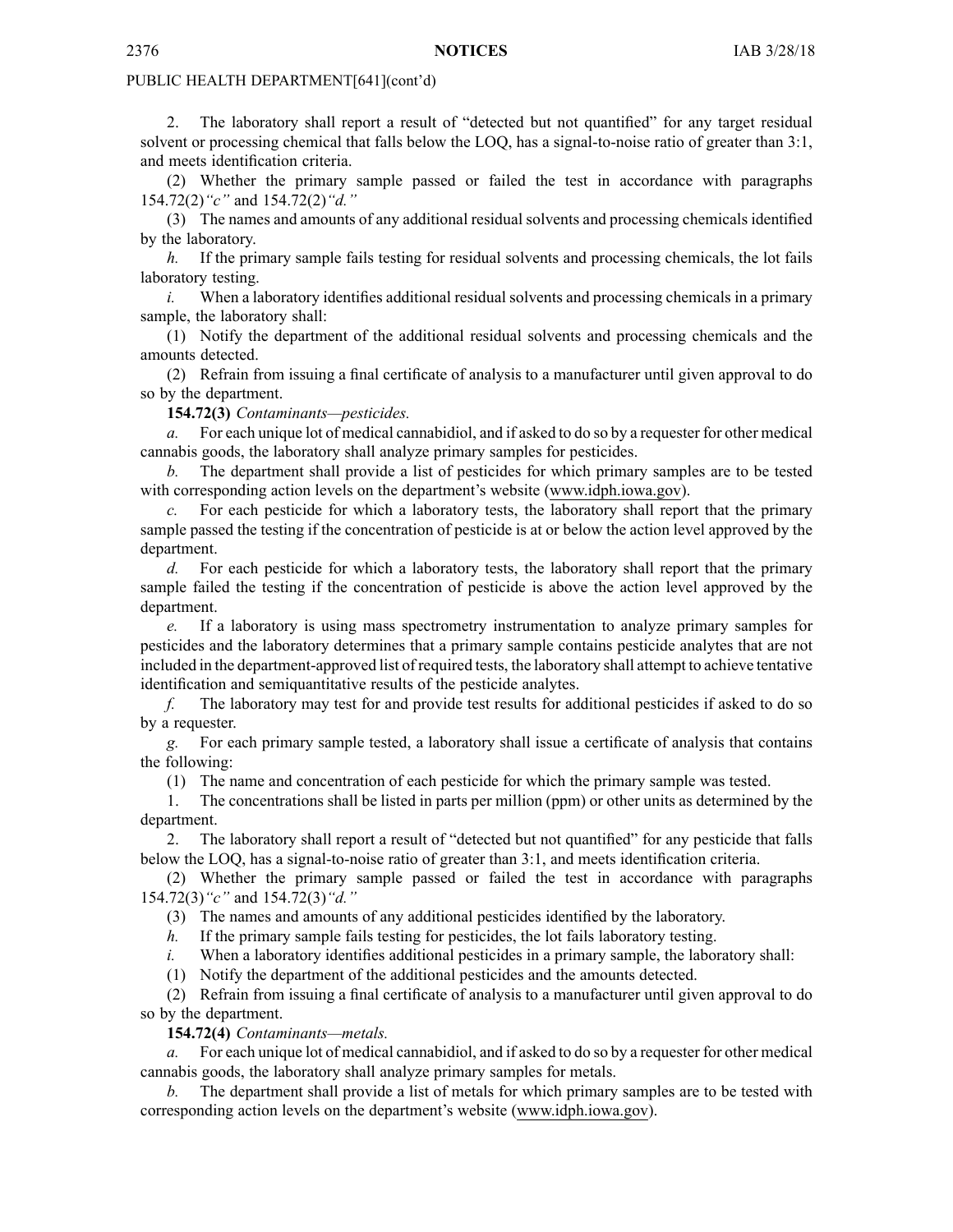*c.* For each metal for which <sup>a</sup> laboratory tests, the laboratory shall repor<sup>t</sup> that the primary sample passed the testing if the concentration of metal is at or below the action level approved by the department.

*d.* For each metal for which <sup>a</sup> laboratory tests, the laboratory shall repor<sup>t</sup> that the primary sample failed the testing if the concentration of metal is above the action level approved by the department.

*e.* If <sup>a</sup> laboratory is using mass spectrometry instrumentation to analyze primary samples for metals and the laboratory determines that <sup>a</sup> primary sample contains metal analytes that are not included in the department-approved list of required tests, the laboratory shall attempt to achieve tentative identification and semiquantitative results of the metal analytes.

*f.* The laboratory may test for and provide test results for additional metals if asked to do so by <sup>a</sup> requester.

*g.* For each primary sample tested, <sup>a</sup> laboratory shall issue <sup>a</sup> certificate of analysis that contains the following:

(1) The name and concentration of each metal for which the primary sample was tested.

1. The concentrations shall be listed in micrograms per gram or other units as determined by the department.

2. The laboratory shall repor<sup>t</sup> <sup>a</sup> result of "detected but not quantified" for any metal that falls below the LOQ, has <sup>a</sup> signal-to-noise ratio of greater than 3:1, and meets identification criteria.

(2) Whether the primary sample passed or failed the test in accordance with paragraphs 154.72(4)*"c"* and 154.72(4)*"d."*

(3) The names and amounts of any additional metals identified by the laboratory.

*h.* If the primary sample fails testing for metals, the lot fails laboratory testing.

*i.* When a laboratory identifies additional metals in a primary sample, the laboratory shall:

(1) Notify the department of the additional metals and the amounts detected.

(2) Refrain from issuing <sup>a</sup> final certificate of analysis to <sup>a</sup> manufacturer until given approval to do so by the department.

**154.72(5)** *Contaminants—microbiological impurities.*

*a.* For each unique lot of medical cannabidiol, and if asked to do so by <sup>a</sup> requester for other medical cannabis goods, the laboratory shall analyze primary samples for microbiological impurities.

*b.* The department shall provide <sup>a</sup> list of microbiological impurities for which primary samples are to be tested on the department's website ([www.idph.iowa.gov](http://www.idph.iowa.gov)).

*c.* For each microbiological impurity for which <sup>a</sup> laboratory tests, the laboratory shall repor<sup>t</sup> that the primary sample passed the testing if the microbiological impurity is not detected in 1 gram of matrix or as approved by the department. A primary sample may be reported as passed if <sup>a</sup> screening procedure yields <sup>a</sup> negative result or if <sup>a</sup> presumptively positive result is not found to be positive on the confirmatory procedure.

*d.* For each microbiological impurity for which <sup>a</sup> laboratory tests, the laboratory shall repor<sup>t</sup> that the primary sample failed the testing if the microbiological impurity is detected in 1 gram of matrix or as approved by the department. Confirmatory procedures shall be conducted on all presumptively positive results.

*e.* If <sup>a</sup> laboratory is using methods to test primary samples for microbiological impurities and the laboratory determines that <sup>a</sup> primary sample contains microbiological impurities that are not included in the department-approved list of required tests, the laboratory shall attempt to achieve tentative identification of the biological impurity.

*f.* The laboratory may test for and provide test results for additional microbiological impurities if asked to do so by <sup>a</sup> requester.

*g.* For each primary sample tested, <sup>a</sup> laboratory shall issue <sup>a</sup> certificate of analysis that contains the following:

(1) The name of each microbiological impurity for which the primary sample was tested.

(2) Whether the primary sample passed or failed the test in accordance with paragraphs 154.72(5)*"c"* and 154.72(5)*"d."*

(3) The names of any additional microbiological impurities identified by the laboratory.

*h.* If the primary sample fails testing for microbiological impurities, the lot fails laboratory testing.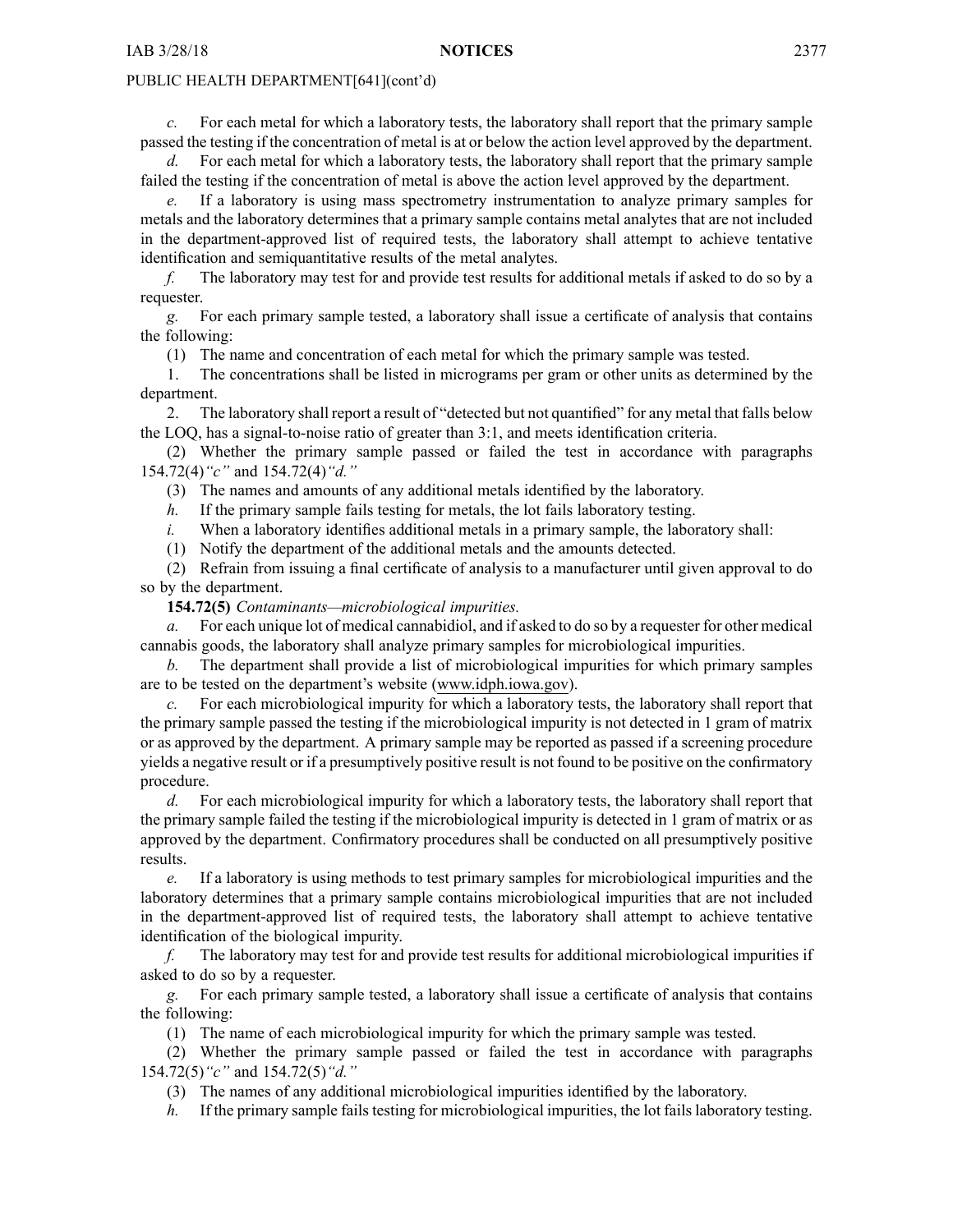*i.* When a laboratory identifies additional microbiological impurities in a primary sample, the laboratory shall:

(1) Notify the department of the additional microbiological impurities detected.

(2) Refrain from issuing <sup>a</sup> final certificate of analysis to <sup>a</sup> manufacturer until given approval to do so by the department.

**154.72(6)** *Additional tests.* The laboratory may perform additional tests if asked to do so by <sup>a</sup> requester.

# **641—154.73(124E) Reporting requirements.**

**154.73(1)** *Reporting test results.* The laboratory shall generate <sup>a</sup> certificate of analysis for each primary sample that it tests and make the certificate of analysis available to the manufacturer who ordered the tests and the department through the department's secure sales and inventory tracking system, if available, or another laboratory information managemen<sup>t</sup> system.

**154.73(2)** *Tentatively identified analytes.* A laboratory shall repor<sup>t</sup> on the certificate of analysis any tentatively identified analytes detected during the analysis of the primary sample. When <sup>a</sup> laboratory identifies additional analytes in <sup>a</sup> primary sample, the laboratory shall:

*a.* Notify the department of the additional analytes detected.

*b.* Refrain from issuing <sup>a</sup> final certificate of analysis to <sup>a</sup> manufacturer until given approval to do so by the department.

**154.73(3)** *Additional reporting requirements.*

*a.* In addition to the requirements described in rule 641—154.72(124E), the certificate of analysis shall contain, at <sup>a</sup> minimum, the following information:

(1) All requirements of Standard ISO/IEC 17025;

- (2) Date of primary sample collection;
- (3) Date the primary sample was received by the laboratory;
- (4) Date of each analysis;
- (5) The LOQ and action level for each analyte, as applicable;
- (6) Whether the primary sample and lot passed or failed laboratory testing; and

(7) A signature by the laboratory quality officer and the date the certificate of analysis was validated as being accurate by the laboratory quality officer.

*b.* Any test result that is not covered under the laboratory's ISO/IEC 17025 scope of accreditation shall be clearly identified on the certificate of analysis.

*c.* Measurements below <sup>a</sup> method's limit of detection shall be reported as "<" (less than) or "not detected" and reference the reportable limit. The reporting of zero concentration is not permitted.

*d.* Measurements  $\geq$  LOD but < LOQ shall be reported as "detected but not quantified."

*e.* The number of significant figures reported shall reflect the precision of the analysis.

# **641—154.74(124E) Record-keeping requirements.**

**154.74(1)** *Data package.* A laboratory shall create <sup>a</sup> data package for each analytical batch of primary samples that the laboratory analyzes. The data package shall contain at minimum the following information:

*a.* The name and address of the laboratory that performed the analytical procedures;

*b.* The names, functions, and signatures(electronic or handwritten) of the laboratory personnel that performed the primary sample preparation, analyzed the primary samples, and reviewed and approved the data;

- *c.* All primary sample and analytical batch quality control sample results;
- *d.* Raw data for each primary sample analyzed;
- *e.* Instrument raw data, if any was produced;
- *f.* Instrument test method with parameters;
- *g.* Instrument tune report, if one was created;
- *h.* All instrument standard calibration data;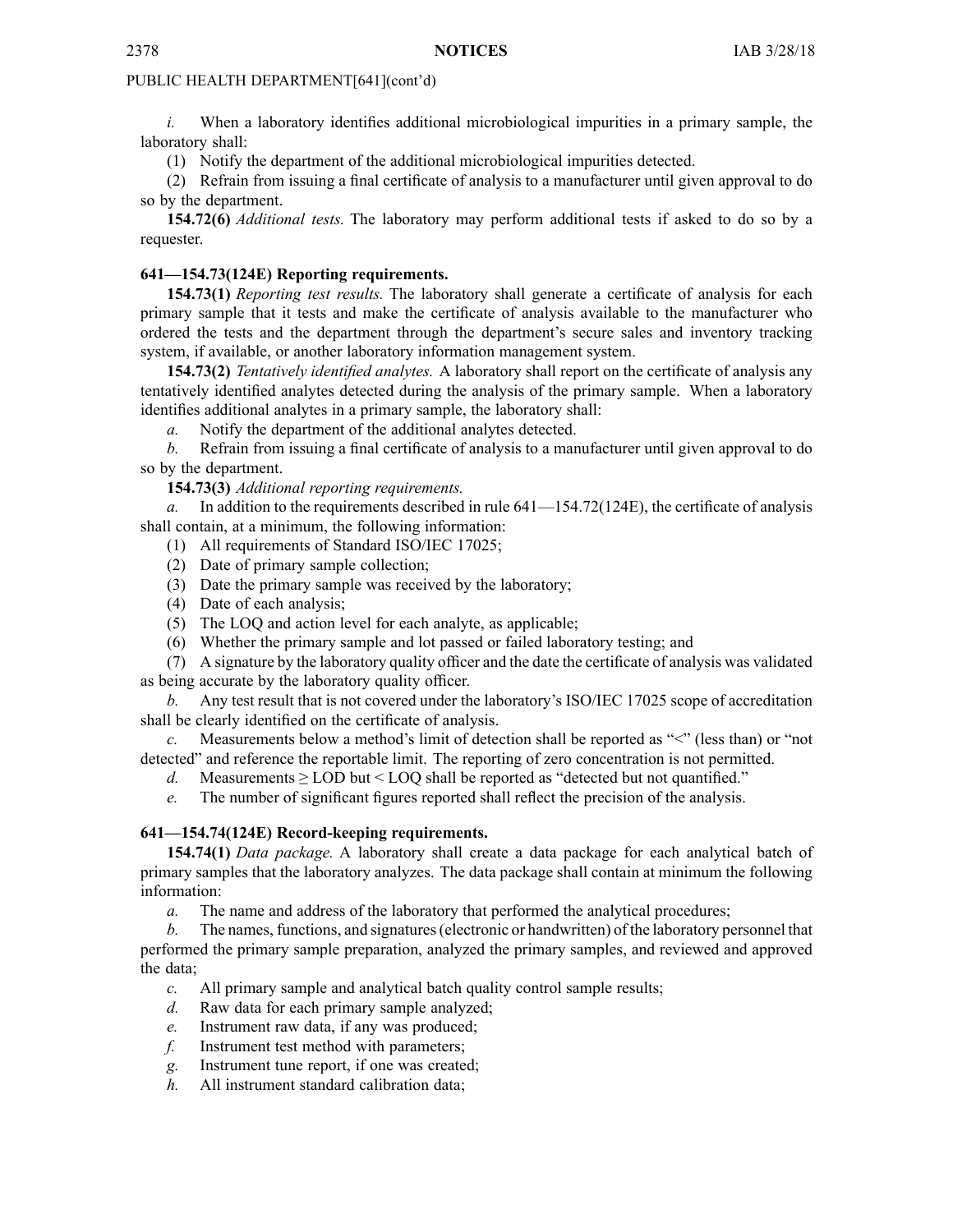*i.* Test-method worksheets or forms used for primary sample identification, characterization, and calculations, including chromatograms, sample-preparation worksheets, and final datasheets;

*j.* The quality control report with worksheets, forms, or copies of laboratory notebook pages containing pertinent information related to the identification and traceability of all reagents, reference materials, and standards used for analysis;

*k.* The analytical batch sample sequence;

*l.* The field sample log; and

*m.* The chain-of-custody form.

**154.74(2)** *Review of data package.* After the laboratory has compiled <sup>a</sup> data package, another individual at the laboratory shall independently review the data package. The reviewer shall:

*a.* Assess the analytical results for technical correctness and completeness;

*b.* Verify that the results of each analysis carried out by the laboratory are reported accurately, clearly, unambiguously, and objectively;

*c.* Verify that the measurements can be traced back; and

*d.* Approve the measurement results by signing and dating the data package prior to release of the certificate of analysis by the laboratory.

**154.74(3)** *Data package record retention.* The entire data package shall be stored by <sup>a</sup> laboratory for <sup>a</sup> minimum of five years and shall be made available upon reques<sup>t</sup> by the department or the requester of the laboratory testing.

**154.74(4)** *Other records.* A laboratory shall maintain all documents, forms, records, and standard operating procedures associated with the testing of medical cannabis goods.

*a.* A laboratory shall maintain analytical testing laboratory records in such <sup>a</sup> manner that the analyst, the date the analysis was performed, the approver of the certificate of analysis, the reviewer and approver of the data package, the test method, and the materials that were used can be determined by the department.

*b.* Records shall be stored in such <sup>a</sup> way that the data may be readily retrieved when requested by the department.

*c.* All testing laboratory records shall be kept for <sup>a</sup> minimum of five years, unless otherwise noted in these rules.

*d.* The department shall be allowed access to all electronic data, including standards records, calibration records, extraction logs, and laboratory notebooks.

*e.* A laboratory shall keep and make available to the department the following records related to the testing of medical cannabis goods:

(1) Personnel qualification, training, and competency documentation, including but not limited to résumés, training records, continuing education records, analytical proficiency testing records, and demonstration of competency records for laboratory work. These records shall be kept current.

(2) Method verification and validation records, including method modification records, method detection limit and quantitation limit determination records, ongoing verification records such as proficiency test records and reference material analysis records.

(3) Quality control and quality assurance records, including the laboratory's quality assurance manual and control charts with control limits.

(4) Chain-of-custody records, including chain-of-custody forms, field sample logs, sample-receipt records, sample-description records, sample-rejection records, laboratory information managemen<sup>t</sup> system records, sample-storage records, sample-retention records, and disposal records.

(5) Purchasing and supply records, equipment-services records, and other equipment records, including purchase requisition records, packing slips, supplier records, and certificates of analysis.

(6) Laboratory equipment installation records, maintenance records, and calibration records. These records shall include the date and name of the person performing the installation of, calibration of, or maintenance on the equipment, with <sup>a</sup> description of the work performed, maintenance logs, pipette calibration records, balance calibration records, working and reference mass calibration records, and daily verification-of-calibration records.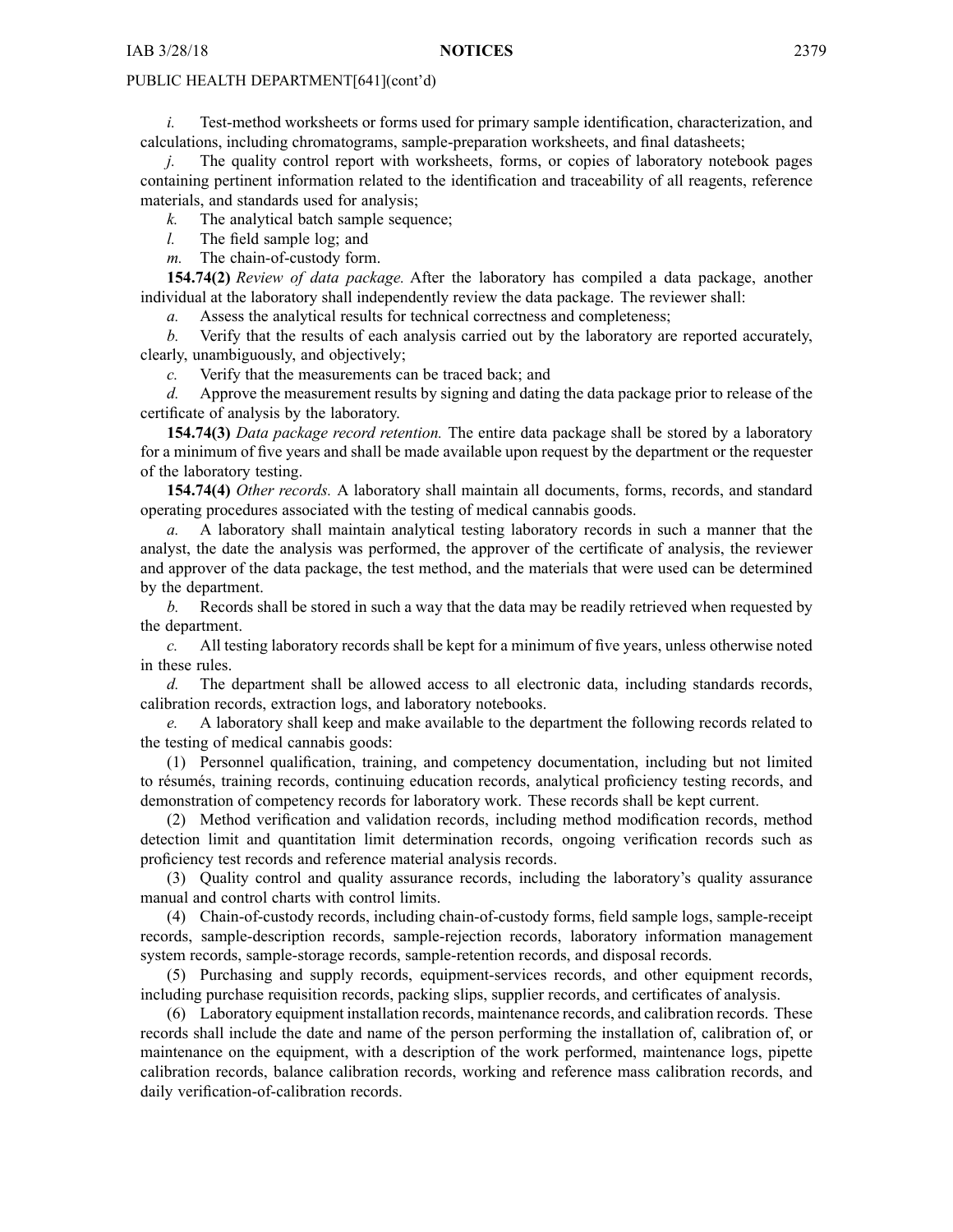(7) Customer service records, including customer contracts, customer requests, certificates of analysis, customer transactions, customer feedback, records related to the handling of complaints and nonconformities, and corrective action pertaining to complaints.

(8) Nonconforming work and corrective action records, including corrective action, nonconformance, nonconformities resolved by correction, customer notification of nonconformities, internal investigations, implementation of corrective action, and resumption-of-work records.

(9) Internal-audit and external-audit records, including audit checklists, standard operating procedures, and audit observation and findings reports. These records shall include the date and name of the person performing the audit.

(10) Management review records, including technical data review reports and final management-review reports. These records shall include the review date and the name of the reviewer.

(11) Laboratory data reports, data review, and data approval records, including instrument and equipment identification records, records with unique sample identifiers, analysts' laboratory notebooks and logbooks, traceability records, test-method worksheets and forms, instrumentation-calibration data, and test-method raw data. These records shall include the analysis date and the name of the analyst.

(12) Proficiency testing records, including the proficiency test schedule, proficiency tests, data-review records, data-reporting records, nonconforming work and corrective actions, and quality control and quality assurance records related to proficiency testing.

(13) Electronic data, backed-up data, recordsregarding the protection of data, including unprocessed instrument output data files and processed quantitation output files, electronic data protocols and records, and authorized personnel records.

(14) Security data, including laboratory-security records and laboratory-access records, surveillance-equipment records, and security-equipment records. These records shall be stored for at least one year.

(15) Traceability, raw data, standards records, calibration records, extraction logs, reference materials records, analysts' laboratory notebooks and logbooks, supplier records, and certificates of analysis, and all other data-related records.

(16) Laboratory contamination and cleaning records, including autoclave records, acid-wash logs and records, and general laboratory-safety and chemical-hygiene protocols.

**641—154.75(124E) Quality control.** The laboratory shall have quality control protocols that include the following elements:

**154.75(1)** *Quality control samples required.*

*a.* The laboratory shall run quality control samples with every analytical batch of samples for chemical and microbiological analysis.

*b.* For microbiological analysis, the laboratory shall develop procedures for quality control requirements for each analytical batch of samples.

*c.* The laboratory shall analyze the quality control samples in exactly the same manner as the test samples to validate the laboratory testing results.

**154.75(2)** *Types of quality control samples.* At <sup>a</sup> minimum, <sup>a</sup> laboratory shall have the following quality control samples as par<sup>t</sup> of every analytical batch tested for chemical analytes:

*a.* Negative control (method blank). A laboratory shall prepare and run at least one method blank sample with an analytical batch of 10 to 20 samples along with and under the same conditions, including allsample preparation steps, asthe othersamplesin the analytical batch, to demonstrate that the analytical process did not introduce contamination.

*b.* Positive control (laboratory control sample). A laboratory shall prepare and run at least one laboratory control sample with an analytical batch of 10 to 20 samples along with and under the same conditions, including all sample preparation steps, as the other samples in the analytical batch.

*c.* Matrix spike sample. A laboratory shall prepare and run one or more matrix spike samples for each analytical batch.

(1) A laboratory shall calculate the percen<sup>t</sup> recovery for quantitative chemical analysis by dividing the sample result by the expected result and multiplying that by 100. All quality control measures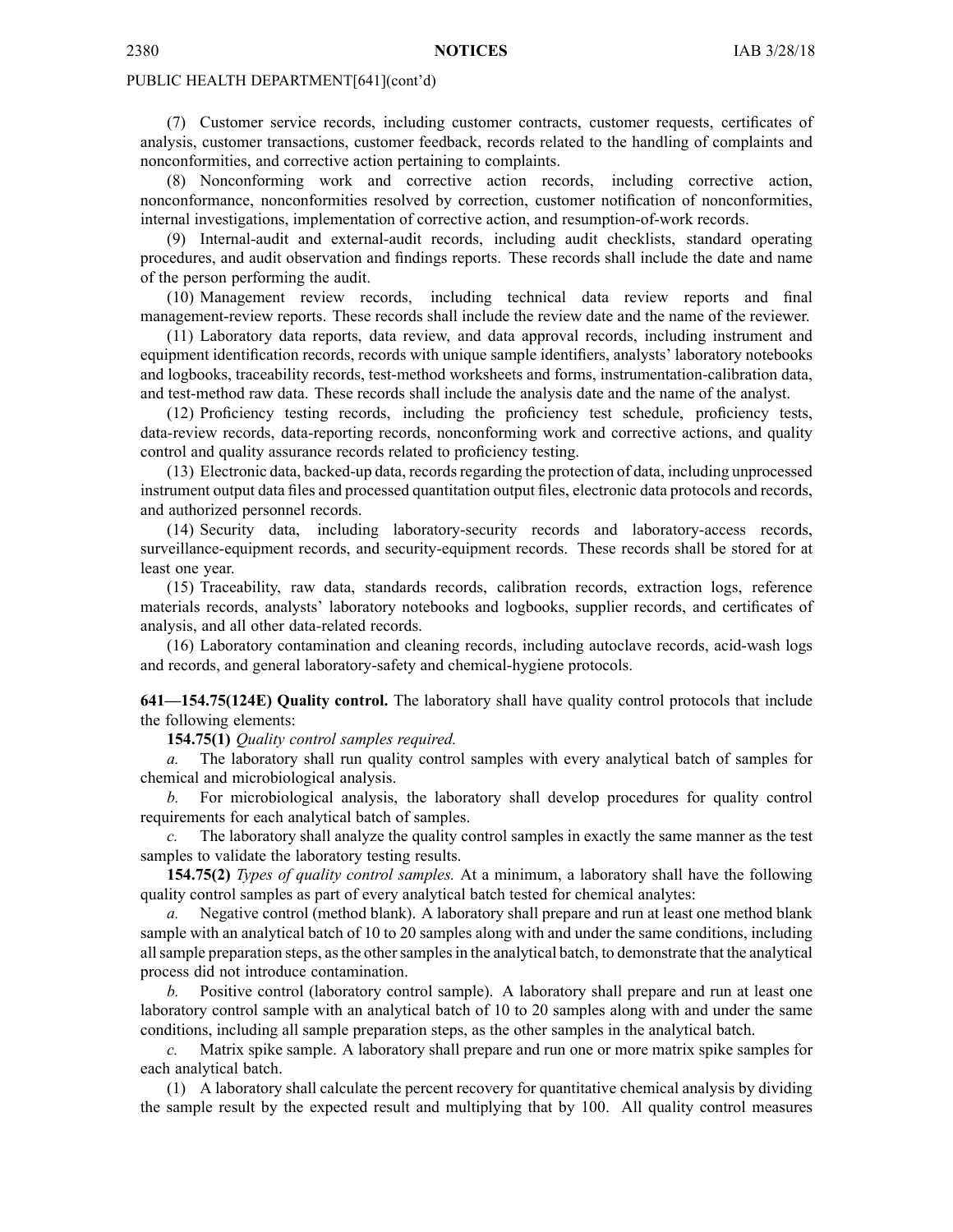shall be assessed and evaluated on an ongoing basis, and quality control acceptance criteria shall be used. When necessary, the department may establish acceptance criteria on the department's website ([www.idph.iowa.gov](http://www.idph.iowa.gov)).

(2) If quality control acceptance criteria are not acceptable, <sup>a</sup> laboratory shall investigate the cause, correct the problem, and rerun the analytical batch of samples. If the problem persists, the laboratory shall reprepare the samples and run the analysis again, if possible.

*d.* Field duplicate sample. A laboratory shall prepare and run <sup>a</sup> duplicate sample with every 10 to 20 samples for each analytical method. The acceptance criterion between the primary sample and the duplicate sample is less than 20 percen<sup>t</sup> relative percentage difference.

**154.75(3)** *Certified reference material for chemical analysis.* The laboratory shall use <sup>a</sup> reference material for each analytical batch in accordance with the following standards:

*a.* The reference material should be certified and obtained from an outside source, if possible. If <sup>a</sup> reference material is not available from an outside source, the laboratory shall make its own in-house reference material.

*b.* Reference material made in-house should be made from <sup>a</sup> different source of standards than the source from which the calibration standards are made.

*c.* The test result for the reference material shall fall within the quality control acceptance criteria. If it does not, the laboratory shall document and correct the problem and run the analytical batch again.

**154.75(4)** *Calibration standards.* The laboratory shall prepare calibration standards by serially diluting <sup>a</sup> standard solution to produce working standards used for calibration of an instrument and quantitation of analyses in samples.

**154.75(5)** *Quality control-sample report.* A laboratory shall generate <sup>a</sup> quality control-sample repor<sup>t</sup> that includes quality control parameters and measurements, analysis date, and type of matrix.

**154.75(6)** *Limit-of-detection and limit-of-quantitation calculations.* For chemical method analysis, <sup>a</sup> laboratory shall calculate the limit of detection and limit of quantitation using generally accepted methodology.

**641—154.76(124E) Security requirements.** The department may reques<sup>t</sup> assistance from the department of public safety in ensuring <sup>a</sup> laboratory meets the security requirements in this rule.

**154.76(1)** *Security policy requirement.* A laboratory shall maintain <sup>a</sup> security policy to preven<sup>t</sup> the loss, theft, or diversion of medical cannabis goods and samples. The security policy shall apply to all staff and visitors at <sup>a</sup> laboratory facility.

**154.76(2)** *Visitor logs.* Visitors to <sup>a</sup> laboratory facility shall sign visitor manifests with name, date, and times of entry and exit, and shall wear badges that are visible at all times and that identify them as visitors.

**154.76(3)** *Restricted access.* A laboratory shall use <sup>a</sup> controlled access system and written manifests to limit entrance to all restricted access areas of its laboratory facility and shall retain <sup>a</sup> record of all persons who entered the restricted access areas.

*a.* The controlled access system shall do all of the following:

(1) Limit access to authorized individuals;

(2) Maintain <sup>a</sup> log of individuals with approved access, including dates of approvals and revocations;

(3) Track times of personnel entry;

(4) Track times of personnel movement between restricted access areas;

(5) Store data for retrieval for <sup>a</sup> minimum of one year; and

(6) Remain operable in the event of <sup>a</sup> power failure.

*b.* Separate written manifests of visitors to restricted areas shall be kept and stored for <sup>a</sup> minimum of one year if the controlled access system does not include electronic records of visitors to the restricted areas.

*c.* A laboratory shall promptly, but no later than five business days after receipt of request, submit stored controlled access system data to the department.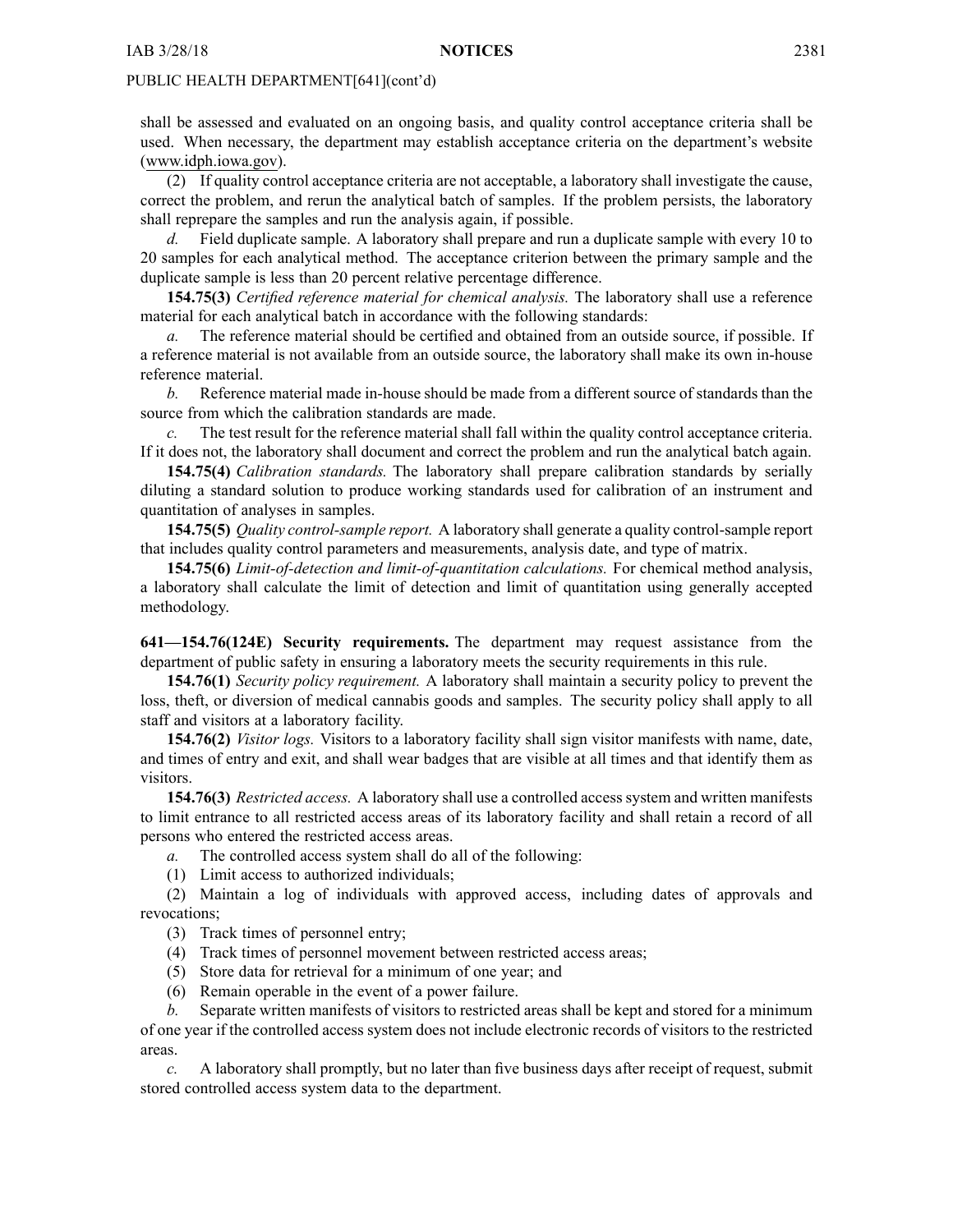**154.76(4)** *Personnel identification system.* A laboratory shall use <sup>a</sup> personnel identification system that controls and monitors individual employee access to restricted access areas within the laboratory facility and that meets the requirements of this subrule and subrule 154.76(2).

*a.* Requirement for employee identification card. An employee identification card shall contain:

- (1) The name of the employee;
- (2) The date of issuance;
- (3) An alphanumeric identification number that is unique to the employee; and

(4) A photographic image of the employee.

*b.* A laboratory employee shall keep the identification card visible at all times when the employee is in the laboratory.

*c.* Upon termination or resignation of an employee, <sup>a</sup> laboratory shall immediately:

(1) Revoke the employee's access to the laboratory; and

(2) Obtain and destroy the employee's identification card, if possible.

**154.76(5)** *Video monitoring and surveillance.*

*a. Video surveillance system.* A laboratory shall operate and maintain in good working order <sup>a</sup> video surveillance system for its premises that operates 24 hours per day, seven days a week, and visually records all areas where medical cannabis goods are stored or tested.

*b. Camera specifications.* Cameras shall:

(1) Capture clear and certain identification of any person entering or exiting <sup>a</sup> restricted access area containing medical cannabis goods;

(2) Have the ability to produce <sup>a</sup> clear, color still photograph live or from <sup>a</sup> recording;

(3) Have on all recordings an embedded date-and-time stamp that is synchronized to the recording and does not obscure the picture; and

- (4) Continue to operate during <sup>a</sup> power outage.
- *c. Video recording specifications.*

(1) A video recording shall expor<sup>t</sup> still images in an industry standard image format, such as .jpg, .bmp, or .gif.

(2) Exported video shall be archived in <sup>a</sup> format that ensures authentication and guarantees that the recorded image has not been altered.

(3) Exported video shall also be saved in an industry standard file format that can be played on <sup>a</sup> standard computer operating system.

(4) All recordingsshall be erased or destroyed at the end of the retention period and prior to disposal of any storage medium.

*d. Additional requirements.* A laboratory shall maintain all security system equipment and recordings in <sup>a</sup> secure location to preven<sup>t</sup> theft, loss, destruction, corruption, and alterations.

*e. Retention.* A laboratory shall ensure that 24-hour recordings from all video cameras are:

(1) Available for viewing by the department upon request;

- (2) Retained for <sup>a</sup> minimum of 60 days;
- (3) Maintained free of alteration or corruption; and

(4) Retained longer, as needed, if <sup>a</sup> manufacturer is given actual notice of <sup>a</sup> pending criminal, civil, or administrative investigation, or other legal proceeding for which the recording may contain relevant information.

**154.76(6)** *Chain-of-custody policy and procedures.* A laboratory shall maintain <sup>a</sup> current chain-of-custody policy and procedures. The policy should ensure that:

*a.* Chain of custody is maintained for samples which may have probable forensic evidentiary value; and

*b.* Annual training is available for individuals who will be involved with testing medical cannabis goods.

**154.76(7)** *Information technology systems security.* A laboratory shall maintain information technology systems protection by employing comprehensive security controls that include security firewall protection, antivirus protection, network and desktop password protection, and security patch managemen<sup>t</sup> procedures.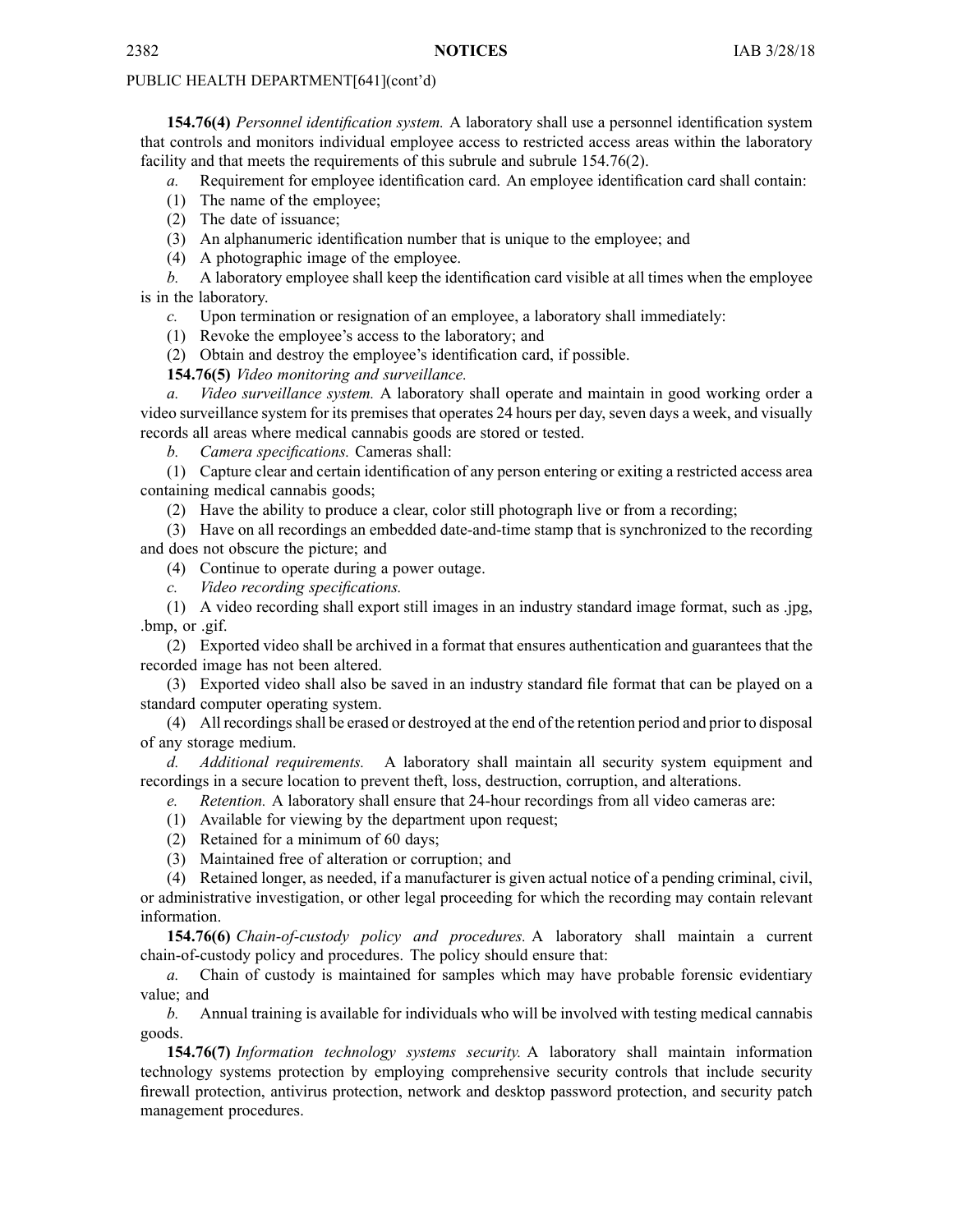# **ARC 3700C**

# **TRANSPORTATION DEPARTMENT[761]**

#### **Notice of Intended Action**

#### **Proposing rule making related to federal motor carrier safety and hazardous materials regulations and providing an opportunity for public comment**

The Department of Transportation hereby proposes to amend Chapter 520, "Regulations Applicable to Carriers," Chapter 529, "For-Hire Interstate Motor Carrier Authority," and Chapter 607, "Commercial Driver Licensing," Iowa Administrative Code.

# *Legal Authority for Rule Making*

This rule making is proposed under the authority provided in Iowa Code sections 307.12, 307.27, 321.188, 321.449 and 321.450.

## *State or Federal Law Implemented*

This rule making implements, in whole or in part, Iowa Code sections 321.188, 321.449, 321.450 and 327B.1.

## *Purpose and Summary*

The proposed amendments are par<sup>t</sup> of the regular, annual update by the Department to adopt the most recent updates to the federal regulations published by the Federal Motor Carrier Safety Administration and the Pipeline and Hazardous Materials Safety Administration.

Iowa Code section 321.188 requires the Department to adopt rules to administer commercial driver's licenses in compliance with certain portions of 49 Code of Federal Regulations (CFR) Part 383.

Iowa Code section 321.449 requires the Department to adopt rules consistent with the Federal Motor Carrier Safety Regulations (FMCSR) promulgated under United States Code, Title 49, and found in 49 CFR Parts 385 and 390 to 399.

Iowa Code section 321.450 requires the Department to adopt rules consistent with the Federal Hazardous Materials Regulations (HMR) promulgated under United States Code, Title 49, and found in 49 CFR Parts 107, 171 to 173, 177, 178 and 180.

Commercial vehicles transporting goods in interstate commerce are subject to the FMCSR on the effective dates specified in the Federal Register (FR). Commercial vehicles transporting hazardous materials in interstate commerce or transporting certain hazardous materials intrastate are subject to the HMR on the effective dates specified in the FR. The adoption of the federal regulations by the Department will extend the enforcement of the regulations to commercial vehicles operated intrastate unless exempted by statute.

The proposed amendments to Chapter 520 adopt the current CFR dated October 1, 2017, for 49 CFR Parts 107, 171, 172, 173, 177, 178, 180, 385 and 390 to 399.

The proposed amendments to Chapter 529 adopt the current CFR dated October 1, 2017, for 49 CFR Parts 365 to 368 and 370 to 379 and update the responsible office name from the office of vehicle services to the office of vehicle and motor carrier services.

The proposed amendment to Chapter 607 adopts the current CFR dated October 1, 2017, for certain portions of 49 CFR Part 383.

Proposed federal regulations are published in the FR to allow <sup>a</sup> period for public comment, and after adoption, the final regulations are published in the FR.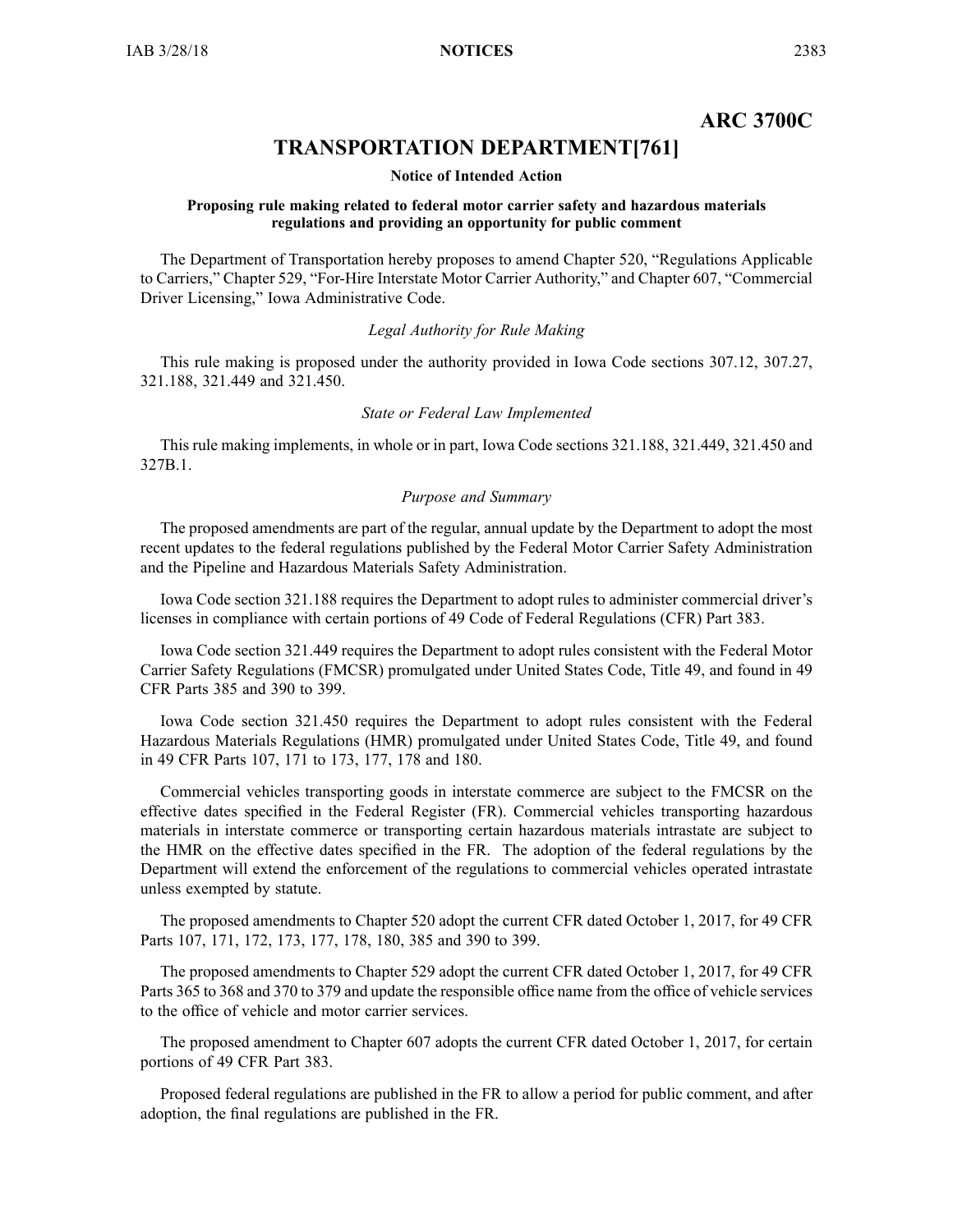#### TRANSPORTATION DEPARTMENT[761](cont'd)

To ensure the consistency required by statute, the Department adopts the specified parts of 49 CFR as adopted by the United States Department of Transportation.

The following paragraphs provide <sup>a</sup> specific description of the amendments to the FMCSR and the HMR that have become final and effective since the 2017 edition of the CFR and that affect Chapters 520, 529 and 607:

#### Amendments to the FMCSR and Federal HMR

# Parts 365, 370, 373, 374, 376, 377, 378, 383, 385, 390-392, 395, 397 and 398 (FR Vol. 81, No. 192, Pages 68336-68359, 10-04-16)

This final rule amends the Federal Motor Carrier Safety Administration's (FMCSA) regulations by making technical corrections throughout. The FMCSA is making minor changes to correct errors and omissions, ensure conformity with Office of the Federal Register style guidelines, update cross references, and improve clarity and consistency of certain regulatory provisions. Further, this set of amendments removes all remaining instances of the term "common carrier" and "contract carrier" as required by the Interstate Commerce Commission Termination Act and the Safe, Accountable, Flexible, Efficient Transportation Equity Act: A Legacy for Users (SAFETEA-LU). This rule does not make any substantive changes to the affected regulations, excep<sup>t</sup> to remove obsolete provisions. Effective date: September 30, 2016.

### Part 383 (FR Vol. 81, No. 198, Pages 70634-70646, 10-13-16)

This final rule amends FMCSA regulations to ease the transition of military personnel into civilian careers driving commercial motor vehicles (CMV) by simplifying the process of obtaining <sup>a</sup> commercial learner's permit (CLP) or commercial driver's license (CDL). This final rule extends the period of time for applying for a skills test waiver from 90 days to one year after leaving a military position requiring the operation of <sup>a</sup> commercial motor vehicle (CMV). This final rule also allows <sup>a</sup> state to accep<sup>t</sup> applications from active duty military personnel who are stationed in that state as well as administer the written and skills tests for <sup>a</sup> CLP or CDL. States that choose to accep<sup>t</sup> such applications are required to transmit the test results electronically to the state of domicile of the military personnel. The state of domicile may issue the CLP or CDL on the basis of those results. Effective date: December 12, 2016.

#### Parts 383 and 391 (FR Vol. 81, No. 233, Pages 87686-87731, 12-05-16)

This final rule amends the FMCSRs to establish requirements for the Commercial Driver's License Drug and Alcohol Clearinghouse, <sup>a</sup> database under the FMCSA that will contain information about violations of FMCSA's drug and alcohol testing program for the holders of CDLs. This rule is mandated by the Moving Ahead for Progress in the 21st Century Act (MAP-21) and will improve roadway safety by identifying CMV drivers who have committed drug and alcohol violations that render them ineligible to operate <sup>a</sup> CMV. Effective date: January 4, 2017. Compliance date: January 6, 2020.

# Part 383 (FR Vol. 81, No. 236, Pages 88732-88803, 12-08-16)

This final rule amends FMCSA regulations to establish new minimum training standards for certain individuals applying for their CDL for the first time, an upgrade of their CDL (e.g., <sup>a</sup> Class B CDL holder seeking <sup>a</sup> Class A CDL), or <sup>a</sup> hazardous materials (H), passenger (P), or school bus (S) endorsement for the first time. These individuals are subject to the entry-level driver training requirements and must complete <sup>a</sup> prescribed program of instruction provided by an entity that is listed on FMCSA's Training Provider Registry. FMCSA will submit training certification information to the state driver licensing agency, which may only administer CDL skills tests to applicants for the Class A and B CDL, or the P or S endorsements, or knowledge test for the H endorsement, after verifying the certification information is presen<sup>t</sup> in the driver's record. Effective date: February 6, 2017. Revised effective date: June 5, 2017. Compliance date: February 7, 2020.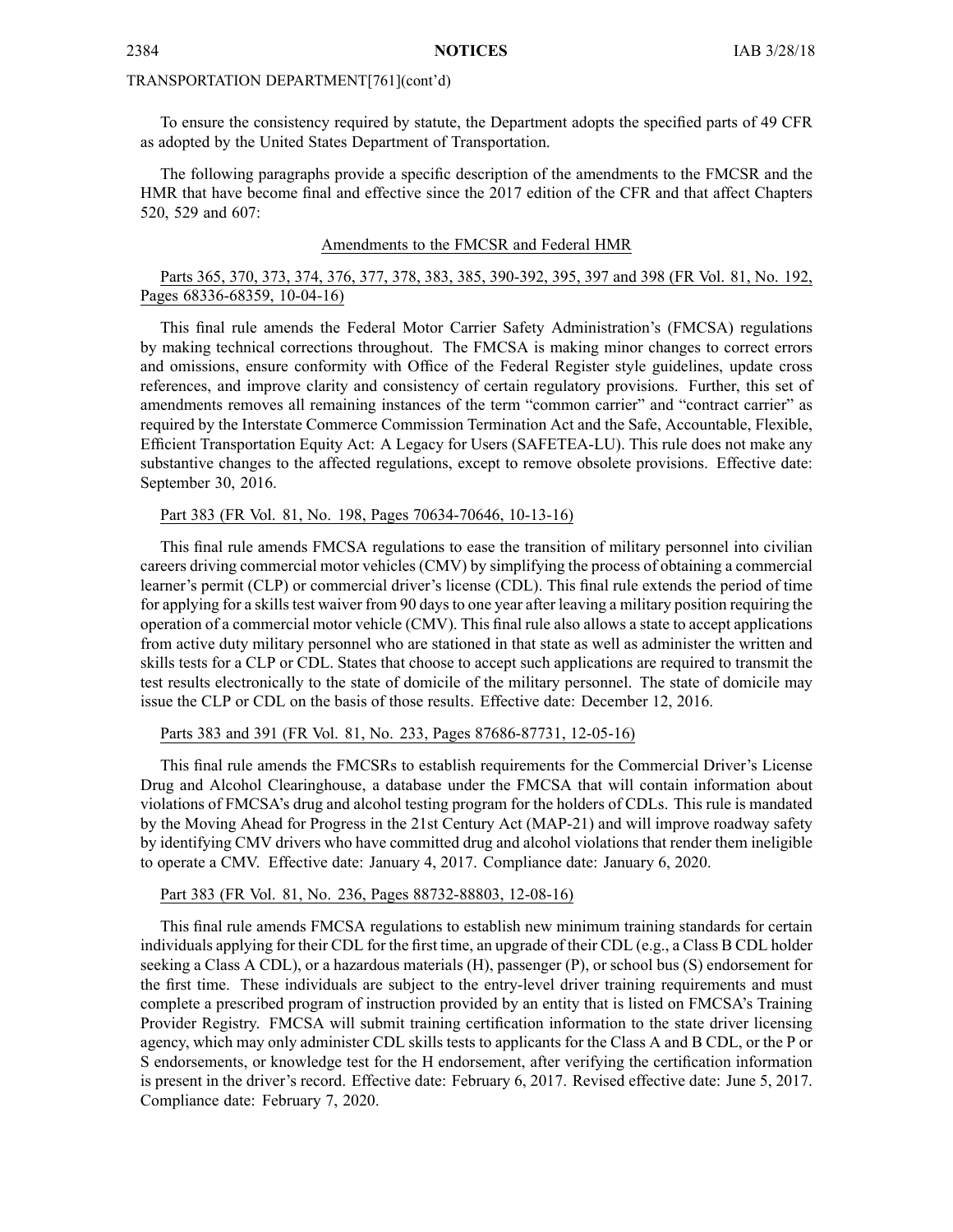#### TRANSPORTATION DEPARTMENT[761](cont'd)

# Parts 365, 366, 368, 385 and 390 (FR Vol. 82, No. 10, Pages 5292-5318, 01-17-17)

This final rule suspends FMCSRs requiring existing interstate motor carriers, freight forwarders, brokers, intermodal equipment providers, hazardous materials safety permit applicants, and cargo tank facilities under FMCSA jurisdiction to submit required registration and biennial update information to the FMCSA via <sup>a</sup> new electronic online Unified Registration System. During this suspension, entities needing to file will follow the same procedures and forms used to submit information to FMCSA as they do today. Effective date: January 14, 2017.

# Parts 107, 171-173, 178 and 180 (FR Vol. 82, No. 60, Pages 15796-15897, 03-30-17)

This Pipeline and Hazardous Materials Safety Administration (PHMSA) final rule amends the HMR to maintain consistency with international regulations and standards by incorporating various amendments, including changes to proper shipping names, hazard classes, packing groups, special provisions, packaging authorizations, air transport quantity limitations, and vesselstowage requirements. These revisions are necessary to harmonize the HMR with changes made to the International Maritime Dangerous Goods Code, the International Civil Aviation Organization's Technical Instructions for the Safe Transport of Dangerous Goods by Air, and the United Nations Recommendations on the Transport of Dangerous Goods—Model Regulations. Additionally, PHMSA is adopting several amendments to the HMR that result from coordination with Canada under the U.S.-Canada Regulatory Cooperation Council. Effective date: March 30, 2017, excep<sup>t</sup> for instruction 22 on page 15876, which is effective January 2, 2019. Voluntary compliance date: January 1, 2017. Delayed compliance date: Unless otherwise specified, January 1, 2018.

# Part 390 (FR Vol. 82, No. 115, Pages 27765-27767, 06-16-17)

This final rule extends by one year the compliance date of FMCSA regulations established in the final rule on lease and interchange of passenger-carrying CMVs published on May 27, 2015, and effective on July 27, 2015. The new compliance date is January 1, 2019. The FMCSA received numerous petitions for reconsideration of the final rule and extended the original January 1, 2017, compliance date to January 1, 2018, to provide time to address the issues raised by the petitioners. As <sup>a</sup> result of <sup>a</sup> public meeting with representatives of the passenger carrier industry in October 2016 and further analysis of the petitions for reconsideration, the FMCSA is extending the compliance date by an additional 12 months to allow time to revise the regulations, while ensuring that carriers have ample time to adjust to the requirements of the revisions. Effective date: June 16, 2017, untilJanuary 1, 2019. Compliance date: The compliance date for the requirements in Subpart F to 49 CFR Part 390 (Sections 390.301, 390.303, and 390.305) is extended until January 1, 2019.

## *Fiscal Impact*

The fiscal impact cannot be determined. The federal regulations to be adopted by this action were subject to fiscal impact review by either the FMCSA or the PHMSA when enacted and were determined not to be cost-prohibitive.

#### *Jobs Impact*

The proposed amendments may have <sup>a</sup> slight impact on motor carrier operations; however, the amendments should not negatively impact jobs or employment opportunities because the regulations adopted align the rules to federal regulations and bring uniformity and consistency to the industry, which should have <sup>a</sup> positive impact on employment.

#### *Waivers*

Various portions of the federal regulations and Iowa statutes allow some exceptions when the exceptions will not adversely impact the safe transportation of commodities on the Nation's highways.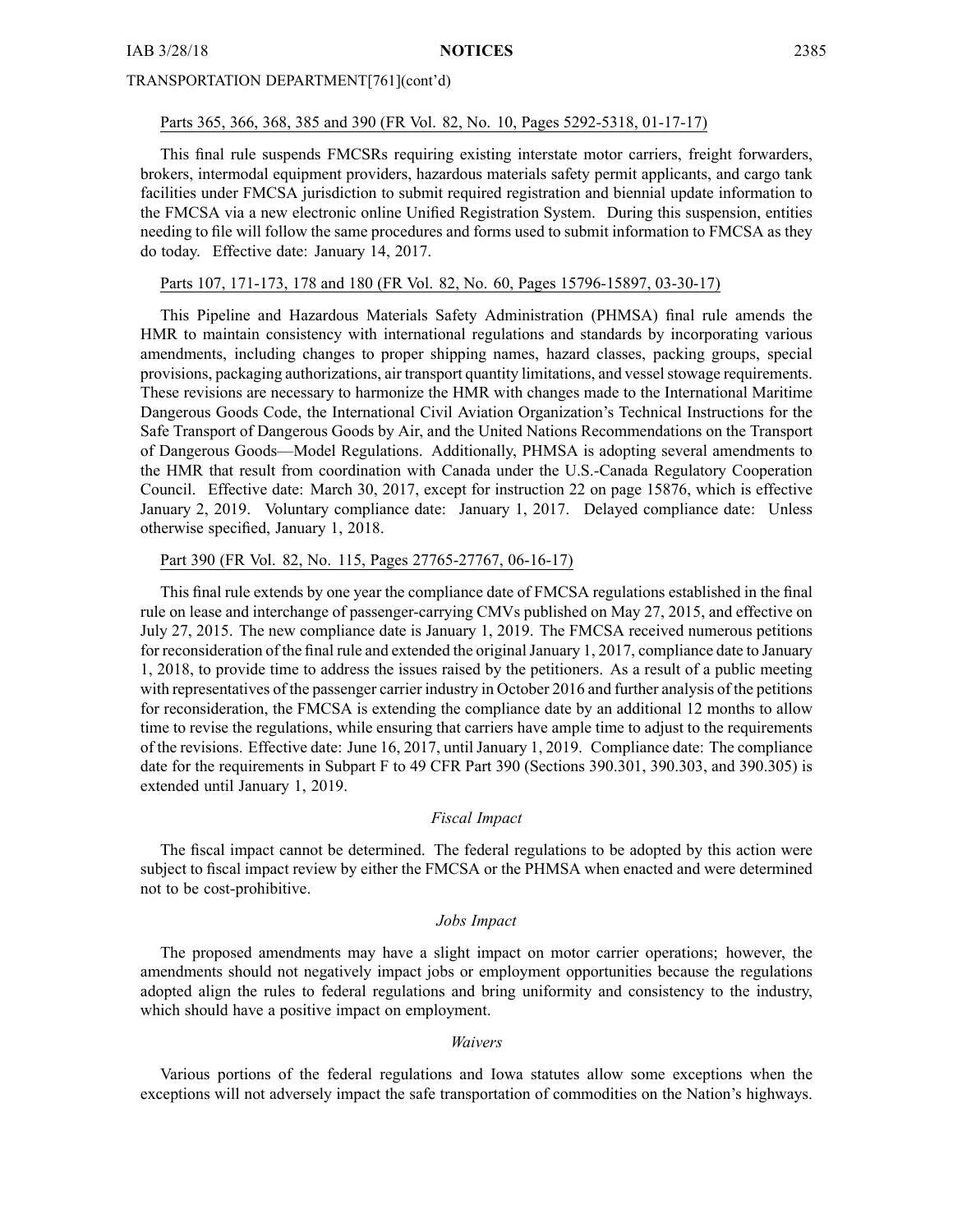#### TRANSPORTATION DEPARTMENT[761](cont'd)

Granting additional exceptions for drivers and the motor carrier industry in Iowa would adversely impact the safety of the traveling public in Iowa.

#### *Public Comment*

Any interested person may submit written comments concerning this proposed rule making or may submit <sup>a</sup> written reques<sup>t</sup> to make an oral presentation at <sup>a</sup> public hearing. Written comments or requests to presen<sup>t</sup> oral comments in response to this rule making must be received by the Department no later than 4:30 p.m. on April 17, 2018. Comments should be directed to:

Tracy George Department of Transportation DOT Rules Administrator, Strategic Communications and Policy 800 Lincoln Way Ames, Iowa 50010 Email: [tracy.george@iowadot.us](mailto:tracy.george@iowadot.us)

#### *Public Hearing*

A public hearing to hear requested oral presentations will be held as follows:

April 19, 2018 Department of Transportation 10 a.m. Motor Vehicle Division 6310 SE Convenience Boulevard Ankeny, Iowa

Persons who wish to make oral comments at the public hearing may be asked to state their names for the record and to confine their remarks to the subject of this proposed rule making.

Any persons who intend to attend the public hearing and have special requirements, such as those related to hearing or mobility impairments, should contact Tracy George, the Department's rules administrator, and advise of specific needs.

The public hearing will be canceled without further notice if no oral presentation is requested.

#### *Review by Administrative Rules Review Committee*

The Administrative Rules Review Committee, <sup>a</sup> bipartisan legislative committee which oversees rule making by executive branch agencies, may, on its own motion or on written reques<sup>t</sup> by any individual or group, review this rule making at its regular [monthly](https://www.legis.iowa.gov/committees/meetings/meetingsListComm?groupID=705&ga=87) meeting or at <sup>a</sup> special meeting. The Committee's meetings are open to the public, and interested persons may be heard as provided in Iowa Code section 17A.8(6).

The following rule-making actions are proposed:

ITEM 1. Amend paragraph **520.1(1)"a"** as follows:

*a. Motor carrier safety regulations.* The Iowa department of transportation adopts the Federal Motor Carrier Safety Regulations, 49 CFR Parts 385 and 390-399 (October 1, 2016 2017).

ITEM 2. Amend paragraph **520.1(1)"b"** as follows:

*b. Hazardous materials regulations.* The Iowa department of transportation adopts the Federal Hazardous Materials Regulations, 49 CFR Parts 107, 171-173, 177, 178, and 180 (October 1, 2016 2017).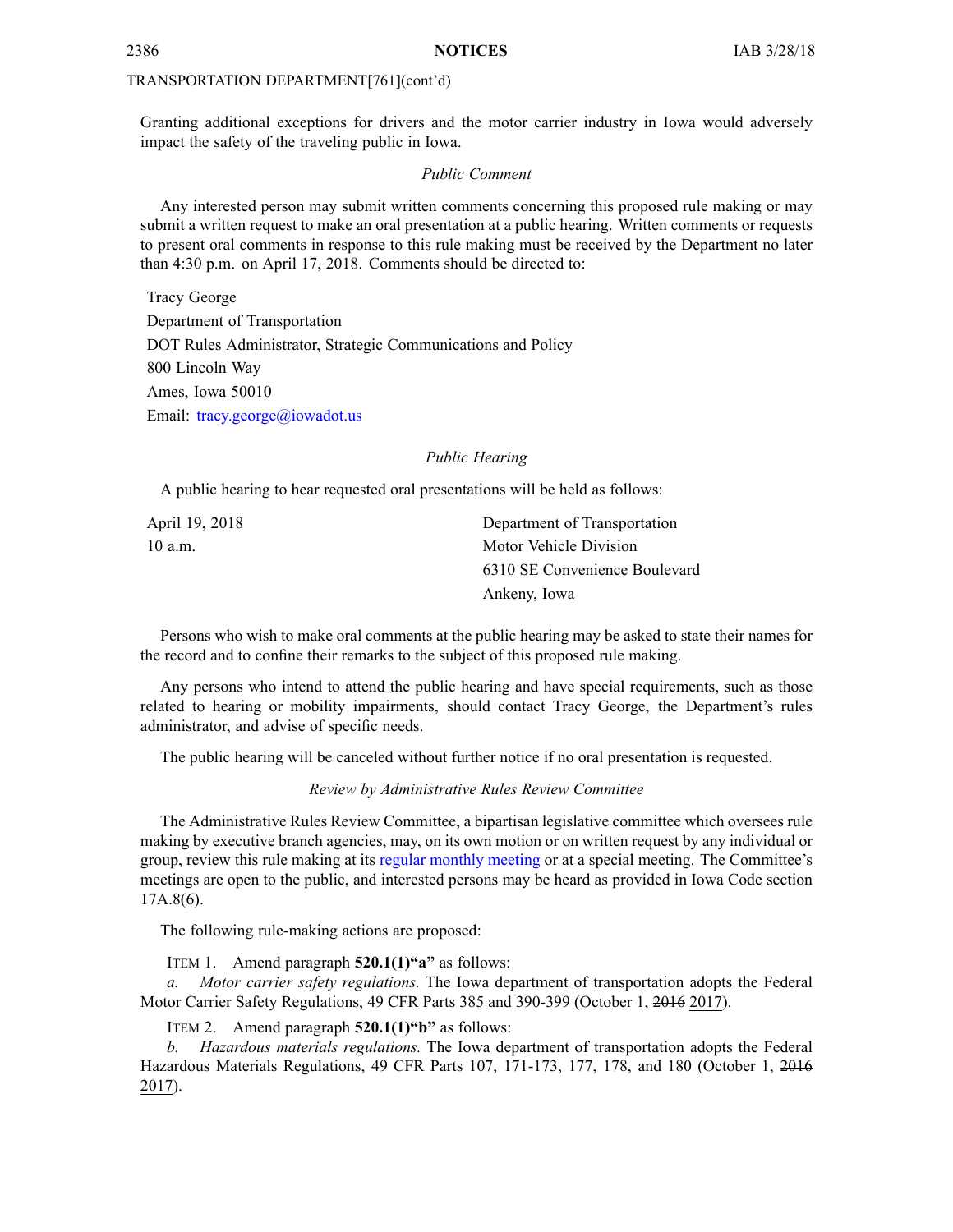TRANSPORTATION DEPARTMENT[761](cont'd)

ITEM 3. Amend rule 761—529.1(327B) as follows:

**761—529.1(327B) Motor carrier regulations.** The Iowa department of transportation adopts the Code of Federal Regulations, 49 CFR Parts 365-368 and 370-379, dated October 1, 2016 2017, for regulating interstate for-hire carriers.

Copies of this publication are available from the state law library or through the Internet at <http://www.fmcsa.dot.gov>.

ITEM 4. Amend rule 761—529.2(327B) as follows:

**761—529.2(327B) Registering interstate authority in Iowa.** Registration for interstate exemp<sup>t</sup> and nonexemp<sup>t</sup> authority shall be either mailed to the Office of Vehicle and Motor Carrier Services, Iowa Department of Transportation, P.O. Box 10382, Des Moines, Iowa 50306-0382; delivered in person to 6310 SE Convenience Blvd., Ankeny, Iowa; or sent by facsimile to (515)237-3257.

ITEM 5. Amend paragraph **607.10(1)"c"** as follows:

- *c.* The following portions of 49 CFR Part 383 (October 1, 2016 2017):
- (1) Section 383.51, Disqualification of drivers.
- (2) Subpart E—Testing and Licensing Procedures.
- (3) Subpart G—Required Knowledge and Skills.
- (4) Subpart H—Tests.

**ARC 3697C**

# **TRANSPORTATION DEPARTMENT[761]**

### **Notice of Termination**

### **Terminating rule making related to sanctions**

The Department of Transportation hereby terminates the rule making initiated by its Notice of Intended Action published in the Iowa Administrative Bulletin on January 31, 2018, as **ARC 3601C**, proposing to amend Chapter 615, "Sanctions," Iowa Administrative Code.

### *Legal Authority for Rule Making*

The above-mentioned rule making is terminated under the authority provided in Iowa Code sections 307.12, 307A.2, 321.180B, 321.189, 321.193, 321.201, 321.208, 321.210, 321.210A, 321.210D, 321.213B, 321.513, 321.560 and 321A.2.

### *Purpose and Summary*

The amendments proposed in the Notice of Intended Action formed <sup>a</sup> comprehensive update of the Department's rules affecting driver's license sanctions to better implement and align with existing legal authority and Department practice, including eliminating outdated or irrelevant requirements or options and standardizing and streamlining processes and procedures.

### *Reason for Termination*

The Department is working to revise the proposed amendments and plans to submit <sup>a</sup> new Notice of Intended Action that incorporates changes based on concerns expressed by some members of the Administrative Rules Review Committee at its meeting held on February 9, 2018.

### *Jobs Impact*

After analysis and review of this rule making, no impact on jobs has been found.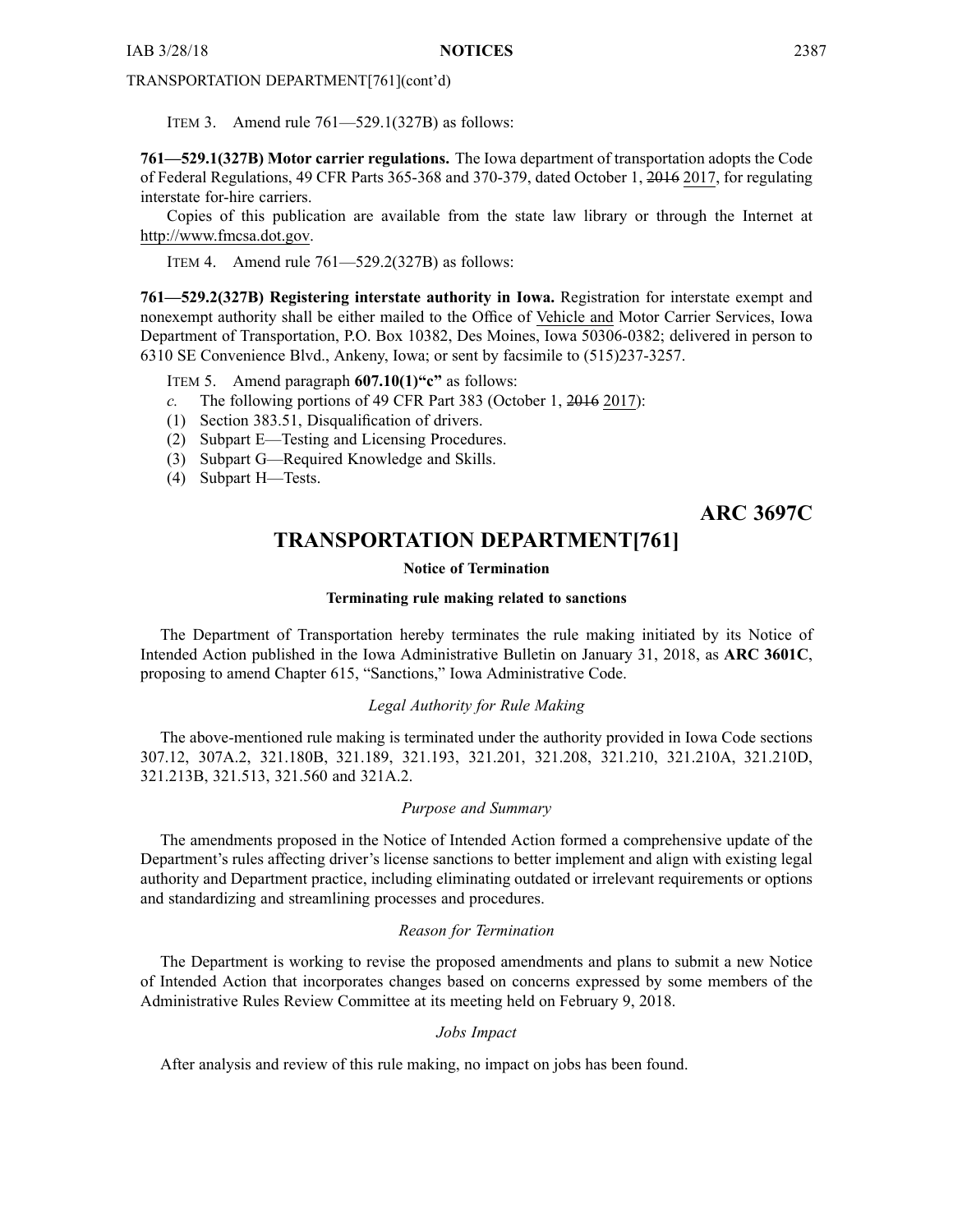### TRANSPORTATION DEPARTMENT[761](cont'd)

### *Review by Administrative Rules Review Committee*

The Administrative Rules Review Committee, <sup>a</sup> bipartisan legislative committee which oversees rule making by executive branch agencies, may, on its own motion or on written reques<sup>t</sup> by any individual or group, review this rule making at its regular [monthly](https://www.legis.iowa.gov/committees/meetings/meetingsListComm?groupID=705&ga=87) meeting or at <sup>a</sup> special meeting. The Committee's meetings are open to the public, and interested persons may be heard as provided in Iowa Code section 17A.8(6).

## **TREASURER OF STATE**

### **Notice—Public Funds Interest Rates**

In compliance with Iowa Code chapter 74A and section 12C.6, the committee composed of Treasurer of State Michael L. Fitzgerald, Superintendent of Credit Unions Katie Averill, Superintendent of Banking Ronald L. Hansen, and Auditor of State Mary Mosiman has established today the following rates of interest for public obligations and special assessments. The usury rate for March is 4.50%.

| INTEREST RATES FOR PUBLIC OBLIGATIONS AND ASSESSMENTS |  |
|-------------------------------------------------------|--|
|                                                       |  |
|                                                       |  |

RECOMMENDED Rates for Public Obligations (74A.3) and School District Warrants (74A.7). A rate equal to 75% of the Federal Reserve monthly published indices for U.S. Government securities of comparable maturities. All Financial Institutions as defined by Iowa Code section 12C.1 are eligible for public fund deposits as defined by Iowa Code section 12C.6A.

The rate of interest has been determined by <sup>a</sup> committee of the state of Iowa to be the minimum interest rate that shall be paid on public funds deposited in approved financial institutions. To be eligible to accep<sup>t</sup> deposits of public funds of the state of Iowa, <sup>a</sup> financial institution shall demonstrate <sup>a</sup> commitment to serve the needs of the local community in which it is chartered to do business. These needs include credit services as well as deposit services. All such financial institutions are required to provide the committee with <sup>a</sup> written description of their commitment to provide credit services in the community. This statement is available for examination by citizens.

New official state interest rates, effective March 9, 2018, setting the minimums that may be paid by Iowa depositories on public funds are listed below.

### TIME DEPOSITS

| $32-89$ days $\ldots \ldots \ldots \ldots \ldots \ldots \ldots \ldots \ldots$            | .05% Minimum    |
|------------------------------------------------------------------------------------------|-----------------|
| 90-179 days $\ldots \ldots \ldots \ldots \ldots \ldots \ldots \ldots \ldots \ldots$      | Minimum $.15\%$ |
|                                                                                          |                 |
|                                                                                          | .40% Minimum    |
| More than $397 \text{ days} \dots \dots \dots \dots \dots \dots \dots \dots \dots \dots$ | .70% Minimum    |

These are minimum rates only. All time deposits are four-tenths of <sup>a</sup> percen<sup>t</sup> below average rates. Public body treasurers and their depositories may negotiate <sup>a</sup> higher rate according to money market rates and conditions.

Inquiries may be sent to Michael L. Fitzgerald, Treasurer of State, State Capitol, Des Moines, Iowa 50319.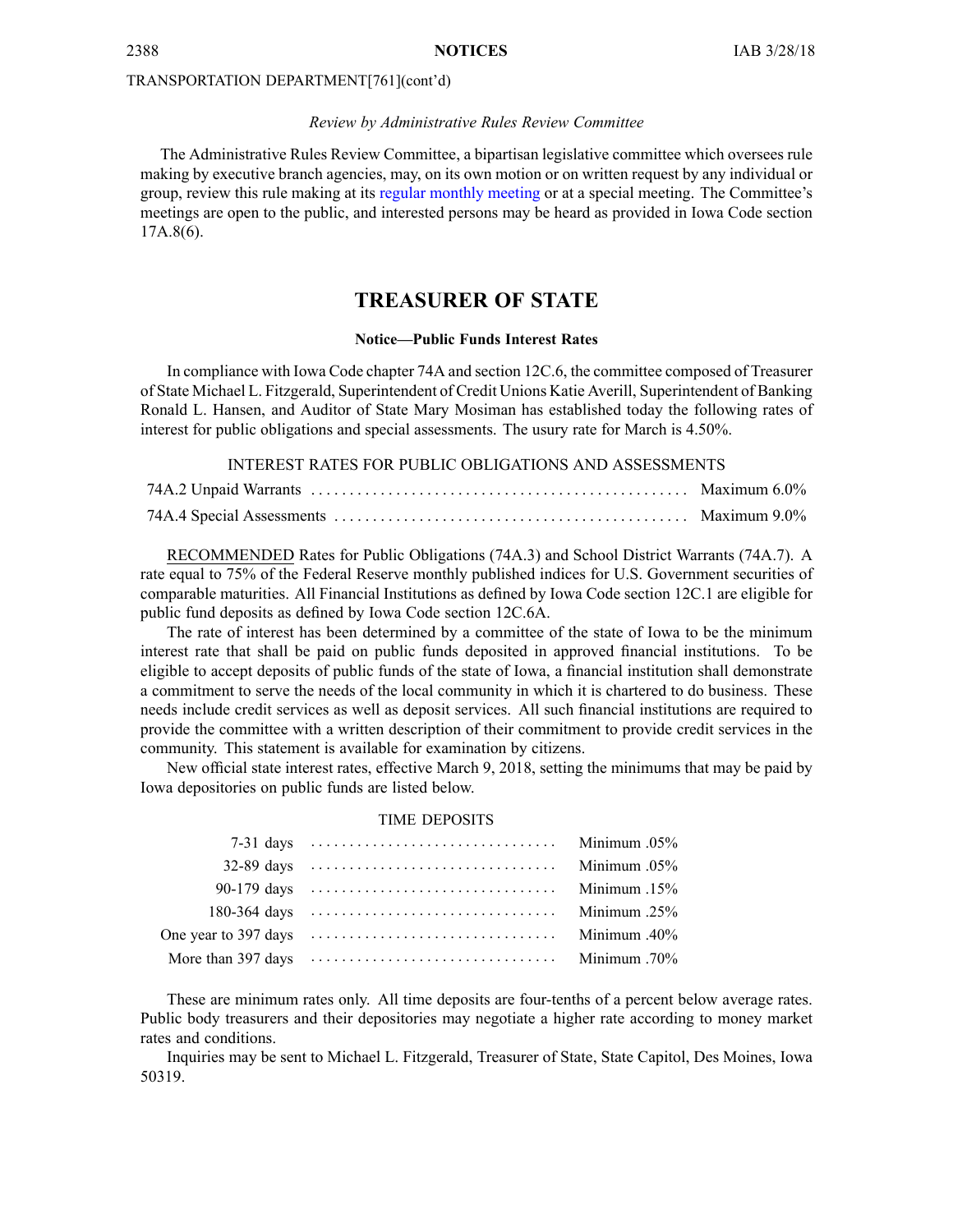## **USURY**

In accordance with the provisions of Iowa Code section 535.2, subsection 3, paragraph "a," the Superintendent of Banking has determined that the maximum lawful rate of interest shall be:

| April 1, 2017 — April 30, 2017         | 4.50% |
|----------------------------------------|-------|
| May 1, 2017 - May 31, 2017             | 4.50% |
| June 1, 2017 — June 30, 2017           | 4.25% |
| July 1, 2017 — July 31, 2017           | 4.25% |
| August 1, 2017 — August 31, 2017       | 4.25% |
| September 1, 2017 — September 30, 2017 | 4.25% |
| October 1, 2017 — October 31, 2017     | 4.25% |
| November 1, 2017 – November 30, 2017   | 4.25% |
| December 1, 2017 — December 31, 2017   | 4.25% |
| January 1, 2018 — January 31, 2018     | 4.25% |
| February 1, 2018 — February 28, 2018   | 4.50% |
| March 1, 2018 — March 31, 2018         | 4.50% |
| April 1, 2018 - April 30, 2018         | 4.50% |
|                                        |       |

# **ARC 3712C**

# **WORKFORCE DEVELOPMENT DEPARTMENT[871]**

### **Notice of Intended Action**

### **Proposing rule making related to claims and benefits and providing an opportunity for public comment**

The Director of the Department of Workforce Development hereby proposes to amend Chapter 24, "Claims and Benefits," Iowa Administrative Code.

### *Legal Authority for Rule Making*

This rule making is proposed under the authority provided in Iowa Code section 96.11.

### *State or Federal Law Implemented*

This rule making implements, in whole or in part, Iowa Code chapter 96.

### *Purpose and Summary*

These revisions to certain administrative rules will give the Department updated rules in response to previously made changes.

## *Fiscal Impact*

This rule making has no fiscal impact to the State of Iowa.

### *Jobs Impact*

After analysis and review of this rule making, no impact on jobs has been found.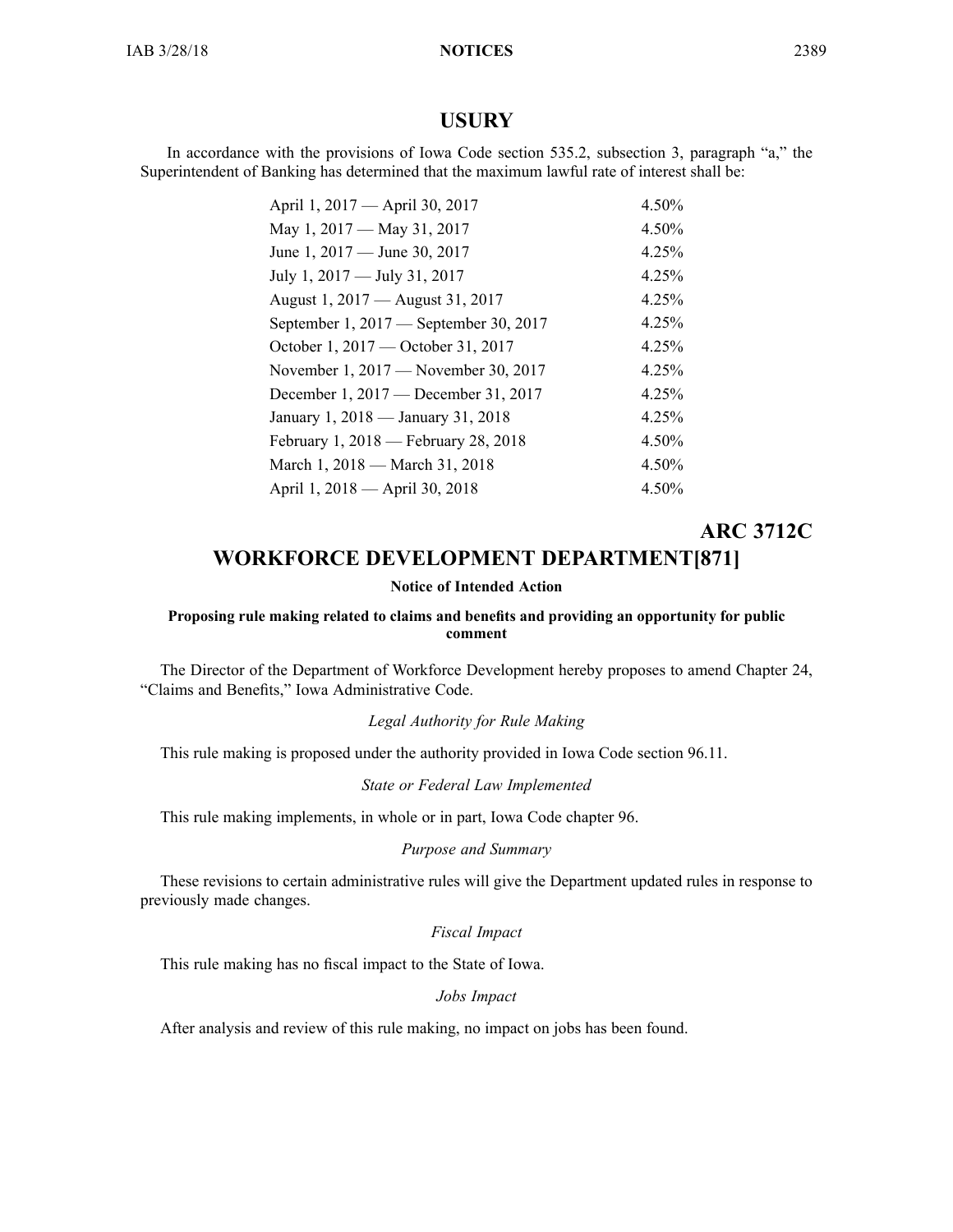### WORKFORCE DEVELOPMENT DEPARTMENT[871](cont'd)

### *Waivers*

Any person who believes that the application of the discretionary provisions of this rule making would result in hardship or injustice to that person may petition the Department for <sup>a</sup> waiver of the discretionary provisions, if any.

### *Public Comment*

Any interested person may submit written comments concerning this proposed rule making. Written comments in response to this rule making must be received by the Department no later than 4:30 p.m. on April 17, 2018. Comments should be directed to:

David Steen, Attorney Department of Workforce Development 1000 East Grand Avenue Des Moines, Iowa 50319-0209 Email: [david.steen@iwd.iowa.gov](mailto:david.steen@iwd.iowa.gov)

### *Public Hearing*

No public hearing is scheduled at this time. As provided in Iowa Code section 17A.4(1)"b," an oral presentation regarding this rule making may be demanded by 25 interested persons, <sup>a</sup> governmental subdivision, the Administrative Rules Review Committee, an agency, or an association having 25 or more members.

### *Review by Administrative Rules Review Committee*

The Administrative Rules Review Committee, <sup>a</sup> bipartisan legislative committee which oversees rule making by executive branch agencies, may, on its own motion or on written reques<sup>t</sup> by any individual or group, review this rule making at its regular [monthly](https://www.legis.iowa.gov/committees/meetings/meetingsListComm?groupID=705&ga=87) meeting or at <sup>a</sup> special meeting. The Committee's meetings are open to the public, and interested persons may be heard as provided in Iowa Code section 17A.8(6).

The following rule-making actions are proposed:

ITEM 1. Amend subrule 24.1(21) as follows:

**24.1(21)** *Benefit year, individual.* The benefit year is <sup>a</sup> period of 365 days (366 in <sup>a</sup> leap year) beginning with and including the starting date of the benefit year. The starting date of the benefit year is always on Sunday and is the Sunday of the current week in which the claimant first files <sup>a</sup> valid claim unless the claim is backdated as allowed under paragraph 24.2(1)*"h."*.

ITEM 2. Amend subparagraph **24.2(1)"g"(1)** as follows:

(1) The weekly continued claim shall be transmitted not earlier than 8 a.m. on the Sunday following the Saturday of the weekly reporting period and, unless reasonable cause can be shown for the delay, not later than close of business on the Friday following the weekly reporting period.

ITEM 3. Amend subparagraph **24.2(1)"g"(3)** as follows:

- (3) The individual shall set forth the following:
- 1. That the individual continues the claim for benefits;

2. That excep<sup>t</sup> as otherwise indicated, during the period covered by the claim, the individual was fully or partially unemployed, earned no gross wages and received no benefits, was able to work and available for work;

3. That the individual indicates the number of employers contacted for work, the contact information for each employer contacted, and the result of the contact;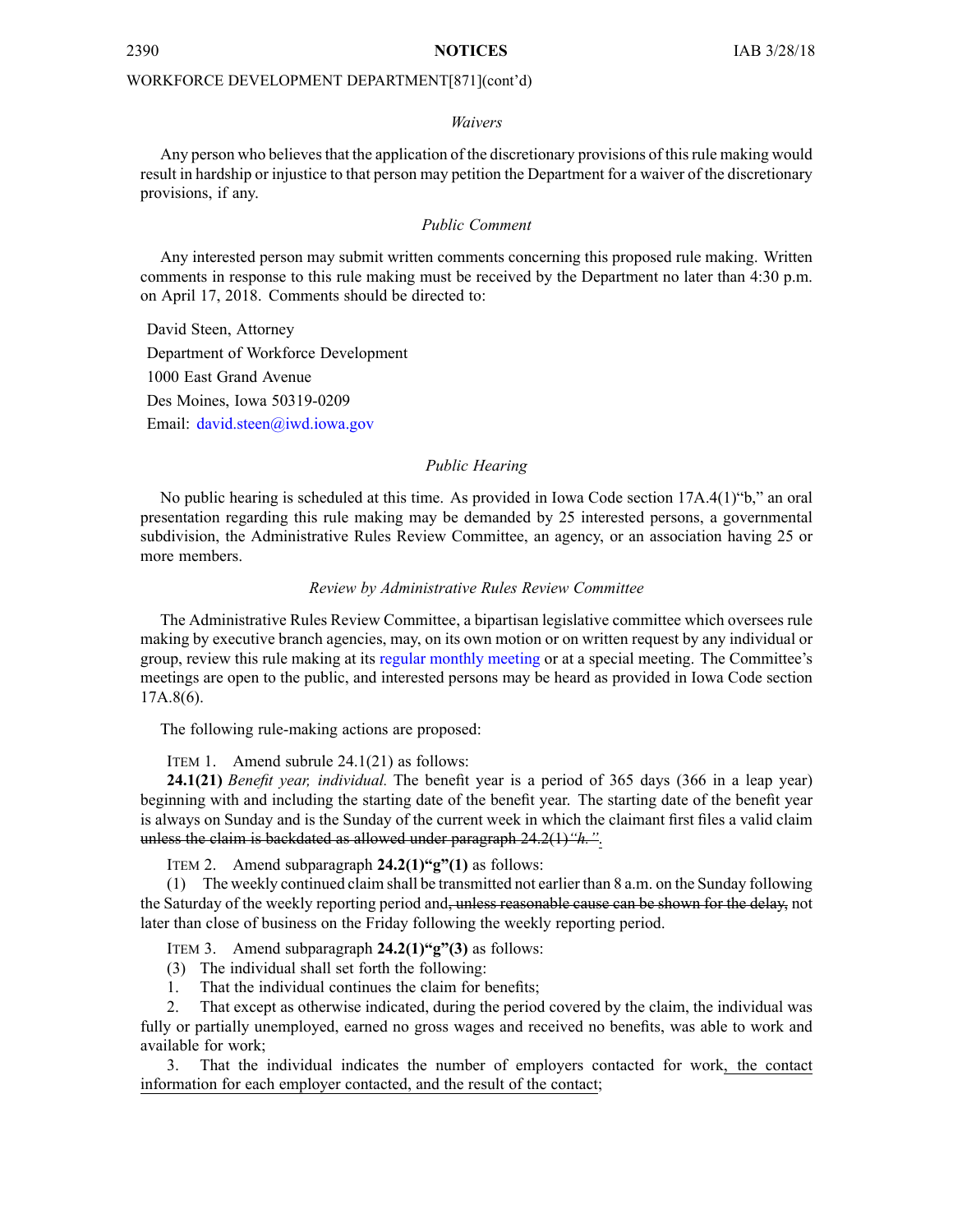### WORKFORCE DEVELOPMENT DEPARTMENT[871](cont'd)

4. That the individual knows the law provides penalties for false statements in connection with the claim;

5. That the individual has reported any job offer received during the period covered by the claim;

6. That the individual understands the individual's responsibility to review the individual's claim records to ensure there is no delay in filing the individual's weekly claim to remain in continuous reporting status. Failure to file claims each week will require <sup>a</sup> claimant to submit <sup>a</sup> claim application to reactivate the claim;

6. 7. Other information required by the department.

ITEM 4. Amend subparagraph **24.2(1)"h"(2)** as follows:

(2) The claim may only be backdated prior to the first day of the calendar week in which the claimant does repor<sup>t</sup> and file <sup>a</sup> claim for the following reasons:

1. The failure of the department to recognize the expiration of the claimant's previous benefit year; 2. The if the claimant filed an interstate claim against another state which has been determined as ineligible.

ITEM 5. Amend paragraph **24.13(3)"c"** as follows:

*c.* Wages in lieu of notice, separation allowance, severance pay and dismissal pay.

ITEM 6. Adopt the following **new** paragraph **24.13(3)"f"**:

*f.* Severance pay. Severance pay is any paymen<sup>t</sup> based solely on the years of service and is not conditioned on the individual giving up any legal right or the release of any rights.

ITEM 7. Adopt the following **new** subparagraph **24.37(1)"d"(4)**:

(4) The effective date of an interstate claim shall be the Sunday of the week the claim was filed, excep<sup>t</sup> if proof is obtained from another state that the claimant filed in that state and it was determined that the claim should have been filed in Iowa.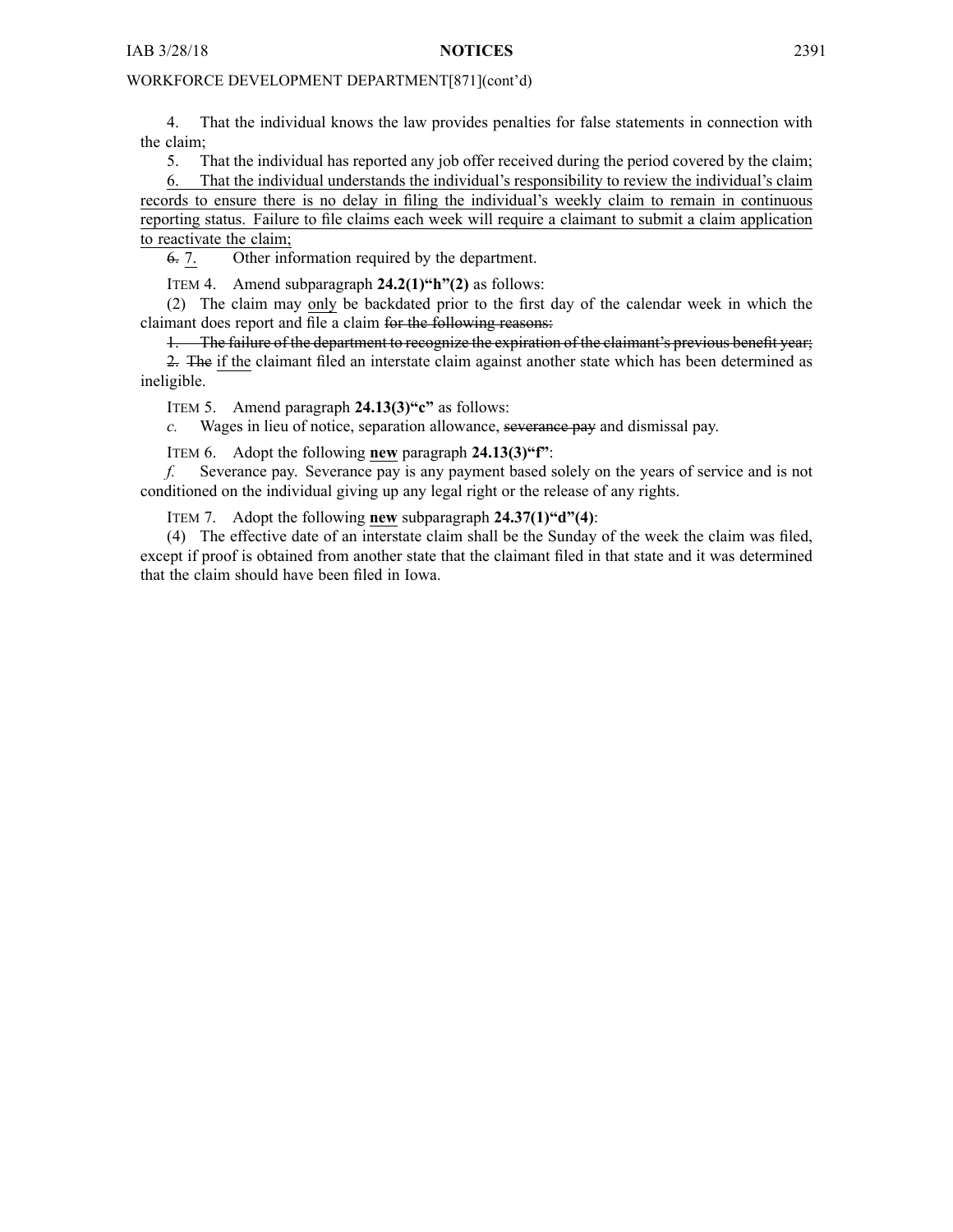# <sup>2392</sup> **FILED** IAB 3/28/18

# **ARC 3713C**

# **AGING, DEPARTMENT ON[17]**

### **Adopted and Filed**

### **Rule making related to department organization**

The Department on Aging hereby amends Chapter 2, "Department on Aging," Iowa Administrative Code.

### *Legal Authority for Rule Making*

This rule making is adopted under the authority provided in Iowa Code sections 231.14 and 17A.3.

### *State or Federal Law Implemented*

This rule making implements, in whole or in part, Iowa Code section 231.22.

### *Purpose and Summary*

This amendment changes the divisions of the Department on Aging. There was new legislation passed on the federal level related to the Office of the State Long-Term Care Ombudsman. On <sup>a</sup> monitoring visit, the Administration for Community Living noted that the organization of the Iowa Department on Aging was inconsistent with 45 CFR  $\S$  1324.11(c). This amendment will put the Department in compliance with federal law. The Department also combined two divisions to reflect <sup>a</sup> cross-pollination of responsibilities.

### *Public Comment and Changes to Rule Making*

Notice of Intended Action for this rule making was published in the Iowa Administrative Bulletin on December 6, 2017, as **ARC 3478C**. No public comments were received. No changes from the Notice have been made.

### *Adoption of Rule Making*

This rule making was adopted by the Department on March 1, 2018.

*Fiscal Impact*

This rule making has no fiscal impact to the State of Iowa.

### *Jobs Impact*

After analysis and review of this rule making, no impact on jobs has been found.

### *Waivers*

Any person who believes that the application of the discretionary provisions of this rule making would result in hardship or injustice to that person may petition the Department for <sup>a</sup> waiver of the discretionary provisions, if any, pursuan<sup>t</sup> to 17—Chapter 11.

### *Review by Administrative Rules Review Committee*

The Administrative Rules Review Committee, <sup>a</sup> bipartisan legislative committee which oversees rule making by executive branch agencies, may, on its own motion or on written reques<sup>t</sup> by any individual or group, review this rule making at its regular [monthly](https://www.legis.iowa.gov/committees/meetings/meetingsListComm?groupID=705&ga=87) meeting or at <sup>a</sup> special meeting. The Committee's meetings are open to the public, and interested persons may be heard as provided in Iowa Code section 17A.8(6).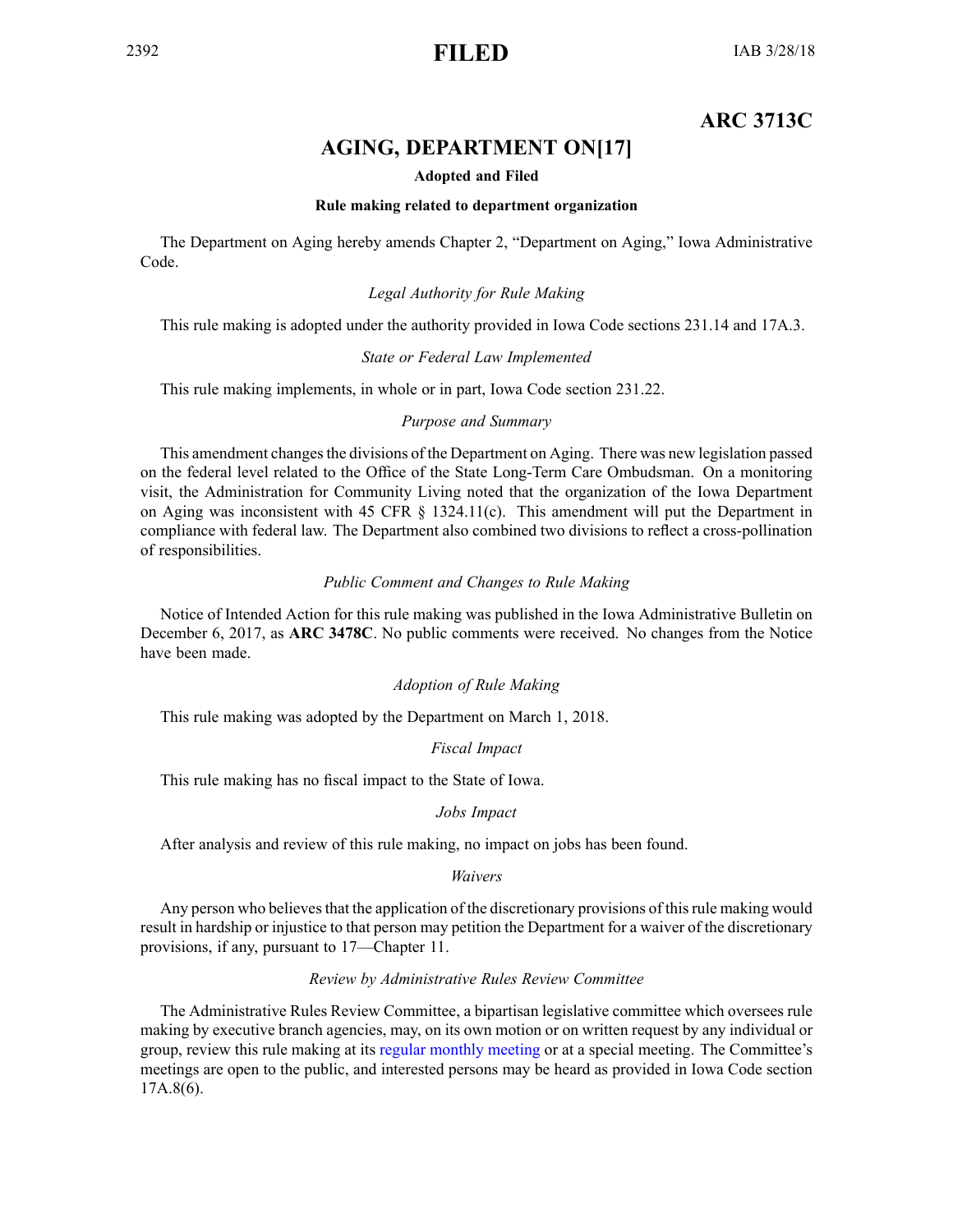AGING, DEPARTMENT ON[17](cont'd)

### *Effective Date*

This rule making will become effective on May 2, 2018.

The following rule-making action is adopted:

Amend rule 17—2.5(231) as follows:

**17—2.5(231) Organizational units of the department.** The department's activities are performed by employees within the office of the director and three two divisions. Grants will be managed by the appropriate division, dependent upon the source and intended use of funds.

**2.5(1)** *Office of the director.* The office of the director may be comprised of the director, the assistant director, the state long-term care ombudsman, the policy coordinator, the public information officer, and other personnel. This office is responsible for the overall planning, policy, managemen<sup>t</sup> and operations of the department.

**2.5(2)** *Division of programs, planning, and administration.* The responsibilities of the division of programs, planning, and administration include the development and operation of home- and community-based programs, development of program and operational budgets, providing leadership and direction for the integration of policy development, ensuring that policies are consistent with department goals and results, and accounting and administrative control of appropriation expenditures.

**2.5(3)** *Division of policy and planning.* The responsibilities of the division of policy and planning include providing leadership and direction for the integration of policy development and ensuring that policies are consistent with department goals and results.

**2.5(4)** *Division of elder rights.* The responsibilities of the division of elder rights include development, administration, and operation of the program and budget for the office of the state long-term care ombudsman and other programs impacting elder rights.

**2.5(3)** *Office of the state long-term care ombudsman.* The responsibilities of the state long-term care ombudsman include development, administration, and operation of the program and allocated budget to provide advocacy for individuals residing in long-term care.

[Filed 3/6/18, effective 5/2/18]

[Published 3/28/18]

EDITOR'<sup>S</sup> NOTE: For replacement pages for IAC, see IAC Supplement 3/28/18.

**ARC 3714C**

# **AGING, DEPARTMENT ON[17]**

**Adopted and Filed**

### **Rule making related to access to residents**

The Department on Aging hereby amends Chapter 8, "Long-Term Care Ombudsman," Iowa Administrative Code.

*Legal Authority for Rule Making*

This rule making is adopted under the authority provided in Iowa Code sections 231.42 and 17A.3.

### *State or Federal Law Implemented*

This rule making implements, in whole or in part, Iowa Code section 231.45.

### *Purpose and Summary*

This amendment changes the rule related to the Certified Volunteer Long-Term Care Ombudsman Program. New legislation was passed on the federal level related to the Office of the State Long-Term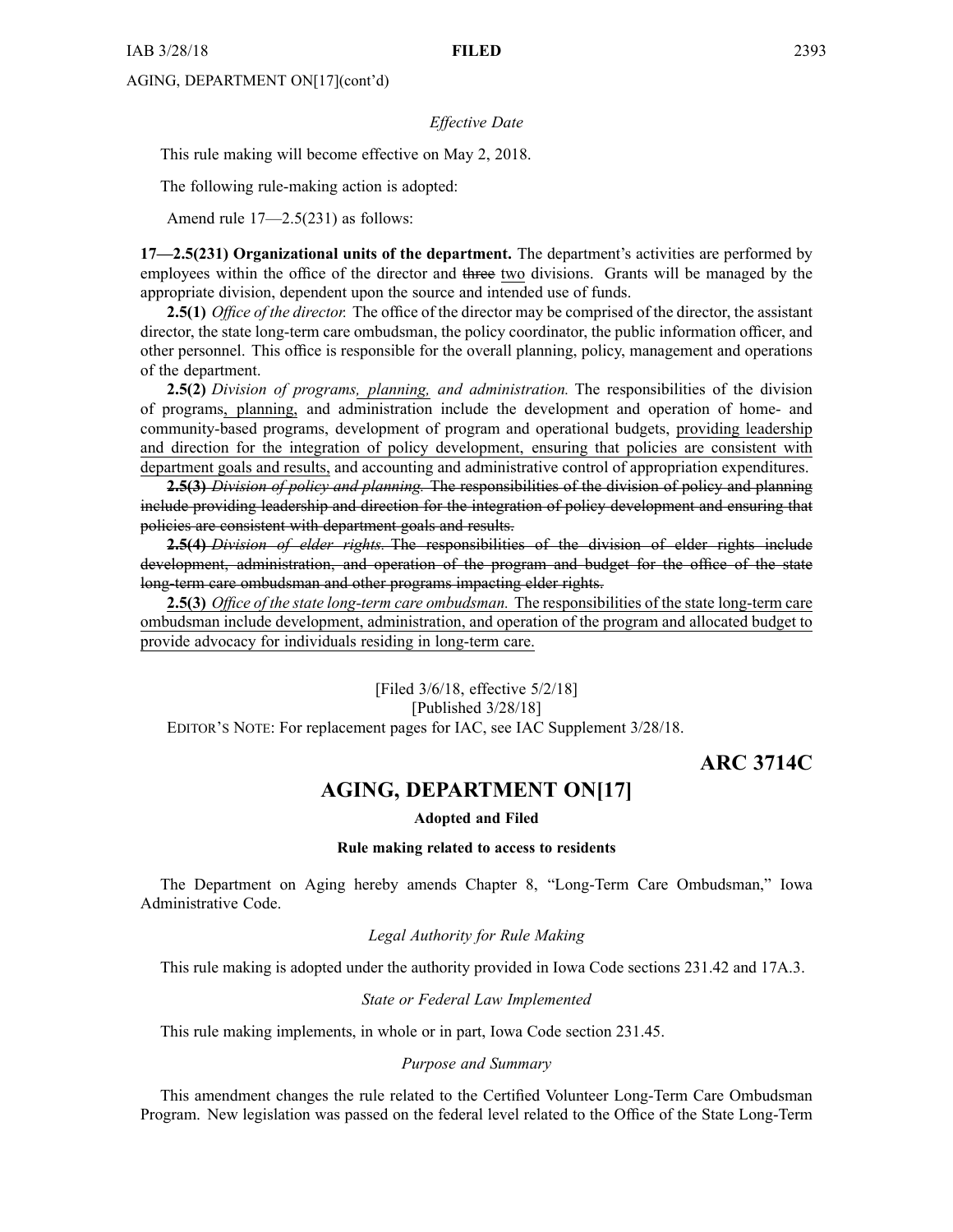### AGING, DEPARTMENT ON[17](cont'd)

Care Ombudsman. On <sup>a</sup> monitoring visit, the Administration for Community Living noted that the subrule regarding access to residents was inconsistent with 45 CFR  $\S$  1324.11(e)(2)(ii). This amendment will pu<sup>t</sup> the Department in compliance with federal law.

### *Public Comment and Changes to Rule Making*

Notice of Intended Action for this rule making was published in the Iowa Administrative Bulletin on December 6, 2017, as **ARC 3479C**. No public comments were received. No changes from the Notice have been made.

### *Adoption of Rule Making*

This rule making was adopted by the Department on March 1, 2018.

### *Fiscal Impact*

This rule making has no fiscal impact to the State of Iowa.

### *Jobs Impact*

After analysis and review of this rule making, no impact on jobs has been found.

### *Waivers*

Any person who believes that the application of the discretionary provisions of this rule making would result in hardship or injustice to that person may petition the Department for <sup>a</sup> waiver of the discretionary provisions, if any, pursuan<sup>t</sup> to 17—Chapter 11.

### *Review by Administrative Rules Review Committee*

The Administrative Rules Review Committee, <sup>a</sup> bipartisan legislative committee which oversees rule making by executive branch agencies, may, on its own motion or on written reques<sup>t</sup> by any individual or group, review this rule making at its regular [monthly](https://www.legis.iowa.gov/committees/meetings/meetingsListComm?groupID=705&ga=87) meeting or at <sup>a</sup> special meeting. The Committee's meetings are open to the public, and interested persons may be heard as provided in Iowa Code section 17A.8(6).

### *Effective Date*

This rule making will become effective on May 2, 2018.

The following rule-making action is adopted:

Rescind paragraph **8.6(10)"c."**

[Filed 3/6/18, effective 5/2/18] [Published 3/28/18]

EDITOR'<sup>S</sup> NOTE: For replacement pages for IAC, see IAC Supplement 3/28/18.

**ARC 3699C**

# **COLLEGE STUDENT AID COMMISSION[283]**

### **Adopted and Filed**

### **Rule making related to meetings of the commission**

The College Student Aid Commission hereby amends Chapter 1, "Organization and Operation," Iowa Administrative Code.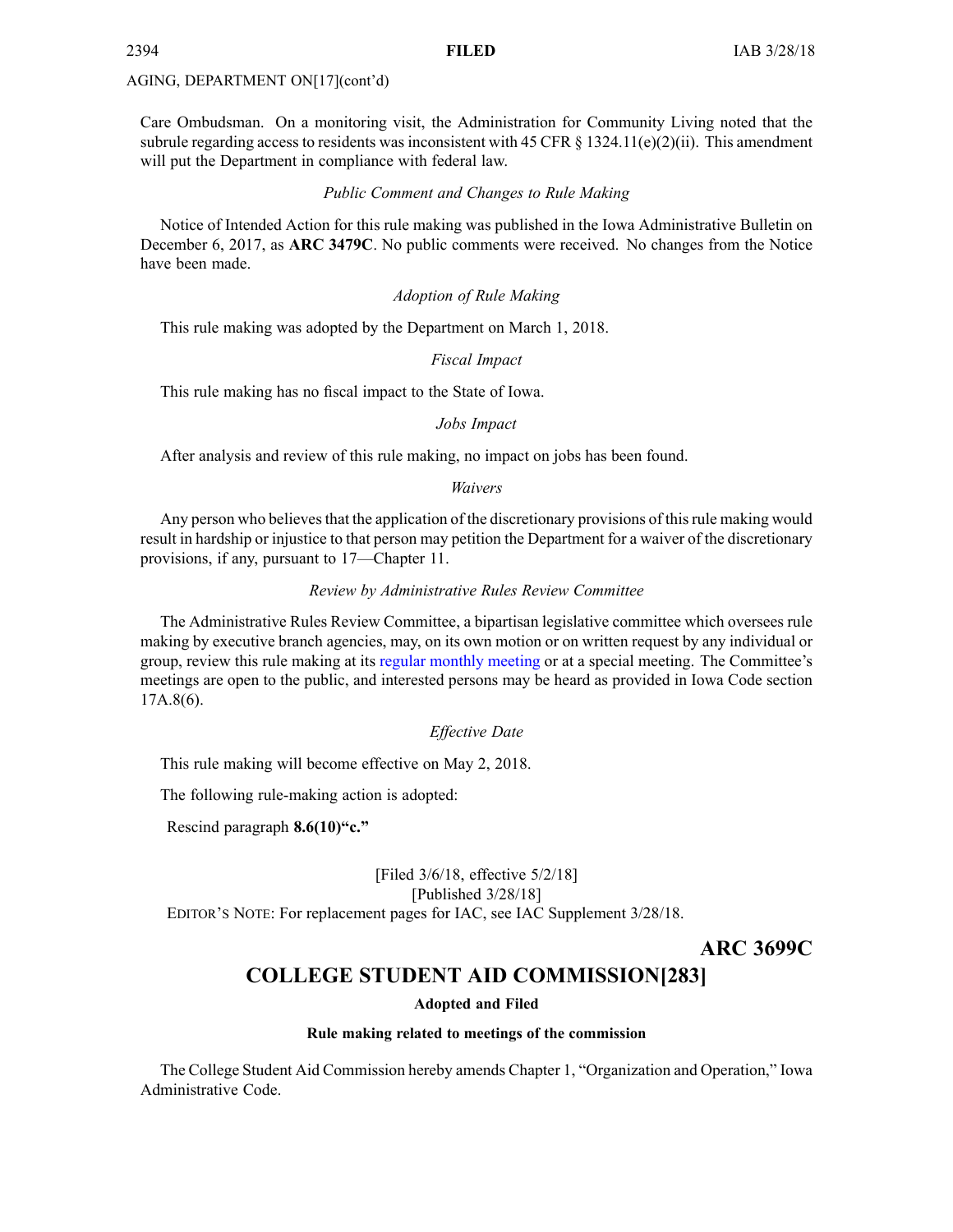### COLLEGE STUDENT AID COMMISSION[283](cont'd)

### *Legal Authority for Rule Making*

This rule making is adopted under the authority provided in Iowa Code section 261.3.

### *State or Federal Law Implemented*

This rule making implements, in whole or in part, Iowa Code chapter 261.

### *Purpose and Summary*

This amendment limits the total number of in-person meetings that can be held annually, clarifies when special meetings may be held and clarifies how affirmative votes are recorded.

### *Public Comment and Changes to Rule Making*

Notice of Intended Action for this rule making was published in the Iowa Administrative Bulletin on December 20, 2017, as **ARC 3516C**. No public comments were received. As <sup>a</sup> result of concerns expressed by the Administrative Rules Review Committee regarding the cost of operating Commission meetings, the Adopted and Filed rule making has been modified from the Notice of Intended Action to limit the total number of in-person board meetings that can be held annually.

### *Adoption of Rule Making*

This rule making was adopted by the Commission on February 23, 2018.

### *Fiscal Impact*

This rule making has no fiscal impact to the State of Iowa.

### *Jobs Impact*

After analysis and review of this rule making, no impact on jobs has been found.

### *Waivers*

Any person who believes that the application of the discretionary provisions of this rule making would result in hardship or injustice to that person may petition the Commission for <sup>a</sup> waiver of the discretionary provisions, if any.

### *Review by Administrative Rules Review Committee*

The Administrative Rules Review Committee, <sup>a</sup> bipartisan legislative committee which oversees rule making by executive branch agencies, may, on its own motion or on written reques<sup>t</sup> by any individual or group, review this rule making at its regular [monthly](https://www.legis.iowa.gov/committees/meetings/meetingsListComm?groupID=705&ga=87) meeting or at <sup>a</sup> special meeting. The Committee's meetings are open to the public, and interested persons may be heard as provided in Iowa Code section 17A.8(6).

### *Effective Date*

This rule making will become effective on May 2, 2018.

The following rule-making action is adopted:

Amend subrule 1.2(3) as follows:

**1.2(3)** *Meetings.* The commission shall meet at regular intervals at least six times annually, but not more than eight times in person annually. The commission may hold additional regular meetings from time to time during the year as deemed necessary and with proper notice to the public. Additional meetings also may be called at the discretion of the chairperson.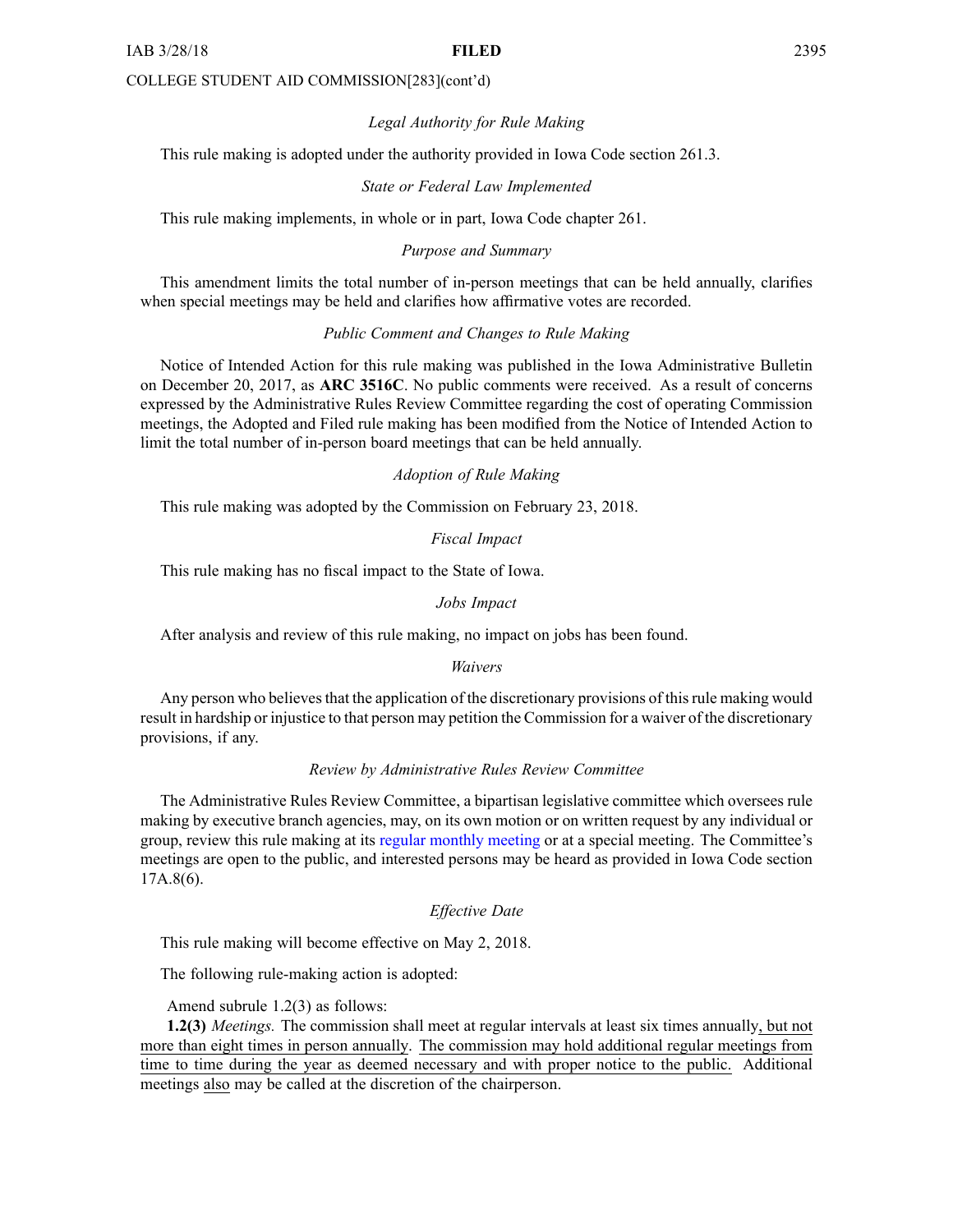### COLLEGE STUDENT AID COMMISSION[283](cont'd)

*a.* The chairperson of the commission presides at each meeting. Members of the public may be recognized at the discretion of the chairperson. All meetings are open to the public in accordance with the open meetings law, Iowa Code chapter [21](https://www.legis.iowa.gov/docs/ico/chapter/21.pdf).

*b.* The commission shall give advance public notice of the time and place of each commission meeting. The notice will include the specific date, time, and place of the meeting.

*c.* A quorum shall consist of two-thirds of the voting members of the commission. When <sup>a</sup> quorum is present, <sup>a</sup> position is carried by an affirmative vote of the majority of commission members eligible to vote. A commissioner who is presen<sup>t</sup> at <sup>a</sup> meeting of the commission at which action on any matter is taken shall be presumed to have assented to the action taken unless the commissioner's dissent or abstention is recorded in the minutes of the meeting or unless, before adjournment of the meeting, the commissioner files written dissent to such action with the person who is acting as the secretary of the meeting. The right to dissent shall not apply to <sup>a</sup> commissioner who voted in favor of an action.

*d.* A specific time is set aside at each meeting for the public to address the commission. As <sup>a</sup> general guideline, <sup>a</sup> limit of five minutes will be allocated for each of these presentations. If <sup>a</sup> large group seeks to address <sup>a</sup> specific issue, the chairperson may limit the number of speakers. Members of the public who wish to address the commission during this portion of the meeting are required to notify the commission's administrative secretary prior to the meeting. The person's name and the subject of the person's remarks must be provided. To accommodate maximum public participation, members of the public are encouraged to submit requests at least 72 hours in advance of the meeting.

[Filed 2/26/18, effective 5/2/18] [Published 3/28/18] EDITOR'<sup>S</sup> NOTE: For replacement pages for IAC, see IAC Supplement 3/28/18.

## **ARC 3715C**

# **HUMAN SERVICES DEPARTMENT[441]**

### **Adopted and Filed**

### **Rule making related to state supplementary assistance**

The Department of Human Services hereby amends Chapter 51, "Eligibility," and Chapter 52, "Payment," Iowa Administrative Code.

### *Legal Authority for Rule Making*

Thisrule making is adopted under the authority provided in Iowa Code section 249A.4 and 2017 Iowa Acts, House File 653, section 14.

### *State or Federal Law Implemented*

This rule making implements, in whole or in part, Iowa Code section 249A.4 and 2017 Iowa Acts, House File 653, section 14.

### *Purpose and Summary*

These amendments implement the January 1, 2018, cost-of-living adjustments (COLA) to income limits and benefit amounts for several State Supplementary Assistance (SSA) categories. These amendments also implement the changed personal needs allowance for the residential care facility (RCF) assistance and family-life home (FLH) assistance. The net change to the personal needs allowance is <sup>a</sup> decrease due to <sup>a</sup> small COLA percentage increase that is offset by <sup>a</sup> larger decrease in the average monthly Medicaid copayments used to calculate the amount of this deduction.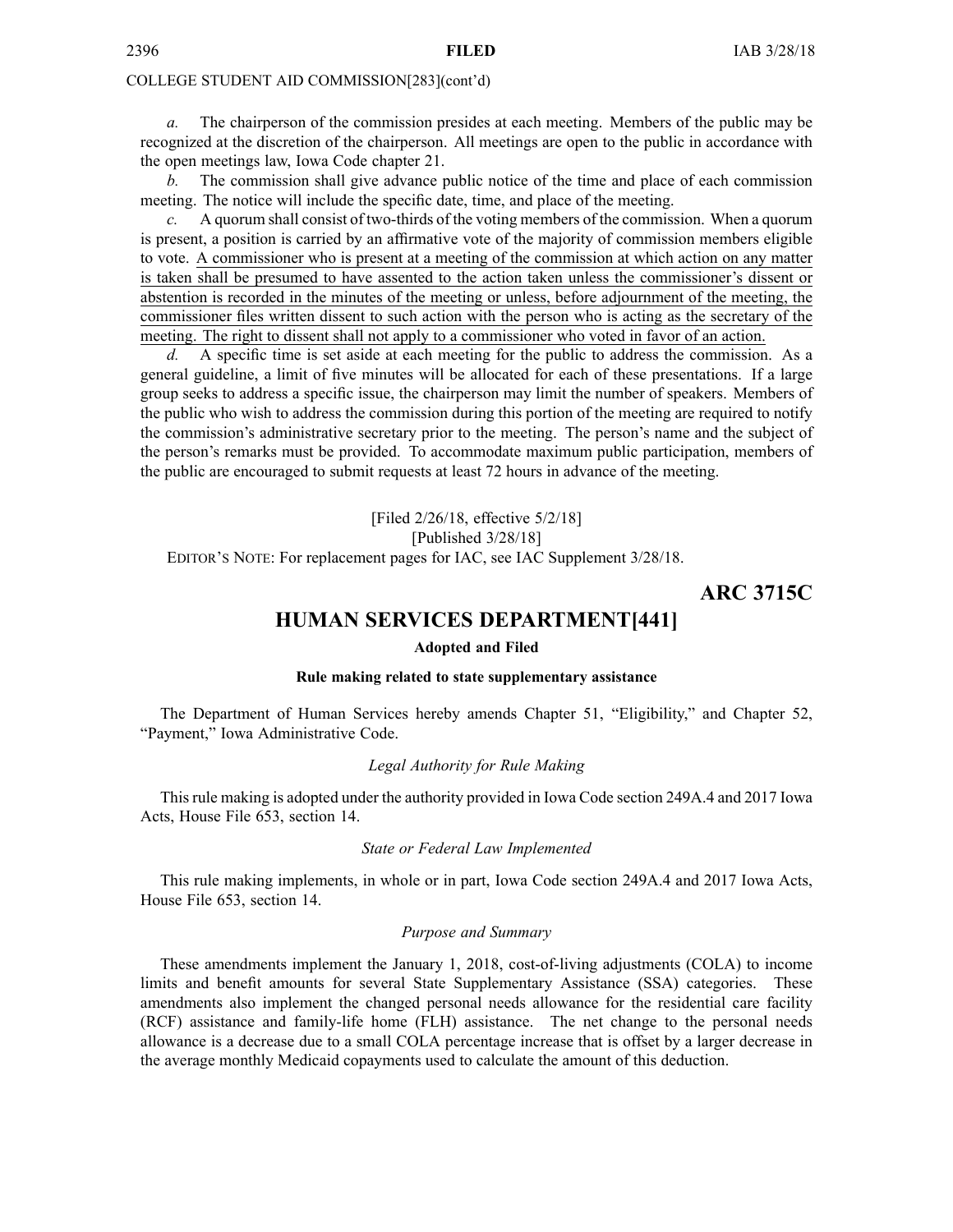### *Public Comment and Changes to Rule Making*

Notice of Intended Action for this rule making was published in the Iowa Administrative Bulletin on January 31, 2018, as **ARC 3596C**. This rule making was also Adopted and Filed Emergency and published in the Iowa Administrative Bulletin as **ARC 3599C** on the same date. The Department received no comments during the public comment period. These amendments are identical to those published under Notice of Intended Action and Adopted and Filed Emergency.

### *Adoption of Rule Making*

This rule making was adopted by the Council on Human Services on March 7, 2018.

### *Fiscal Impact*

The RCF and FLH personal needs allowances (PNAs) are decreasing by \$1 per month from \$100 per month to \$99 per month. The base personal needs allowance is increased only slightly due to the 2 percen<sup>t</sup> COLA this year. This increase was more than offset by the decrease in the average Medicaid copaymen<sup>t</sup> per client per month for RCF assistance recipients. (The average Medicaid copaymen<sup>t</sup> per client per month is added to the base PNA to determine the final monthly PNA.) The average copaymen<sup>t</sup> per client per month for RCF assistance recipients for August 2016 through July 2017 was \$.90. This is <sup>a</sup> decrease of \$2.89 from last year's average of \$3.79. For FLH recipients, the \$16 increase in the paymen<sup>t</sup> to the FLH is offset by the \$1 decrease in the personal needs deduction and <sup>a</sup> \$15 increase in the SSI payment. The recipient will pay up to \$16 more due to the \$15 increase in income and the \$1 decrease in the PNA. For RCF assistance recipients, the maximum total paymen<sup>t</sup> to the facility increases up to \$15.19 per month per recipient  $[(30.60 - 30.11) \times 31$  days]. RCF costs are shared by the state and the RCF recipient. Any potential increased costs to the state are expected to be more than offset by declining RCF caseloads in SFY 2018 and SFY 2019. For dependent-person assistance recipients, the maximum monthly paymen<sup>t</sup> is increasing by \$8, from \$379 to \$387. Each dependent-person assistance recipient will receive up to an \$8 increase, resulting in an anticipated increase in state expenditures.

### *Jobs Impact*

After analysis and review of this rule making, no impact on jobs has been found.

### *Waivers*

Any person who believes that the application of the discretionary provisions of this rule making would result in hardship or injustice to that person may petition the Department for <sup>a</sup> waiver of the discretionary provisions, if any, pursuan<sup>t</sup> to rule 441—1.8(17A,217).

### *Review by Administrative Rules Review Committee*

The Administrative Rules Review Committee, <sup>a</sup> bipartisan legislative committee which oversees rule making by executive branch agencies, may, on its own motion or on written reques<sup>t</sup> by any individual or group, review this rule making at its regular [monthly](https://www.legis.iowa.gov/committees/meetings/meetingsListComm?groupID=705&ga=87) meeting or at <sup>a</sup> special meeting. The Committee's meetings are open to the public, and interested persons may be heard as provided in Iowa Code section 17A.8(6).

### *Effective Date*

This rule making will become effective on May 2, 2018, at which time the Adopted and Filed Emergency amendments are hereby rescinded.

The following rule-making actions are adopted: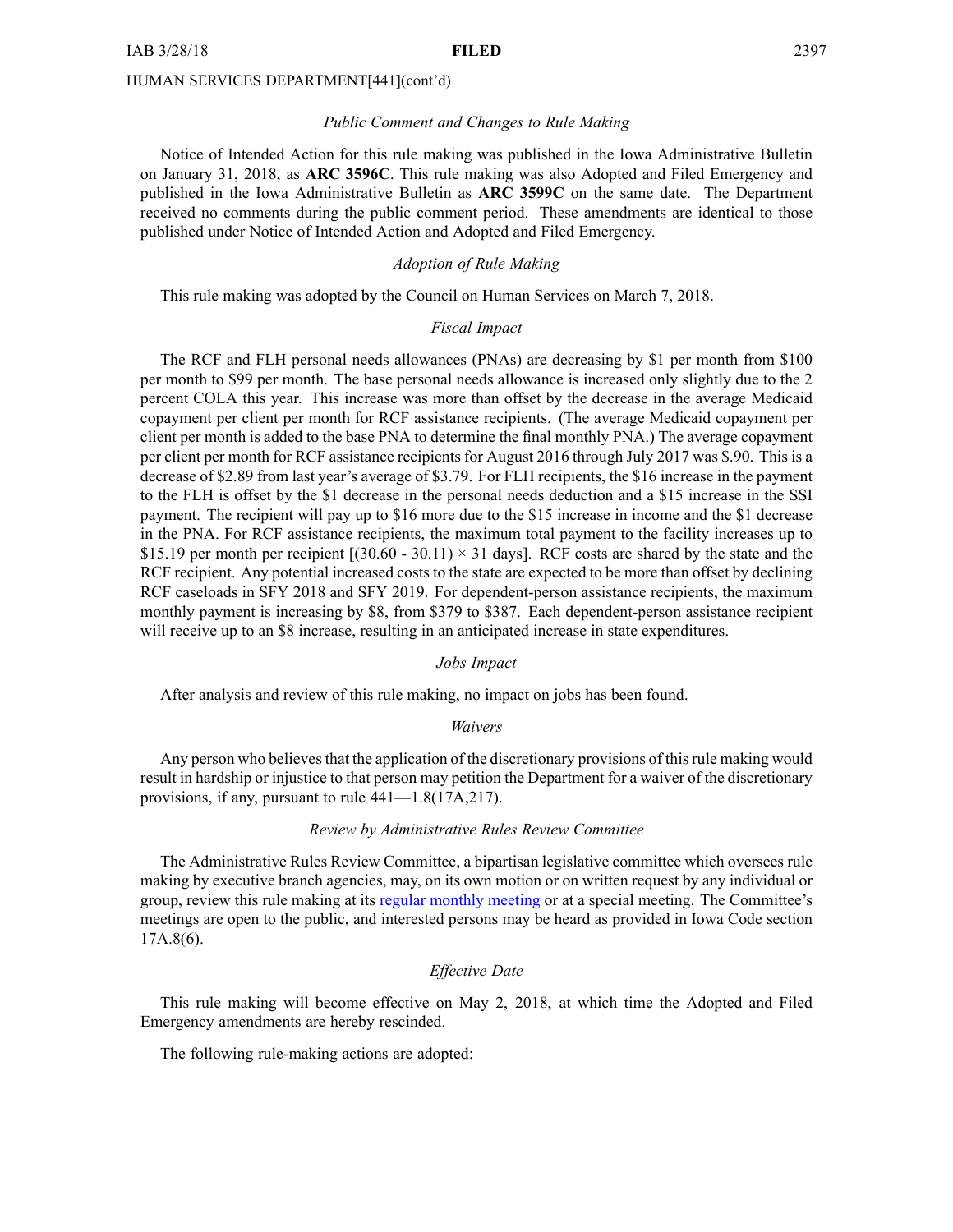ITEM 1. Amend subrule 51.4(1) as follows:

**51.4(1)** *Income.* Income of <sup>a</sup> dependent relative shall be less than \$379 \$387 per month. When the dependent's income is from earnings, an exemption of \$65 shall be allowed to cover work expense.

ITEM 2. Amend rule 441—51.7(249), introductory paragraph, as follows:

**441—51.7(249) Income from providing room and board.** In determining profit from furnishing room and board or providing family life home care, \$379 \$387 per month shall be deducted to cover the cost, and the remaining amount treated as earned income.

ITEM 3. Amend subrule 52.1(1) as follows:

**52.1(1)** *Protective living arrangement.* The following assistance standards have been established for state supplementary assistance for persons living in <sup>a</sup> family-life home certified under rules in [441—Chapter](https://www.legis.iowa.gov/docs/iac/chapter/03-28-2018.441.111.pdf) 111.

| \$797 \$813 | Care allowance     |
|-------------|--------------------|
| \$100 \$99  | Personal allowance |
| \$897 \$912 | Total              |

ITEM 4. Amend subrule 52.1(2) as follows:

**52.1(2)** *Dependent relative.* The following assistance standards have been established for state supplementary assistance for dependent relatives residing in <sup>a</sup> recipient's home.

| b. Aged or disabled client, eligible spouse, and a dependent relative $\frac{$1,482}{$1,512}$ |  |
|-----------------------------------------------------------------------------------------------|--|
|                                                                                               |  |
|                                                                                               |  |
|                                                                                               |  |
|                                                                                               |  |

ITEM 5. Amend subrule 52.1(3) as follows:

**52.1(3)** *Residential care.* For periods of eligibility before July 1, 2017, the department will reimburse <sup>a</sup> recipient in either <sup>a</sup> privately operated or non-privately operated residential care facility on <sup>a</sup> flat per diem rate of \$17.86 or on <sup>a</sup> cost-related reimbursement system with <sup>a</sup> maximum per diem rate of \$30.11. The department shall establish <sup>a</sup> cost-related per diem rate for each licensed residential care facility choosing the cost-related reimbursement method of paymen<sup>t</sup> according to rule [441—54.3](https://www.legis.iowa.gov/docs/iac/rule/03-28-2018.441.54.3.pdf)(249).

For periods of eligibility beginning July 1, 2017, and thereafter, payment to a recipient in a privately operated licensed residential care facility shall be based on the maximum per diem rate of \$30.11, but reimbursement. Reimbursement for recipients in non-privately operated residential care facilities will continue to be based on the flat per diem rate of \$17.86 or be based on the cost-related reimbursement system with <sup>a</sup> maximum per diem rate of \$30.11.

For periods of eligibility beginning January 1, 2018, and thereafter, paymen<sup>t</sup> to <sup>a</sup> recipient in <sup>a</sup> privately operated licensed residential care facility shall be based on the maximum per diem rate of \$30.60. Reimbursement for recipients in non-privately operated residential care facilities will be based on the flat per diem rate of \$17.86 or be based on the cost-related reimbursement system with a maximum per diem rate of \$30.60.

The facility shall accep<sup>t</sup> the per diem rate established by the department for state supplementary assistance recipients as paymen<sup>t</sup> in full from the recipient and make no additional chargesto the recipient.

*a.* All income of <sup>a</sup> recipient as described in this subrule after the disregards described in this subrule shall be applied to meet the cost of care before paymen<sup>t</sup> is made through the state supplementary assistance program.

Income applied to meet the cost of care shall be the income considered available to the resident pursuan<sup>t</sup> to supplemental security income (SSI) policy plus the SSI benefit less the following monthly disregards applied in the order specified:

(1) No change.

(2) An allowance of \$100 \$99 to meet personal expenses and Medicaid copaymen<sup>t</sup> expenses.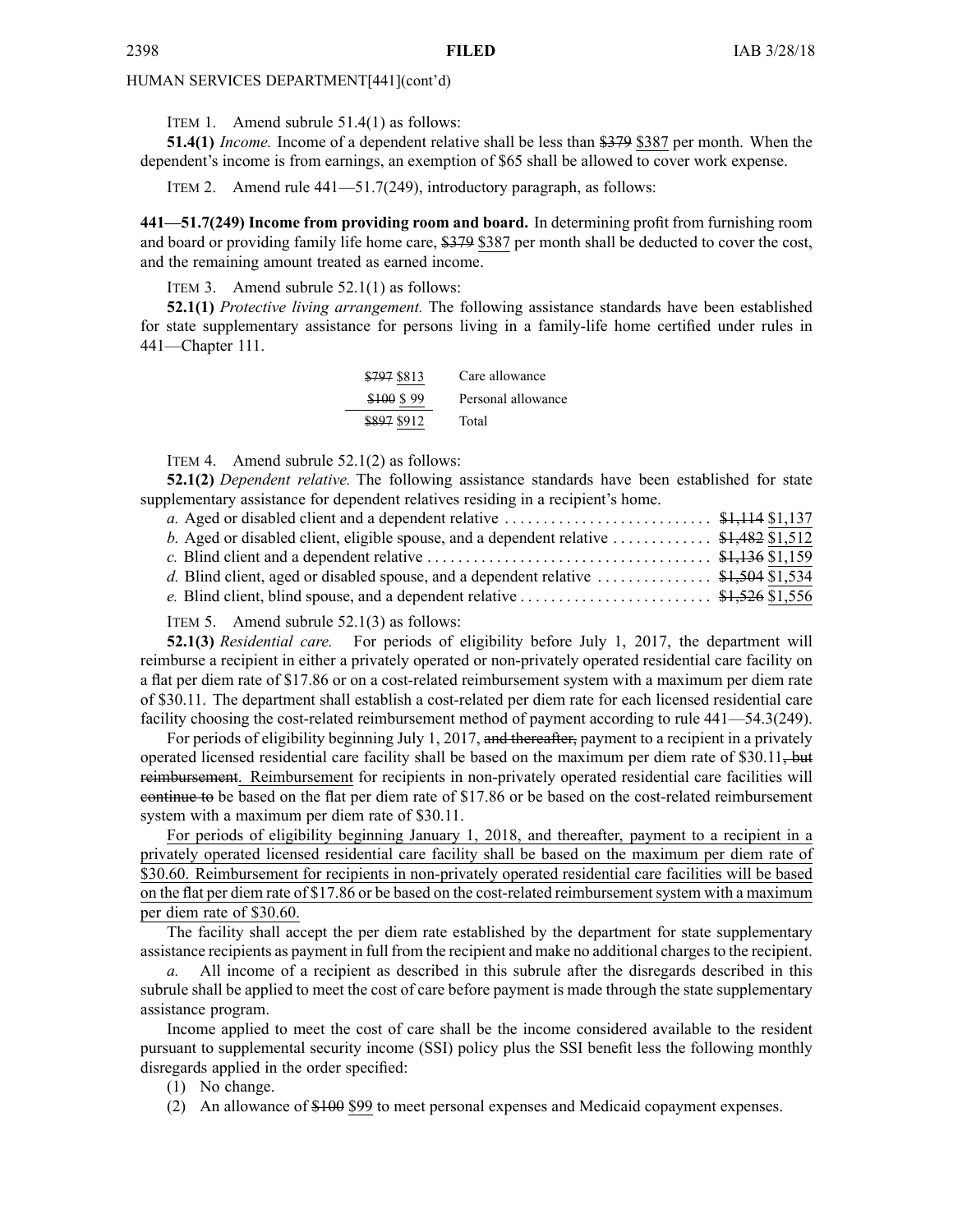$(3)$  to  $(6)$  No change. *b.* to *g.* No change.

# [Filed 3/7/18, effective 5/2/18]

[Published 3/28/18]

EDITOR'<sup>S</sup> NOTE: For replacement pages for IAC, see IAC Supplement 3/28/18.

**ARC 3716C**

# **HUMAN SERVICES DEPARTMENT[441]**

### **Adopted and Filed**

### **Rule making related to crisis response services**

The Department of Human Services hereby amends Chapter 79, "Other Policies Relating to Providers of Medical and Remedial Care," Iowa Administrative Code.

### *Legal Authority for Rule Making*

This rule making is adopted under the authority provided in Iowa Code section 249A.4.

*State or Federal Law Implemented*

This rule making implements, in whole or in part, Iowa Code section 249A.4.

### *Purpose and Summary*

These amendments further amend and clarify standards for crisis response services. Iowa Medicaid currently covers crisis response services; however, these amendments clarify that the daily upper limit for hourly crisis response and hourly crisis stabilization services is limited to the daily per diem for crisis stabilization services. These amendments also make <sup>a</sup> technical correction to the record requirements in <sup>a</sup> previously adopted rule.

### *Public Comment and Changes to Rule Making*

Notice of Intended Action for this rule making was published in the Iowa Administrative Bulletin on January 31, 2018, as **ARC 3598C**. The Department received no comments during the public comment period. No changes from the Notice have been made.

### *Adoption of Rule Making*

This rule making was adopted by the Council on Human Services on March 7, 2018.

### *Fiscal Impact*

The fiscal impact cannot be determined. Iowa Medicaid currently reimburses for crisis response services. These amendments are intended to provide the daily upper limit for hourly crisis response and hourly crisis stabilization services to ensure that the cost of hourly services does not exceed the cost of daily crisis stabilization services. There will be new Medicaid expenditures for crisis response services with the clarification of Medicaid participation and reimbursement. However, these services are expected to reduce the utilization of more costly inpatient services. Neither the cost of the crisis services nor the offsetting hospital savings are known with certainty. Therefore, the fiscal impact cannot be determined. Any potential impact will be limited to the availability and capacity of accredited providers. Neither the cost of the subacute services nor the offsetting hospital savings are known with certainty. Therefore, the fiscal impact cannot be determined. Any potential impact will be limited by the availability of beds.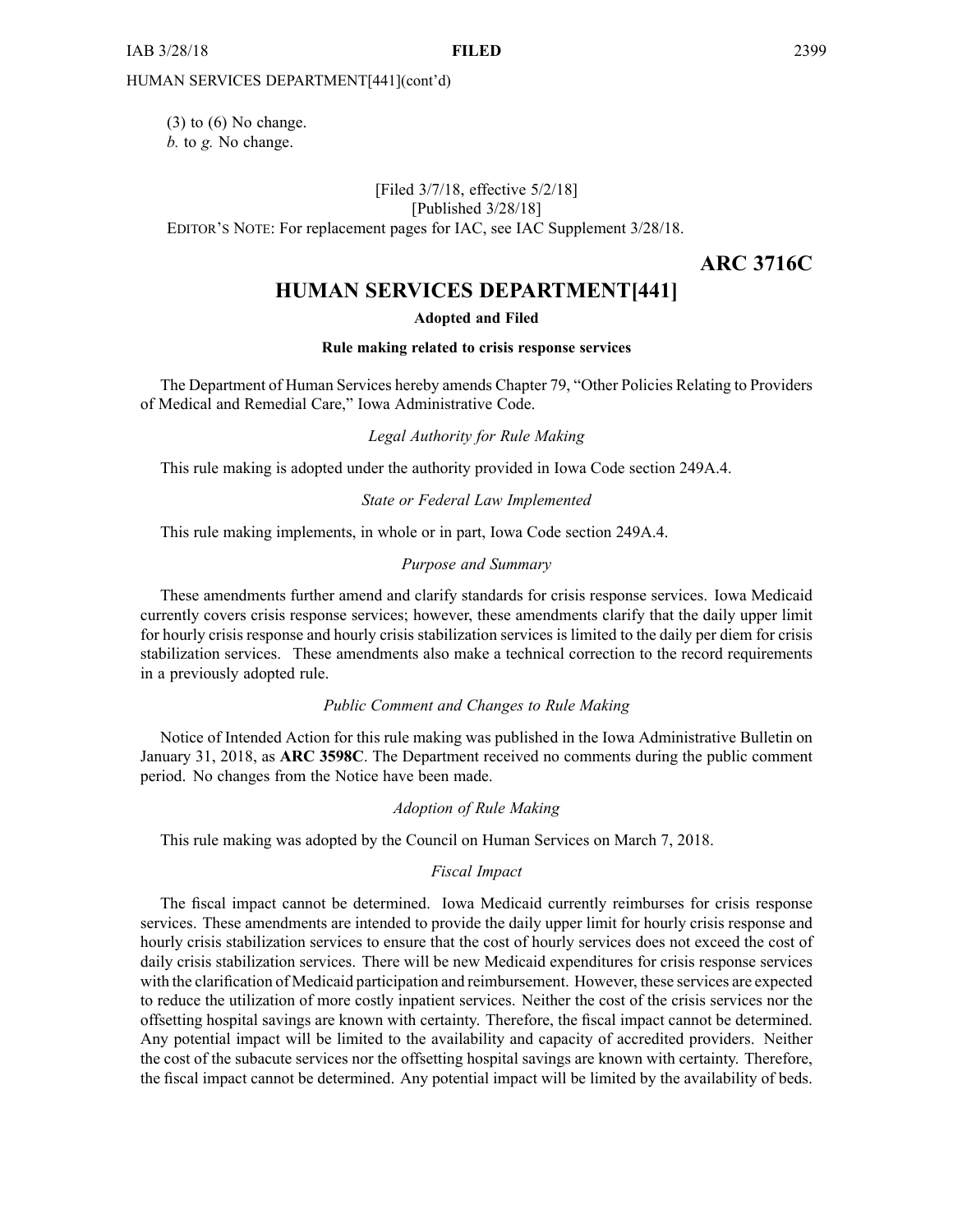There is currently one licensed subacute facility in the state, and only one application has been sent to the department for review. If approved, that facility will provide up to nine subacute beds.

### *Jobs Impact*

There is an opportunity for more qualified mental health care professionals and peersupportspecialists to be employed by these service providers as the crisis response services expand and develop and as subacute mental health care facilities become licensed and enroll with Medicaid.

### *Waivers*

Any person who believes that the application of the discretionary provisions of this rule making would result in hardship or injustice to that person may petition the Department for <sup>a</sup> waiver of the discretionary provisions, if any, pursuan<sup>t</sup> to rule 441—1.8(17A,217).

### *Review by Administrative Rules Review Committee*

The Administrative Rules Review Committee, <sup>a</sup> bipartisan legislative committee which oversees rule making by executive branch agencies, may, on its own motion or on written reques<sup>t</sup> by any individual or group, review this rule making at its regular [monthly](https://www.legis.iowa.gov/committees/meetings/meetingsListComm?groupID=705&ga=87) meeting or at <sup>a</sup> special meeting. The Committee's meetings are open to the public, and interested persons may be heard as provided in Iowa Code section 17A.8(6).

### *Effective Date*

This rule making will become effective on May 2, 2018.

The following rule-making actions are adopted:

ITEM 1. Amend subrule **79.1(2)**, provider categories "Crisis response services" and "Crisis stabilization community-based services," as follows:

| Provider category                                | Basis of reimbursement | Upper limit                                                                                                 |
|--------------------------------------------------|------------------------|-------------------------------------------------------------------------------------------------------------|
| Crisis response services                         | Fee schedule           | Fee schedule in effect $2/1/18$ ,<br>not to exceed the daily per diem<br>for crisis stabilization services. |
| Crisis stabilization community-based<br>services | Fee schedule           | Fee schedule in effect $2/1/18$ ,<br>not to exceed the daily per diem<br>for crisis stabilization services. |

ITEM 2. Amend subparagraph **79.3(2)"d"(44)** as follows:

(44) Crisis response services, crisis stabilization community-based services and crisis stabilization residential services Subacute mental health services.

- 1. Physician orders or court orders.
- 2. Independent assessment.
- 3. Individual treatment plan.
- 4. Service notes or narratives (history and physical, therapy records, discharge summary).
- 5. Medication administration records (residential services).

ITEM 3. Amend subparagraph **79.3(2)"d"(45)** as follows:

(45) Subacute mental health services Crisis response services, crisis stabilization community-based services and crisis stabilization residential services.

- 1. Assessment.
- 2. Individual stabilization plan.
- 3. Service notes or narratives (history and physical, therapy records, discharge summary).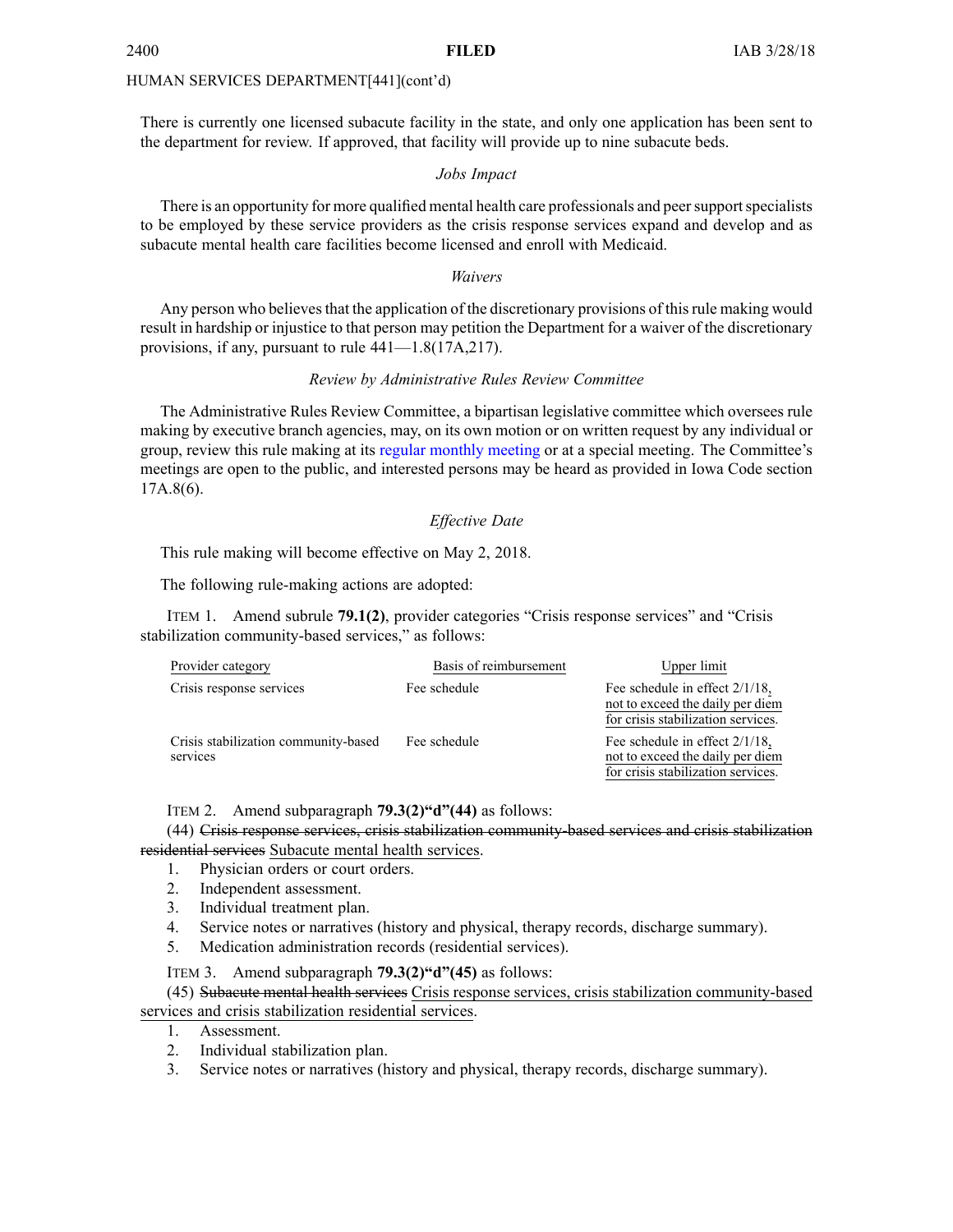4. Medication administration records (residential services).

## [Filed 3/7/18, effective 5/2/18] [Published 3/28/18] EDITOR'<sup>S</sup> NOTE: For replacement pages for IAC, see IAC Supplement 3/28/18.

# **ARC 3718C**

# **HUMAN SERVICES DEPARTMENT[441]**

### **Adopted and Filed**

### **Rule making related to nurse aides**

The Department of Human Services hereby amends Chapter 81, "Nursing Facilities," Iowa Administrative Code.

### *Legal Authority for Rule Making*

Thisrule making is adopted under the authority provided in Iowa Code section 249A.4 and 2017 Iowa Acts, House File 306.

### *State or Federal Law Implemented*

This rule making implements, in whole or in part, Iowa Code section 249A.4 and 2017 Iowa Acts, House File 306.

### *Purpose and Summary*

These adopted amendments add the use of online course curricula to meet the required minimum of 30 hours of classroom instruction and add <sup>a</sup> definition of "clock hour." The amendments also add <sup>a</sup> process to allow <sup>a</sup> veteran to be deemed to satisfy the nurse aide training requirements based upon the training and experience acquired through the veteran's service.

### *Public Comment and Changes to Rule Making*

Notice of Intended Action for this rule making was published in the Iowa Administrative Bulletin on January 31, 2018, as **ARC 3594C**.

The Department received comments from three respondents during the public comment period. A summary of the comments and the Department's responses are as follows:

**Comment 1:** One respondent questioned the use of Iowa Code section 135C.14(2) as the legal authority for this rule making. Iowa Code section 135C.14 deals with the Department of Inspections and Appeals' adoption and enforcement of rules setting minimum standards for health care facilities. While subsection (2) deals with the number and qualifications of all personnel having responsibility for any par<sup>t</sup> of the care provided to residents, the respondent contended the rule-making authority did not extend to the Department of Human Services.

**Department response 1:** While Iowa Code section 135C.14(2) relates to the subject matter of the rules, the Department agreesthat 2017 Iowa Acts, House File 306, and Iowa Code section 249A.4 provide the explicit authority for the Department of Human Services to adopt these amendments. The citation for rule-making authority has been changed to reflect this fact.

**Comment 2:** One respondent questioned whether 2017 Iowa Acts, House File 306, and the amendment proposed in Item 2 of **ARC 3594C** were in conflict with the federal regulations (42 CFR 483.150) that detail the criteria for the certification of nurse aides. The respondent stated that because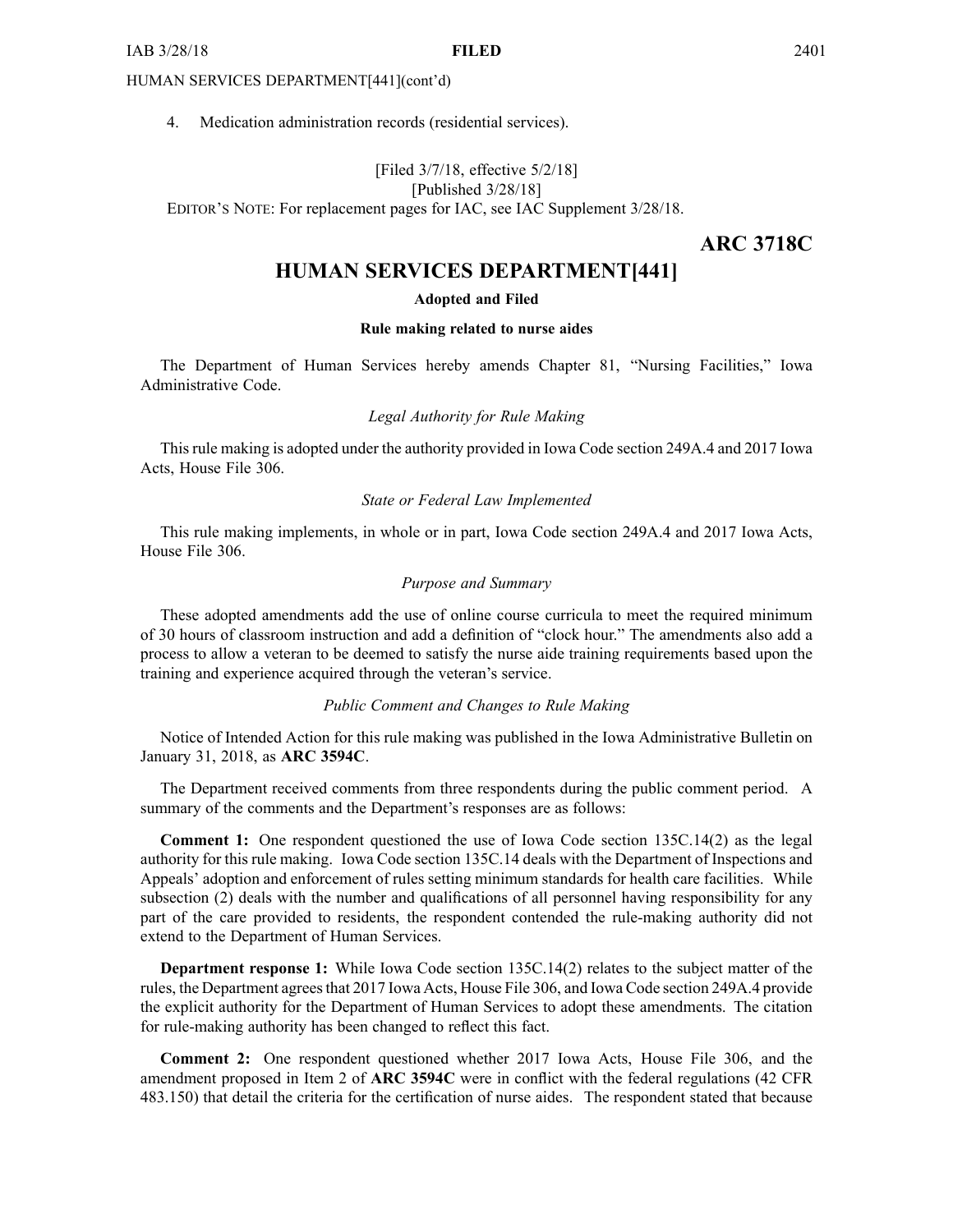any individual, including veterans, may currently seek to challenge the competency test, the amendment in Item 2 is not necessary to accomplish the intended result.

**Department response 2:** The Department does not believe that <sup>a</sup> change to the amendment in Item 2 based on the comment is necessary at this time. The Department's rule making is at the express direction of the Iowa General Assembly and is consistent with federal law and with the administrative rules of other states.

**Comment 3:** One respondent questioned the language in proposed subparagraph 81.16(3)"a"(7), stating that the Centers for Medicare and Medicaid Services (CMS) recently approved changes to where, aslong asthe program coordinator hasthe requisite long-term care experience, the instructorsin the nurse aide program who are under the supervision of the program coordinator would not be required to have the one year of long-term care experience.

**Department response 3:** The Department reviewed the Department of Inspections and Appeals' Health Facilities Division website and found <sup>a</sup> clarification regarding nurse aide training program instructors. The clarification, which was posted on February 12, 2018, states:

"The Department has received clarification from the Centers for Medicare and Medicaid Services (CMS) related to the instructor qualifications for nurse aide training programs. CMS has agreed that as long as the training program coordinator has the requisite long-term care experience, the instructors in the nurse aide program who are under the supervision of the program coordinator would NOT be required to have the one year of long-term care experience. Hopefully this will help facilitate the hiring of qualified instructors for the nurse aide training programs."

The Department does not believe <sup>a</sup> change to subparagraph 81.16(3)"a"(7) is necessary based on this clarifying statement. The rules, as written, follow and comply with federal regulations found in 42 CFR 483.152(a)(5).

**Comment 4:** One respondent was concerned that the learning needs of the individuals may not be met. The respondent stated that online training does not work for all and students should be made aware up front, regardless of the training setting, that they have <sup>a</sup> choice of face-to-face or online training.

**Department response 4:** The Department does not believe <sup>a</sup> change to the rules based on the comment is necessary at this time. The Department supports the need to provide <sup>a</sup> variety of training options for individuals and believes individuals will make the best choice in their learning methods.

**Comment 5:** One respondent expressed concern about the effectiveness of online training and commented that <sup>a</sup> plan or method should be in place to measure its effectiveness. The respondent stated that information regarding online training should be gathered and evaluated to determine the effect of online training on job turnover and whether the nurse aide students feel adequately prepared to do what is expected.

**Department response 5:** The Department does not believe <sup>a</sup> change to the rules based on the comment is necessary at this time. While the Department concedes that online training for nurse aides is relatively new, measuring the effectiveness of the training is outside the Department's authority. The Department supports continued discussions on this issue with community stakeholders.

**Comment 6:** One respondent disagreed with the provided definition of "clock hour." The respondent believes that the definition should include more than <sup>a</sup> set number of 60 minutes. The respondent also stated that the definition should be more expansive and include <sup>a</sup> definition that allows "clock hour" to include classroom instruction, prior equivalent experience, or both. The respondent stated that <sup>a</sup> broad definition of "clock hour" would allow nurse aide applicants to receive credit for the prior experience they received through different training programs or applicable experience to count as credit toward their hours of training to meet the competency evaluation program requirements.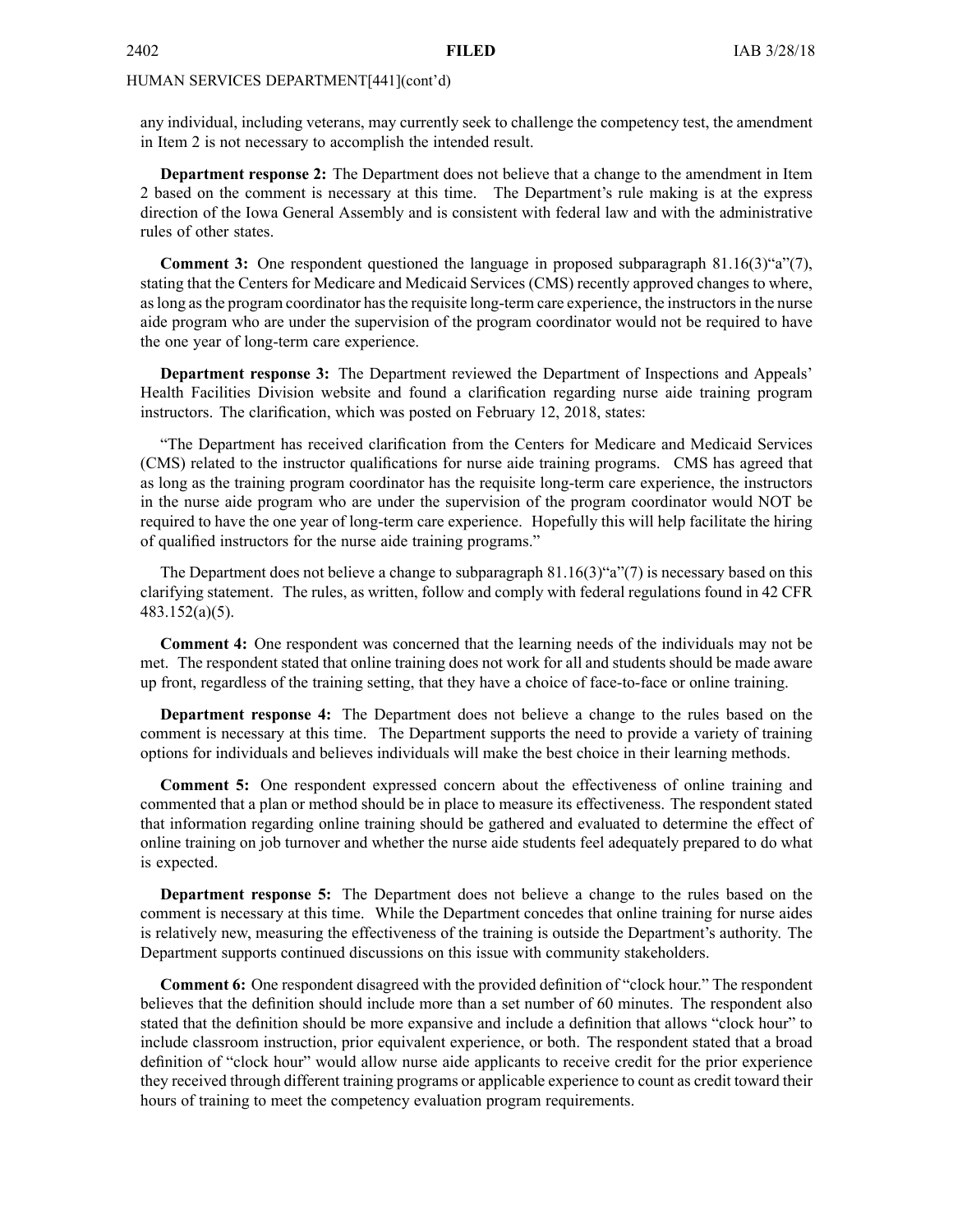**Department response 6:** The rules, as written, follow and comply with federal regulations found in 42 CFR 483.152 relating to the minimum requirements for approval of <sup>a</sup> nurse training and competency evaluation program. The Department does not have authority to deem or waive the requirements of the 75 clock hours of training to include classroom instruction, prior experience, or both. The rules do allow for veterans to provide documentation showing that the person has 75 clock hours of practical experience in <sup>a</sup> nurse aide role, which may include classroom instruction, prior equivalent experience, or <sup>a</sup> combination of the two. The Department does not believe <sup>a</sup> change to the rules based on the comment is necessary at this time.

### *Adoption of Rule Making*

This rule making was adopted by the Council on Human Services on March 7, 2018.

### *Fiscal Impact*

This rule making has no fiscal impact to the State of Iowa.

### *Jobs Impact*

There is an impact on private sector jobs and employment opportunities. By allowing online training and by deeming that veterans have satisfied requirements based on their military training and experience, this rule making will increase the direct care worker workforce. With the increase in workforce, nursing facilities will be able to hire more staff to provide care to their residents and nursing facility staff are less likely to have to work shorthanded.

### *Waivers*

Any person who believes that the application of the discretionary provisions of this rule making would result in hardship or injustice to that person may petition the Department for <sup>a</sup> waiver of the discretionary provisions, if any, pursuan<sup>t</sup> to rule 441—1.8(17A,217).

### *Review by Administrative Rules Review Committee*

The Administrative Rules Review Committee, <sup>a</sup> bipartisan legislative committee which oversees rule making by executive branch agencies, may, on its own motion or on written reques<sup>t</sup> by any individual or group, review this rule making at its regular [monthly](https://www.legis.iowa.gov/committees/meetings/meetingsListComm?groupID=705&ga=87) meeting or at <sup>a</sup> special meeting. The Committee's meetings are open to the public, and interested persons may be heard as provided in Iowa Code section 17A.8(6).

### *Effective Date*

This rule making will become effective on May 2, 2018.

The following rule-making actions are adopted:

ITEM 1. Adopt the following **new** definition of "Clock hour" in rule **441—81.1(249A)**: *"Clock hour"* means 60 minutes.

ITEM 2. Rescind subrule 81.16(1) and adopt the following **new** subrule in lieu thereof:

**81.16(1)** *Deemed meeting of requirements.* A nurse aide is deemed to satisfy the requirement of completing <sup>a</sup> nurse aide training and competency evaluation approved by the department of inspections and appeals if:

*a.* The nurse aide successfully completed <sup>a</sup> nurse aide training and competency evaluation program before July 1, 1989, and

(1) At least 60 clock hours were substituted for 75 clock hours, and the person has made up at least the difference in the number of clock hours in the program the person completed and 75 clock hours in supervised practical nurse aide training or in regular in-service nurse aide education, or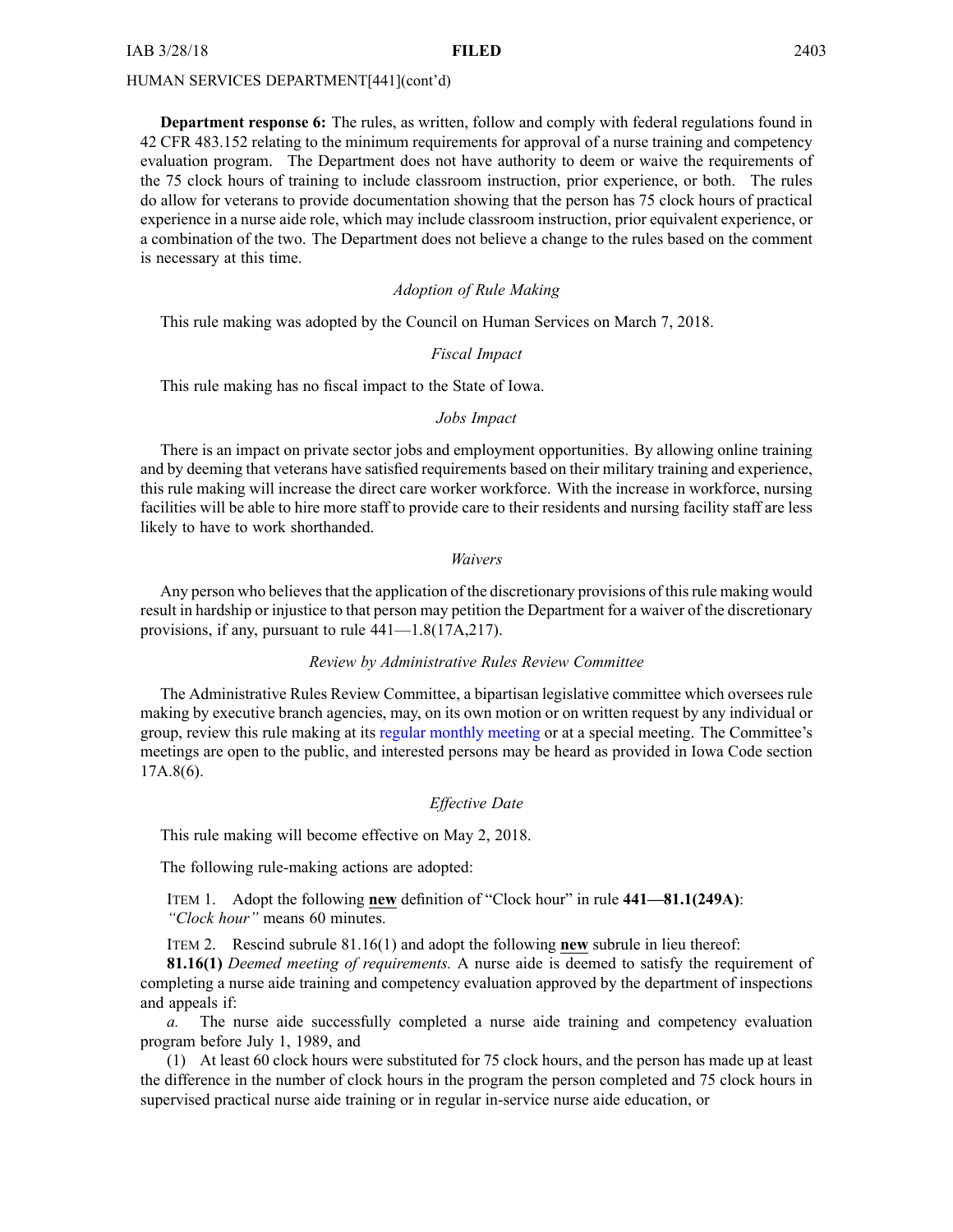(2) The person was found to be competent (whether or not by the state) after completion of <sup>a</sup> nurse aide training of at least 100 clock hours' duration, or

(3) The person can demonstrate that the person served as <sup>a</sup> nurse aide at one or more facilities of the same employer in Iowa for at least 24 consecutive months before December 19, 1989, or

(4) The person completed, before July 1, 1989, <sup>a</sup> nurse aide training and competency evaluation program that the department of inspections and appeals determines would have met the requirements for approval at the time it was offered; or

*b.* The person is <sup>a</sup> veteran, an active duty service member, or <sup>a</sup> member of the reserve forces, who has:

(1) Successfully completed <sup>a</sup> U.S. military training program that includes <sup>a</sup> curriculum comparable to the nurse aide training program required by thisrule and has documented successful completion of that program with either <sup>a</sup> diploma, certifications, or Form DD 214 showing completion of hospital corpsman or medical service specialist or equivalent training, and

(2) Provided documentation showing that the person has 75 clock hours of practical experience in <sup>a</sup> nurse aide role, which may include classroom instruction, prior equivalent experience, or <sup>a</sup> combination of the two, and

(3) Successfully completed the nurse aide training and competency examination.

ITEM 3. Amend subrule 81.16(3) as follows:

**81.16(3)** *Requirements for approval of <sup>a</sup> nurse aide training and competency evaluation program.* The department has designated the department of inspections and appeals to approve required nurse aide training and testing competency evaluation programs. Policies and procedures governing approval of the programs are set forth in these rules.

*a.* For <sup>a</sup> nurse aide training and competency evaluation program to be approved by the department of inspections and appeals, it, such program shall, at <sup>a</sup> minimum:

- (1) Consist of no less than 75 clock hours of training., and
- (2) Include at least the subjects specified in [81.16\(3\)](https://www.legis.iowa.gov/docs/iac/rule/03-28-2018.441.81.16.pdf). 81.16(3)*"b,"* and

(3) Include at least 15 hours of laboratory experience, 30 hours of didactic theory instruction, which may be provided in <sup>a</sup> classroom instruction (the first 16 hours of which must occur before the nurse aide has resident contact) and 30 hours of supervised clinical training. Supervised clinical training means training in <sup>a</sup> setting in which the trainee demonstrates knowledge while performing tasks on <sup>a</sup> resident under the general supervision of a registered nurse or licensed practical nurse. setting or through online course curricula, and

(4) Ensure that students do not independently perform any services for which they have not been trained and found proficient by the instructor. Itshall also ensure thatstudents who are providing services to residents are under the general supervision of <sup>a</sup> licensed nurse or <sup>a</sup> registered nurse. Include at least 15 hours of laboratory experience provided in <sup>a</sup> face-to-face environment that complements the didactic theory curricula, and

(5) Meet the following requirements for instructors who train nurse aides: Include 30 hours of supervised clinical training in <sup>a</sup> face-to-face environment and supervised by <sup>a</sup> department of inspections and appeals-approved instructor in <sup>a</sup> manner not inconsistent with the licensing requirements of the Iowa board of nursing, and

1. The training of nurse aidesshall be performed by or under the generalsupervision of <sup>a</sup> registered nurse who possesses <sup>a</sup> minimum of two years of nursing experience, at least one year of which shall be in the provision of long-term care facility services.

2. Instructors shall be registered nurses and shall have completed <sup>a</sup> course in teaching adults or have experience teaching adults or supervising nurse aides.

3. In <sup>a</sup> facility-based program, when the director of nursing is <sup>a</sup> registered nurse, the training of nurse aides may be performed under the general supervision of the director of nursing for the facility. The director of nursing is prohibited from performing the actual training.

4. Other personnel from the health professions may supplement the instructor. Supplemental personnel shall have at least one year of experience in their fields.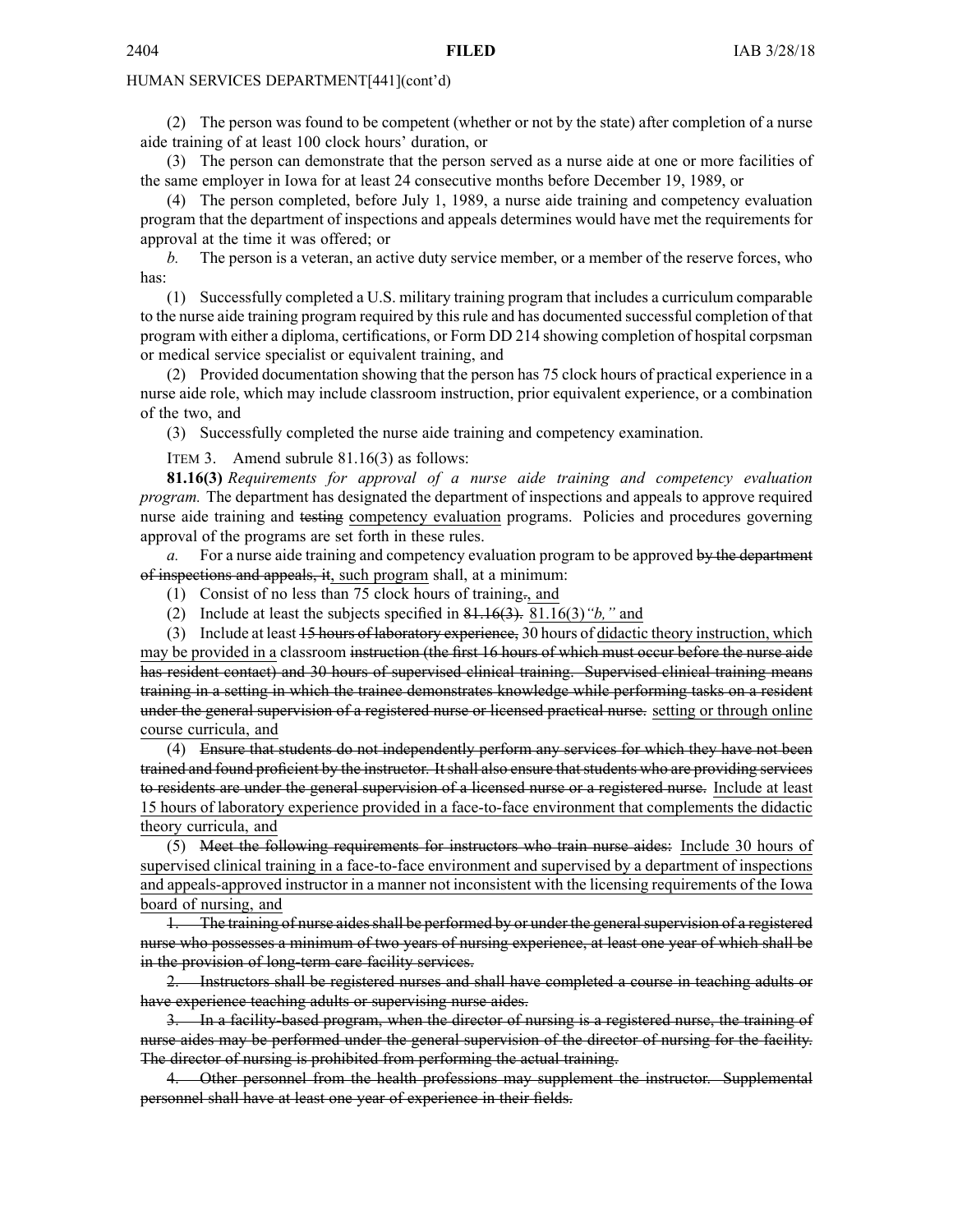5. The ratio of qualified trainers to students shall not exceed one instructor for every ten students in the clinical setting.

(6) Contain information regarding competency evaluation through written or oral and skillstesting. Ensure that students do not independently perform any services for which they have not been trained and found proficient by the department of inspections and appeals-approved instructor, and

(7) Meet the following requirements for department of inspections and appeals-approved instructors who train nurse aides:

1. The training of nurse aidesshall be performed by or under the generalsupervision of <sup>a</sup> registered nurse who possesses <sup>a</sup> minimum of two years of nursing experience, at least one year of which shall be in the provision of long-term care facility services.

2. Instructors shall be registered nurses and shall have completed <sup>a</sup> course in teaching adults or have experience teaching adults or supervising nurse aides.

3. In <sup>a</sup> facility-based program, when the director of nursing is <sup>a</sup> registered nurse, the training of nurse aides may be performed by registered nurses under the general supervision of the director of nursing for the facility. The director of nursing is prohibited from performing the actual training.

4. Other personnel from the health professions may supplement the instructor. Supplemental personnel shall have at least one year of experience in their fields.

The ratio of department of inspections and appeals-approved instructors to students shall not exceed one registered nurse, or licensed practical nurse functioning as an assistant to <sup>a</sup> registered nurse, who is in the proximate area in the clinical setting, for every ten students in the clinical setting, and

(8) Contain information regarding competency evaluation through written or oral examination and skills demonstration.

*b.* No change.

*c.* Prohibition of charges.

(1) No A nurse aide who is employed by, or who has received an offer of employment from, <sup>a</sup> facility on the date on which the aide begins <sup>a</sup> nurse aide training and competency evaluation program or competency evaluation program may not be charged for any portion of the program including any fees for textbooks, or other required evaluation or course materials, or nurse aide competency evaluations.

(2) If <sup>a</sup> person who is not employed, or does not have an offer to be employed, as <sup>a</sup> nurse aide becomes employed by, or receives an offer of employment from, <sup>a</sup> facility not no later than 12 months after completing <sup>a</sup> nurse aide training and competency evaluation program or competency evaluation program, the facility shall reimburse the nurse aide for costs incurred in completing the program or competency evaluation on <sup>a</sup> pro rata basis during the period in which the person is employed as <sup>a</sup> nurse aide. The formula for paying the nurse aides on <sup>a</sup> pro rata basis shall be as follows:

1. Add all costs incurred by the aides nurse aide for the course, books, and tests competency evaluations.

2. Divide the total arrived at in No. 1 paragraph "1" above by 12 to prorate the costs over a one-year period and establish <sup>a</sup> monthly rate.

3. The nurse aide shall be reimbursed the monthly rate each month the nurse aide works at the facility until one year from the time the nurse aide completed the course.

*d.* and *e.* No change.

[Filed 3/7/18, effective 5/2/18] [Published 3/28/18] EDITOR'<sup>S</sup> NOTE: For replacement pages for IAC, see IAC Supplement 3/28/18.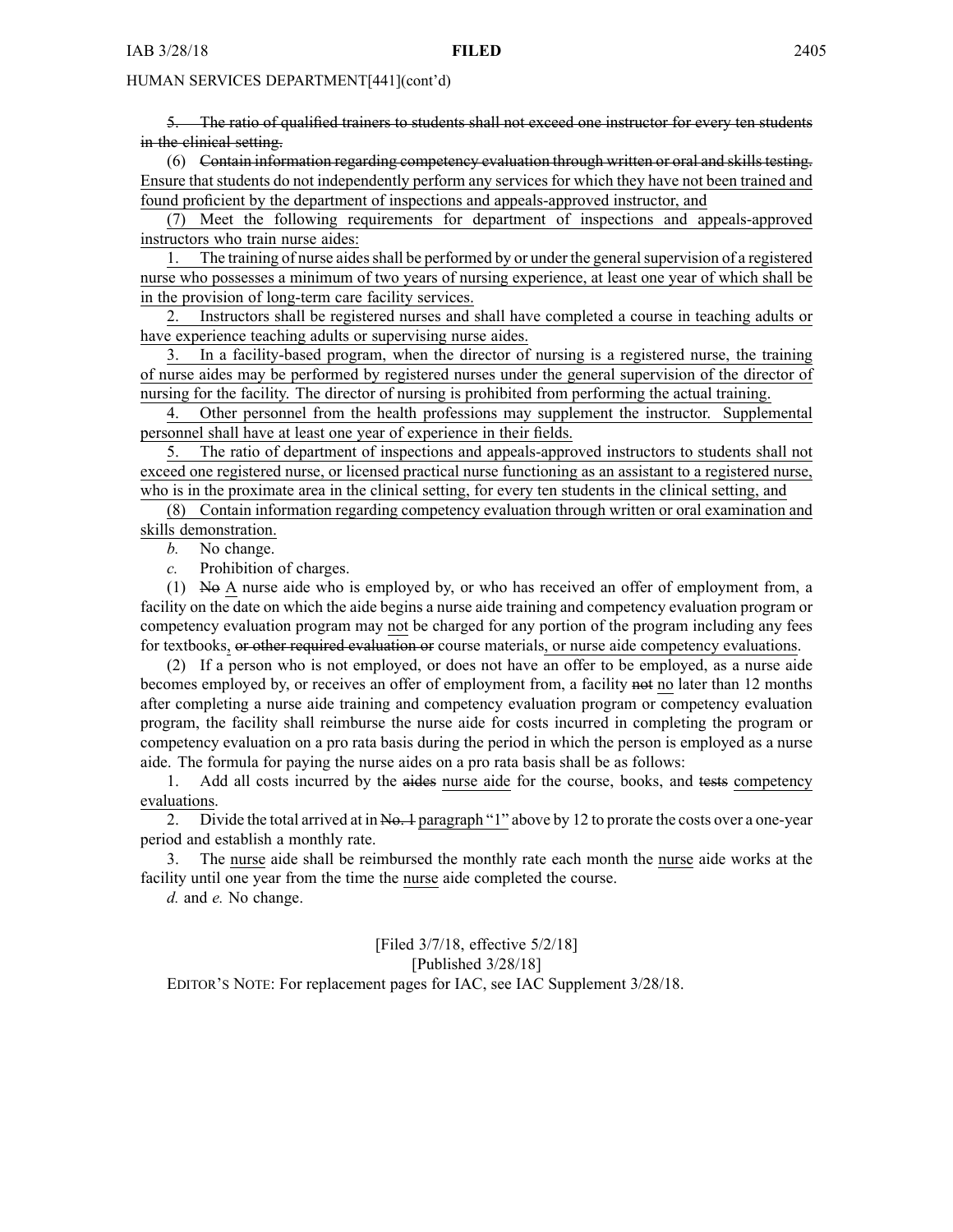# **ARC 3717C**

# **HUMAN SERVICES DEPARTMENT[441]**

### **Adopted and Filed**

### **Rule making related to civil money penalty fund**

The Department of Human Services hereby amends Chapter 81, "Nursing Facilities," and rescinds Chapter 166, "Quality Improvement Initiative Grants," Iowa Administrative Code, and adopts <sup>a</sup> new Chapter 166 with the same title.

### *Legal Authority for Rule Making*

This rule making is adopted under the authority provided in Iowa Code section 249A.4.

### *State or Federal Law Implemented*

This rule making implements, in whole or in part, Iowa Code section 249A.57.

### *Purpose and Summary*

These amendments align administrative rules with federal regulations regarding the use of civil money penalties (CMP) imposed by the Centers for Medicare and Medicaid Services (CMS). These amendments also update the Department's process in how and when the Department requests applications for gran<sup>t</sup> proposals. These amendments remove the evaluation and scoring criteria from administrative rules as this information will be incorporated in the formal reques<sup>t</sup> for application and will allow flexibility to update departmentwide processes without having to change administrative rules.

### *Public Comment and Changes to Rule Making*

Notice of Intended Action for this rule making was published in the Iowa Administrative Bulletin on January 17, 2018, as **ARC 3573C**. The Department received no comments during the public comment period. No changes from the Notice have been made.

### *Adoption of Rule Making*

This rule making was adopted by the Council on Human Services on March 7, 2018.

### *Fiscal Impact*

There are no costs associated with this rule making. A change in the criteria and process for awarding these grants could potentially change which entities qualify, but funding is already set aside in the civil money penalty fund and at no time shall the gran<sup>t</sup> set-aside cause the civil money penalty fund to drop below \$1 million.

### *Jobs Impact*

After analysis and review of this rule making, no impact on jobs has been found.

### *Waivers*

Any person who believes that the application of the discretionary provisions of this rule making would result in hardship or injustice to that person may petition the Department for <sup>a</sup> waiver of the discretionary provisions, if any, pursuan<sup>t</sup> to rule 441—1.8(17A,217).

### *Review by Administrative Rules Review Committee*

The Administrative Rules Review Committee, <sup>a</sup> bipartisan legislative committee which oversees rule making by executive branch agencies, may, on its own motion or on written reques<sup>t</sup> by any individual or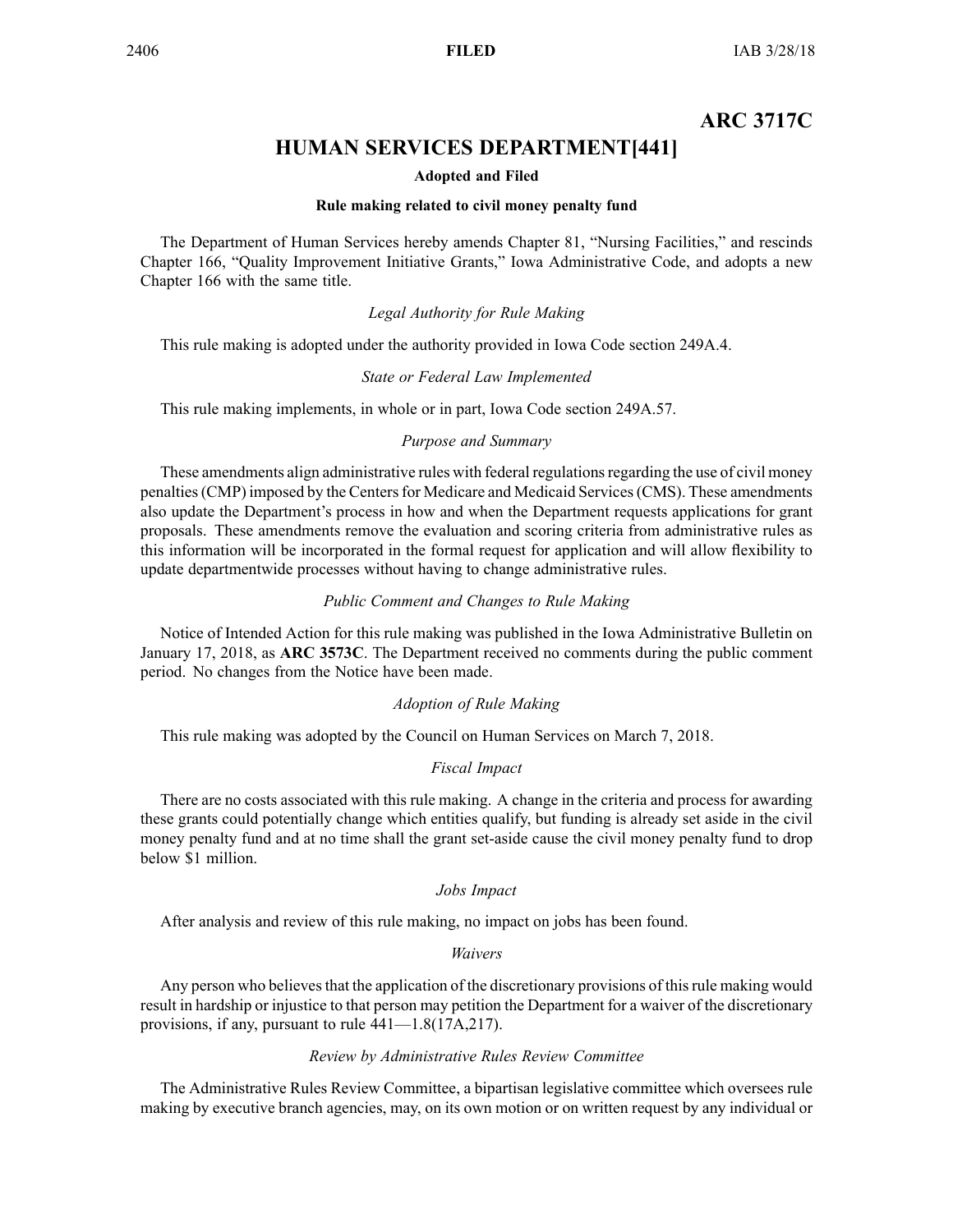group, review this rule making at its regular [monthly](https://www.legis.iowa.gov/committees/meetings/meetingsListComm?groupID=705&ga=87) meeting or at <sup>a</sup> special meeting. The Committee's meetings are open to the public, and interested persons may be heard as provided in Iowa Code section 17A.8(6).

### *Effective Date*

This rule making will become effective on July 1, 2018.

The following rule-making actions are adopted:

ITEM 1. Amend rule **441—81.1(249A)**, definition of "Facility," as follows:

*"Facility"* means <sup>a</sup> licensed nursing facility certified in accordance with the provisions of 42 CFR Part 483, 483.5 as amended to September 23, 1992 December 4, 2017, to provide health services and includes hospital-based nursing facilities that are Medicare-certified and provide only skilled level of care and swing-bed hospitals unless stated otherwise.

ITEM 2. Amend rule 441—81.53(249A) as follows:

**441—81.53(249A) Use of penalties collected by the department.** Civil money penalties collected by the department shall be applied to the protection of the health or property of residents of facilities that the department of inspections and appeals finds deficient. Funds may be used for:

1. Payment for the cost Time-limited expenses incurred in the process of relocating residents to home- and community-based settings or other facilities when <sup>a</sup> facility is closed or downsized pursuan<sup>t</sup> to an agreemen<sup>t</sup> with the department;

2. Recovery of state costs related to the operation of <sup>a</sup> facility pending correction of deficiencies or closure;

3. Reimbursement of residents for personal funds or property lost at <sup>a</sup> facility as <sup>a</sup> result of actions by the facility or by individuals used by the facility to provide services to residents; and Support and protection of residents of <sup>a</sup> facility that closes;

4. Funding of projects to improve the quality of life or and quality of care of nursing facility residents through quality improvement initiative grants awarded pursuant to 441—Chapter 166.;

5. Projects that suppor<sup>t</sup> resident and family councils and other consumer involvement in ensuring quality care in facilities; and

Reasonable expenses incurred by the department to administer, monitor, or evaluate the effectiveness of grants utilizing civil money penalty funds.

ITEM 3. Rescind 441—Chapter 166 and adopt the following **new** chapter in lieu thereof:

### CHAPTER 166 QUALITY IMPROVEMENT INITIATIVE GRANTS

### PREAMBLE

These rules define and structure grants to be funded from collected civil money penalties. The gran<sup>t</sup> funds are available for activities that protect or improve the quality of care and quality of life for residents of <sup>a</sup> nursing facility.

## **441—166.1(249A) Definitions.**

*"Eligible entities"* means nursing facilities, state agencies, nursing facility advocacy groups, resident and family councils, and other nursing facility stakeholder groups.

*"Nursing facility"* means <sup>a</sup> Medicaid-enrolled facility that is defined in rule 441—81.1(249A) as "facility."

*"Quality improvement initiative"* or *"initiative"* means <sup>a</sup> project or training in accordance with provisions of 42 CFR 488.433 as amended to December 4, 2017, that directly or indirectly supports and benefits the quality of care and quality of life of nursing facility residents.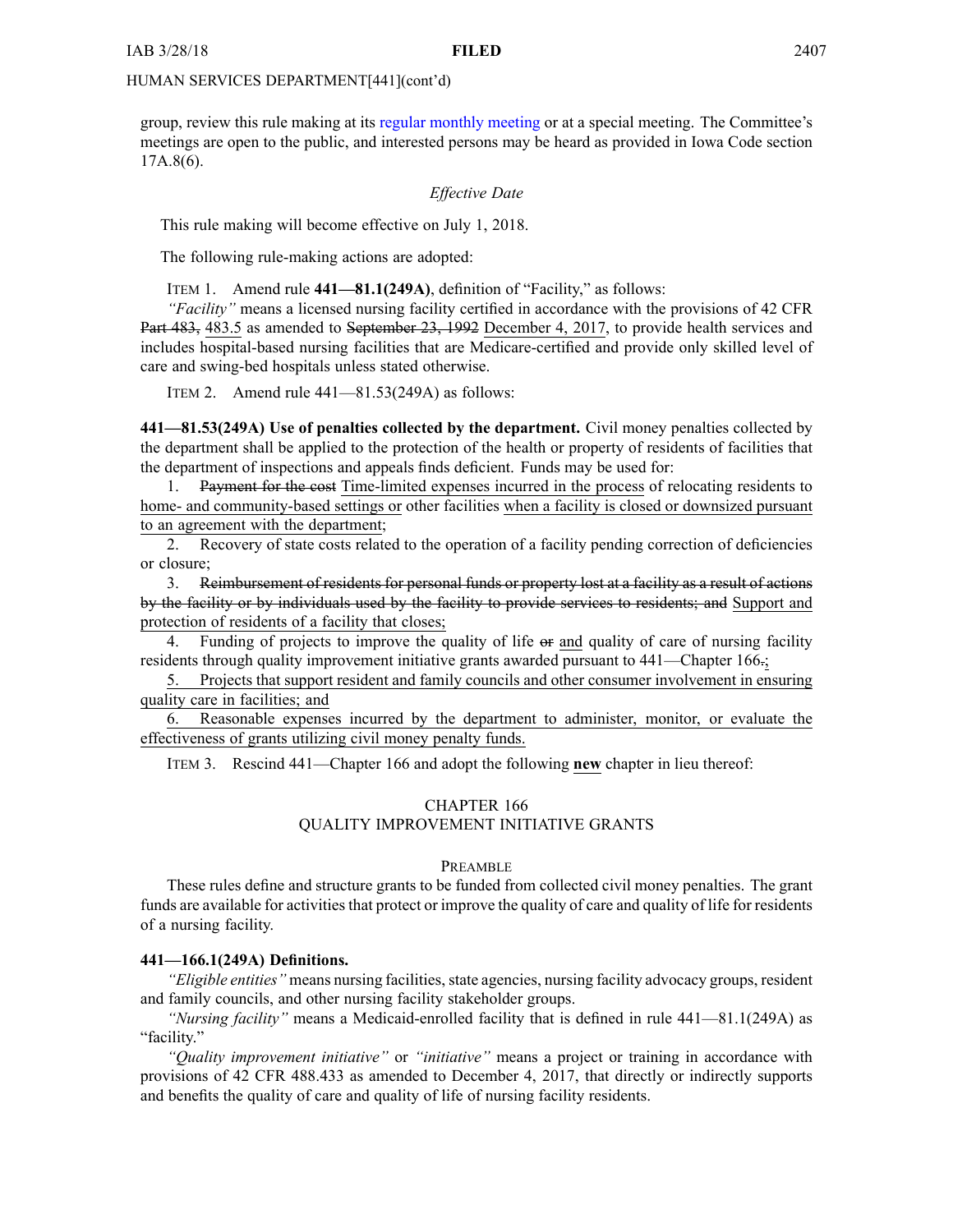**441—166.2(249A) Availability of grants.** The department shall set aside an annual amount from the civil money penalty fund established pursuan<sup>t</sup> to Iowa Code section 249A.57 to be awarded in the form of grants to eligible entities for approved quality improvement initiatives. At no time shall the gran<sup>t</sup> set-aside cause the civil money penalty fund to drop below \$1 million.

**166.2(1)** In any calendar year in which sufficient funds are available in the civil money penalty fund to suppor<sup>t</sup> quality improvement initiative grants, the department may issue <sup>a</sup> notice for applications for grants.

**166.2(2)** There is no entitlement to any funds available for grants awarded pursuan<sup>t</sup> to this chapter. The department may award grants to the extent funds are available and, within its discretion, to the extent that applications are approved.

**166.2(3)** The allocation of funds shall be in compliance with state and federal law and approved by the Centers for Medicare and Medicaid Services (CMS).

**441—166.3(249A) Grant eligibility.** Grants are available only for quality improvement initiatives that are outside the scope of normal operations for the nursing facility or other applicants. Grants cannot be used as replacement funding for goods or services that the applicant already offers.

**166.3(1)** Grants may be awarded for:

*a.* Short-term quality improvement initiatives (three years or less), and

*b.* Initiatives with <sup>a</sup> longer term that involve collaborative efforts of state governmen<sup>t</sup> and various stakeholders.

**166.3(2)** The department will comply with CMS guidance on civil money penalty uses.

**441—166.4(249A) Grant application process and selection of proposals.** The department will announce through <sup>a</sup> reques<sup>t</sup> for proposals the opening of an application period. The reques<sup>t</sup> will state the purpose for which gran<sup>t</sup> funds may be sought. Applicants shall submit their gran<sup>t</sup> proposals by the deadline specified in the announcement.

**166.4(1)** Evaluation of proposals. All proposals completed as directed and submitted within the time frames allowed will be evaluated by the gran<sup>t</sup> review committee to determine which applicants' project plans will be submitted for CMS approval.

**166.4(2)** The department will submit the project plan for each gran<sup>t</sup> the department intends to award, along with any required documentation, to CMS to seek approval or denial of the proposed project. All activities and plans for utilizing civil money penalty funds must be approved in advance by CMS.

**441—166.5(249A) Project contracts.** Grants for approved applicant project plans will be awarded through <sup>a</sup> contract entered into by the department and the applicant. The contract period shall not exceed the time frames allowed by state and federal laws. The department will reimburse expenditures pursuan<sup>t</sup> to contract terms and the regular reimbursement procedures of the state of Iowa.

These rules are intended to implement Iowa Code section [249A.57](https://www.legis.iowa.gov/docs/ico/section/2018/249A.57.pdf).

[Filed 3/7/18, effective 7/1/18] [Published 3/28/18] EDITOR'<sup>S</sup> NOTE: For replacement pages for IAC, see IAC Supplement 3/28/18.

**ARC 3719C**

# **HUMAN SERVICES DEPARTMENT[441]**

### **Adopted and Filed**

### **Rule making related to child support**

The Department of Human Services hereby amends Chapter 95, "Collections," and Chapter 99, "Support Establishment and Adjustment Services," Iowa Administrative Code.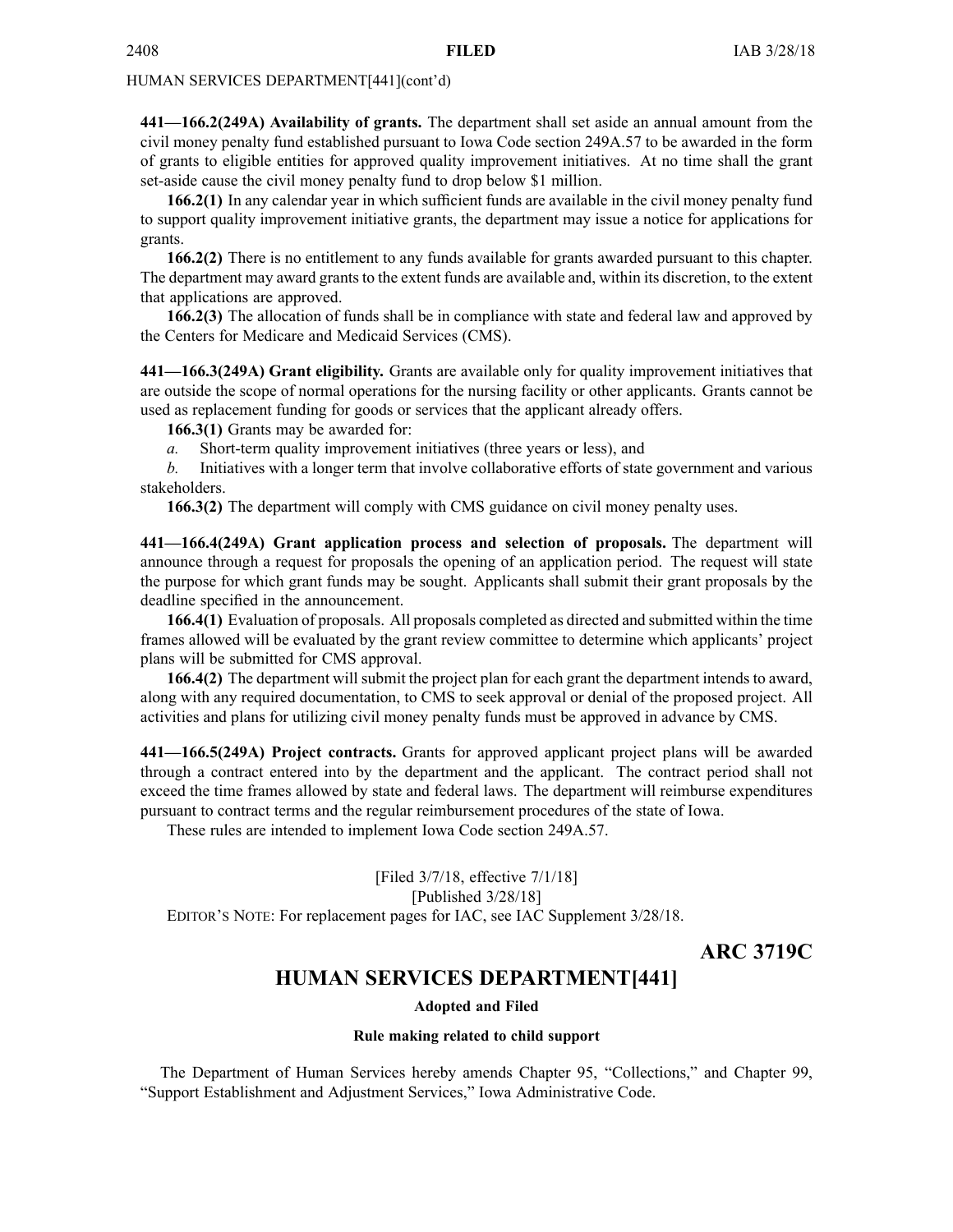### *Legal Authority for Rule Making*

This rule making is adopted under the authority provided in Iowa Code section 217.6.

### *State or Federal Law Implemented*

This rule making implements, in whole or in part, Iowa Code chapters 252B and 252H.

### *Purpose and Summary*

These amendments conform rule 441—95.14(252B) to the federal regulations, which became effective January 19, 2017, of the Department of Health and Human Services, Administration for Children and Families. Specifically, these amendments conform the rules to 45 CFR 303.11, Case Closure Criteria. The Child Support Recovery Unit (CSRU) has implemented many of the federal regulations in administrative rules over the years. The revised federal regulations update language that is also in some of those rules and add new permissive case closure reasons.

These amendments also update Chapter 99, Divisions IV and V, by removing references to voluntary reduction of income as <sup>a</sup> factor when CSRU modifies child suppor<sup>t</sup> obligations.

In 2013, the Iowa Supreme Court revised Chapter 9, "Child Support Guidelines," of the Iowa Court Rules to require <sup>a</sup> written determination to impute income. Iowa Court Rule 9.11(4) allows the court to make <sup>a</sup> written finding of voluntary unemployment or underemployment and to impute income to <sup>a</sup> party if the court finds that <sup>a</sup> substantial injustice would occur to use actual earnings. When CSRU uses income based on <sup>a</sup> party's voluntary reduction of income in administrative actions, essentially CSRU includes imputed income in the child suppor<sup>t</sup> calculations without the required written findings by the court. Iowa Court Rule 9.11(4) does not give CSRU authority to impute income when <sup>a</sup> party is voluntarily unemployed or underemployed. Only the court has that authority.

The current CSRU practice of not using the actual income of those who are voluntarily unemployed or underemployed does not take into account that <sup>a</sup> party's unemployment or underemployment may be for justifiable reasons that have nothing to do with an attempt to reduce the child suppor<sup>t</sup> obligation. In addition, federal regulations released in December 2016 (specifically 45 CFR 302.56 and accompanying commentsfound at 81 Fed. Reg. 93492) include guidance forstates on using the actual income of parties, which does not appear to align with the existing CSRU voluntary reduction in income rules.

### *Public Comment and Changes to Rule Making*

Notice of Intended Action for this rule making was published in the Iowa Administrative Bulletin on January 31, 2018, as **ARC 3595C**. The Department received no comments during the public comment period. No changes from the Notice have been made.

### *Adoption of Rule Making*

This rule making was adopted by the Council on Human Services on March 7, 2018.

### *Fiscal Impact*

These amendments will not substantially change the number of actions CSRU completes. There are no system changes needed to implement the changes, and CSRU will not need to increase or decrease staff to complete the actions.

### *Jobs Impact*

After analysis and review of this rule making, no impact on jobs has been found.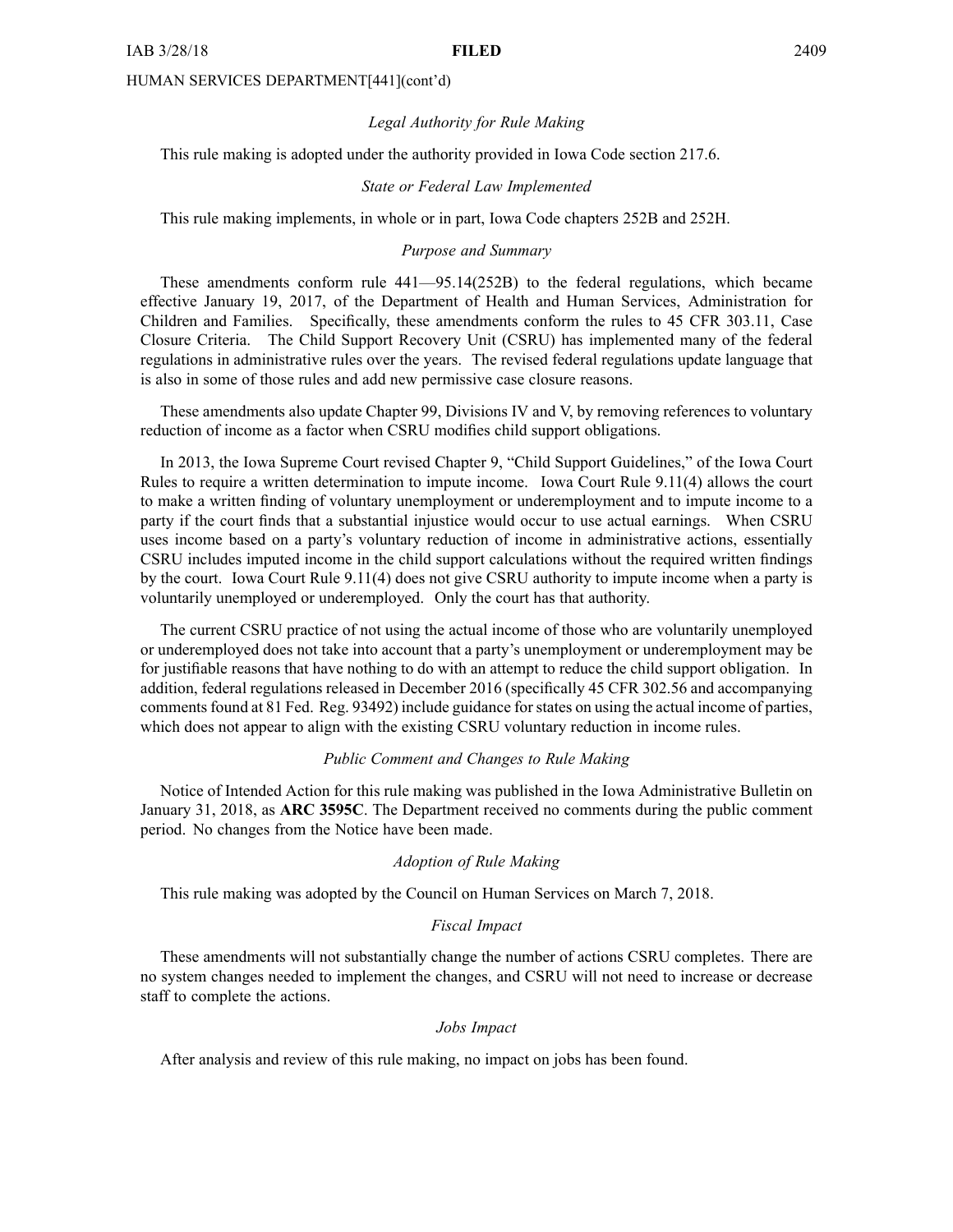### *Waivers*

Any person who believes that the application of the discretionary provisions of this rule making would result in hardship or injustice to that person may petition the Department for <sup>a</sup> waiver of the discretionary provisions, if any, pursuan<sup>t</sup> to rule 441—1.8(17A,217).

### *Review by Administrative Rules Review Committee*

The Administrative Rules Review Committee, <sup>a</sup> bipartisan legislative committee which oversees rule making by executive branch agencies, may, on its own motion or on written reques<sup>t</sup> by any individual or group, review this rule making at its regular [monthly](https://www.legis.iowa.gov/committees/meetings/meetingsListComm?groupID=705&ga=87) meeting or at <sup>a</sup> special meeting. The Committee's meetings are open to the public, and interested persons may be heard as provided in Iowa Code section 17A.8(6).

### *Effective Date*

This rule making will become effective on July 1, 2018.

The following rule-making actions are adopted:

ITEM 1. Rescind rule 441—95.14(252B) and adopt the following **new** rule in lieu thereof:

### **441—95.14(252B) Termination of services.**

**95.14(1)** *Case closure criteria.*

*a.* The child suppor<sup>t</sup> recovery unit may terminate services when the case meets at least one of the following case closure criteria and the child suppor<sup>t</sup> recovery unit maintains supporting documentation for the case closure decision in the record:

(1) There is no ongoing suppor<sup>t</sup> obligation, and arrearages are under \$500 or unenforceable under state law.

(2) The noncustodial paren<sup>t</sup> or alleged father is deceased, and no further action, including <sup>a</sup> levy against the estate, can be taken.

(3) The noncustodial paren<sup>t</sup> is living with the minor child as the primary caregiver, the custodial paren<sup>t</sup> is deceased, and there is no assignment to the state of suppor<sup>t</sup> or of arrearages that accrued under the suppor<sup>t</sup> order.

(4) The child suppor<sup>t</sup> recovery unit cannot establish paternity because:

1. The child is at least 18 years old and the statute of limitations bars an action to establish paternity;

2. A genetic test or <sup>a</sup> court or administrative process has excluded the alleged father and no other alleged father can be identified;

3. The child suppor<sup>t</sup> recovery unit has determined that it would not be in the best interest of the child to establish paternity in <sup>a</sup> case that involves incest or rape or <sup>a</sup> case in which legal proceedings for adoption are pending; or

4. The identity of the biological father is unknown and cannot be identified after diligent efforts, including at least one interview by the child suppor<sup>t</sup> recovery unit with the recipient of services.

(5) The noncustodial parent's location is unknown and the child suppor<sup>t</sup> recovery unit has made diligent efforts to locate the noncustodial paren<sup>t</sup> using multiple sources, in accordance with regulations in 45 CFR 303.3, all of which have been unsuccessful, within the applicable time frame:

1. Over <sup>a</sup> three-year period when there is sufficient information to initiate an automated locate effort.

2. Over <sup>a</sup> one-year period when there is not sufficient information to initiate an automated locate effort.

(6) The child suppor<sup>t</sup> recovery unit has determined that, throughout the duration of the child's minority (or after the child has reached the age of majority), the noncustodial paren<sup>t</sup> cannot pay suppor<sup>t</sup> and shows no evidence of suppor<sup>t</sup> potential because the paren<sup>t</sup> has been institutionalized in <sup>a</sup> psychiatric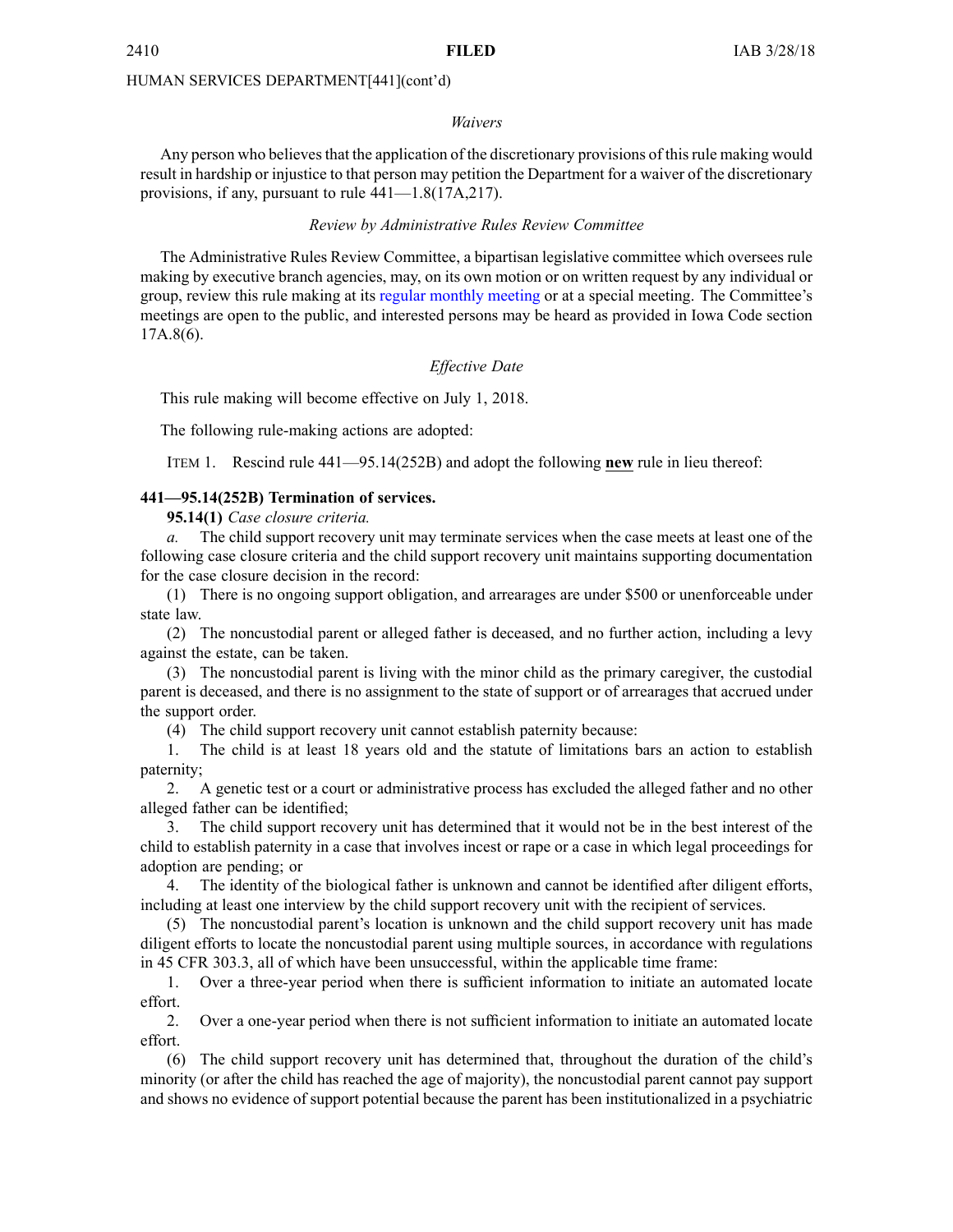facility, is incarcerated, or has <sup>a</sup> medically verified total and permanen<sup>t</sup> disability. The child suppor<sup>t</sup> recovery unit must also determine that the noncustodial paren<sup>t</sup> has no income or assets available above the subsistence level that could be levied or attached for support.

(7) The noncustodial parent's sole income is from supplemental security income (SSI) payments.

(8) The noncustodial paren<sup>t</sup> is <sup>a</sup> citizen of and lives in <sup>a</sup> foreign country, does not work for the federal governmen<sup>t</sup> or <sup>a</sup> company with headquarters or offices in the United States, and has no reachable domestic income or assets, and there is no federal or state treaty or reciprocity with the country.

(9) In <sup>a</sup> case involving child suppor<sup>t</sup> services to <sup>a</sup> person who is not <sup>a</sup> recipient of public assistance, the child suppor<sup>t</sup> recovery unit has provided location-only services.

(10) The child suppor<sup>t</sup> recovery unit has received <sup>a</sup> written or verbal reques<sup>t</sup> from the recipient of services to close the case, and there is no assignment to the state of suppor<sup>t</sup> or of arrearages that accrued under the suppor<sup>t</sup> order.

(11) In <sup>a</sup> case involving child suppor<sup>t</sup> services to <sup>a</sup> recipient of public assistance, there has been <sup>a</sup> finding of good cause or other exception in <sup>a</sup> public assistance case asspecified in [441—subrules](https://www.legis.iowa.gov/docs/iac/rule/03-28-2018.441.41.22.pdf) 41.22(8) through [41.22\(12\)](https://www.legis.iowa.gov/docs/iac/rule/03-28-2018.441.41.22.pdf) and [441—subrule](https://www.legis.iowa.gov/docs/iac/rule/03-28-2018.441.75.14.pdf) 75.14(3), including <sup>a</sup> determination that suppor<sup>t</sup> enforcement may not proceed without risk or harm to the child or caretaker relative.

(12) In <sup>a</sup> case involving child suppor<sup>t</sup> services to <sup>a</sup> person who is not <sup>a</sup> recipient of public assistance or who is <sup>a</sup> recipient of public assistance receiving Medicaid only, the child suppor<sup>t</sup> recovery unit has received information that the address in the unit's record is no longer current and the unit is unable to contact or otherwise locate the recipient within 60 days following receipt of this information, despite <sup>a</sup> good-faith effort to contact the recipient through at least two different methods.

(13) In <sup>a</sup> case involving child suppor<sup>t</sup> services to <sup>a</sup> person who is not <sup>a</sup> recipient of public assistance or who is <sup>a</sup> recipient of public assistance receiving Medicaid only, the recipient of services has failed to cooperate with the child suppor<sup>t</sup> recovery unit, which documented the circumstances of the noncooperation, and an action by the recipient of services is essential for the next step in providing services. (See rule [441—95.19](https://www.legis.iowa.gov/docs/iac/rule/03-28-2018.441.95.19.pdf)(252B).)

(14) The child suppor<sup>t</sup> recovery unit documents failure by the initiating agency, as defined under 45 CFR 301.1, to take an action that is essential for the next step in providing services.

(15) The initiating agency, as defined under 45 CFR 301.1, has notified the child suppor<sup>t</sup> recovery unit that the initiating agency has closed its case.

(16) The initiating agency, as defined under 45 CFR 301.1, has notified the child suppor<sup>t</sup> recovery unit that its intergovernmental services are no longer needed.

(17) Another assistance program, including IV-A, IV-E, SNAP, and Medicaid, has referred to the child suppor<sup>t</sup> recovery unit <sup>a</sup> case for which it isinappropriate to establish, enforce, or continue to enforce <sup>a</sup> child suppor<sup>t</sup> order and the custodial or noncustodial paren<sup>t</sup> has not applied for child suppor<sup>t</sup> services.

(18) The case meets any other basis for case closure based upon federal law.

The child support recovery unit may terminate services when no support or arrearages that accrued under the suppor<sup>t</sup> order are assigned to the state and the recipient of services requested the child suppor<sup>t</sup> recovery unit to close the case to allow the tribal IV-D agency to start providing services under that program.

*c.* The child suppor<sup>t</sup> recovery unit must close <sup>a</sup> case and maintain supporting documentation for the case closure decision when the following criteria have been met:

(1) The child suppor<sup>t</sup> recovery unit is notified that the child is eligible for health care services from the Indian Health Service (IHS); and

1. The IV-D case was opened because of <sup>a</sup> Medicaid referral based solely upon health care services, including the Purchased/Referred Care Program, provided through an Indian health program (as defined at 25 U.S.C. 1603(12)); and

2. The recipient of services requested the child suppor<sup>t</sup> recovery unit to close the case.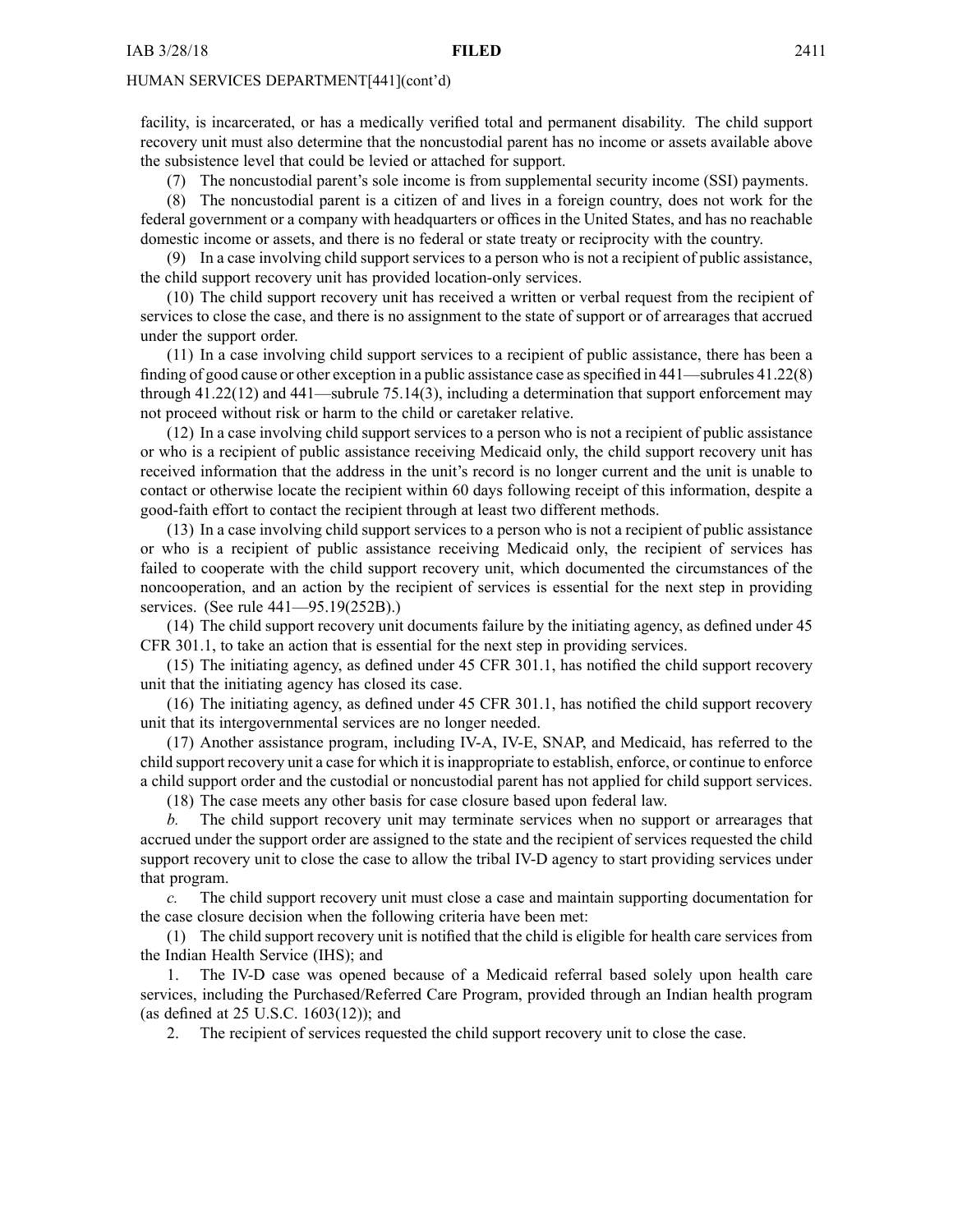(2) The child suppor<sup>t</sup> recovery unit receives instructions for case closure from an initiating agency, as defined under 45 CFR 301.1. Within ten working days, the child suppor<sup>t</sup> recovery unit must stop the income withholding order or notice and close the intergovernmental IV-D case.

**95.14(2)** *Case closure notifications.* In cases meeting one of the criteria of [95.14\(1\)](https://www.legis.iowa.gov/docs/iac/rule/03-28-2018.441.95.14.pdf), excep<sup>t</sup> [95.14\(1\)](https://www.legis.iowa.gov/docs/iac/rule/03-28-2018.441.95.14.pdf)*"a"*(9), (10), or (11), the child suppor<sup>t</sup> recovery unit shall send notification of its intent to close the case to the recipient of services or the initiating agency, as defined under 45 CFR 301.1, in writing 60 calendar days before case closure. The notice shall be sent to the recipient of services or the state requesting services at the last-known address stating the reason for denying or terminating services, the effective date, and an explanation of the right to reques<sup>t</sup> <sup>a</sup> hearing according to [441—Chapter](https://www.legis.iowa.gov/docs/iac/chapter/03-28-2018.441.7.pdf) 7. Closure of the case following notification is subject to the following:

*a.* If, in response to the notice, the recipient of services or the initiating agency, as defined under 45 CFR 301.1, supplies information which could lead to the establishment of paternity or <sup>a</sup> suppor<sup>t</sup> order or enforcement of an order, the case shall be kept open.

*b.* If the case is to be closed because the child suppor<sup>t</sup> recovery unit was unable to contact the recipient of services as provided in [subparagraph](https://www.legis.iowa.gov/docs/iac/rule/03-28-2018.441.95.14.pdf) 95.14(1)*"a"*(12), the case shall be kept open if contact is reestablished with the recipient of services before the effective date of the closure.

*c.* The recipient of services may reques<sup>t</sup> to have the child suppor<sup>t</sup> recovery unit reopen the case at <sup>a</sup> later date if there is <sup>a</sup> change in circumstances which could lead to the establishment of paternity or <sup>a</sup> suppor<sup>t</sup> order or enforcement of an order by completing <sup>a</sup> new application and paying any applicable fee.

*d.* For notices under this subrule, if the recipient of services specifically authorizes consent for electronic notifications, the child suppor<sup>t</sup> recovery unit may elect to notify the recipient of services electronically of the child suppor<sup>t</sup> recovery unit's intent to close the case. The child suppor<sup>t</sup> recovery unit must maintain documentation of the recipient's consent in the case record.

This rule is intended to implement Iowa Code sections [252B.4](https://www.legis.iowa.gov/docs/ico/section/2018/252B.4.pdf), [252B.5](https://www.legis.iowa.gov/docs/ico/section/2018/252B.5.pdf), and [252B.6](https://www.legis.iowa.gov/docs/ico/section/2018/252B.6.pdf).

### ITEM 2. Amend subrule 99.65(1) as follows:

**99.65(1)** *Conducting the review.* The child suppor<sup>t</sup> recovery unit or its attorney shall review the case for administrative adjustment of <sup>a</sup> child suppor<sup>t</sup> obligation unless it is determined that any of the following exist:

*a.* The location of one or both of the parents is unknown.

*b.* The variation from the Iowa Supreme Court mandatory child suppor<sup>t</sup> guidelines is based on any material misrepresentation of fact concerning any financial information submitted to the child suppor<sup>t</sup> recovery unit.

*c.* The variation from the Iowa Supreme Court mandatory child suppor<sup>t</sup> guidelines is due to <sup>a</sup> voluntary reduction in net monthly income attributable to the actions of the parent. The unit may reques<sup>t</sup> and the paren<sup>t</sup> shall supply verification that <sup>a</sup> loss of employment was not voluntary or that all facts concerning financial information are true. Verification may include, but is not limited to, <sup>a</sup> statement from the employer, <sup>a</sup> doctor, or other person with knowledge of the situation.

*d. c.* The criteria of rule [441—99.62](https://www.legis.iowa.gov/docs/iac/rule/03-28-2018.441.99.62.pdf)(252B,252H) are not met.

*e. d.* The end date of the order is less than 12 months in the future or the younges<sup>t</sup> child is 17½ years of age.

ITEM 3. Rescind rule 441—99.87(252H) and adopt the following **new** rule in lieu thereof:

### **441—99.87(252H) Misrepresentation of fact.**

**99.87(1)** The unit shall not modify the suppor<sup>t</sup> order based on <sup>a</sup> substantial change of circumstances if <sup>a</sup> change in income is due to any material misrepresentation of fact concerning any financial information submitted to the child suppor<sup>t</sup> recovery unit.

**99.87(2)** The unit may reques<sup>t</sup> verification that all facts concerning financial information are true. Verification may include, but is not limited to, <sup>a</sup> statement from the employer, <sup>a</sup> doctor, or other person with knowledge of the situation.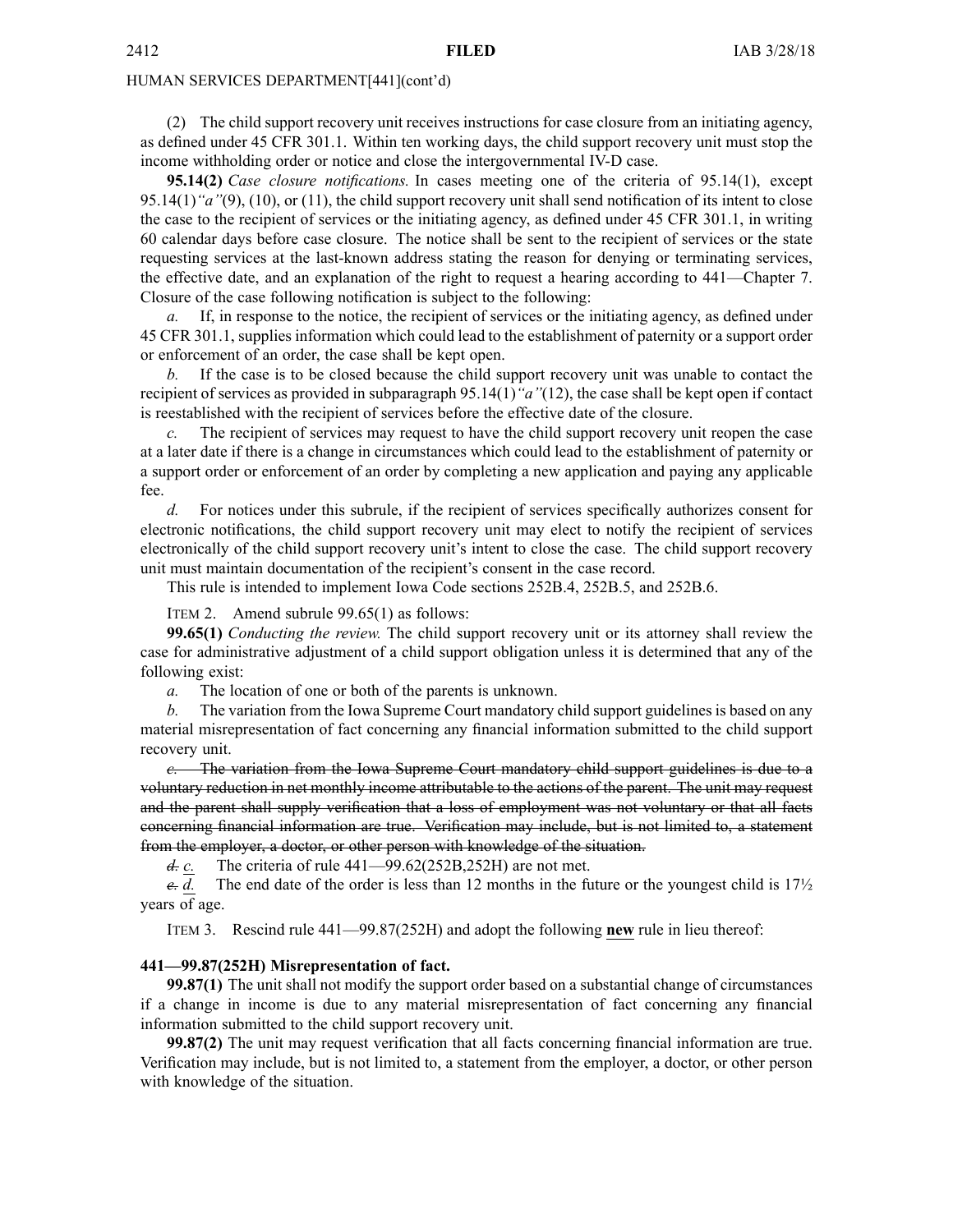ITEM 4. Amend subrule 99.91(5) as follows:

**99.91(5)** *Change of circumstances.* The reques<sup>t</sup> is based on <sup>a</sup> substantial change in circumstances and:

*a.* to *d.* No change.

*e.* The change in income is <sup>a</sup> voluntary reduction attributable to the actions of the party, as explained in rule [441—99.87](https://www.legis.iowa.gov/docs/iac/rule/03-28-2018.441.99.87.pdf)(252H), or

*f. e.* The change in income is due to material misrepresentation of fact, as explained in rule [441—99.87](https://www.legis.iowa.gov/docs/iac/rule/03-28-2018.441.99.87.pdf)(252H).

# [Filed 3/7/18, effective 7/1/18]

## [Published 3/28/18]

EDITOR'<sup>S</sup> NOTE: For replacement pages for IAC, see IAC Supplement 3/28/18.

## **ARC 3720C**

## **HUMAN SERVICES DEPARTMENT[441]**

### **Adopted and Filed**

### **Rule making related to promoting opportunities for parents program**

The Department of Human Services hereby rescinds Chapter 100, "Child Support Parental Obligation Pilot Projects," and adopts <sup>a</sup> new Chapter 100, "Child Support Promoting Opportunities for Parents Program," Iowa Administrative Code.

### *Legal Authority for Rule Making*

This rule making is adopted under the authority provided in Iowa Code section 252B.3(5).

### *State or Federal Law Implemented*

This rule making implements, in whole or in part, Iowa Code section 252B.3(5).

### *Purpose and Summary*

This rule making replaces the current Child Support Parental Obligation Pilot Projects rules by renaming the program and clarifying incentives.

The new chapter describes the Promoting Opportunities for Parents Program (POPP) developed by the Department of Human Services Child Support Recovery Unit (CSRU). The purpose of this program is to assist parents in overcoming the barriers which interfere with fulfilling their obligations to their children.

CSRU wants to partner with community providers and resources to assist parents in overcoming barriers. Research shows that child support-led programs are more likely to yield results for noncustodial parents and their children. Thus, the child suppor<sup>t</sup> program sets the expectations and manages the program by partnering with employment and fatherhood/parenting programs to provide those services.

### *Public Comment and Changes to Rule Making*

Notice of Intended Action for this rule making was published in the Iowa Administrative Bulletin on January 31, 2018, as **ARC 3597C**. The Department received no comments during the public comment period. No changes from the Notice have been made.

### *Adoption of Rule Making*

This rule making was adopted by the Council on Human Services on March 7, 2018.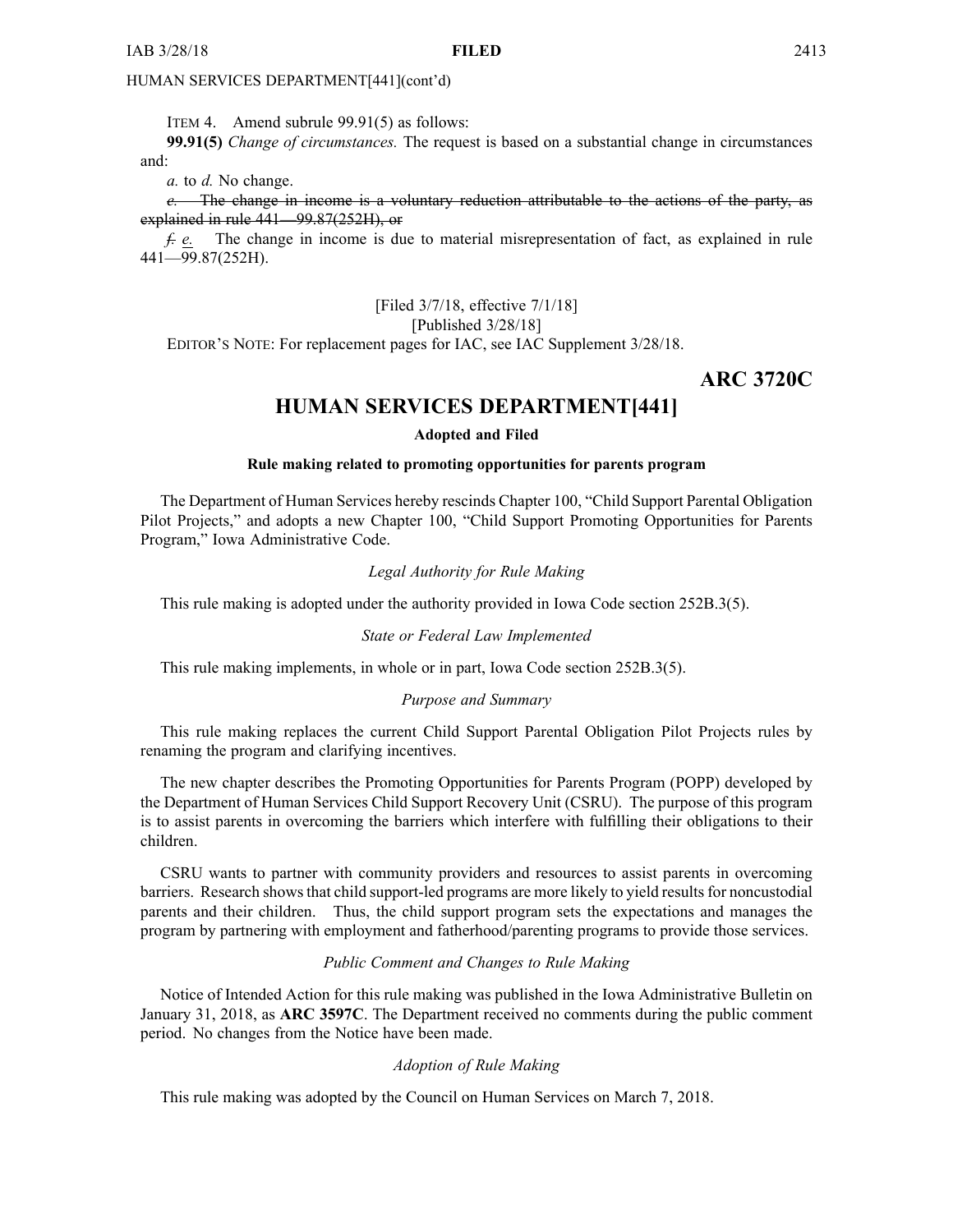### *Fiscal Impact*

This is an existing program, and the rule making will not change the level of funding needed.

### *Jobs Impact*

After analysis and review of this rule making, no impact on jobs has been found.

*Waivers*

Any person who believes that the application of the discretionary provisions of this rule making would result in hardship or injustice to that person may petition the Department for <sup>a</sup> waiver of the discretionary provisions, if any, pursuan<sup>t</sup> to rule 441—1.8(17A,217).

### *Review by Administrative Rules Review Committee*

The Administrative Rules Review Committee, <sup>a</sup> bipartisan legislative committee which oversees rule making by executive branch agencies, may, on its own motion or on written reques<sup>t</sup> by any individual or group, review this rule making at its regular [monthly](https://www.legis.iowa.gov/committees/meetings/meetingsListComm?groupID=705&ga=87) meeting or at <sup>a</sup> special meeting. The Committee's meetings are open to the public, and interested persons may be heard as provided in Iowa Code section 17A.8(6).

### *Effective Date*

This rule making will become effective on July 1, 2018.

The following rule-making action is adopted:

Rescind 441—Chapter 100 and adopt the following **new** chapter in lieu thereof:

### CHAPTER 100

## CHILD SUPPORT PROMOTING OPPORTUNITIES FOR PARENTS PROGRAM

### PREAMBLE

This chapter describes the promoting opportunities for parents program developed by the department of human services child suppor<sup>t</sup> recovery unit (CSRU). The purpose of this program is to assist parents in overcoming the barriers which interfere with fulfilling their obligations to their children. For the purpose of these rules, promoting opportunities includes emotional and personal involvement of the parents, parenting or fatherhood classes and employment resources beyond simply meeting the parents' financial obligations. In order to encourage participation by parents, CSRU may partner with community providers and resources and may offer various incentives for participation. These incentives may be offered through projects whose plans have been approved by the bureau chief or through projects in which CSRU participates and for which the bureau chief approves of CSRU's offering any or all of the incentives.

### **441—100.1(252B) Definitions.**

*"Assigned suppor<sup>t</sup> arrearages"* means suppor<sup>t</sup> arrearages for which all rights have been and shall remain assigned to the state of Iowa.

*"Bureau chief"* means the chief of the bureau of collections of the department of human services or the bureau chief's designee.

*"Child supportrecovery unit (CSRU)"* means any person, unit, or other agency which is charged with responsibility for providing or assisting in the provision of child suppor<sup>t</sup> enforcement services pursuan<sup>t</sup> to Title IV-D of the Social Security Act.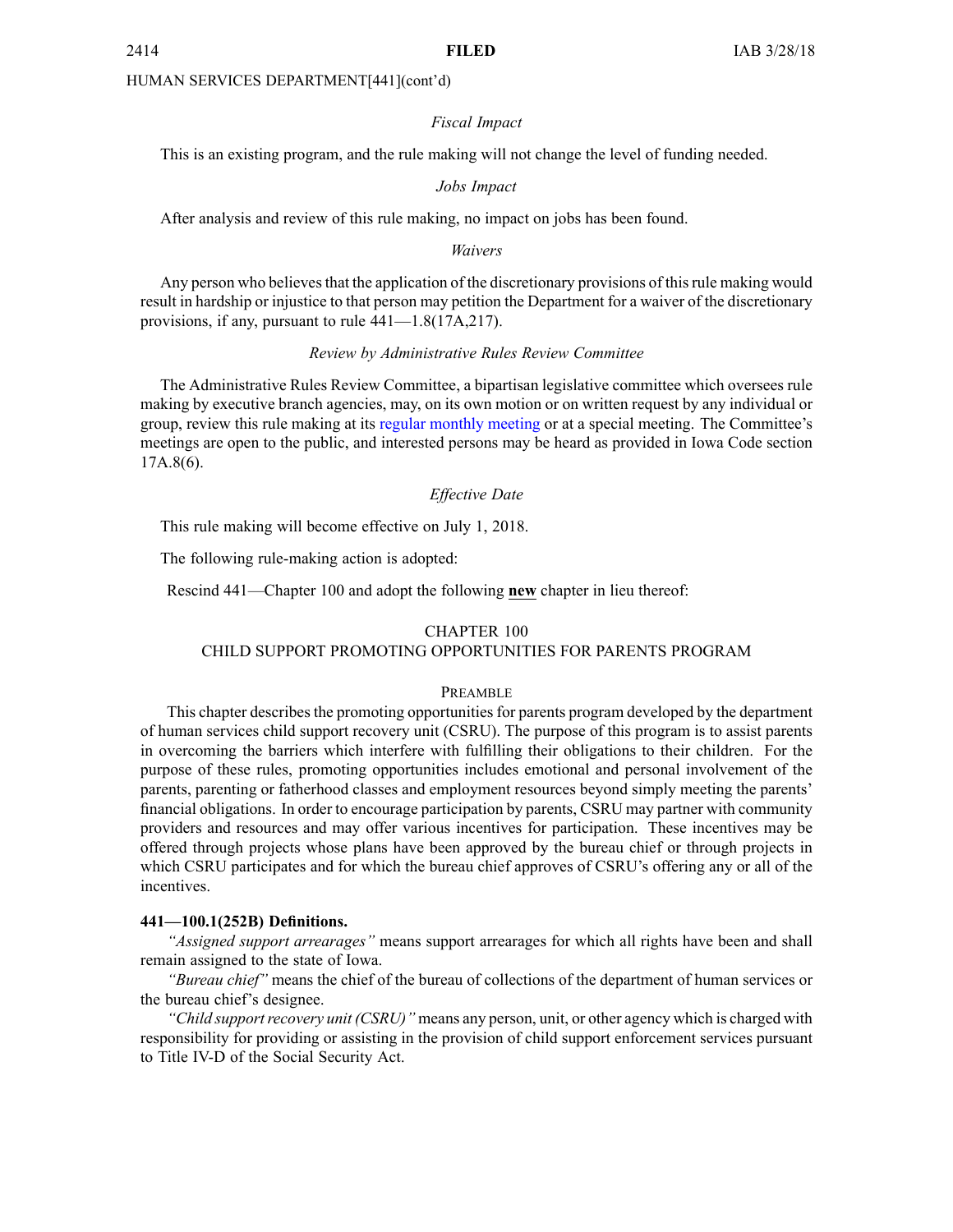*"Designated provider"* means any project approved in whole or in par<sup>t</sup> by CSRU and approved by the bureau chief to assist parents in overcoming the barriers which interfere with their fulfilling obligations to their children. Each project shall have <sup>a</sup> project plan approved by the bureau chief.

*"Incentives"* means, but is not limited to, satisfaction of suppor<sup>t</sup> obligations and bypass of select enforcement tools such as license sanction, administrative levy, and contempt.

*"Participant"* means <sup>a</sup> person who receives services or incentives through <sup>a</sup> project.

*"Periodic suppor<sup>t</sup> payment"* means the total suppor<sup>t</sup> paymen<sup>t</sup> due in each time period in accordance with the established suppor<sup>t</sup> obligation. If no current suppor<sup>t</sup> is due, the periodic suppor<sup>t</sup> paymen<sup>t</sup> is equivalent to the last current suppor<sup>t</sup> amount as would be ordered under 441—Chapter 98, Division II.

*"Project plan"* means the written policies, procedures, eligibility criteria and other components, as described at subrule 100.3(2).

**441—100.2(252B) Incentives.** CSRU may offer incentives to participants through designated providers to encourage participants' completion of the project. The available incentivesinclude, but are not limited to, the following:

**100.2(1)** *Satisfaction of the assigned suppor<sup>t</sup> arrearages.*

*a.* A participant shall be granted <sup>a</sup> partial satisfaction of the assigned suppor<sup>t</sup> arrearages which are and which will remain owed by that participant to the state after that participant's successful completion of the project and paymen<sup>t</sup> of that participant's periodic suppor<sup>t</sup> payments. Satisfactions granted under this subrule shall apply only to those cases for which periodic suppor<sup>t</sup> paymen<sup>t</sup> is credited.

*b.* Each satisfaction shall be an amount equal to <sup>a</sup> percentage of that participant's suppor<sup>t</sup> arrearages, which are and which will remain owed to the state, according to the following schedule:

(1) A one-time satisfaction after 6 consecutive months from the participant's completion of the project. The amount of satisfaction shall be <sup>a</sup> percentage based on the amount of periodic suppor<sup>t</sup> paid on all qualifying cases as follows:

1. When 100 percen<sup>t</sup> of the periodic suppor<sup>t</sup> is paid, the satisfaction amount will equal 50 percen<sup>t</sup> of the amount owed to the state.

2. When 99 to 80 percen<sup>t</sup> of the periodic suppor<sup>t</sup> is paid, the satisfaction amount will equal 40 percen<sup>t</sup> of the amount owed to the state.

3. When 79 to 60 percen<sup>t</sup> of the periodic suppor<sup>t</sup> is paid, the satisfaction amount will equal 30 percen<sup>t</sup> of the amount owed to the state.

4. When 59 to 40 percen<sup>t</sup> of the periodic suppor<sup>t</sup> is paid, the satisfaction amount will equal 20 percen<sup>t</sup> of the amount owed to the state.

5. When 39 to 20 percen<sup>t</sup> of the periodic suppor<sup>t</sup> is paid, the satisfaction amount will equal 10 percen<sup>t</sup> of the amount owed to the state.

6. When 19 to 0 percen<sup>t</sup> of the periodic suppor<sup>t</sup> is paid, the satisfaction amount will equal 0 percen<sup>t</sup> of the amount owed to the state.

(2) A one-time satisfaction after 12 consecutive months from the participant's completion of the project. The amount of satisfaction shall be <sup>a</sup> percentage based on the amount of periodic suppor<sup>t</sup> paid on all qualifying cases as follows:

1. When 100 percen<sup>t</sup> of the periodic suppor<sup>t</sup> is paid, the satisfaction amount will equal 100 percen<sup>t</sup> of the amount owed to the state.

2. When 99 to 80 percen<sup>t</sup> of the periodic suppor<sup>t</sup> is paid, the satisfaction amount will equal 80 percen<sup>t</sup> of the amount owed to the state.

3. When 79 to 60 percen<sup>t</sup> of the periodic suppor<sup>t</sup> is paid, the satisfaction amount will equal 60 percen<sup>t</sup> of the amount owed to the state.

4. When 59 to 40 percen<sup>t</sup> of the periodic suppor<sup>t</sup> is paid, the satisfaction amount will equal 40 percen<sup>t</sup> of the amount owed to the state.

5. When 39 to 20 percen<sup>t</sup> of the periodic suppor<sup>t</sup> is paid, the satisfaction amount will equal 20 percen<sup>t</sup> of the amount owed to the state.

6. When 19 to 0 percen<sup>t</sup> of the periodic suppor<sup>t</sup> is paid, the satisfaction amount will equal 0 percen<sup>t</sup> of the amount owed to the state.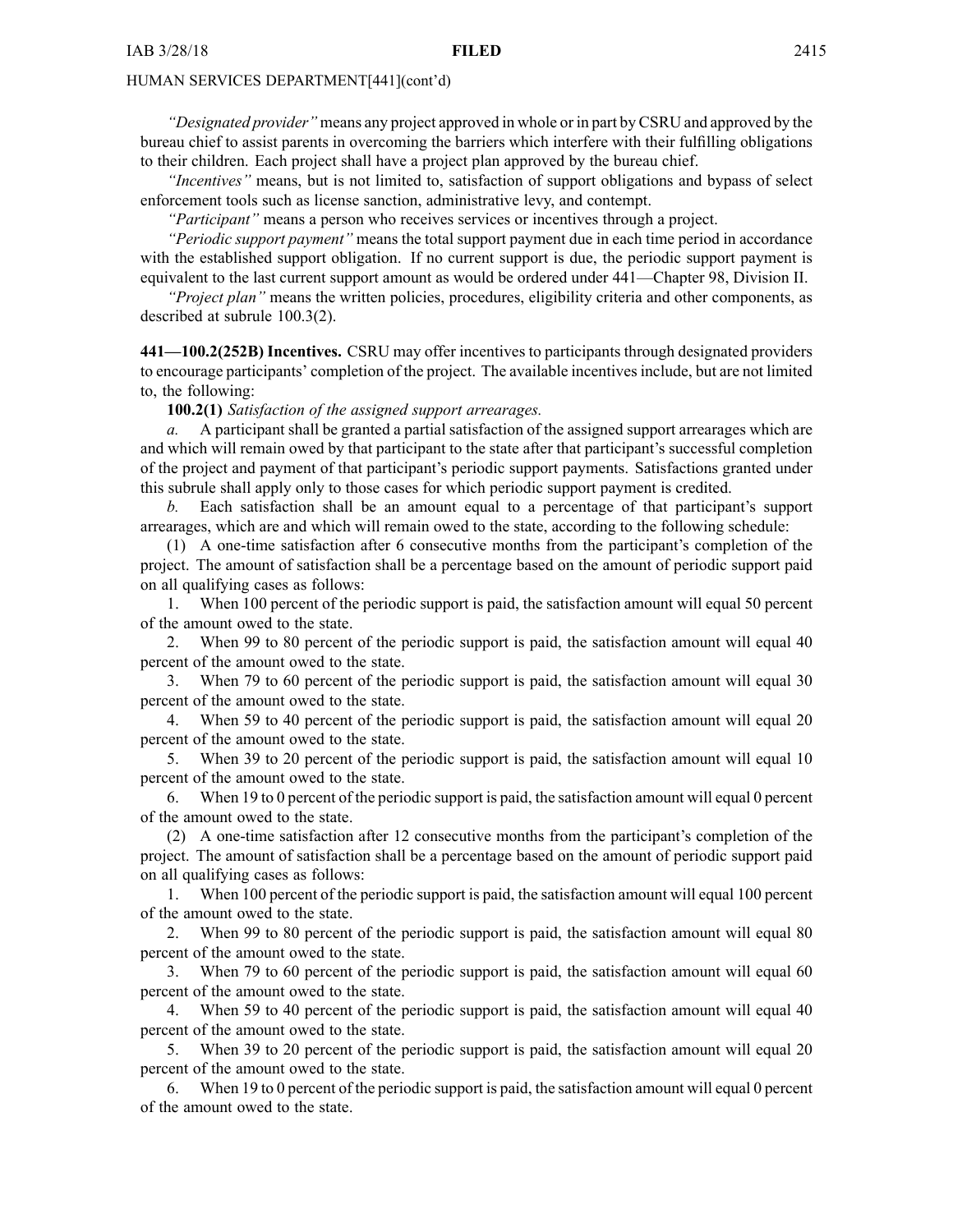*c.* A participant subject to an income withholding order shall be eligible for the satisfaction in this subrule if the sole reason for ineligibility is <sup>a</sup> disparity between the schedules of the participant's pay date and the scheduled date the paymen<sup>t</sup> is due.

*d.* A participant shall be eligible for a satisfaction under this subrule if the participant is no longer <sup>a</sup> participant but has continued to pay the participant's periodic suppor<sup>t</sup> paymen<sup>t</sup> without interruption.

**100.2(2)** *Enforcement processes.* CSRU may bypass select enforcement tools, including but not limited to license sanction, administrative levy, and contempt, if the participant is actively in the project.

**441—100.3(252B) Establishment of designated providers.** CSRU may initiate <sup>a</sup> reques<sup>t</sup> for project plans to become designated providers.

**100.3(1)** *Contents of <sup>a</sup> reques<sup>t</sup> for project plans.* The reques<sup>t</sup> for project plans shall contain the requirements for contents of the project plan and any other parameter for the specific project being advertised. The reques<sup>t</sup> shall also contain <sup>a</sup> deadline by which project plans must be submitted to the bureau chief.

**100.3(2)** *Contents of project plans.* Each project shall have and maintain <sup>a</sup> project plan. At <sup>a</sup> minimum, the project plan shall contain or address the following:

*a.* The applicant's experience and success at integrating collaborations and services essential to the project.

*b.* The geographic area to be served and community need for projected services.

*c.* The projected number of participants to be served and the criteria to be used for the selection and termination of participants.

*d.* The specific parenting curriculum to be used. The curriculum must be well-established, have a track record of use and be field-tested.

*e.* A description of the components of the curriculum. The components of the curriculum should include personal development, responsible parenting, parenting skills, financial responsibilities, communication skills, and domestic violence prevention.

*f.* The schedule, location, hours of instruction and format for administering the curriculum.

*g.* A description of the organization and identification of staff responsible for delivering the curriculum. The staff should have experience in group facilitation and be certified trainers in the curriculum.

*h.* A clear explanation of how the curriculum and services will be monitored and evaluated, including how the participants will be tracked and what data will be collected.

*i.* Project duration.

**100.3(3)** *Amendments to project plan.* Projects may submit proposed amendments to their project plan in writing to the bureau chief. The bureau chief shall have the option, after review, of approving or disapproving all proposed amendments to the project plan.

**441—100.4(252B) Selection of designated providers.** The bureau chief shall have sole authority to select designated providers. The bureau chief shall select which of the project plans received on or before the deadline date shall be granted the status of designated providers. The selection of designated providers shall be based upon the content of the project plan including, but not limited to, the following criteria:

1. Applicant's experience.

2. Geographic area selected and community need for the project.

3. Participants to be served and criteria to be used to select participants and terminate their participation.

- 4. The parenting curriculum to be used.
- 5. A description of the components of the curriculum.
- 6. The schedule, location, hours of instruction and format for administering the curriculum.
- 7. A description of the organization and identification of staff.
- 8. An explanation of monitoring and evaluation.
- 9. Project duration.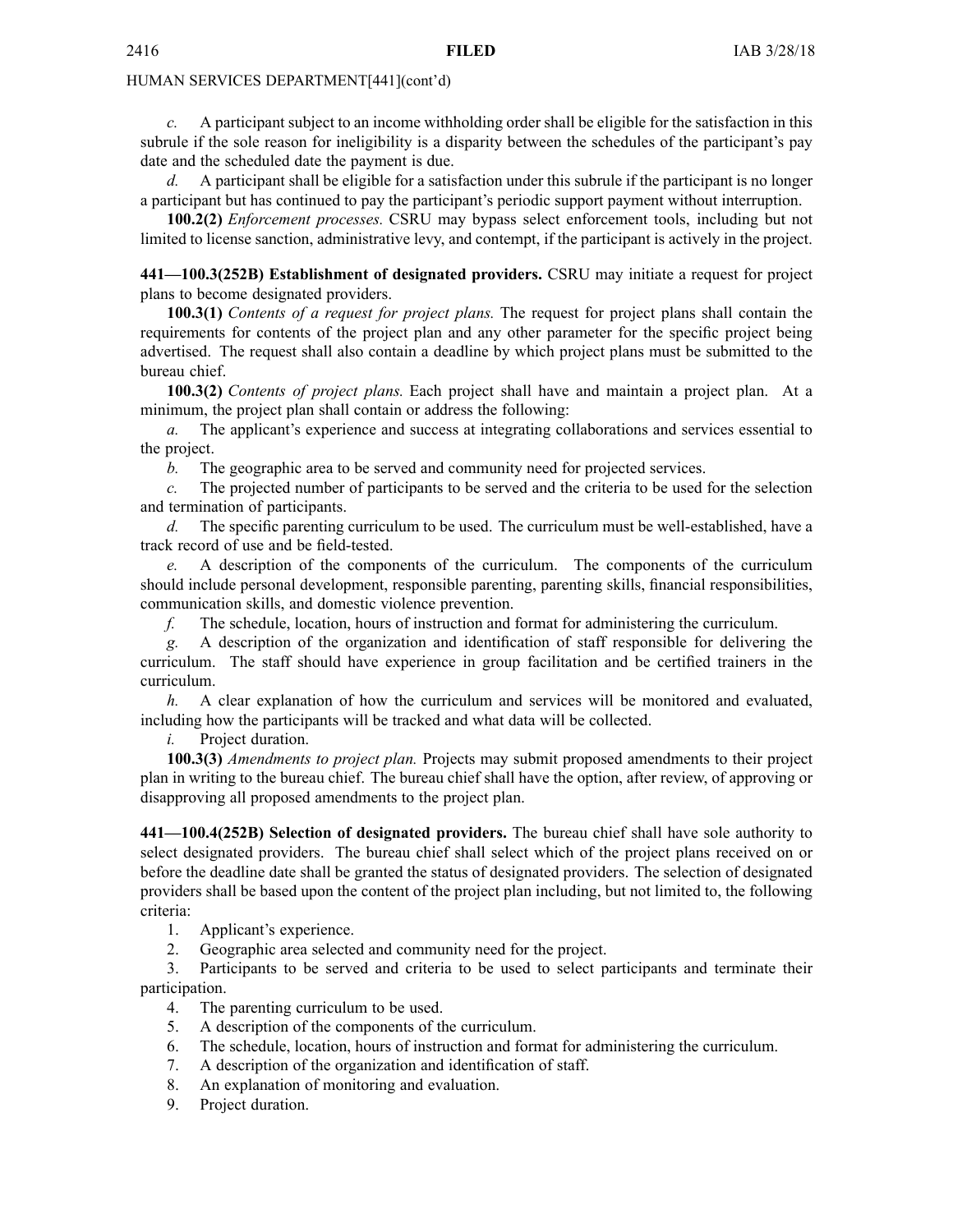**441—100.5(252B) Termination of designated providers.** The bureau chief may immediately terminate CSRU's participation with <sup>a</sup> designated provider if the designated provider is not fulfilling the terms of its project plan or the designated provider is not fulfilling the terms for CSRU's participation in the project plan.

### **441—100.6(252B) Reports and records.**

**100.6(1)** *Reports.* Designated providers established under these rules shall repor<sup>t</sup> to CSRU at least monthly, unless otherwise required by the project plan. These reports shall include, but not be limited to, the following:

- *a.* Attendance documentation with the names of participants served.
- *b.* Signed voluntary consent of participants seeking incentives.
- *c.* Certification of participants completing the curriculum.
- *d.* Other information as specified in the project plan.

**100.6(2)** *Records retention.* Designated providers shall retain all records as necessary to meet the requirements of these rules.

**441—100.7(252B) Receipt of incentives.** Participants receiving incentives under these rules may continue to receive the incentives after the termination of these rules or after they are no longer participants only under subrule 100.2(1). Subrule 100.2(1) shall apply to <sup>a</sup> participant or former participant for the full time period allowed in that subrule.

These rules are intended to implement Iowa Code section [252B.3\(5\)](https://www.legis.iowa.gov/docs/ico/section/2018/252B.3.pdf).

[Filed 3/7/18, effective 7/1/18]

### [Published 3/28/18]

EDITOR'<sup>S</sup> NOTE: For replacement pages for IAC, see IAC Supplement 3/28/18.

# **ARC 3721C**

# **LABOR SERVICES DIVISION[875]**

### **Adopted and Filed**

### **Rule making related to beryllium standards**

The Labor Commissioner hereby amends Chapter 10, "General Industry Safety and Health Rules," and Chapter 26, "Construction Safety and Health Rules," Iowa Administrative Code.

### *Legal Authority for Rule Making*

This rule making is adopted under the authority provided in Iowa Code section 88.5.

### *State or Federal Law Implemented*

This rule making implements, in whole or in part, Iowa Code section 88.5 and 29 CFR 1953.5.

### *Purpose and Summary*

The U.S. Department of Labor, Occupational Safety and Health Administration (OSHA), published amendments to the general industry and construction standards concerning exposure to beryllium and beryllium compounds in January of 2017. The new standards are based on <sup>a</sup> finding that the previous exposure limits were too high to preven<sup>t</sup> occupational lung cancer and chronic beryllium disease.

Subsequently, federal OSHA published two notices delaying implementation of the new beryllium standards. In the summer of 2017, federal OSHA formally proposed to revoke <sup>a</sup> portion of the new beryllium standards concerning construction. Federal OSHA also provided notification that it would not enforce those portions of the beryllium standards that are subject to revocation.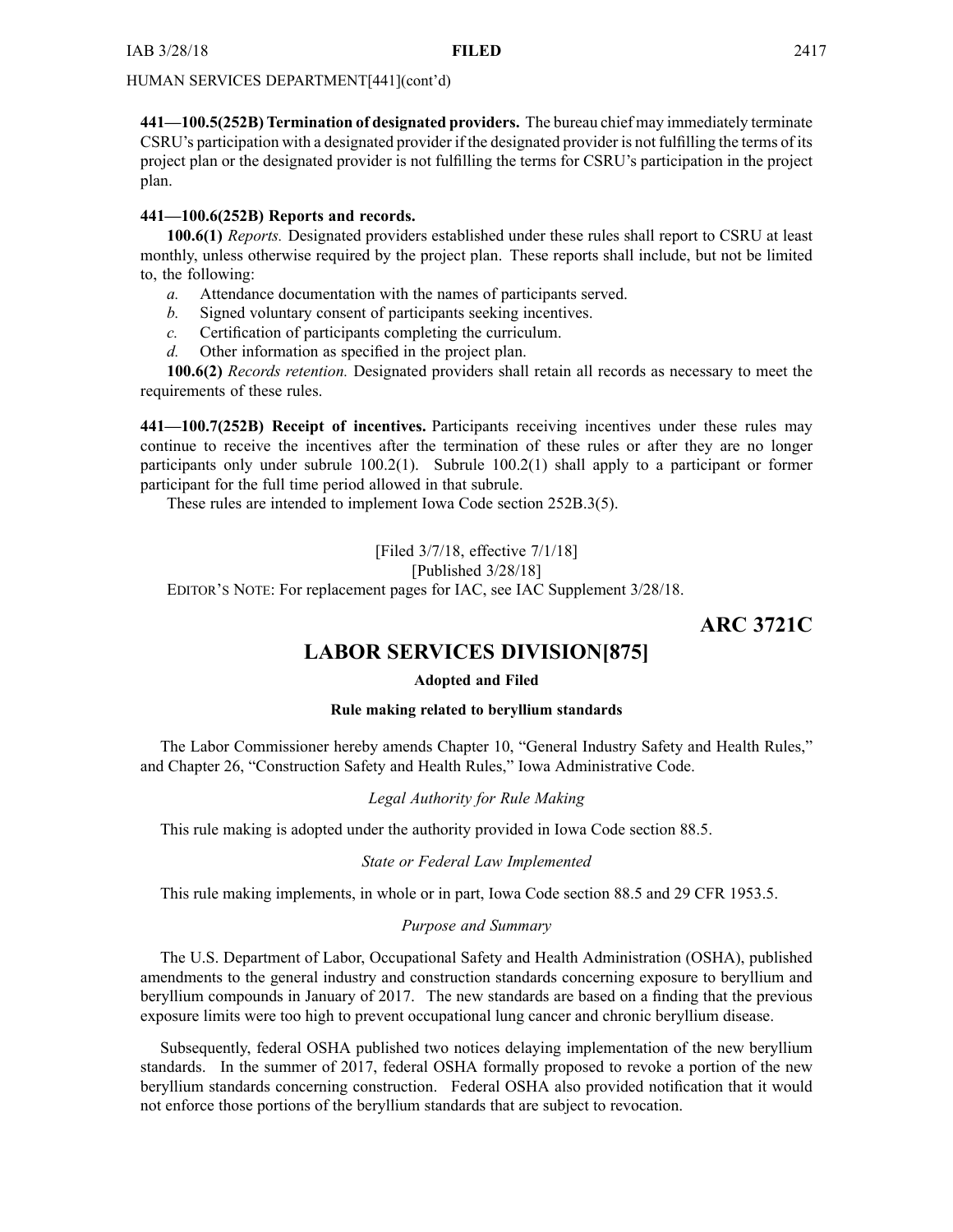### LABOR SERVICES DIVISION[875](cont'd)

The Labor Commissioner published <sup>a</sup> Notice of Intended Action to adopt the new beryllium standards on April 26, 2017, as **ARC 3029C**. No further action was taken on that Notice.

Pursuant to both federal and state law, the Iowa Labor Commissioner must conform with federal standards. These amendments will make Iowa's beryllium enforcement conform to federal beryllium enforcement.

### *Public Comment and Changes to Rule Making*

Notice of Intended Action for this rule making was published in the Iowa Administrative Bulletin on January 31, 2018, as **ARC 3593C**. No public comments were received. The effective date was changed from May 2, 2018, to May 11, 2018, in order to coincide with the federal effective date.

### *Adoption of Rule Making*

This rule making was adopted by the Labor Commissioner on March 7, 2018.

### *Fiscal Impact*

This rule making has no fiscal impact to the State of Iowa.

### *Jobs Impact*

After analysis and review of this rule making, the Commissioner finds that jobs could be impacted. However, these amendments are implementing federally mandated regulations, and the State of Iowa is only implementing the federal regulations. The requirements imposed on Iowa businesses by these regulations do not exceed those imposed by federal law.

### *Waivers*

Any person who believes that the application of the discretionary provisions of this rule making would result in hardship or injustice to that person may petition the Division for <sup>a</sup> waiver of the discretionary provisions, if any, pursuan<sup>t</sup> to 875—Chapter 5.

### *Review by Administrative Rules Review Committee*

The Administrative Rules Review Committee, <sup>a</sup> bipartisan legislative committee which oversees rule making by executive branch agencies, may, on its own motion or on written reques<sup>t</sup> by any individual or group, review this rule making at its regular [monthly](https://www.legis.iowa.gov/committees/meetings/meetingsListComm?groupID=705&ga=87) meeting or at <sup>a</sup> special meeting. The Committee's meetings are open to the public, and interested persons may be heard as provided in Iowa Code section 17A.8(6).

### *Effective Date*

This rule making will become effective on May 11, 2018.

The following rule-making actions are adopted:

ITEM 1. Amend rule **875—10.20(88)** by inserting the following at the end thereof: 82 Fed. Reg. 2735 (January 9, 2017)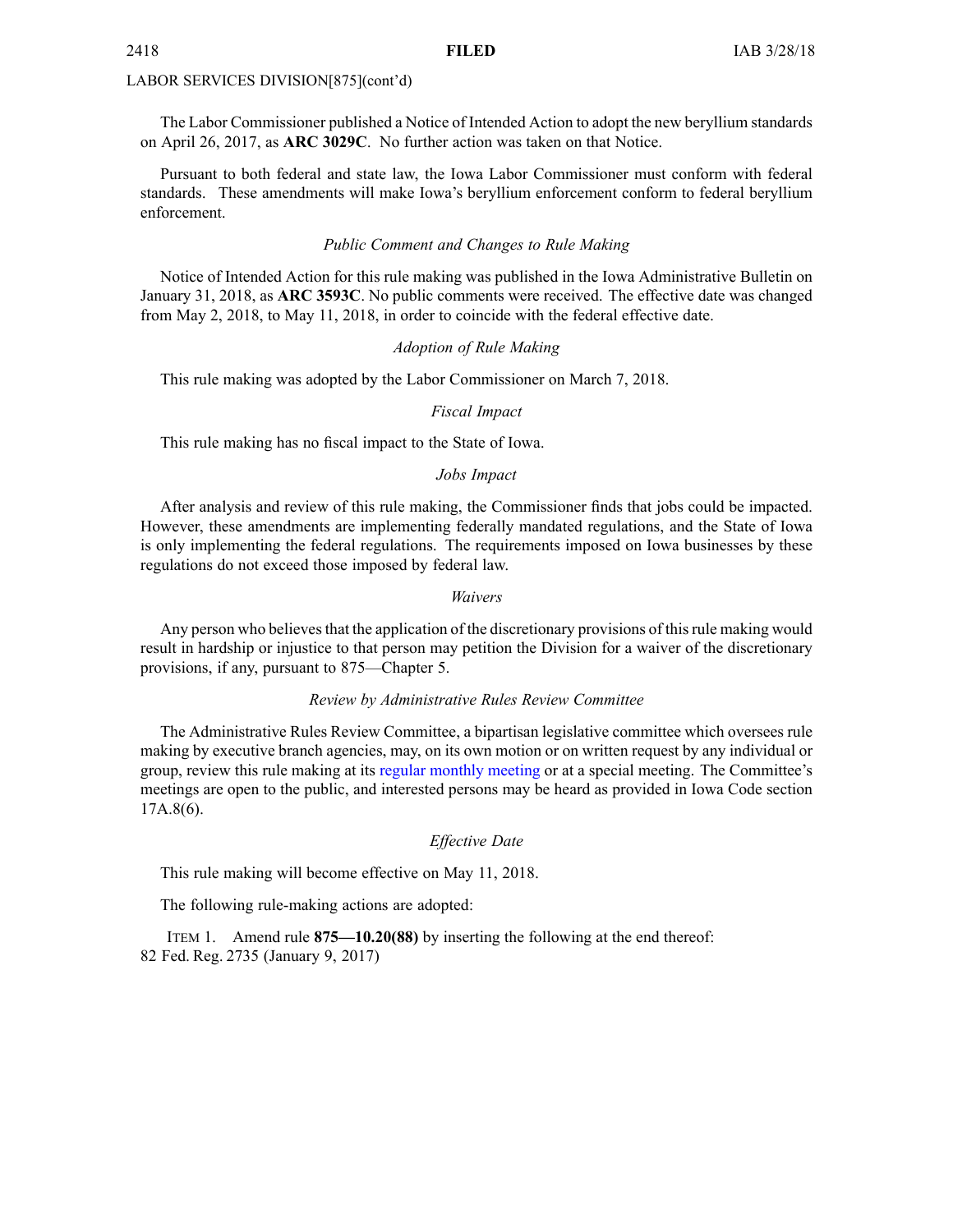LABOR SERVICES DIVISION[875](cont'd)

ITEM 2. Adopt the following **new** rule 875—26.2(88):

**875—26.2(88) Beryllium exposure limits.** Effective May 11, 2018, the eight-hour time-weighted average permissible exposure limit for beryllium is 0.2 micrograms per cubic liter, and the short-term exposure limit for beryllium is 2.0 micrograms per cubic meter over <sup>a</sup> 15-minute sampling period.

This rule is intended to implement Iowa Code section [88.5](https://www.legis.iowa.gov/docs/ico/section/2018/88.5.pdf).

[Filed 3/7/18, effective 5/11/18] [Published 3/28/18] EDITOR'<sup>S</sup> NOTE: For replacement pages for IAC, see IAC Supplement 3/28/18.

# **ARC 3722C**

# **REAL ESTATE COMMISSION[193E]**

### **Adopted and Filed**

### **Rule making related to trust accounts and seller property condition disclosure**

The Real Estate Commission hereby amends Chapter 13, "Trust Accounts and Closings," and Chapter 14, "Seller Property Condition Disclosure," Iowa Administrative Code.

### *Legal Authority for Rule Making*

This rule making is adopted under the authority provided in Iowa Code section 543B.9 and 2017 Iowa Acts, House File 541.

### *State or Federal Law Implemented*

This rule making implements, in whole or in part, Iowa Code section 543B.9 and section 543B.31 as amended by 2017 Iowa Acts, House File 541.

### *Purpose and Summary*

The amendments implement 2017 Iowa Acts, House File 541, section 4, which amends Iowa Code section 543B.46 and provides clarification of when <sup>a</sup> licensed real estate broker will be required to maintain <sup>a</sup> trust account in <sup>a</sup> federally insured depository institution. The amendments implement 2017 Iowa Acts, House File 541, sections 14 and 16, which require that the Commission adopt rules that define what acknowledgment of receipt is when <sup>a</sup> seller disclosure statement form is delivered electronically. The amendments are also <sup>a</sup> result of the five-year rolling review of administrative rules outlined in Iowa Code section 17A.7(2).

Chapter 13 describes the general requirements for real estate trust accounts and closings. The amendments to Chapter 13 provide clarification of when <sup>a</sup> licensed real estate broker will be required to maintain <sup>a</sup> trust account in <sup>a</sup> federally insured depository institution and provide for <sup>a</sup> general cleanup of the chapter. Chapter 14 describes the general requirements for the property condition disclosure form. The amendments to Chapter 14 define what acknowledgment of receipt is when <sup>a</sup> seller disclosure statement form is delivered electronically and provide for <sup>a</sup> general cleanup of the chapter.

### *Public Comment and Changes to Rule Making*

Notice of Intended Action for this rule making was published in the Iowa Administrative Bulletin on January 17, 2018, as **ARC 3564C**. Apublic hearing was held on February 6, 2018. No one attended the public hearing. No public comments were received. No changes from the Notice have been made.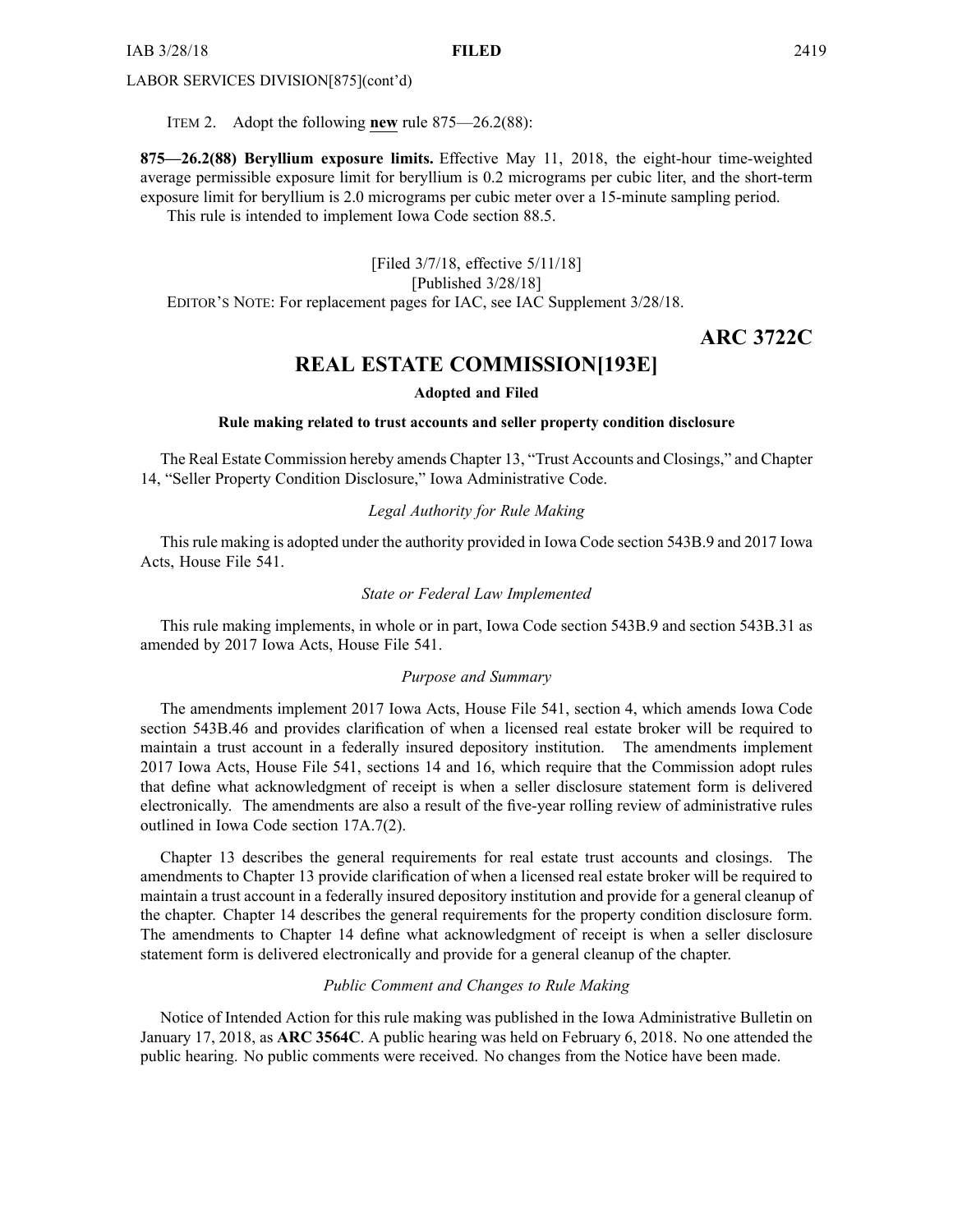### REAL ESTATE COMMISSION[193E](cont'd)

### *Adoption of Rule Making*

This rule making was adopted by the Commission on March 1, 2018.

### *Fiscal Impact*

After analysis and review of this rule making, the Professional Licensing and Regulation Bureau determined that there will be no fiscal impact to the state.

### *Jobs Impact*

After analysis and review of this rule making, the Professional Licensing and Regulation Bureau determined that there will be no impact on jobs.

### *Waivers*

These amendments are subject to waiver or variance pursuan<sup>t</sup> to 193—Chapter 5.

### *Review by Administrative Rules Review Committee*

The Administrative Rules Review Committee, <sup>a</sup> bipartisan legislative committee which oversees rule making by executive branch agencies, may, on its own motion or on written reques<sup>t</sup> by any individual or group, review this rule making at its regular [monthly](https://www.legis.iowa.gov/committees/meetings/meetingsListComm?groupID=705&ga=87) meeting or at <sup>a</sup> special meeting. The Committee's meetings are open to the public, and interested persons may be heard as provided in Iowa Code section 17A.8(6).

### *Effective Date*

This rule making will become effective on May 2, 2018.

The following rule-making actions are adopted:

ITEM 1. Amend rule 193E—13.1(543B) as follows:

**193E—13.1(543B) Trust account.** All earnest payments, all rents collected, property managemen<sup>t</sup> funds, and other trust funds received by the broker in such capacity or broker associate or salesperson on behalf of the broker's client shall be deposited in <sup>a</sup> trust account maintained by the broker in an identified trust account, with the word "trust" in the name of the account, in a federally insured bank, savings and loan association, savings bank, or credit union located in Iowa depository institution and, for the purposes of this rule, may be referred to as the "depository."

**13.1(1)** All money belonging to others received by the broker, broker associate or salesperson on the sale, rental, purchase, or exchange of real property located in Iowa are trust funds and must be deposited in <sup>a</sup> trust account as directed by the principals to <sup>a</sup> transaction constituting dealing in real estate. This shall include, but not be limited to, receipts from property managemen<sup>t</sup> contracts; rental or lease contracts; advance fee contracts; escrow contracts; collection contracts; earnest money contracts; or money received by <sup>a</sup> broker for future investment or other purpose, excep<sup>t</sup> <sup>a</sup> nonrefundable retainer need not be placed in an escrow account if specifically provided for in the written agreemen<sup>t</sup> between the broker and the broker's principal.

*a.* All trust funds must be deposited into the broker's trust account by no later than five banking days after the date indicated on the document that the last signature of acceptance of the offer to purchase, rent, lease, exchange, or option is obtained.

*b.* Money belonging to others shall not be invested in any type of fixed-term maturity account, security or certificate without the written consent of the party or parties to whom the money belongs.

*c.* A broker shall not commingle personal funds in <sup>a</sup> trust account; provided, however, that not more than \$500 \$1,000 of the broker's personal funds may be maintained in each separate account if (1)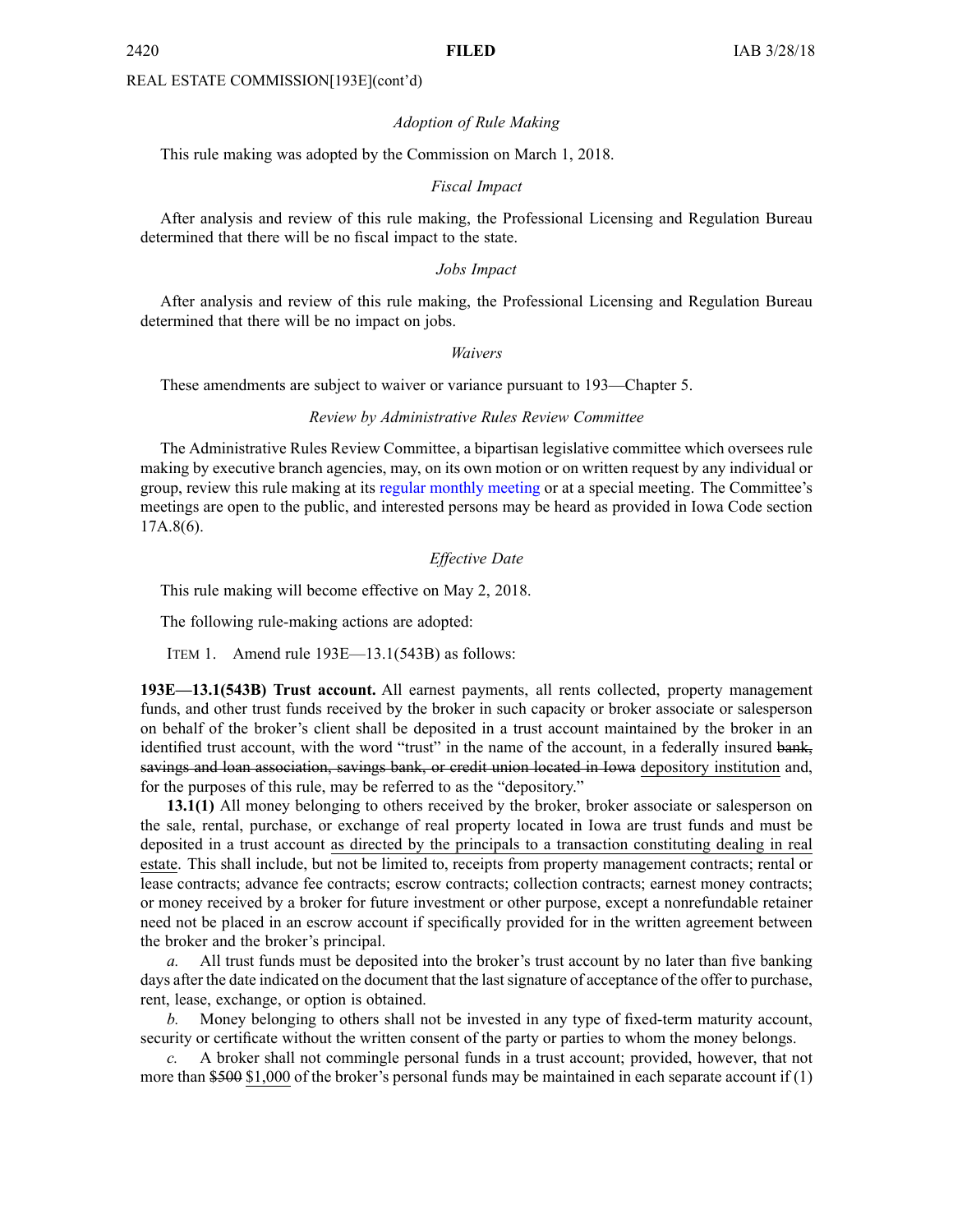### REAL ESTATE COMMISSION[193E](cont'd)

such personal funds are separately accounted for and (2) such personal funds are intended to be used by the broker to pay for expenses directly related to maintaining the account.

The broker shall ensure that personal funds are deposited to cover bank service charges as specified in Iowa Code section [543B.46](https://www.legis.iowa.gov/docs/ico/section/543B.46.pdf), and that at no time are trust moneys used to cover any charges. Upon notification that the broker's personal funds are not sufficient to cover service charges initiated by the bank that are above the normal maintenance charges, the broker shall deposit personal funds to correct the deficiency within 15 calendar days of the closing date of that bank statement.

*d.* Money held in the trust account, which becomes due and payable to the broker, shall be promptly withdrawn by the broker.

*e.* The broker shall not use the trust account as a business operating account or for personal use. Commissions, salaries, related items and normal business expenses shall not be disbursed directly from the trust account.

**13.1(2)** to **13.1(4)** No change.

**13.1(5)** A broker shall be required to open and maintain one or more trust accounts if the broker receives or expects to receive trust funds is in the practice of depositing funds in <sup>a</sup> trust account. For each separate trust account opened, the broker shall file with the commission <sup>a</sup> written Consent to Examine and Audit Trust Account form, which irrevocably authorizes the commission to examine and audit the trust account. The form of consent shall be prescribed by and available from the commission, and shall include the account names and number, and the name and address of the depository.

*a.* If the broker does is not expect to receive in the practice of depositing trust funds in a trust account, the broker shall file an affidavit with the commission on <sup>a</sup> form prescribed by and available from the commission.

*b.* If trust funds are received by the broker after filing an affidavit, the broker must immediately open <sup>a</sup> trust account and file the appropriate Consent to Examine and Audit Trust Account form with the commission.

*c.* As provided by Iowa Code section [543B.46\(3\)](https://www.legis.iowa.gov/docs/ico/section/543B.46.pdf), <sup>a</sup> consent to examine is not required for <sup>a</sup> separate farm business operating account in the name of the owner or owners and used by either the farm owner or farm manager or agen<sup>t</sup> to conduct business as <sup>a</sup> par<sup>t</sup> of <sup>a</sup> written farm managemen<sup>t</sup> agreement.

*d.* As provided by Iowa Code section [543B.46\(3\)](https://www.legis.iowa.gov/docs/ico/section/543B.46.pdf), <sup>a</sup> consent to examine is not required for <sup>a</sup> separate property managemen<sup>t</sup> account in the name of the owner or owners and used by either the property owner or property manager or agen<sup>t</sup> to conduct property managemen<sup>t</sup> as <sup>a</sup> par<sup>t</sup> of <sup>a</sup> written property management agreement.

**13.1(6)** to **13.1(14)** No change.

ITEM 2. Amend rule 193E—14.1(543B) as follows:

**193E—14.1(543B) Property condition disclosure requirement.** The requirements of this chapter shall apply to transfers of real estate subject to Iowa Code chapter [558A](https://www.legis.iowa.gov/docs/ico/chapter/558A.pdf). For purposes of this chapter, "transfer" means the transfer or conveyance of real estate by sale, exchange, real estate contract, or any other method by which real estate and improvements are purchased, including rental or lease agreements which contain any option to purchase, if the property includes at least one but no more than four dwelling units unless the transfer is exempted by Iowa Code section [558A.1\(4\)](https://www.legis.iowa.gov/docs/ico/section/558A.1.pdf), and "agent" means an individual designated by <sup>a</sup> transferee to accep<sup>t</sup> delivery of <sup>a</sup> disclosure statement from <sup>a</sup> transferor.

**14.1(1)** No change.

**14.1(2)** *Licensee responsibilities to seller.* At the time <sup>a</sup> licensee obtains <sup>a</sup> listing, the listing licensee shall obtain <sup>a</sup> completed disclosure signed and dated by each seller represented by the licensee.

*a.* A licensee representing <sup>a</sup> seller shall deliver the executed statement to <sup>a</sup> potential buyer, <sup>a</sup> potential buyer's agent, or any other third party who may be representing <sup>a</sup> potential buyer, prior to the seller's making <sup>a</sup> written offer to sell or the seller's accepting <sup>a</sup> written offer to buy.

*b.* The licensee representing <sup>a</sup> seller shall attempt to obtain the buyer's signature and date of signature on the statement and shall provide the seller and the buyer with fully executed copies of the disclosure and maintain <sup>a</sup> copy of the written acknowledgment in the transaction file. If the licensee is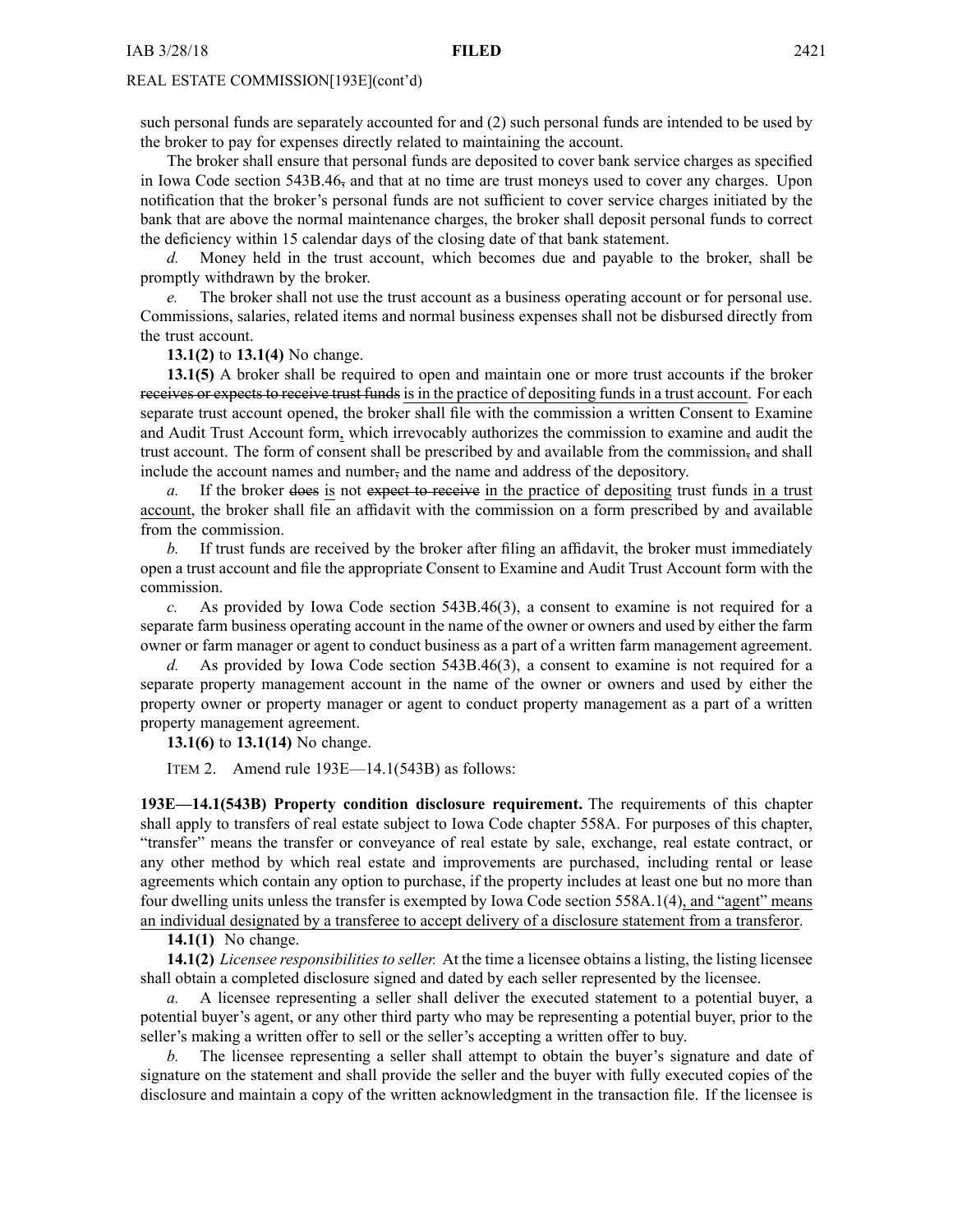### REAL ESTATE COMMISSION[193E](cont'd)

unable to obtain the buyer'ssignature, the licensee shall obtain other documentation establishing delivery of the disclosure and maintain the written documentation in the transaction file.

*c.* If the transaction closes, the listing broker shall maintain the completed disclosure statement for <sup>a</sup> minimum of five years.

*d.* The executed disclosure statement shall be delivered to the buyer(s) or the buyer's agent by either personal delivery, or by certified or registered mail, or electronic delivery. If there is more than one buyer, any one buyer or buyer's agen<sup>t</sup> may accep<sup>t</sup> delivery of the executed statement.

**14.1(3)** *Licensee responsibilities to buyer.* A licensee representing <sup>a</sup> buyer in <sup>a</sup> transfer shall notify the buyer of the seller's obligation to deliver the property disclosure statement.

*a.* If the disclosure statement is not delivered when required, the licensee shall notify the buyer that the buyer may revoke or withdraw the offer.

*b.* If <sup>a</sup> buyer elects to revoke or withdraw the offer, the licensee shall obtain <sup>a</sup> written revocation or withdrawal from the buyer and shall deliver the revocation or withdrawal to the seller within three days following personal delivery or five days following delivery of the disclosure by electronic delivery or mail to the buyer or the buyer's agent.

*c.* Following revocation or withdrawal of the offer, any earnest money deposit shall be promptly returned without liability pursuan<sup>t</sup> to Iowa Code chapter [558A](https://www.legis.iowa.gov/docs/ico/chapter/558A.pdf) and rule [193E—13.4\(543B\)](https://www.legis.iowa.gov/docs/iac/rule/03-28-2018.193E.13.4.pdf).

**14.1(4)** and **14.1(5)** No change.

**14.1(6)** *Acknowledgment of receipt of disclosure statement by electronic means.* Whether or not <sup>a</sup> licensee assists in <sup>a</sup> real estate transaction, electronic delivery of any property disclosure statement required by Iowa Code chapter [558A](https://www.legis.iowa.gov/docs/ico/chapter/2018/558A.pdf) shall not be deemed completed until written acknowledgment of receipt is provided to the transferor by the transferee or the transferee's agent. Acceptable acknowledgment of receipt shall include return of <sup>a</sup> fully executed copy of the property disclosure statement to the transferor by the transferee or the transferee's agent; or <sup>a</sup> letter, electronic mail, text message, or other written correspondence to the transferor from the transferee or the transferee's agen<sup>t</sup> acknowledging receipt. A computer-generated read receipt, facsimile delivery confirmation, or other automated return message shall not be deemed acknowledgment of receipt for purposes of this rule.

**14.1(6) 14.1(7)** *Minimum disclosure statement contents for all transfers.* All property disclosure statements, whether or not <sup>a</sup> licensee assists in the transaction, shall contain at <sup>a</sup> minimum the information required by the following sample statement. No particular language is required in the disclosure statement provided that the required disclosure items are included and the disclosure complies with Iowa Code chapter [558A](https://www.legis.iowa.gov/docs/ico/chapter/558A.pdf). To assist real estate licensees and the public, the commission recommends use of the following sample language:

### **RESIDENTIAL PROPERTY SELLER DISCLOSURE STATEMENT**

Property address:

### *PURPOSE:*

Use this statement to disclose information as required by Iowa Code chapter [558A](https://www.legis.iowa.gov/docs/ico/chapter/558A.pdf). This law requires certain sellers of residential property that includes at least one and no more than four dwelling units to disclose information about the property to be sold. The following disclosures are made by the seller(s) and not by any agen<sup>t</sup> acting on behalf of the seller(s).

## *INSTRUCTIONS TO SELLER(S):*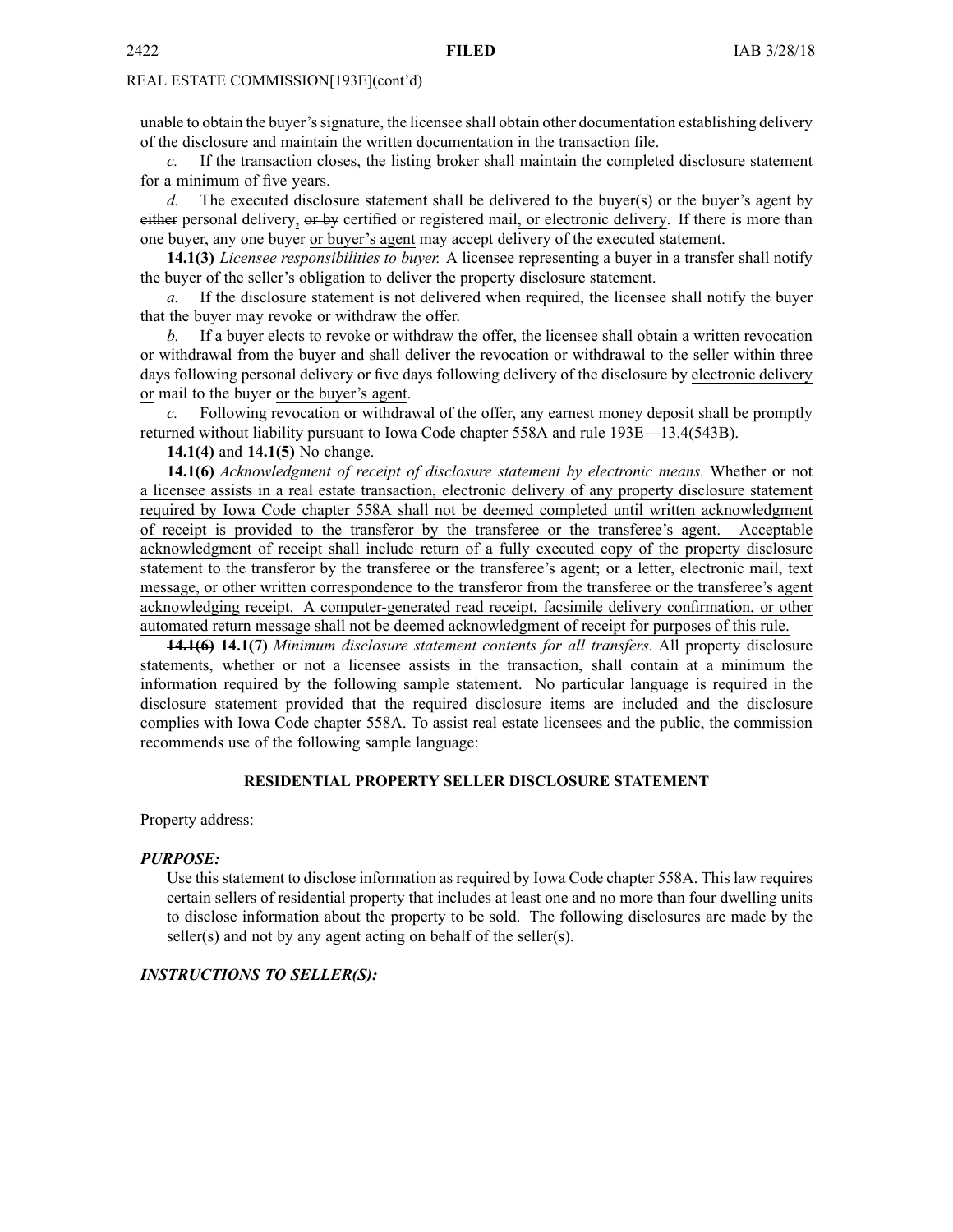## IAB 3/28/18 **FILED** 2423

REAL ESTATE COMMISSION[193E](cont'd)

| Seller(s) must complete this statement. Respond to all questions, or attach reports allowed<br>1.<br>by Iowa Code section $558A.4(2)$ ;<br>2.<br>Disclose all known conditions materially affecting this property;                                                                                                                                                                                                                                                                            |                                   |                                   |  |
|-----------------------------------------------------------------------------------------------------------------------------------------------------------------------------------------------------------------------------------------------------------------------------------------------------------------------------------------------------------------------------------------------------------------------------------------------------------------------------------------------|-----------------------------------|-----------------------------------|--|
| 3.<br>If an item does not apply to this property, indicate that it is not applicable $(N/A)$ ;<br>4.<br>Please provide information in good faith and make a reasonable effort to ascertain the<br>required information. If the required information is <b>unknown</b> or is <b>unavailable</b> following a<br>reasonable effort, use an approximation of the information, or indicate that the information<br>is unknown (UNK). All approximations must be identified as approximations (AP); |                                   |                                   |  |
| 5.<br>Additional pages may be attached as needed;<br>Keep a copy of this statement with your other important papers.<br>6.                                                                                                                                                                                                                                                                                                                                                                    |                                   |                                   |  |
| 1. Basement/Foundation: Any known water or other problems?                                                                                                                                                                                                                                                                                                                                                                                                                                    | Yes $\lceil \cdot \rceil$         | $\overline{N_0}$   $\overline{)}$ |  |
| 2. Roof: Any known problems?                                                                                                                                                                                                                                                                                                                                                                                                                                                                  | Yes $\lceil \rceil$               | No [ ]                            |  |
| Any known repairs?                                                                                                                                                                                                                                                                                                                                                                                                                                                                            | Yes $[ ]$                         | No [ ]                            |  |
| If yes, date of repairs/replacement: $\frac{1}{\sqrt{2\pi}}$                                                                                                                                                                                                                                                                                                                                                                                                                                  |                                   |                                   |  |
| 3. Well and Pump: Any known problems?                                                                                                                                                                                                                                                                                                                                                                                                                                                         | Yes $\lceil \rceil$               | $\overline{N_0}$   $\overline{)}$ |  |
| Any known repairs?                                                                                                                                                                                                                                                                                                                                                                                                                                                                            | Yes [ ]                           | No [ ]                            |  |
| If yes, date of repairs/replacement: $\frac{1}{\sqrt{2}}$                                                                                                                                                                                                                                                                                                                                                                                                                                     |                                   |                                   |  |
| Any known water tests?                                                                                                                                                                                                                                                                                                                                                                                                                                                                        | Yes $[ ]$ No $[ ]$                |                                   |  |
| If yes, date of last report: $\frac{\ }{\ }$                                                                                                                                                                                                                                                                                                                                                                                                                                                  |                                   |                                   |  |
|                                                                                                                                                                                                                                                                                                                                                                                                                                                                                               |                                   |                                   |  |
| 4. Septic Tanks/Drain Fields: Any known problems?                                                                                                                                                                                                                                                                                                                                                                                                                                             | Yes $\lceil$ No $\lceil$ $\rceil$ |                                   |  |
|                                                                                                                                                                                                                                                                                                                                                                                                                                                                                               |                                   |                                   |  |
| Date tank last cleaned: $\frac{1}{\sqrt{2}}$                                                                                                                                                                                                                                                                                                                                                                                                                                                  |                                   |                                   |  |
| 5. Sewer System: Any known problems?                                                                                                                                                                                                                                                                                                                                                                                                                                                          | Yes $\lceil \rceil$               | $\overline{N_0}$   $\overline{)}$ |  |
| Any known repairs?                                                                                                                                                                                                                                                                                                                                                                                                                                                                            | Yes [ ]                           | No [ ]                            |  |
| If yes, date of repairs/replacement: $\frac{1}{\sqrt{2\pi}}$                                                                                                                                                                                                                                                                                                                                                                                                                                  |                                   |                                   |  |
| 6. Heating System(s): Any known problems?                                                                                                                                                                                                                                                                                                                                                                                                                                                     | Yes $\lceil \cdot \rceil$         | $\overline{N_0}$   $\overline{)}$ |  |
| Any known repairs?                                                                                                                                                                                                                                                                                                                                                                                                                                                                            | Yes [ ]                           | No [ ]                            |  |
| If yes, date of repairs/replacement: $\frac{\ }{\ }$                                                                                                                                                                                                                                                                                                                                                                                                                                          |                                   |                                   |  |
| 7. Central Cooling System(s): Any known problems?                                                                                                                                                                                                                                                                                                                                                                                                                                             | Yes $\lceil \cdot \rceil$         | $\overline{N}$ o [ ]              |  |
| Any known repairs?                                                                                                                                                                                                                                                                                                                                                                                                                                                                            | Yes [ ]                           | No [ ]                            |  |
| If yes, date of repairs/replacement: $\frac{1}{\sqrt{2\pi}}$                                                                                                                                                                                                                                                                                                                                                                                                                                  |                                   |                                   |  |
| 8. Plumbing System(s): Any known problems?                                                                                                                                                                                                                                                                                                                                                                                                                                                    | Yes $\lceil \rceil$               | $\overline{N}$ o [ ]              |  |
| Any known repairs?                                                                                                                                                                                                                                                                                                                                                                                                                                                                            | Yes [ ]                           | No [ ]                            |  |
| If yes, date of repairs/replacement: $\frac{1}{\sqrt{2\pi}}$                                                                                                                                                                                                                                                                                                                                                                                                                                  |                                   |                                   |  |
| 9. Electrical System(s): Any known problems?                                                                                                                                                                                                                                                                                                                                                                                                                                                  | Yes $\lceil \cdot \rceil$         | $\overline{N}$ o $\left[\right]$  |  |
| Any known repairs?                                                                                                                                                                                                                                                                                                                                                                                                                                                                            | Yes $\lceil \cdot \rceil$         | No [ ]                            |  |
| If yes, date of repairs/replacement: $\frac{1}{\sqrt{2}}$                                                                                                                                                                                                                                                                                                                                                                                                                                     |                                   |                                   |  |
| 10. Pest Infestation (e.g., termites, carpenter ants): Any known problems?                                                                                                                                                                                                                                                                                                                                                                                                                    | Yes [ ]                           | No [ ]                            |  |
| If yes, date(s) of treatment: $\frac{1}{\sqrt{2\pi}}$                                                                                                                                                                                                                                                                                                                                                                                                                                         |                                   |                                   |  |
| Any known structural damage?                                                                                                                                                                                                                                                                                                                                                                                                                                                                  | Yes $\lceil \cdot \rceil$         | No [ ]                            |  |
| If yes, date(s) of repairs/replacement: $\frac{1}{\sqrt{2}}$                                                                                                                                                                                                                                                                                                                                                                                                                                  |                                   |                                   |  |
| 11. Asbestos: Any known to be present in the structure?                                                                                                                                                                                                                                                                                                                                                                                                                                       | Yes $\lceil \cdot \rceil$         | No [ ]                            |  |
| If yes, explain: $\frac{1}{\sqrt{1-\frac{1}{2}} \cdot \frac{1}{2}}$                                                                                                                                                                                                                                                                                                                                                                                                                           |                                   |                                   |  |
| 12. Radon: Any known tests for the presence of radon gas?                                                                                                                                                                                                                                                                                                                                                                                                                                     | Yes [ ]                           | $\overline{N}$ o $\left[\right]$  |  |
| If yes, date of last report: $\frac{\sqrt{2}}{2}$                                                                                                                                                                                                                                                                                                                                                                                                                                             |                                   |                                   |  |
|                                                                                                                                                                                                                                                                                                                                                                                                                                                                                               |                                   |                                   |  |
| 13. Lead-Based Paint: Any known to be present in the structure?                                                                                                                                                                                                                                                                                                                                                                                                                               | Yes [ ]                           | No [ ]                            |  |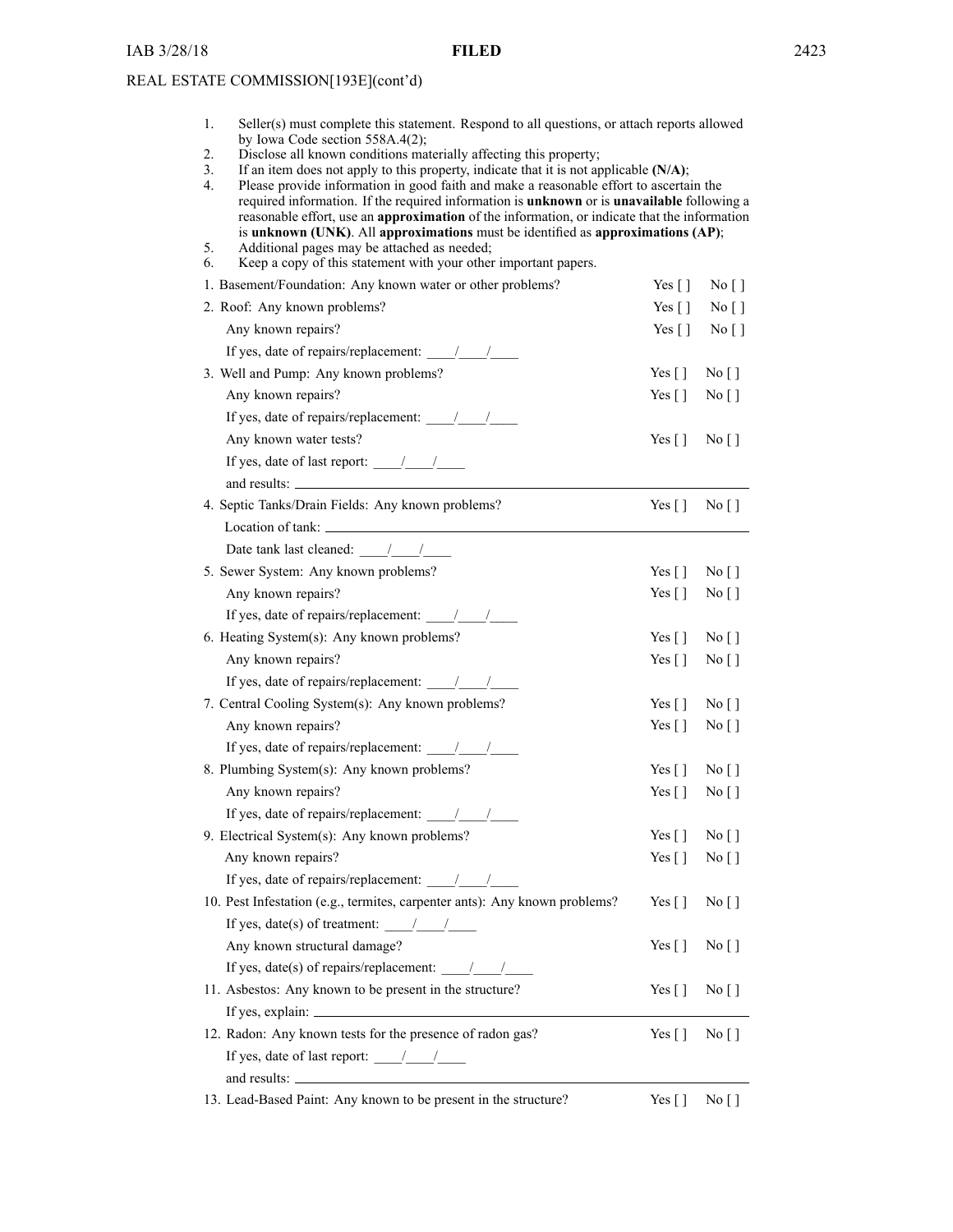## REAL ESTATE COMMISSION[193E](cont'd)

| 14. Flood Plain: Do you know if the property is located in a flood plain?                                                                                                                                                                              | Yes $\lceil \cdot \rceil$ | No []                     |
|--------------------------------------------------------------------------------------------------------------------------------------------------------------------------------------------------------------------------------------------------------|---------------------------|---------------------------|
| If yes, what is the flood plain designation?                                                                                                                                                                                                           |                           |                           |
| 15. Zoning: Do you know the zoning classification of the property?                                                                                                                                                                                     | Yes $\lceil \cdot \rceil$ | No []                     |
| If yes, what is the zoning classification?                                                                                                                                                                                                             |                           |                           |
| 16. Covenants: Is the property subject to restrictive covenants?                                                                                                                                                                                       | Yes $\lceil \cdot \rceil$ | No []                     |
| If yes, attach a copy or state where a true, current copy of the covenants can be obtained:                                                                                                                                                            |                           |                           |
|                                                                                                                                                                                                                                                        |                           |                           |
| 17. Shared or Co-Owned Features: Any features of the property known to be<br>shared in common with adjoining landowners, such as walls, fences, roads,<br>and driveways whose use or maintenance responsibility may have an effect<br>on the property? | Yes $\lceil \cdot \rceil$ | $\overline{N}$ o [ ]      |
| Any known " <i>common areas</i> " such as pools, tennis courts, walkways, or<br>other areas co-owned with others, or a Homeowner's Association which<br>has any authority over the property?                                                           | Yes $\lceil \rceil$       | No []                     |
| 18. Physical Problems: Any known settling, flooding, drainage or grading<br>problems?                                                                                                                                                                  | Yes $\lceil \rceil$       | $\text{No} \lceil \rceil$ |
| 19. Structural Damage: Any known structural damage?                                                                                                                                                                                                    | Yes $\lceil \cdot \rceil$ | No []                     |

You **MUST** explain any *"YES"* response(s) above. Use the back of this statement or additional sheets as necessary:

#### **SELLER(S) DISCLOSURE:**

Seller(s) discloses the information regarding this property based on information known or reasonably available to the Seller(s).

The Seller(s) has owned the property since  $\frac{1}{\sqrt{2}}$ . The Seller(s) certifies that as of the date signed this information is true and accurate to the best of my/our knowledge.

Seller(s) acknowledges requirement that Buyer(s) be provided with the "Iowa Radon Home-Buyers and Sellers Fact Sheet" prepared by the Iowa Department of Public Health.

| Seller | ۱۱۵۲        |
|--------|-------------|
| Date   | <b>Date</b> |

### **BUYER(S) ACKNOWLEDGMENT:**

Buyer(s) acknowledges receipt of <sup>a</sup> copy of this Real Estate Disclosure Statement. This statement is not intended to be <sup>a</sup> warranty or to substitute for any inspection Buyer(s) may wish to obtain. Buyer(s) acknowledges receipt of the "Iowa Radon Home-Buyers and Sellers Fact Sheet" prepared by the Iowa Department of Public Health.